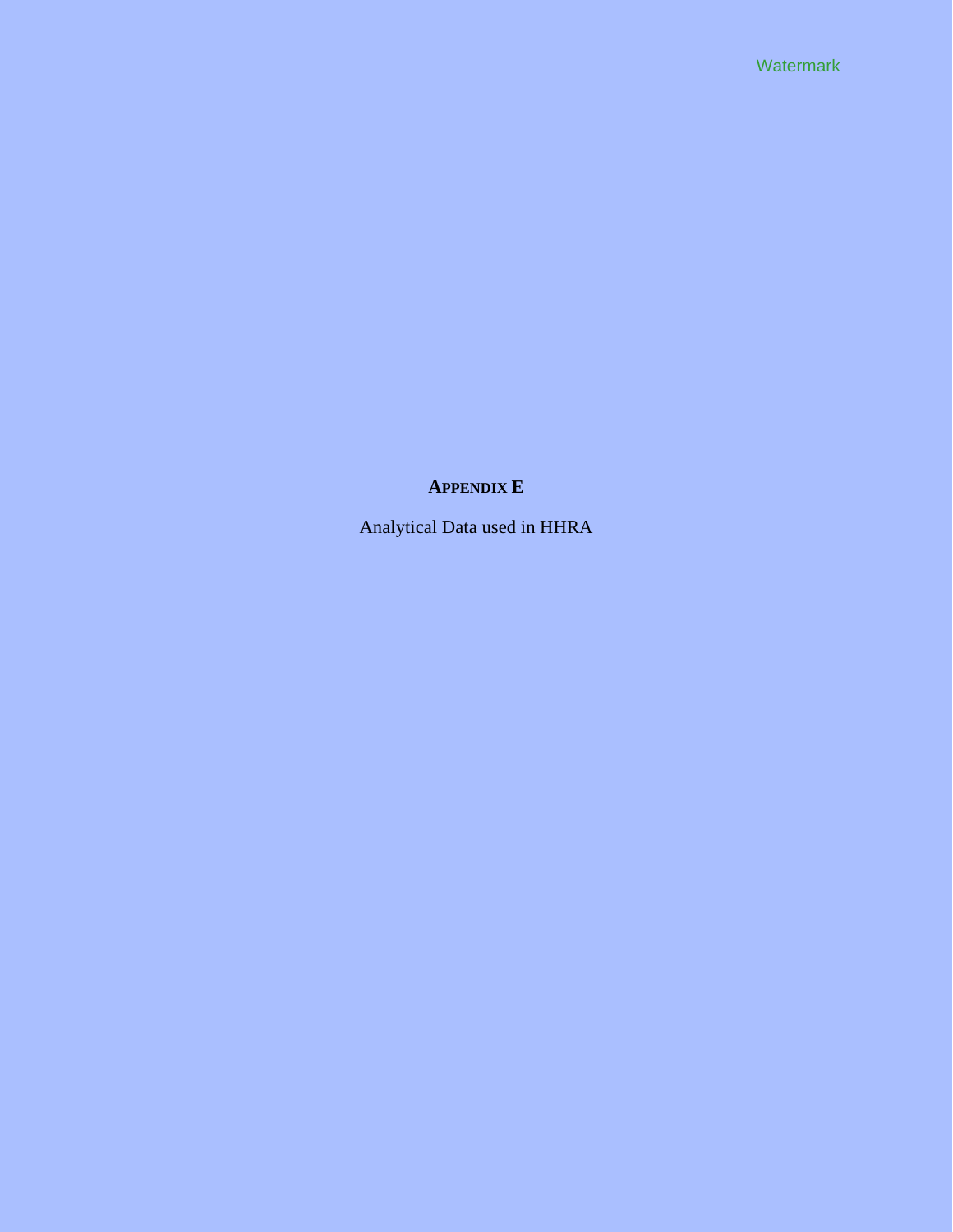| <b>Exposure Area</b> | Media           | Location      | Field Sample ID  | Date      | Top Depth        | <b>Bottom Depth</b>       |
|----------------------|-----------------|---------------|------------------|-----------|------------------|---------------------------|
| Area 1               | Surface Soil    | $B-10$        | Ad2004-SS-10-SH  | 6/21/2004 | 0                |                           |
|                      |                 | $B-11$        | Ad2004-SS-11-SH  | 6/21/2004 | $\boldsymbol{0}$ | $\mathbf{1}$              |
|                      |                 | $B-11$        | Ad2004-SS-B11-SH | 8/26/2004 | 0                | $\mathbf{1}$              |
|                      |                 | <b>FLA-09</b> | FLA-SB-09-01     | 8/1/1998  | $\overline{0}$   | 0.5                       |
|                      |                 | <b>FLA-10</b> | FLA-SB-10-01     | 8/1/1998  | 0                | 0.5                       |
|                      |                 | <b>FLA-11</b> | FLA-SB-11-01     | 8/1/1998  | $\mathbf 0$      | 0.5                       |
|                      |                 | <b>FLA-12</b> | FLA-SB-12-01     | 8/1/1998  | $\mathbf 0$      | 0.5                       |
|                      |                 | <b>FLA-13</b> | FLA-SB-13-01     | 8/1/1998  | $\mathbf 0$      | 0.5                       |
|                      |                 | <b>FLA-46</b> | FLA-SS-46-01     | 7/1/2000  | 0                | 0.17                      |
|                      |                 | <b>FLA-47</b> | FLA-SS-47-01     | 7/1/2000  | $\overline{0}$   | 0.17                      |
|                      |                 | <b>FLA-48</b> | FLA-SS-48-01     | 7/1/2000  | 0                | 0.17                      |
|                      |                 | <b>FLA-48</b> | FSS-SS-48-22     | 7/1/2000  | $\overline{0}$   | 0.17                      |
|                      |                 | <b>FLA-49</b> | FLA-SS-49-01     | 7/1/2000  | $\overline{0}$   | 0.17                      |
|                      |                 | <b>FLA-50</b> | FLA-SS-50-01     | 7/1/2000  | 0                | 0.17                      |
|                      |                 | <b>FLA-51</b> | FLA-SS-51-01     | 7/1/2000  | 0                | 0.17                      |
|                      |                 | <b>FLA-52</b> | FLA-SS-52-01     | 7/1/2000  | $\mathbf 0$      | 0.17                      |
|                      | Subsurface Soil | <b>FLA-10</b> | FLA-SB-10-02     | 8/1/1998  | $\overline{2}$   | $\ensuremath{\mathsf{3}}$ |
|                      |                 | <b>FLA-11</b> | FLA-SB-11-02     | 8/1/1998  | $\overline{2}$   | $\overline{\mathbf{3}}$   |
|                      |                 | <b>FLA-12</b> | FLA-SB-12-02     | 8/1/1998  | $\overline{2}$   | $\overline{3}$            |
|                      |                 | $B-10$        | Ad2004-SS-10-DP  | 6/21/2004 | 1                | $\overline{2}$            |
|                      |                 | $B-11$        | Ad2004-SS-11-DP  | 6/21/2004 | 1                | $\overline{2}$            |
|                      |                 | $B-11$        | Ad2004-SS-B11-DP | 8/26/2004 | 1                | $\overline{2}$            |
| Area 2               | Surface Soil    | $B-09$        | Ad2004-SS-9-SH   | 6/21/2004 | $\overline{0}$   | $\mathbf{1}$              |
|                      |                 | <b>SB-04</b>  | FSS-SB-04-01     | 8/1/1998  | 0                | 0.5                       |
|                      |                 | <b>SB-05</b>  | FSS-SB-05-01     | 8/1/1998  | $\mathbf 0$      | 0.5                       |
|                      |                 | <b>SS-18</b>  | FSS-SS-18-01     | 7/1/2000  | $\overline{0}$   | 0.17                      |
|                      |                 | <b>SS-19</b>  | FSS-SS-19-01     | 7/1/2000  | $\mathbf 0$      | 0.17                      |
|                      |                 | SS-20         | FSS-SS-20-01     | 7/1/2000  | $\mathbf 0$      | 0.17                      |
|                      |                 | SS-21         | FSS-SS-21-01     | 7/1/2000  | $\overline{0}$   | 0.17                      |
|                      |                 | <b>SS-22</b>  | FSS-SS-22-01     | 7/1/2000  | 0                | 0.17                      |
|                      |                 | <b>SS-23</b>  | FSS-SS-23-01     | 7/1/2000  | $\mathbf 0$      | 0.17                      |
|                      |                 | <b>SS-24</b>  | FSS-SS-24-01     | 7/1/2000  | $\mathbf 0$      | 0.17                      |
|                      |                 | <b>SS-25</b>  | FSS-SS-25-01     | 7/1/2000  | $\mathbf 0$      | 0.17                      |
|                      |                 | <b>SS-26</b>  | FSS-SS-26-01     | 7/1/2000  | 0                | 0.17                      |
|                      |                 | <b>SS-27</b>  | FSS-SS-27-01     | 7/1/2000  | $\overline{0}$   | 0.17                      |
|                      |                 | <b>SS-28</b>  | FSS-SS-28-01     | 7/1/2000  | 0                | 0.17                      |
|                      |                 | <b>SS-29</b>  | FSS-SS-29-01     | 7/1/2000  | $\overline{0}$   | 0.17                      |
|                      |                 | 624-SS-01     | 624-SS-01-01     | 8/26/1998 | $\mathbf 0$      | 0.5                       |
|                      |                 | 624-SS-02     | 624-SS-02-01     | 8/26/1998 | 0                | 0.5                       |
|                      |                 | 624-SS-03     | 624-SS-03-01     | 8/26/1998 | $\overline{0}$   | 0.5                       |
|                      |                 | 624-SS-04     | 624-SS-04-01     | 8/26/1998 | $\overline{0}$   | 0.5                       |
|                      |                 | 624-SS-05     | 624-SS-05-01     | 8/26/1998 | 0                | 0.5                       |
|                      |                 | 624-SS-06     | 624-SS-06-01     | 8/26/1998 | 0                | 0.5                       |
|                      |                 | 624-SS-53     | 624-SS-53-01     | 7/22/2000 | 0                | 0.17                      |
|                      |                 | 624-SS-54     | 624-SS-54-01     | 7/22/2000 | $\overline{0}$   | 0.17                      |
|                      |                 | AI2-101       | AI2-101(0-2)"    | 5/13/2011 | 0                | 0.17                      |
|                      |                 | AI2-102       | AI2-102(0-2)"    | 5/13/2011 | $\overline{0}$   | 0.17                      |
|                      |                 | AI2-103       | Al2-103(0-2)"    | 5/13/2011 | $\overline{0}$   | 0.17                      |
|                      |                 | AI2-104       | AI2-104(0-2)"    | 5/13/2011 | 0                | 0.17                      |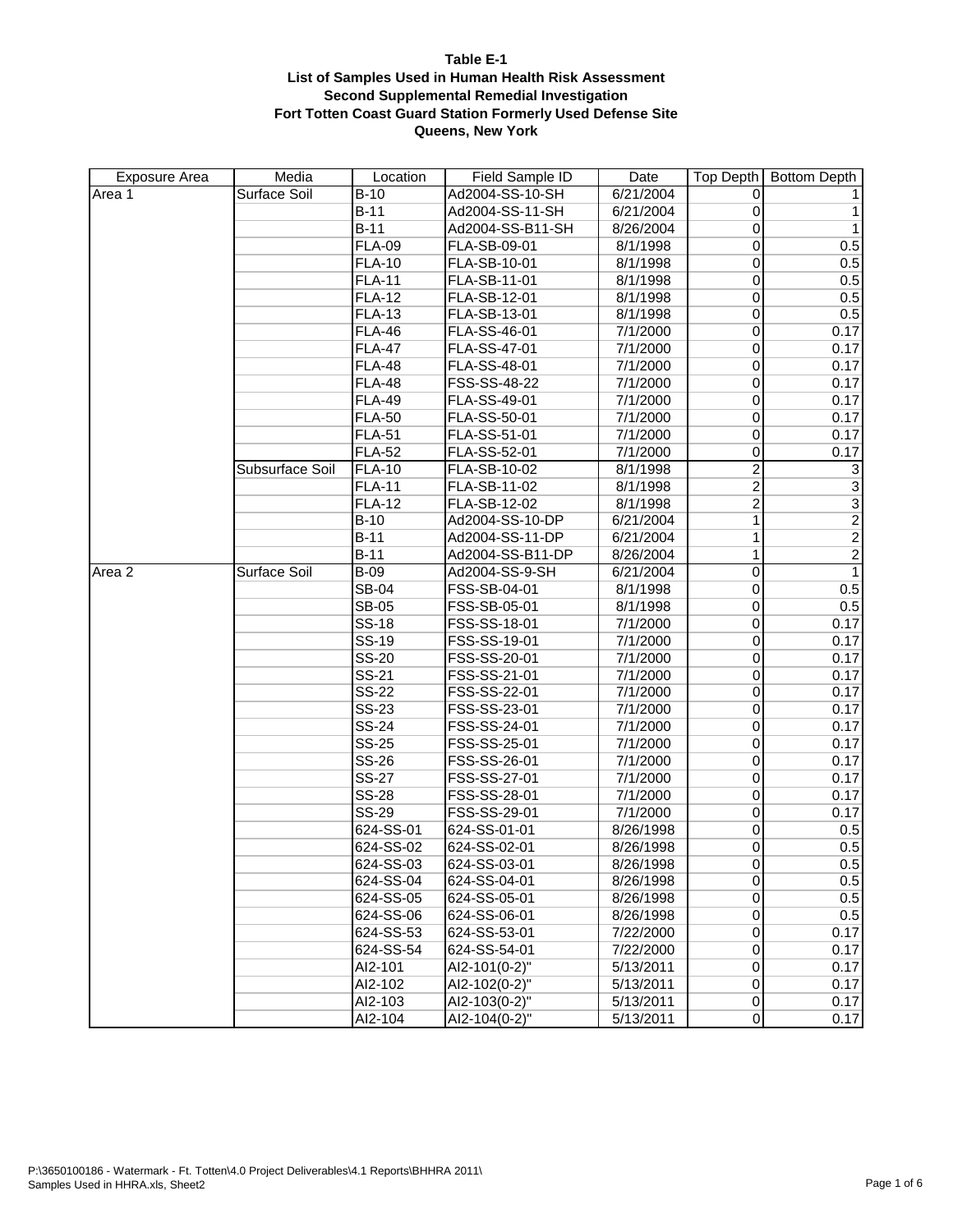| Exposure Area | Media           | Location     | Field Sample ID             | Date      | Top Depth             | <b>Bottom Depth</b> |
|---------------|-----------------|--------------|-----------------------------|-----------|-----------------------|---------------------|
| Area 2 (cont) | Surface Soil    | AI2-105      | AI2-105(0-2)"               | 5/13/2011 | 0                     | 0.17                |
|               | (cont)          | AI2-106      | AI2-106(0-2)"               | 5/13/2011 | $\boldsymbol{0}$      | 0.17                |
|               |                 | AI2-107      | AI2-107(0-2)                | 5/11/2011 | 0                     | 0.17                |
|               |                 | AI2-108      | AI2-108(0-2)                | 5/12/2011 | $\overline{0}$        | 0.17                |
|               |                 | AI2-109      | AI2-109(0-2)                | 5/11/2011 | 0                     | 0.17                |
|               |                 | AI2-110      | AI2-110(0-2)                | 5/12/2011 | 0                     | 0.17                |
|               |                 | AI2-111      | AI2-111(0-2)                | 5/11/2011 | $\mathbf 0$           | 0.17                |
|               |                 | AI2-112      | AI2-112(0-2)                | 5/11/2011 | 0                     | 0.17                |
|               | Subsurface Soil | $B-09$       | Ad2004-SS-9-DP              | 6/21/2004 | 1                     | $\overline{a}$      |
|               |                 | <b>SB-04</b> | FSS-SB-04-02                | 8/1/1998  | $\overline{2}$        | $\overline{3}$      |
|               |                 | <b>SB-05</b> | FSS-SB-05-02                | 8/1/1998  | $\overline{2}$        | $\overline{3}$      |
|               |                 | AI2-101      | AI2-101(6-24)"              | 5/13/2011 | 0.5                   | $\frac{2}{2}$       |
|               |                 | AI2-102      | AI2-102(6-24)"              | 5/13/2011 | 0.5                   |                     |
|               |                 | AI2-103      | AI2-103(6-24)"              | 5/13/2011 | 0.5                   | $\overline{2}$      |
|               |                 | AI2-104      | AI2-104(6-24)"              | 5/13/2011 | 0.5                   | $\overline{2}$      |
|               |                 | AI2-105      | AI2-105(6-24)"              | 5/13/2011 | 0.5                   | $\overline{2}$      |
|               |                 | AI2-106      | AI2-106(6-24)"              | 5/13/2011 | 0.5                   | $\overline{2}$      |
|               |                 | AI2-107      | AI2-107(6-24)               | 5/11/2011 | 0.5                   | $\overline{2}$      |
|               |                 | AI2-108      | AI2-108(6-24)               | 5/12/2011 | 0.5                   | $\overline{2}$      |
|               |                 | AI2-109      | AI2-109(6-24)               | 5/11/2011 | 0.5                   | $\overline{2}$      |
|               |                 | AI2-110      | AI2-110(6-24)               | 5/12/2011 | 0.5                   | $\overline{2}$      |
|               |                 | AI2-111      | Al2-111(6-24)               | 5/11/2011 | 0.5                   | $\overline{2}$      |
|               |                 | AI2-112      | AI2-112(6-24)               | 5/11/2011 | 0.5                   | $\overline{2}$      |
| Area 3        | Surface Soil    | $B-01$       | Ad2004-SS-1-SH              | 6/21/2004 | 0                     | 1                   |
|               |                 | $B-02$       | Ad2004-SS-2-SH              | 6/21/2004 | 0                     | 1                   |
|               |                 | $B-03$       | Ad2004-SS-3-SH              | 6/21/2004 | $\overline{0}$        | $\mathbf{1}$        |
|               |                 | $B-04$       | Ad2004-SS-4-SH              | 6/21/2004 | $\pmb{0}$             | $\mathbf{1}$        |
|               |                 | AI3-101      | AI3-101(0-2)                | 5/10/2011 | $\boldsymbol{0}$      | 0.17                |
|               |                 | AI3-102      | AI3-102(0-2)                | 5/10/2011 | $\overline{0}$        | 0.17                |
|               |                 | AI3-103      | $\overline{A13} - 103(0-2)$ | 5/10/2011 | 0                     | 0.17                |
|               |                 | AI3-104      | AI3-104(0-2)                | 5/10/2011 | 0                     | 0.17                |
|               |                 | AI3-105      | $\overline{A13-105(0-2)}$   | 5/10/2011 | $\overline{0}$        | 0.17                |
|               |                 | AI3-106      | AI3-106(0-2)                | 5/11/2011 | $\mathbf 0$           | 0.17                |
|               |                 | AI3-107      | AI3-107(0-2)                | 5/11/2011 | $\overline{0}$        | 0.17                |
|               |                 | AI3-108      | AI3-108(0-2)                | 5/10/2011 | $\overline{0}$        | 0.17                |
|               |                 | AI3-109      | AI3-109(0-2)                | 5/10/2011 | 0                     | 0.17                |
|               |                 | AI3-110      | AI3-110(0-2)                | 5/11/2011 | $\overline{0}$        | 0.17                |
|               |                 | AI3-111      | AI3-111(0-2)                | 5/10/2011 | $\mathbf 0$           | 0.17                |
|               |                 | AI3-112      | AI3-112(0-2)                | 5/10/2011 | $\overline{0}$        | 0.17                |
|               |                 | SS-30        | FSS-SS-30-01                | 7/1/2000  | $\overline{0}$        | 0.17                |
|               |                 | SS-31        | FSS-SS-31-01                | 7/1/2000  | $\overline{0}$        | 0.17                |
|               |                 | SS-32        | FSS-SS-32-01                | 7/1/2000  | $\overline{\text{o}}$ | 0.17                |
|               |                 | SS-33        | FSS-SS-33-01                | 7/1/2000  | $\overline{0}$        | 0.17                |
|               |                 | <b>SS-34</b> | FSS-SS-34-01                | 7/1/2000  | 0                     | 0.17                |
|               |                 | SS-35        | FSS-SS-35-01                | 7/1/2000  | $\overline{0}$        | 0.17                |
|               |                 | <b>SS-36</b> | FSS-SS-36-01                | 7/1/2000  | 0                     | 0.17                |
|               |                 | SS-37        | FSS-SS-37-01                | 7/1/2000  | $\overline{0}$        | 0.17                |
|               |                 | <b>SS-38</b> | FSS-SS-38-01                | 7/1/2000  | $\overline{0}$        | 0.17                |
|               |                 | <b>SS-39</b> | FSS-SS-39-01                | 7/1/2000  | 0                     | 0.17                |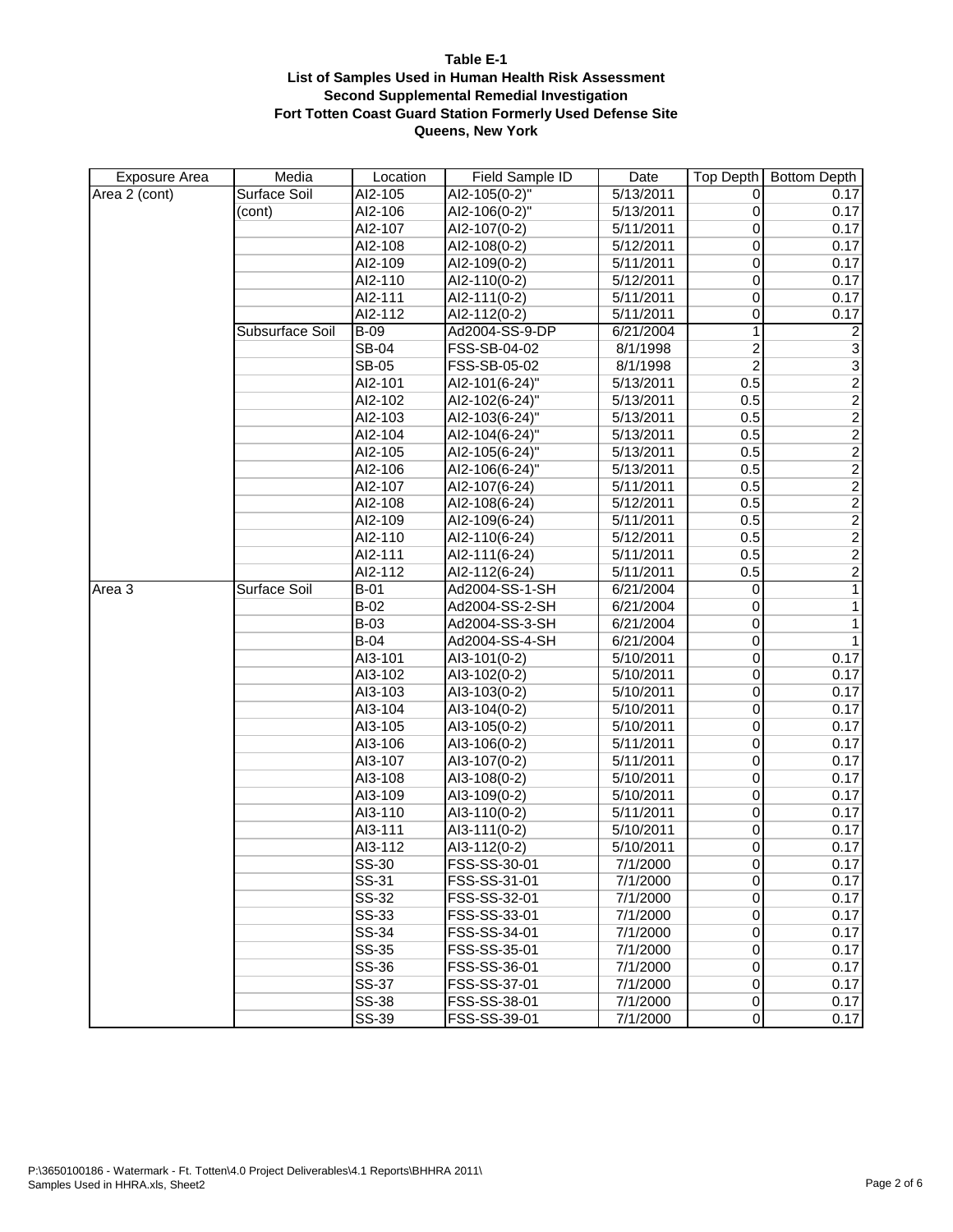| <b>Exposure Area</b> | Media           | Location                  | Field Sample ID | Date      | Top Depth             | <b>Bottom Depth</b>     |
|----------------------|-----------------|---------------------------|-----------------|-----------|-----------------------|-------------------------|
| Area 3 (cont)        | Surface Soil    | $SS-40$                   | FSS-SS-40-01    | 7/1/2000  | 0                     | 0.17                    |
|                      | (cont)          | <b>SB-06</b>              | FSS-SB-06-01    | 8/1/1998  | 0                     | 0.5                     |
|                      |                 | <b>SB-07</b>              | FSS-SB-07-01    | 8/1/1998  | 0                     | 0.5                     |
|                      |                 | <b>SS-45</b>              | FSS-SS-45-01    | 7/1/2000  | $\mathbf 0$           | 0.17                    |
|                      | Subsurface Soil | AI3-101                   | AI3-101(6-24)   | 5/10/2011 | 0.5                   | $\overline{2}$          |
|                      |                 | AI3-102                   | AI3-102(6-24)   | 5/10/2011 | 0.5                   | $\overline{\mathbf{c}}$ |
|                      |                 | AI3-103                   | AI3-103(6-24)   | 5/10/2011 | 0.5                   | $\overline{2}$          |
|                      |                 | AI3-104                   | AI3-104(6-24)   | 5/10/2011 | 0.5                   | $\overline{2}$          |
|                      |                 | AI3-105                   | AI3-105(6-24)   | 5/10/2011 | 0.5                   | $\overline{2}$          |
|                      |                 | AI3-106                   | AI3-106(2-4)    | 5/11/2011 | $\overline{2}$        | $\overline{4}$          |
|                      |                 | AI3-106                   | AI3-106(6-24)   | 5/11/2011 | 0.5                   | $\overline{2}$          |
|                      |                 | AI3-107                   | AI3-107(2-4)    | 5/11/2011 | 2                     | $\overline{4}$          |
|                      |                 | AI3-107                   | AI3-107(6-24)   | 5/11/2011 | 0.5                   | $\overline{2}$          |
|                      |                 | AI3-108                   | AI3-108(6-24)   | 5/10/2011 | 0.5                   | $\overline{2}$          |
|                      |                 | AI3-109                   | AI3-109(6-24)   | 5/10/2011 | 0.5                   | $\overline{2}$          |
|                      |                 | AI3-110                   | AI3-110(2-4)    | 5/11/2011 | $\overline{2}$        | $\overline{4}$          |
|                      |                 | AI3-110                   | AI3-110(6-24)   | 5/11/2011 | 0.5                   | $\frac{2}{2}$           |
|                      |                 | AI3-111                   | AI3-111(6-24)   | 5/10/2011 | 0.5                   |                         |
|                      |                 | AI3-112                   | AI3-112(6-12)   | 5/10/2011 | 0.5                   | $\overline{1}$          |
|                      |                 | AI3-112                   | AI3-112(6-24)   | 5/10/2011 | 0.5                   | $\frac{2}{2}$           |
|                      |                 | $B-01$                    | Ad2004-SS-1-DP  | 6/21/2004 | 1                     |                         |
|                      |                 | $B-02$                    | Ad2004-SS-2-DP  | 6/21/2004 | 1                     | $\overline{2}$          |
|                      |                 | $B-03$                    | Ad2004-SS-3-DP  | 6/21/2004 | 1                     |                         |
|                      |                 | $B-04$                    | Ad2004-SS-4-DP  | 6/21/2004 | 1                     | $\frac{2}{3}$           |
|                      |                 | <b>SB-06</b>              | FSS-SB-06-02    | 8/1/1998  | $\overline{2}$        |                         |
|                      |                 | <b>SB-06</b>              | FSS-SB-06-03    | 8/1/1998  | $\overline{6}$        | $\overline{7}$          |
|                      |                 | <b>SB-07</b>              | FSS-SB-07-04    | 8/1/1998  | $\overline{2}$        | $\overline{3}$          |
| Area 4               | Surface Soil    | $B-05$                    | Ad2004-SS-5-SH  | 6/21/2004 | $\overline{0}$        | $\overline{1}$          |
|                      |                 | $B-06$                    | Ad2004-SS-6-SH  | 6/21/2004 | $\overline{0}$        | $\overline{1}$          |
|                      |                 | $B-07$                    | Ad2004-SS-7-SH  | 6/21/2004 | $\mathbf 0$           | $\overline{1}$          |
|                      |                 | $B-08$                    | Ad2004-SS-8-SH  | 6/21/2004 | $\overline{0}$        | $\mathbf{1}$            |
|                      |                 | SS-02                     | FSS-SS-02-01    | 7/1/2000  | $\mathbf 0$           | 0.17                    |
|                      |                 | SS-03                     | FSS-SS-03-01    | 7/1/2000  | $\mathbf 0$           | 0.17                    |
|                      |                 | <b>SS-04</b>              | FSS-SS-04-01    | 7/1/2000  | $\mathbf 0$           | 0.17                    |
|                      |                 | <b>SS-05</b>              | FSS-SS-05-01    | 7/1/2000  | $\mathbf 0$           | 0.17                    |
|                      |                 | SS-06                     | FSS-SS-06-01    | 7/1/2000  | 0                     | 0.17                    |
|                      |                 | <b>SS-07</b>              | FSS-SS-07-01    | 7/1/2000  | 0                     | 0.17                    |
|                      |                 | <b>SS-08</b>              | FSS-SS-08-01    | 7/1/2000  | $\mathbf 0$           | 0.17                    |
|                      |                 | SS-09                     | FSS-SS-09-01    | 7/1/2000  | $\overline{0}$        | 0.17                    |
|                      |                 | $SS-10$                   | FSS-SS-10-01    | 7/1/2000  | $\overline{\text{o}}$ | 0.17                    |
|                      |                 | $\overline{\text{SS-11}}$ | FSS-SS-11-01    | 7/1/2000  | $\overline{0}$        | 0.17                    |
|                      |                 | $SS-12$                   | FSS-SS-12-01    | 7/1/2000  | $\overline{0}$        | 0.17                    |
|                      |                 | <b>SS-13</b>              | FSS-SS-13-01    | 7/1/2000  | $\overline{0}$        | 0.17                    |
|                      |                 | <b>SS-14</b>              | FSS-SS-14-01    | 7/1/2000  | $\overline{0}$        | 0.17                    |
|                      |                 | <b>SS-15</b>              | FSS-SS-15-01    | 7/1/2000  | $\overline{0}$        | 0.17                    |
|                      |                 | <b>SS-16</b>              | FSS-SS-16-01    | 7/1/2000  | $\overline{0}$        | 0.17                    |
|                      |                 | <b>SS-17</b>              | FSS-SS-17-01    | 7/1/2000  | $\overline{0}$        | 0.17                    |
|                      |                 | SS-01                     | FSS-SS-01-01    | 7/1/2000  | $\overline{0}$        | 0.17                    |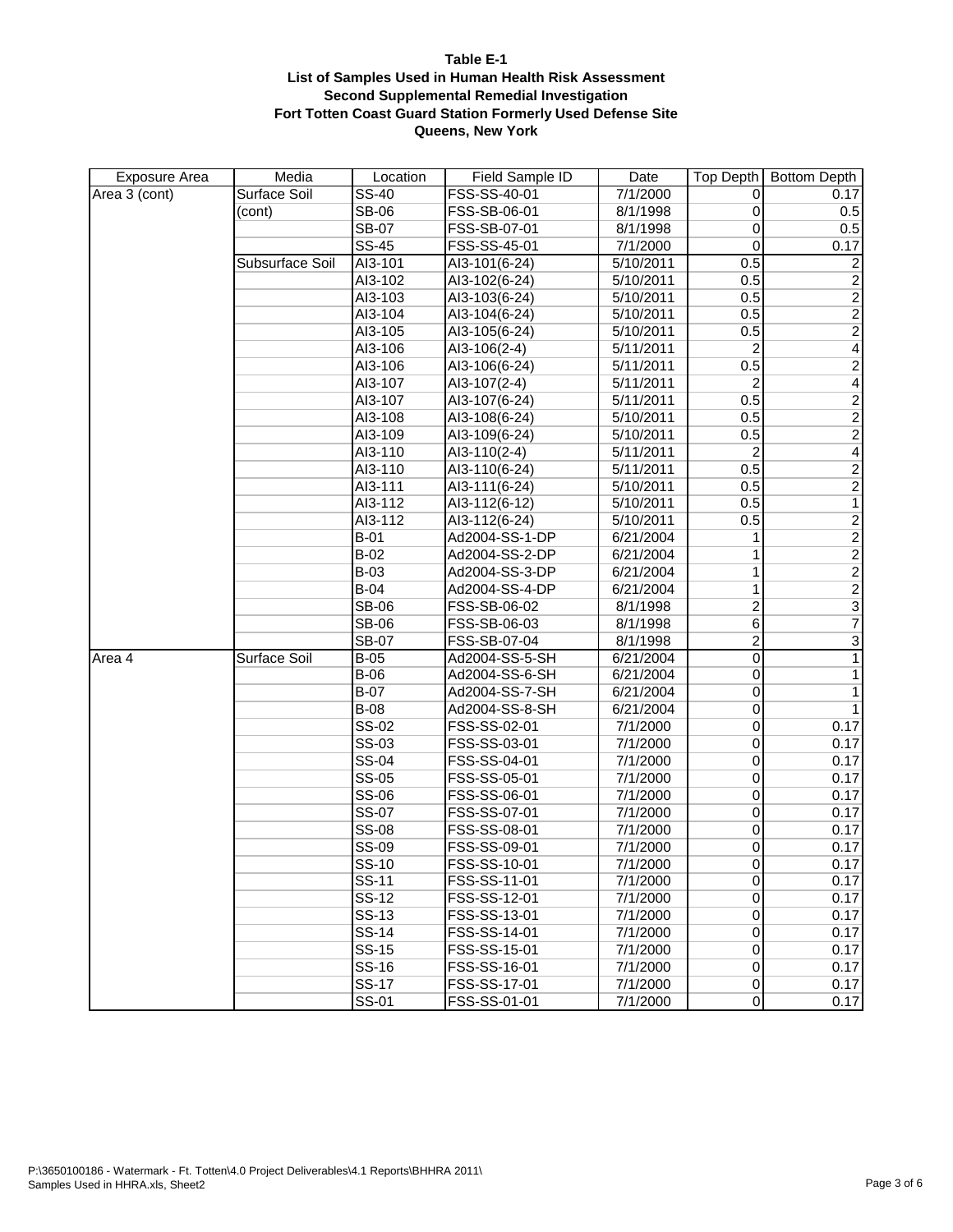| <b>Exposure Area</b> | Media           | Location     | Field Sample ID             | Date      | Top Depth             | <b>Bottom Depth</b> |
|----------------------|-----------------|--------------|-----------------------------|-----------|-----------------------|---------------------|
| Area 4 Con't         | Surface Soil    | SB-01        | FSS-SB-01-01                | 8/1/1998  | 0                     | 0.5                 |
|                      | (cont)          | <b>SB-02</b> | FSS-SB-02-01                | 8/1/1998  | 0                     | 0.5                 |
|                      |                 | <b>SB-03</b> | FSS-SB-03-01                | 8/1/1998  | $\mathbf 0$           | 0.5                 |
|                      |                 | AI4-101      | AI4-101(0-2)                | 5/10/2011 | $\overline{0}$        | 0.17                |
|                      |                 | AI4-102      | AI4-102(0-2)                | 5/12/2011 | 0                     | 0.17                |
|                      |                 | AI4-103      | AI4-103(0-2)                | 5/12/2011 | $\overline{0}$        | 0.17                |
|                      |                 | AI4-104      | AI4-104(0-2)                | 5/12/2011 | $\overline{0}$        | 0.17                |
|                      |                 | AI4-105      | $\overline{A14} - 105(0-2)$ | 5/11/2011 | 0                     | 0.17                |
|                      |                 | AI4-106      | $AI4-106(0-2)$              | 5/11/2011 | 0                     | 0.17                |
|                      |                 | AI4-107      | AI4-107(0-2)                | 5/12/2011 | $\overline{0}$        | 0.17                |
|                      |                 | AI4-108      | $\overline{A14} - 108(0-2)$ | 5/12/2011 | 0                     | 0.17                |
|                      |                 | AI4-109      | AI4-109(0-2)                | 5/12/2011 | $\overline{0}$        | 0.17                |
|                      |                 | AI4-110      | AI4-110(0-2)                | 5/12/2011 | $\overline{0}$        | 0.17                |
|                      |                 | AI4-111      | AI4-111(0-2)                | 5/12/2011 | 0                     | 0.17                |
|                      |                 | AI4-112      | AI4-112(0-2)                | 5/11/2011 | $\overline{0}$        | 0.17                |
|                      |                 | AI4-113      | $\overline{A14-113(0-2)}$   | 5/12/2011 | $\mathbf 0$           | 0.17                |
|                      |                 | AI4-114      | AI4-114(0-2)                | 5/12/2011 | 0                     | 0.17                |
|                      |                 | AI4-115      | AI4-115(0-2)                | 5/11/2011 | 0                     | 0.17                |
| Area 4               | Subsurface Soil | $B-05$       | Ad2004-SS-5-DP              | 6/21/2004 | $\mathbf{1}$          | $\overline{c}$      |
|                      |                 | $B-06$       | Ad2004-SS-6-DP              | 6/21/2004 | 1                     | $\overline{2}$      |
|                      |                 | $B-07$       | Ad2004-SS-7-DP              | 6/21/2004 | 1                     | $\overline{2}$      |
|                      |                 | $B-08$       | Ad2004-SS-8-DP              | 6/21/2004 | 1                     | $\overline{2}$      |
|                      |                 | <b>SB-01</b> | FSS-SB-01-02                | 8/1/1998  | $\overline{2}$        | $\frac{3}{3}$       |
|                      |                 | SB-02        | FSS-SB-02-02                | 8/1/1998  | $\overline{2}$        |                     |
|                      |                 | <b>SB-03</b> | FSS-SB-03-02                | 8/1/1998  | $\overline{2}$        | $\overline{3}$      |
|                      |                 | AI4-101      | AI4-101(6-24)               | 5/10/2011 | 0.5                   | $\frac{2}{2}$       |
|                      |                 | AI4-102      | Al4-102(6-24)               | 5/12/2011 | 0.5                   |                     |
|                      |                 | AI4-103      | AI4-103(6-24)               | 5/12/2011 | 0.5                   | $\overline{2}$      |
|                      |                 | AI4-104      | $\overline{A14-104}$ (6-24) | 5/12/2011 | 0.5                   |                     |
|                      |                 | AI4-105      | AI4-105(6-24)               | 5/11/2011 | 0.5                   | $\frac{2}{2}$       |
|                      |                 | AI4-106      | AI4-106(6-24)               | 5/11/2011 | 0.5                   |                     |
|                      |                 | AI4-107      | AI4-107(6-24)               | 5/12/2011 | 0.5                   | $\overline{2}$      |
|                      |                 | AI4-108      | AI4-108(6-24)               | 5/12/2011 | 0.5                   | $\overline{2}$      |
|                      |                 | AI4-109      | AI4-109(6-24)               | 5/12/2011 | 0.5                   | $\overline{2}$      |
|                      |                 | AI4-110      | AI4-110(6-24)               | 5/12/2011 | 0.5                   | $\overline{2}$      |
|                      |                 | AI4-111      | AI4-111(6-24)               | 5/12/2011 | 0.5                   | $\overline{2}$      |
|                      |                 | AI4-112      | AI4-112(6-24)               | 5/11/2011 | 0.5                   | $\overline{2}$      |
|                      |                 | AI4-113      | AI4-113(6-24)               | 5/12/2011 | 0.5                   | $\overline{2}$      |
|                      |                 | AI4-114      | AI4-114(6-24)               | 5/12/2011 | 0.5                   | $\overline{2}$      |
|                      |                 | AI4-115      | AI4-115(6-24)               | 5/11/2011 | 0.5                   | $\overline{2}$      |
| Area 5               | Surface Soil    | AI5-101      | AI5-101(0-6)                | 5/10/2011 | $\mathbf 0$           | 0.5                 |
|                      |                 | AI5-102      | AI5-102(0-2)                | 5/10/2011 | $\overline{0}$        | 0.17                |
|                      |                 | AI5-103      | AI5-103(0-2)                | 5/10/2011 | $\overline{0}$        | 0.17                |
|                      |                 | AI5-104      | AI5-104(0-2)                | 5/10/2011 | $\overline{0}$        | 0.17                |
|                      |                 | AI5-105      | AI5-105(0-2)                | 5/11/2011 | $\overline{0}$        | 0.17                |
|                      |                 | AI5-106      | $AI5-106(0-2)$              | 5/11/2011 | $\overline{0}$        | 0.17                |
|                      |                 | AI5-106      | AI5-106(0-6)                | 5/11/2011 | $\overline{0}$        | 0.5                 |
|                      |                 | AI5-107      | AI5-107(0-2)                | 5/11/2011 | $\overline{0}$        | 0.17                |
|                      |                 | AI5-108      | AI5-108(0-2)                | 5/11/2011 | $\overline{\text{o}}$ | 0.17                |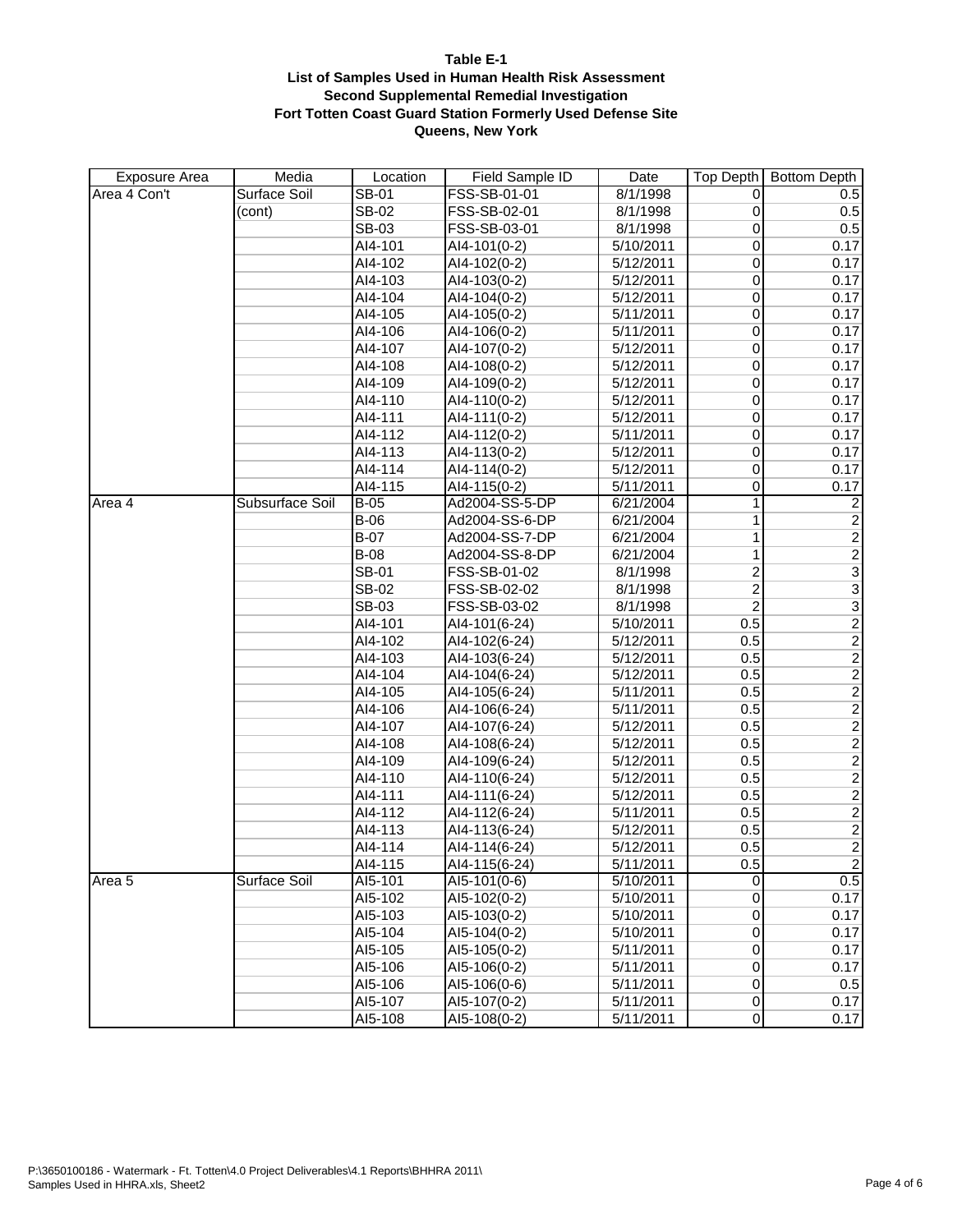| <b>Exposure Area</b> | Media           | Location      | Field Sample ID | Date       | Top Depth               | <b>Bottom Depth</b>     |
|----------------------|-----------------|---------------|-----------------|------------|-------------------------|-------------------------|
| Area 5 (cont)        | Surface Soil    | AI5-109       | AI5-109(0-2)    | 5/10/2011  | 0                       | 0.17                    |
|                      | (cont)          | AI5-110       | AI5-110(0-2)    | 5/11/2011  | 0                       | 0.17                    |
|                      |                 | <b>SS-41</b>  | FSS-SS-41-01    | 7/1/2000   | 0                       | 0.17                    |
|                      |                 | <b>SS-42</b>  | FSS-SS-42-01    | 7/1/2000   | 0                       | 0.17                    |
|                      |                 | <b>SS-43</b>  | FSS-SS-43-01    | 7/1/2000   | 0                       | 0.17                    |
|                      |                 | <b>SS-44</b>  | FSS-SS-44-01    | 7/1/2000   | 0                       | 0.17                    |
|                      |                 | <b>SB-08</b>  | FSS-SB-08-01    | 8/1/1998   | 0                       | 0.5                     |
| Area 5               | Subsurface Soil | 615-SB-16     | 615SB16         | 3/22/2007  | 0                       | $\overline{7}$          |
|                      |                 | 615-SB-17     | 615SB17         | 3/22/2007  | 0                       | $\overline{7}$          |
|                      |                 | 615-SB-18     | 615SB18         | 3/22/2007  | $\mathbf 0$             | $\overline{7}$          |
|                      |                 | 615-SB-01     | 615-SB01        | 5/9/2006   | 3.7                     | 3.7                     |
|                      |                 | 615-SB-01     | 615-SB01 RE     | 5/9/2006   | 3.7                     | 3.7                     |
|                      |                 | 615-SB-02     | 615-SB02        | 5/9/2006   | 2                       | $\overline{c}$          |
|                      |                 | 615-SB-03     | 615SB03         | 5/9/2006   | 3.5                     | 3.5                     |
|                      |                 | 615-SB-04     | 615SB04         | 10/30/2006 | 2.5                     | 2.5                     |
|                      |                 | 615-SB-05     | 615SB05         | 10/30/2006 | 2.7                     | 2.7                     |
|                      |                 | 615-SB-06     | 615SB06         | 10/31/2006 | 5                       | $\mathbf 5$             |
|                      |                 | 615-SB-07     | 615SB07         | 10/31/2006 | 4                       | 4                       |
|                      |                 | 615-SB-08     | 615SB08         | 10/31/2006 | 4.2                     | 4.2                     |
|                      |                 | 615-SB-09     | 615SB09         | 10/31/2006 | 4.4                     | 4.4                     |
|                      |                 | 615-SB-10     | 615SB10         | 10/31/2006 | 4.8                     | 4.8                     |
|                      |                 | 615-SB-11     | 615SB11         | 10/31/2006 | 4                       | $\overline{\mathbf{4}}$ |
|                      |                 | 615-SB-15     | 615SB15         | 3/22/2007  | 7                       | $\overline{7}$          |
|                      |                 | AI5-101       | AI5-101(2-6)    | 5/10/2011  | $\overline{2}$          | $\overline{6}$          |
|                      |                 | AI5-101       | AI5-101(6-24)   | 5/10/2011  | 0.5                     | $\overline{2}$          |
|                      |                 | AI5-102       | AI5-102(2-6)    | 5/10/2011  | $\overline{c}$          | $6\,$                   |
|                      |                 | AI5-102       | AI5-102(6-24)   | 5/10/2011  | 0.5                     | $\overline{2}$          |
|                      |                 | AI5-103       | AI5-103(2-6)    | 5/10/2011  | $\overline{c}$          | $\overline{6}$          |
|                      |                 | AI5-103       | AI5-103(6-24)   | 5/10/2011  | 0.5                     | $\overline{2}$          |
|                      |                 | AI5-104       | AI5-104(2-6)    | 5/10/2011  | 2                       | $\overline{6}$          |
|                      |                 | AI5-104       | AI5-104(6-24)   | 5/10/2011  | 0.5                     | $\overline{2}$          |
|                      |                 | AI5-105       | AI5-105(2-6)    | 5/11/2011  | $\overline{\mathbf{c}}$ | $\overline{6}$          |
|                      |                 | AI5-105       | AI5-105(6-24)   | 5/11/2011  | 0.5                     | $\overline{2}$          |
|                      |                 | AI5-106       | AI5-106(2-6)    | 5/11/2011  | $\overline{2}$          | $\overline{6}$          |
|                      |                 | AI5-106       | AI5-106(6-24)   | 5/11/2011  | 0.5                     | $\overline{2}$          |
|                      |                 | AI5-107       | AI5-107(2-6)    | 5/11/2011  | 2                       | $\sqrt{6}$              |
|                      |                 | AI5-107       | AI5-107(6-24)   | 5/11/2011  | 0.5                     | $\overline{2}$          |
|                      |                 | AI5-108       | AI5-108(2-6)    | 5/11/2011  | 2                       | $\sqrt{6}$              |
|                      |                 | AI5-108       | AI5-108(6-24)   | 5/11/2011  | 0.5                     | $\overline{2}$          |
|                      |                 | AI5-109       | $AI5-109(2-6)$  | 5/10/2011  | $\overline{2}$          | $\overline{6}$          |
|                      |                 | AI5-109       | AI5-109(6-24)   | 5/10/2011  | 0.5                     | $\overline{2}$          |
|                      |                 | AI5-110       | AI5-110(2-6)    | 5/11/2011  | 2                       | $\sqrt{6}$              |
|                      |                 | AI5-110       | AI5-110(6-24)   | 5/11/2011  | 0.5                     | $\frac{2}{3}$           |
|                      |                 | <b>SB-08</b>  | FSS-SB-08-02    | 8/1/1998   | 2                       |                         |
|                      |                 | <b>SB-08</b>  | FSS-SB-08-03    | 8/1/1998   | $\overline{\bf 8}$      | 10                      |
| Background           | Surface Soil    | <b>BKG-01</b> | BKG-SH-01       | 9/16/2008  | $\overline{0}$          | 0.25                    |
|                      |                 | <b>BKG-02</b> | BKG-SH-02       | 9/16/2008  | $\overline{0}$          | 0.25                    |
|                      |                 | <b>BKG-03</b> | BKG-SH-03       | 9/16/2008  | $\pmb{0}$               | 0.25                    |
|                      |                 | <b>BKG-04</b> | BKG-SH-04       | 9/16/2008  | $\pmb{0}$               | 0.25                    |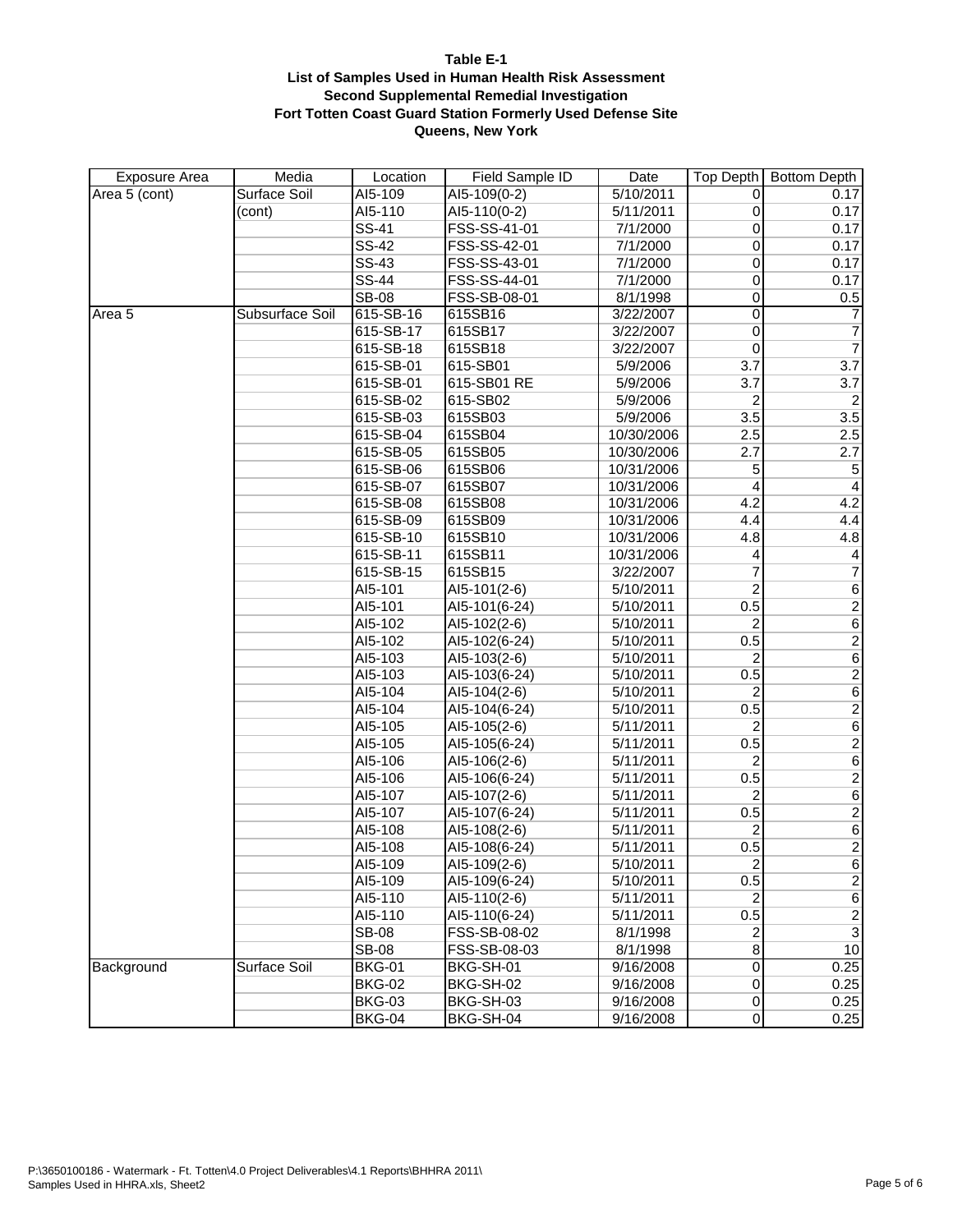| Exposure Area   | Media           | Location      | Field Sample ID | Date      | Top Depth   | <b>Bottom Depth</b> |
|-----------------|-----------------|---------------|-----------------|-----------|-------------|---------------------|
| Baground (cont) | Surface Soil    | <b>BKG-05</b> | BKG-SH-05       | 9/16/2008 | 0           | 0.25                |
|                 | (cont)          | BKG-06        | BKG-SH-06       | 9/16/2008 | 0           | 0.25                |
|                 |                 | <b>BKG-07</b> | BKG-SH-07       | 9/16/2008 | 0           | 0.25                |
|                 |                 | <b>BKG-08</b> | BKG-SH-08       | 9/16/2008 | $\mathbf 0$ | 0.25                |
|                 |                 | <b>BKG-09</b> | BKG-SH-09       | 9/16/2008 | 0           | 0.25                |
|                 |                 | <b>BKG-10</b> | BKG-SH-10       | 9/16/2008 | 0           | 0.25                |
|                 |                 | <b>BKG-11</b> | BKG-SH-11       | 9/16/2008 | 0           | 0.25                |
|                 |                 | <b>BKG-12</b> | BKG-SH-12       | 9/16/2008 | 0           | 0.25                |
|                 |                 | <b>BKG-13</b> | BKG-SH-13       | 9/16/2008 | 0           | 0.25                |
|                 |                 | <b>BKG-14</b> | BKG-SH-14       | 9/16/2008 | 0           | 0.25                |
|                 |                 | <b>BKG-15</b> | BKG-SH-15       | 9/16/2008 | 0           | 0.25                |
|                 | Subsurface Soil | <b>BKG-01</b> | BKG-SD-01       | 9/16/2008 | 1.5         | $\overline{c}$      |
|                 |                 | <b>BKG-02</b> | BKG-SD-02       | 9/16/2008 | 1.5         |                     |
|                 |                 | <b>BKG-03</b> | BKG-SD-03       | 9/16/2008 | 1.5         | $\frac{2}{2}$       |
|                 |                 | <b>BKG-04</b> | BKG-SD-04       | 9/16/2008 | 1.5         | $\overline{2}$      |
|                 |                 | <b>BKG-05</b> | BKG-SD-05       | 9/16/2008 | 1.5         |                     |
|                 |                 | <b>BKG-06</b> | BKG-SD-06       | 9/16/2008 | 1.5         | $\frac{2}{2}$       |
|                 |                 | <b>BKG-07</b> | BKG-SD-07       | 9/16/2008 | 1.5         |                     |
|                 |                 | <b>BKG-08</b> | BKG-SD-08       | 9/16/2008 | 1.5         |                     |
|                 |                 | <b>BKG-09</b> | BKG-SD-09       | 9/16/2008 | 1.5         | $\frac{2}{2}$       |
|                 |                 | <b>BKG-10</b> | BKG-SD-10       | 9/16/2008 | 1.5         |                     |
|                 |                 | <b>BKG-11</b> | BKG-SD-11       | 9/16/2008 | 1.5         | $\overline{2}$      |
|                 |                 | <b>BKG-12</b> | BKG-SD-12       | 9/16/2008 | 1.5         | $\overline{2}$      |
|                 |                 | <b>BKG-13</b> | BKG-SD-13       | 9/16/2008 | 1.5         | $\overline{2}$      |
|                 |                 | <b>BKG-14</b> | BKG-SD-14       | 9/16/2008 | 1.5         | $\overline{2}$      |
|                 |                 | <b>BKG-15</b> | BKG-SD-15       | 9/16/2008 | 1.5         | $\overline{2}$      |

Prepared By/Date: EYM 10/26/11 Checked By/Date: BJR 11/1/11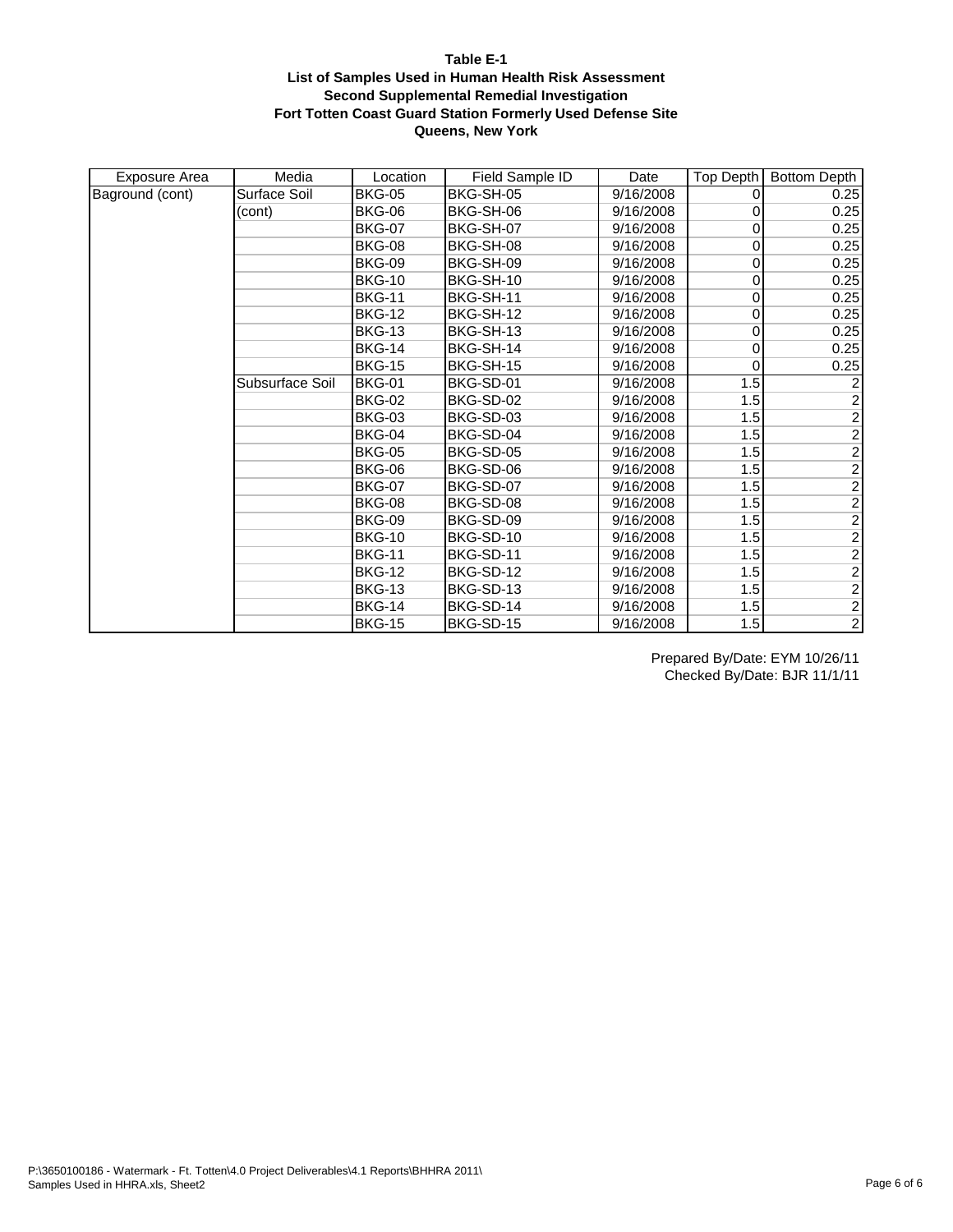|                                   | $B-10$                 | $B-11$         | $B-11$              | <b>FLA-09</b> | <b>FLA-10</b> | <b>FLA-11</b>    | <b>FLA-12</b> | <b>FLA-13</b> | <b>FLA-46</b>  | <b>FLA-47</b>     | <b>FLA-48</b>     | <b>FLA-48</b>     | <b>FLA-49</b>     | <b>FLA-50</b>  | <b>FLA-51</b>            | <b>FLA-52</b>          |
|-----------------------------------|------------------------|----------------|---------------------|---------------|---------------|------------------|---------------|---------------|----------------|-------------------|-------------------|-------------------|-------------------|----------------|--------------------------|------------------------|
|                                   | Ad2004-                | Ad2004-SS-     | Ad2004-SS           | FLA-SB-       | FLA-SB-10-    | FLA-SB-          | FLA-SB-       | FLA-SB-       | FLA-SS-        | FLA-SS-           | FLA-SS-           | FSS-SS-           | FLA-SS-           | FLA-SS-        | FLA-SS-                  | FLA-SS-                |
|                                   | SS-10-SH               | $11-SH$        | B <sub>11</sub> -SH | 09-01         | 01            | $11 - 01$        | $12 - 01$     | 13-01         | 46-01          | 47-01             | 48-01             | 48-22             | 49-01             | 50-01          | $51 - 01$                | $52 - 01$              |
|                                   | 6/21/2004              | 6/21/2004      | 8/26/2004           | 8/1/1998      | 8/1/1998      | 8/1/1998         | 8/1/1998      | 8/1/1998      | 7/1/2000       | 7/1/2000          | 7/1/2000          | 7/1/2000          | 7/1/2000          | 7/1/2000       | 7/1/2000                 | 7/1/2000               |
| Parameter                         | $0-1$ ft               | $0-1$ ft       | $0-1$ ft            | $0-0.5$ ft    | $0-0.5$ ft    | $0-0$ 5 ft       | $0-0$ 5 ft    | $0-0$ 5 ft    | 0-0 17 ft      | 0-0 17 ft         | 0-0 17 ft         | 0-0 17 ft         | 0-0 17 ft         | 0-0 17 ft      | 0-0 17 ft                | 0-0 17 ft              |
| Semivolatile Organics (mg/kg)     |                        |                |                     |               |               |                  |               |               |                |                   |                   |                   |                   |                |                          |                        |
| 1,2-Dichlorobenzene               | $0.033$ U              | 0.00402 U      | 0.00436 U           |               |               |                  |               |               | 0.35U          | 0.44U             | 0.42U             | 0.4 U             | 0.43U             | 0.43U          | 0.43U                    | 0.39U                  |
| 2,4,5-Trichlorophenol             | 0.033U                 |                |                     |               |               |                  |               |               | 1.8 U          | 2.2U              | 2.1 U             | 2 U               | 2.2U              | 2.1 U          | 2.2U                     | 1.9 U                  |
| 2,4-Dichlorophenol                | $0.033$ U              |                |                     |               |               |                  |               |               | 0.35U          | 0.44U             | 0.42U             | 0.4 U             | 0.43U             | 0.43U          | 0.43U                    | 0.39U                  |
| 2,4-Dinitrophenol                 | $0.033$ U              |                |                     |               |               |                  |               |               | 1.8 U          | 2.2 U             | 2.1 U             | 2 U               | 2.2 U             | 2.1 U          | 2.2 U                    | 1.9 U                  |
| 2,6-Dinitrotoluene                | 0.033U                 |                |                     |               |               |                  |               |               | 0.35U          | 0.44U             | 0.42U             | 0.4 U             | 0.43U             | 0.43U          | 0.43U                    | 0.39U                  |
| 2-Chlorophenol                    | $0.033$ U              |                |                     |               |               |                  |               |               | 0.35U          | 0.44U             | 0.42U             | 0.4 U             | 0.43U             | 0.43U          | 0.43U                    | 0.39U                  |
| 2-Methylnaphthalene               | $0.033$ U              |                |                     |               |               |                  |               | $0.082$ J     | 0.35U          | 0.44U             | $0.057$ J         | $0.057$ J         | $0.053$ J         | $0.088$ $J$    | $0.083$ $J$              | $0.042$ J              |
| 2-Methylphenol                    | $0.033$ U              |                |                     |               |               |                  |               |               | 0.35U          | 0.44U             | 0.42U             | 0.4 U             | 0.43U             | 0.43U          | 0.43U                    | 0.39U                  |
| 2-Nitroaniline                    | 0.033 U                |                |                     |               |               |                  |               |               | 1.8 U          | 2.2U              | 2.1 U             | 2U                | 2.2U              | 2.1 U          | 2.2U                     | 1.9 U                  |
| 2-Nitrophenol                     | 0.033U                 |                |                     |               |               |                  |               |               | 0.35U          | 0.44U             | 0.42U             | 0.4 U             | 0.43U             | 0.43U          | 0.43U                    | 0.39U                  |
| 3,3`-Dichlorobenzidine            | 2 U                    |                |                     |               |               |                  |               |               | 0.35U          | 0.44U             | 0.42U             | 0.4 U             | 0.43U             | 0.43U          | 0.43U                    | 0.39U                  |
| 3-Nitroaniline                    | 0.033U                 |                |                     |               |               |                  |               |               | 1.8 U          | 2.2U              | 2.1 U             | 2 U               | 2.2U              | 2.1 U          | 2.2U                     | 1.9 U                  |
| 4-Chloro-3-methylphenol           | $0.0067$ J             | 0.0079 J       | $0.0066$ J          |               |               |                  |               |               | 0.35U          | 0.44U             | 0.42U             | 0.4 U             | 0.43U             | 0.43U          | 0.43U                    | 0.39U                  |
| 4-Chloroaniline                   | 0.17U                  |                |                     |               |               |                  |               |               | 0.35U          | 0.44U             | 0.42U             | 0.4 U             | 0.43U             | 0.43U          | 0.43U                    | 0.39U                  |
| 4-Methylphenol                    | $0.033$ U              | $0.00586$ U    | 0.00278 U           |               |               |                  |               |               | 0.35U          | 0.44U             | 0.42U             | 0.4 U             | 0.43U             | 0.43U          | 0.43U                    | 0.39U                  |
| 4-Nitrophenol                     | $0.066$ U              |                |                     |               |               |                  |               |               | 1.8 U          | 2.2U              | 2.1 U             | 2 U               | 2.2U              | 2.1 U          | 2.2 U                    | 1.9 U                  |
| Acenaphthene                      | $0.033$ U              | 0.046          | $0.029$ J           |               |               |                  |               |               | 0.35U          | 0.44U             | $0.13$ J          | $0.081$ J         | 0.43U             | 0.43U          | 0.43U                    | 0.39U                  |
| Acenaphthylene                    | $0.016$ J              | $0.024$ J      | $0.022$ J           |               |               |                  |               |               | $0.048$ $J$    | $0.053$ J         | $0.047$ J         | 0.4 U             | $0.052$ J         | 0.43U          | $0.047$ J                | 0.39U                  |
| Anthracene                        | $0.012$ J              | 0.16           | 0.11                | 0.13J         | 0.14J         |                  |               | 0.11 J        | $0.051$ J      | 0.14J             | $0.23$ J          | $0.24$ J          | $0.086$ J         | $0.072$ J      | 0.14J                    | $0.068$ J              |
| Benzo(a)anthracene                | 0.089                  | 0.55           | 0.34                | 0.53          | 0.5           | $0.26$ J         | 0.18J         | $0.35$ J      | 0.27J          | 0.44              | 0.77              | 0.79              | 0.32J             | $0.31$ J       | 0.54                     | 0.26J                  |
| Benzo(a)pyrene                    | 0.14                   | 0.37           | 0.31                | 0.52          | 0.6           | $0.31$ J         | 0.22J         | 0.38J         | 0.33J          | 0.48              | 0.87              | 0.83              | 0.39J             | 0.36J          | 0.55                     | 0.29J                  |
| Benzo(b)fluoranthene              | 0.073                  | 0.5            | 0.36                | 0.7           | 0.85          | 0.39J            | 0.32J         | 0.48          | 0.39           | 0.67              | 1.1               | $\overline{1}$    | 0.54              | 0.4J           | 0.83                     | 0.46                   |
| Benzo(ghi)perylene                | 0.069J                 | 0.36           | 0.2                 | 0.36J         | $0.31$ J      | 0.23J            | 0.13J         | $0.31$ J      | 0.2J           | 0.34J             | 0.63              | 0.53              | $0.26$ J          | 0.31J          | 0.43J                    | 0.24J                  |
| Benzo(k)fluoranthene              | $0.068$ J              | $0.092$ J      | 0.23                | 0.27J         | 0.33J         | 0.15J            | 0.12J         | 0.19J         | 0.17J          | $0.25$ J          | 0.43              | 0.39J             | 0.19J             | 0.19J          | 0.27J                    | 0.16J                  |
| Bis(2-Ethylhexyl)phthalate        | $0.053$ J              | 0.39           | 0.12                |               | $0.084$ J     |                  | 0.11J         | 0.2J          | 0.038J         | $0.21$ J<br>0.44U | $0.098$ J         | $0.072$ J         | 0.11 J            | 0.11J          | 1.8                      | 0.45                   |
| Butylbenzylphthalate<br>Carbazole | $0.024$ J<br>$0.033$ U | 0.078<br>0.068 | 0.00209 U<br>0.038  |               |               |                  |               |               | 0.35U<br>0.35U | $0.046$ J         | 0.42U<br>$0.12$ J | 0.4 U<br>0.14J    | 0.43U<br>0.43U    | 0.43U<br>0.43U | $0.073$ J<br>$0.098$ $J$ | $0.061$ J<br>$0.042$ J |
|                                   | 0.12J                  | $0.54$ J       | 0.31                | 0.57          | 0.59          | 0.33J            | $0.25$ J      | 0.45          | 0.33J          | 0.53              | 0.81              | 0.88              | 0.38J             | 0.35J          | 0.66                     | 0.36J                  |
| Chrysene<br>Dibenz(a,h)anthracene | 0.66U                  | 0.0184 U       | $0.055$ J           | 0.11 J        | 0.11 J        |                  |               | $0.1$ J       | 0.35U          | 0.44U             | $0.18$ J          | 0.17J             | 0.43U             | 0.43U          | 0.11J                    | 0.39U                  |
| Dibenzofuran                      | 0.033 U                | $0.017$ J      | $0.011$ J           |               |               |                  |               |               | 0.35U          | 0.44U             | 0.049J            | $0.047$ J         | 0.43U             | 0.43U          | 0.43U                    | 0.39U                  |
| Diethylphthalate                  | 0.033 U                |                |                     |               |               |                  |               |               | 0.35U          | 0.44U             | 0.42U             | 0.4 U             | 0.43U             | 0.43U          | 0.43U                    | 0.39U                  |
| Dimethylphthalate                 | $0.033$ U              |                |                     |               |               |                  |               |               | 0.35U          | 0.44U             | 0.42U             | 0.4 U             | 0.43U             | 0.43U          | 0.43U                    | 0.39U                  |
| Di-n-butylphthalate               | 0.34                   | 0.35           | 0.26                |               |               |                  |               |               | 0.35U          | 0.44U             | $0.043$ J         | $0.053$ J         | 0.43U             | 0.43U          | 0.43U                    | 0.39U                  |
| Di-n-octylphthalate               | $0.033$ U              | $0.00754$ U    | 0.00125 U           |               |               |                  |               |               | 0.35U          | 0.44U             | 0.42U             | 0.4 U             | 0.43U             | 0.43U          | 0.43U                    | 0.39U                  |
| Fluoranthene                      | 0.16                   | $\overline{1}$ | 0.61                | 0.84          | 0.86          | 0.37J            | 0.33J         | 0.53          | 0.42           | 0.75              | 1.2               | 1.2               | 0.46              | $0.41$ J       | 1.1                      | 0.45                   |
| Fluorene                          | 0.033 U                | 0.045          | $0.026$ J           |               |               |                  |               |               | 0.35U          | $0.052$ J         | $0.092$ J         | $0.085$ J         | 0.43U             | 0.43U          | $0.055$ $J$              | 0.39U                  |
| Hexachlorobenzene                 | $0.033$ U              |                |                     |               |               |                  |               |               | 0.35U          | 0.44U             | 0.42U             | 0.4 U             | 0.43U             | 0.43U          | 0.43U                    | 0.39U                  |
| Indeno(1,2,3-cd)pyrene            | $0.086$ J              | 0.39J          | 0.2                 | 0.28J         | $0.31$ J      | $0.23$ J         | $0.15$ J      | 0.29J         | $0.21$ J       | 0.4J              | 0.7               | 0.59              | 0.3J              | 0.26J          | 0.42J                    | 0.24J                  |
| Isophorone                        | 0.033U                 |                |                     |               |               |                  |               |               | 0.35U          | 0.44U             | 0.42U             | 0.4 U             | 0.43U             | 0.43U          | 0.43U                    | 0.39U                  |
| Naphthalene                       | $0.033$ U              | 0.019J         | 0.0099 J            | 0.1J          | 0.12J         | 0.13J            |               | $0.16$ J      | 0.35U          | $0.085$ $J$       | $0.16$ J          | 0.14J             | 0.11 J            | $0.15$ $J$     | $0.065$ J                | $0.044$ J              |
| Nitrobenzene                      | 0.033 U                |                |                     |               |               |                  |               |               | 0.35U          | 0.44U             | 0.42U             | 0.4 U             | 0.43U             | 0.43U          | 0.43U                    | 0.39U                  |
| Pentachlorophenol                 | $0.033$ U              | 0.00602 U      | 0.00653 U           |               |               |                  |               |               | 1.8 U          | 2.2U              | 2.1 U             | 2U                | 2.2U              | 2.1 U          | 2.2 U                    | 1.9 U                  |
| Phenanthrene                      | 0.056                  | 0.49           | 0.3                 | 0.61          | 0.51          | $0.23$ J         | $0.15$ J      | 0.46          | $0.28$ J       | 0.5               | 0.94              | $\overline{1}$    | $0.28$ J          | 0.26J          | 0.7                      | 0.33J                  |
| Phenol                            | 0.033 U                |                |                     |               |               |                  |               |               | 0.35U          | 0.44U             | 0.42U             | 0.4 U             | 0.43U             | 0.43U          | 0.43U                    | 0.39U                  |
| Pyrene                            | 0.16J                  | 0.95           | 0.5                 | 0.98          | 0.97          | 0.46             | $0.35$ J      | 0.75          | 0.55           | 0.81              | 1.4               | 1.5               | 0.55              | 0.58           | 1.1                      | 0.73                   |
| Metals (mg/kg)                    |                        |                |                     |               |               |                  |               |               |                |                   |                   |                   |                   |                |                          |                        |
| Aluminum                          | 12700                  | 8460           |                     | 6580          | 4400          | 5690             | 7750          | 5740          | 8380           | 5210              | 5130              | 4490              | 5410              | 4780           | 4520                     | 4800                   |
| Antimony                          | 0.73                   | 6.3            |                     | 1.8 N         | 2.6N          | 1.9 <sub>N</sub> | 1 N           | 2.1 N         | 0.48 BN        | 3.7 N             | 1.3 <sub>N</sub>  | 0.98 <sub>N</sub> | 0.96 <sub>N</sub> | 0.96N          | 0.71N                    | 0.35N                  |
| Arsenic                           | 4                      | 6.7            |                     | 5.5           | 6.7           | 6.8              | 5.7           | 7.3           | 4.4            | 5.7               | 9.5               | 7.4               | 7.8               | 6.5            | 6.2                      | 2.8                    |
| Barium                            | 256                    | 449            |                     | 192           | 283           | 258              | 110           | 316           | 69.4           | 133               | 232               | 186               | 185               | 241            | 77.7                     | 99.6                   |
| Beryllium                         | 0.19J                  | $0.0267$ U     |                     | 0.43B         | 0.37B         | 0.43B            | 0.37B         | 0.46B         | 0.4B           | 0.3B              | 0.42B             | 0.33B             | 0.54B             | 0.33B          | 0.23B                    | 0.19B                  |
| Cadmium                           | 1.4                    | 2.4            |                     |               | 0.92          | 1.1              |               | 0.54B         | 0.16B          | 1.6               | 1.5               | 1.3               | 0.7               | 0.93           | -1                       | 0.65                   |
| Calcium                           | 3810                   | 13100          |                     | 6750 X        | 4890 X        | 6590 X           | 2980 X        | 5750 X        | 1800           | 22500             | 4530              | 22700             | 15300             | 5390           | 10800                    | 7500                   |
| Chromium                          | 19                     | 30             |                     | 18.8 X        | 23.4 X        | 27.8 X           | 21.3X         | 26.1 X        | 17.8           | 17                | 26.7              | 22.8              | 17.9              | 20.8           | 14.6                     | 11.7                   |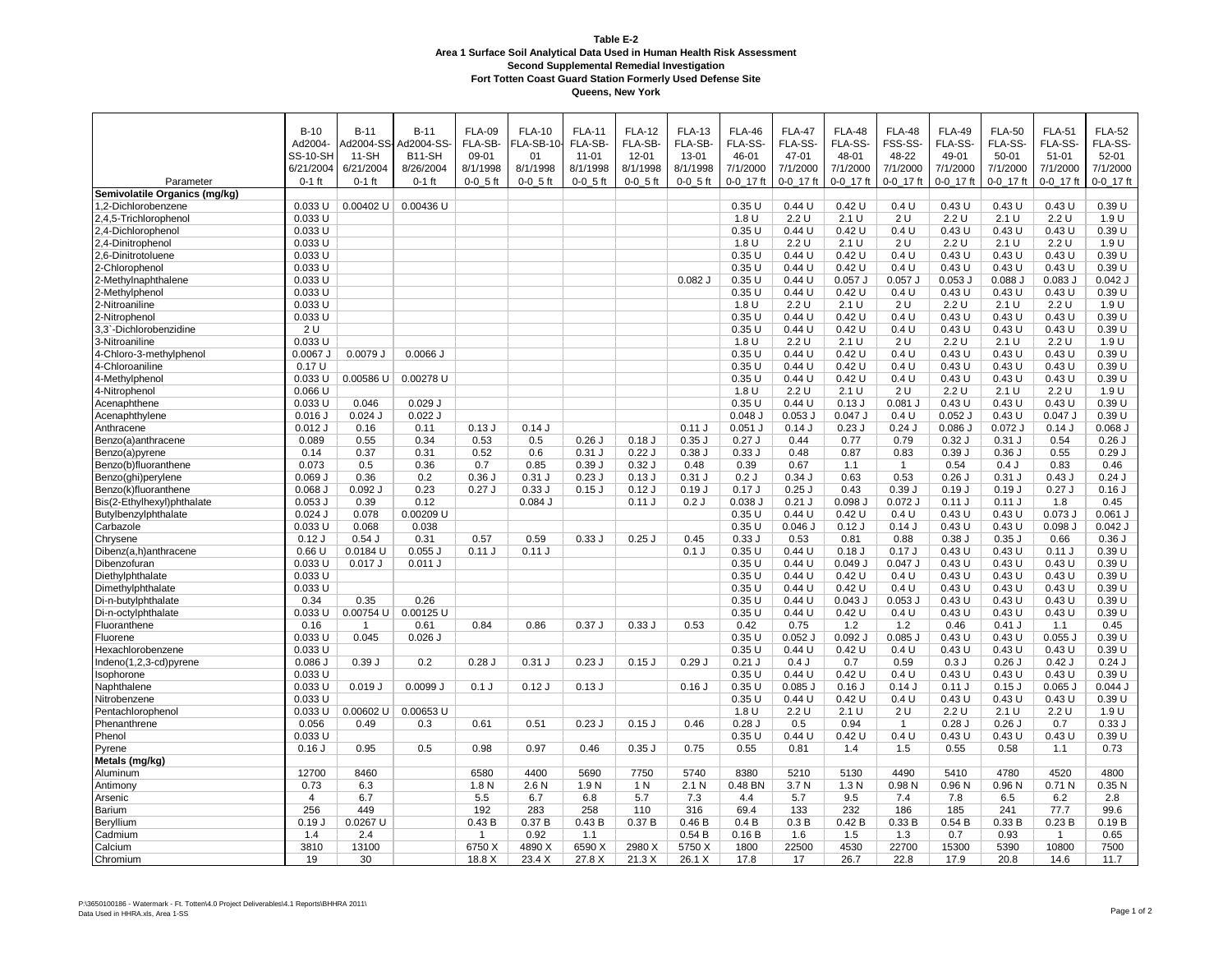**Queens, New York**

|                          | $B-10$          | $B-11$     | $B-11$               | <b>FLA-09</b>  | <b>FLA-10</b>  | <b>FLA-11</b>  | <b>FLA-12</b>  | <b>FLA-13</b>  | <b>FLA-46</b>   | <b>FLA-47</b> | FLA-48          | <b>FLA-48</b> | <b>FLA-49</b> | <b>FLA-50</b> | <b>FLA-51</b> | <b>FLA-52</b> |
|--------------------------|-----------------|------------|----------------------|----------------|----------------|----------------|----------------|----------------|-----------------|---------------|-----------------|---------------|---------------|---------------|---------------|---------------|
|                          | Ad2004-         |            | Ad2004-SS-Ad2004-SS- | FLA-SB-        | FLA-SB-10-     | FLA-SB-        | FLA-SB-        | FLA-SB-        | FLA-SS-         | FLA-SS-       | FLA-SS-         | FSS-SS-       | FLA-SS-       | FLA-SS-       | FLA-SS-       | FLA-SS-       |
|                          | <b>SS-10-SH</b> | $11-SH$    | B11-SH               | 09-01          | 01             | $11 - 01$      | $12 - 0'$      | $13 - 01$      | 46-01           | 47-01         | 48-01           | 48-22         | 49-01         | $50 - 01$     | $51 - 01$     | 52-01         |
|                          | 6/21/2004       | 6/21/2004  | 8/26/2004            | 8/1/1998       | 8/1/1998       | 8/1/1998       | 8/1/1998       | 8/1/1998       | 7/1/2000        | 7/1/2000      | 7/1/2000        | 7/1/2000      | 7/1/2000      | 7/1/2000      | 7/1/2000      | 7/1/2000      |
| Parameter                | $0-1$ ft        | $0-1$ ft   | $0-1$ ft             | $0 - 0 - 5$ ft | $0 - 0 - 5$ ft | $0 - 0 - 5$ ft | $0 - 0 - 5$ ft | $0 - 0 - 5$ ft | $0 - 0 - 17$ ft | 0-0_17 ft     | $0 - 0 - 17$ ft | $0 - 0$ 17 ft | 0-0 17 ft     | $0-0$ 17 ft   | $0-0$ 17 ft   | 0-0_17 ft     |
| Cobalt                   | 7.4             | 8.2        |                      | 5.7 B          | 5.4 B          | 6.4            | 7.1            | 6.7            | 6.2             | 5.3 B         | 7.5             | 5.2B          | 4.8 B         | 5.5 B         | 3.7B          | 4.2 B         |
| Copper                   | 36              | 346        |                      | 108            | 198            | 115            | 30.1           | 103            | 49.9 E          | 157 E         | 156 E           | 122 E         | 72.9 E        | 87.9 E        | 38.3 E        | 34 E          |
| Iron                     | 16700           | 28600      |                      | 26700          | 26400          | 34300          | 16100          | 27400          | 14000           | 18200         | 23500           | 20100         | 31800         | 20500         | 10600         | 10800         |
| Lead                     | 1540            | 1160       |                      | 352            | 566            | 700            | 222            | 743            | 168 N           | 649 N         | 595 N           | 483N          | 448 N         | 550 N         | 236 N         | 252 N         |
| Magnesium                | 2960            | 4280       |                      | 2960 N         | 2500 N         | 3740 N         | 2770N          | 2900 N         | 2440            | 4750          | 2460            | 13100         | 3590          | 1970          | 3390          | 4050          |
| Manganese                | 536             | 379        |                      | 276            | 238            | 259            | 296            | 250            | 212N            | 454 N         | 300 N           | 216N          | 223 N         | 231 N         | 271 N         | 240 N         |
| Mercury                  | 2.4             | 0.57       |                      | 1.5            | 1.3            | 0.95           | 0.72           | 1.1            | 0.99            | 0.52          | 0.92            | 0.82          | 0.63          | 0.74          | 0.69          | 0.25          |
| Mercury, Inorganic Salts | 2.4             | 0.57       |                      | 1.5            | 1.3            | 0.95           | 0.72           | 1.1            | 0.99            | 0.52          | 0.92            | 0.82          | 0.63          | 0.74          | 0.69          | 0.25          |
| Nickel                   | 24 J            | 26 J       |                      | 17.2           | 19.6           | 21.6           | 20.1           | 21.3           | 15              | 21.5          | 22.2            | 17.3          | 19            | 20.3          | 16            | 12.8          |
| Potassium                | 1310 J          | 1380 J     |                      | 872 E          | 756 E          | 1030 E         | 1700 E         | 867 E          | 1180            | 1580          | 885             | 795           | 1070          | 892           | 716           | 1170          |
| Selenium                 | $0.67$ J        | 0.7J       |                      | 0.25B          |                | 0.3B           |                |                | 0.39B           | 0.41 B        | 0.62            | 0.56B         | 0.52B         | 0.8           | 1.1           | 0.63          |
| Silver                   | $0.362$ U       | 0.66J      |                      |                | 0.47B          | 0.55B          | 0.18B          | 0.23B          | 0.19U           | 0.19U         | 0.57B           | 0.3B          | 0.19U         | 0.19U         | 0.19U         | 0.19U         |
| Sodium                   | 80              | 111        |                      | 198            | 172            | 214            | 138            | 177            | 148             | 201           | 188             | 168           | 137           | 165           | 143           | 120 B         |
| Thallium                 | 0.14J           | $0.15$ $J$ |                      |                | 0.11B          | 0.15B          | 0.18B          | 0.13B          | 0.17U           | 0.2 U         | 0.18U           | 0.18U         | 0.19U         | 0.19U         | 0.19U         | 0.18U         |
| Vanadium                 | 24 J            | 30 J       |                      | 25.2           | 21.2           | 23.7           | 33             | 24             | 21.5            | 19.9          | 22.1            | 18.4          | 28.3          | 20            | 24.6          | 18.5          |
| Zinc                     | 480             | 564        |                      | 325            | 494            | 488            | 148            | 386            | 101             | 355           | 458             | 379           | 295           | 369           | 230           | 340           |

B - Reported value is less than the Contract Required Detection Limit (CRDL), but greater than the Instrumental Detection Limit (IDL).<br>E - Reported value is extimated due to interference.<br>Checked/Date: BJR 11/1/11

E - Reported value is extimated due to interference.

J - Value is estimated

N - Spiked sample recovery was not within normal limits

U - Value is not detected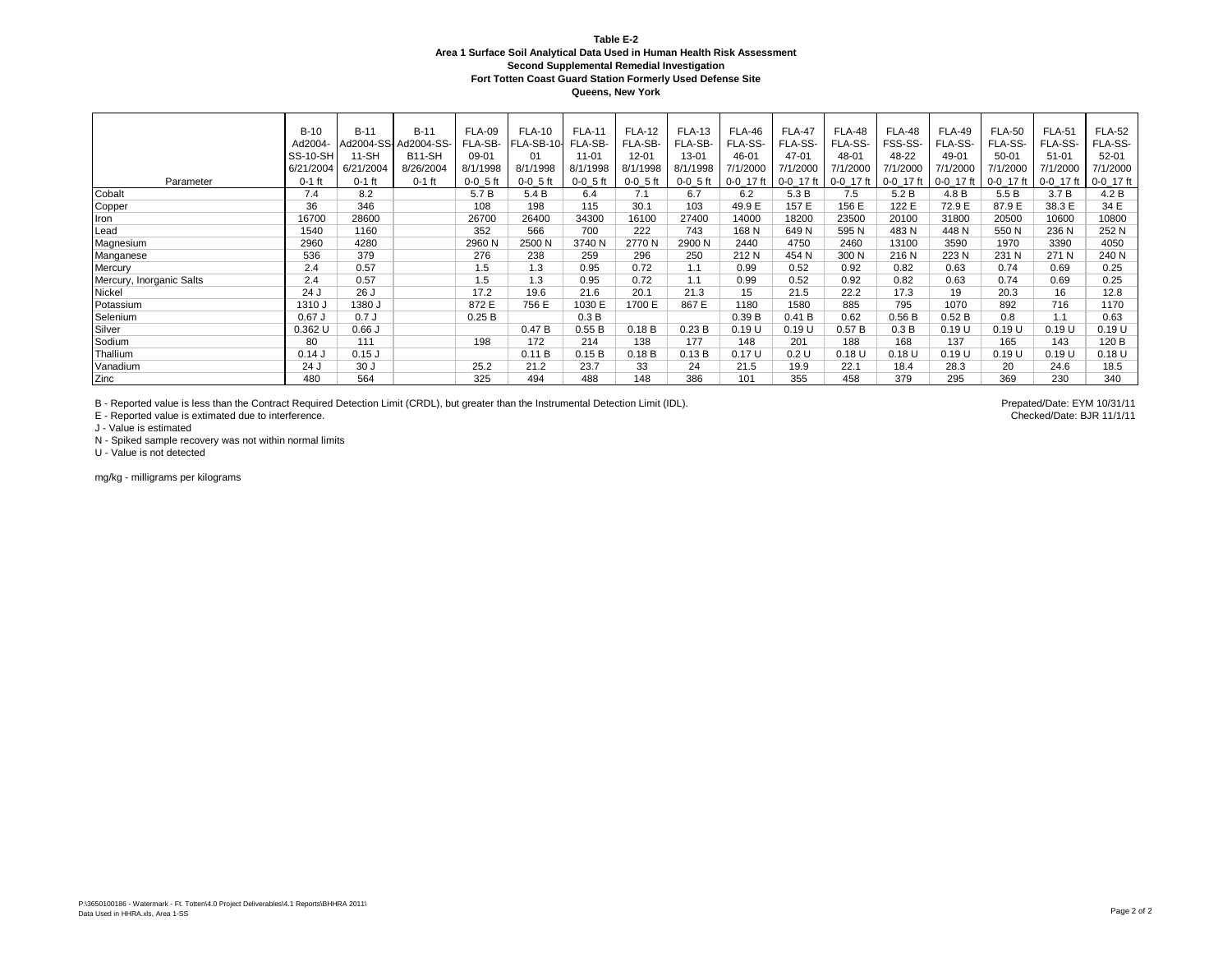| Parameter                        | 624-SS-<br>624-<br>01<br>SS-01-01<br>8/26/1998<br>$0 - 0 - 5$ ft | 624-SS-<br>624-<br>02<br>SS-02-01<br>8/26/1998<br>$0 - 0 - 5$ ft | 624-SS-<br>03<br>624-<br>SS-03-01<br>8/26/1998 8/26/1998<br>$0 - 0 - 5$ ft | 624-SS-<br>04 624-<br>SS-04-01<br>$0 - 0 - 5$ ft | 624-SS-<br>05<br>624-<br>SS-05-01<br>$0 - 0 - 5$ ft | 624-SS-<br>06 624- 53 624-<br>SS-06-01<br>$0 - 0 - 5$ ft | 624-SS-<br>SS-53-01<br>8/26/1998 8/26/1998 7/22/2000 7/22/2000 5/13/2011 5/13/2011 | 624-SS-<br>54 624-<br>SS-54-01<br>0-0_17 ft 0-0_17 ft | AI2-101<br>Al2-101(0-Al2-102(0-<br>2)''<br>$0 - 0 - 17$ ft | AI2-102<br>2)''<br>$0 - 0 - 17$ ft | AI2-103<br>Al2-103(0- Al2-104(0- Al2-105(0-<br>2)''<br>5/13/2011 5/13/2011 5/13/2011 5/13/2011 5/11/2011 5/12/2011 5/11/2011<br>$0 - 0 - 17$ ft | AI2-104<br>2)''<br>$0 - 0 - 17$ ft | AI2-105<br>2)''<br>$0 - 0 - 17$ ft        | AI2-106<br>2)''<br>0-0_17 ft          | AI2-107<br>Al2-106(0- Al2-107(0- Al2-108(0- Al2-109(0-<br>2)<br>$0 - 0 - 17$ ft | AI2-108<br>2)<br>$0 - 0 - 17$ ft | AI2-109<br>2)<br>$0 - 0$ 17 ft | AI2-110<br>AI2-110(0-<br>2)<br>5/12/2011<br>$0 - 0 - 17$ ft |
|----------------------------------|------------------------------------------------------------------|------------------------------------------------------------------|----------------------------------------------------------------------------|--------------------------------------------------|-----------------------------------------------------|----------------------------------------------------------|------------------------------------------------------------------------------------|-------------------------------------------------------|------------------------------------------------------------|------------------------------------|-------------------------------------------------------------------------------------------------------------------------------------------------|------------------------------------|-------------------------------------------|---------------------------------------|---------------------------------------------------------------------------------|----------------------------------|--------------------------------|-------------------------------------------------------------|
| Semivolatile Organics (mg/kg)    |                                                                  |                                                                  |                                                                            |                                                  |                                                     |                                                          |                                                                                    |                                                       |                                                            |                                    |                                                                                                                                                 |                                    |                                           |                                       |                                                                                 |                                  |                                |                                                             |
| 1,2-Dichlorobenzene              |                                                                  |                                                                  |                                                                            |                                                  |                                                     |                                                          |                                                                                    |                                                       |                                                            |                                    |                                                                                                                                                 |                                    |                                           |                                       |                                                                                 |                                  |                                |                                                             |
| 1-Methylnaphthalene              |                                                                  |                                                                  |                                                                            |                                                  |                                                     |                                                          |                                                                                    |                                                       | $0.0119$ J $0.0027$ U $0.01$ J                             |                                    |                                                                                                                                                 |                                    | $0.0066$ J $\big 0.0023$ J $\big 0.024$ U |                                       | $0.029$ U                                                                       | $0.0021$ J                       | 0.0038 J   0.037 U             |                                                             |
| 2,4,5-Trichlorophenol            |                                                                  |                                                                  |                                                                            |                                                  |                                                     |                                                          |                                                                                    |                                                       |                                                            |                                    |                                                                                                                                                 |                                    |                                           |                                       |                                                                                 |                                  |                                |                                                             |
| 2,4-Dichlorophenol               |                                                                  |                                                                  |                                                                            |                                                  |                                                     |                                                          |                                                                                    |                                                       |                                                            |                                    |                                                                                                                                                 |                                    |                                           |                                       |                                                                                 |                                  |                                |                                                             |
| 2,4-Dinitrophenol                |                                                                  |                                                                  |                                                                            |                                                  |                                                     |                                                          |                                                                                    |                                                       |                                                            |                                    |                                                                                                                                                 |                                    |                                           |                                       |                                                                                 |                                  |                                |                                                             |
| 2,6-Dinitrotoluene               |                                                                  |                                                                  |                                                                            |                                                  |                                                     |                                                          |                                                                                    |                                                       |                                                            |                                    |                                                                                                                                                 |                                    |                                           |                                       |                                                                                 |                                  |                                |                                                             |
| 2-Chlorophenol                   |                                                                  |                                                                  |                                                                            |                                                  |                                                     |                                                          |                                                                                    |                                                       |                                                            |                                    |                                                                                                                                                 |                                    |                                           |                                       |                                                                                 |                                  |                                |                                                             |
| 2-Methylnaphthalene              |                                                                  |                                                                  |                                                                            |                                                  |                                                     |                                                          |                                                                                    |                                                       | $0.0138$ J                                                 | $0.0027$ UJ 0.016 J                |                                                                                                                                                 | 0.0076 J                           | $0.0043$ J                                | $ 0.024 \text{ UJ}   0.029 \text{ U}$ |                                                                                 | $0.0033$ J                       | 0.0053 J   0.037 U             |                                                             |
| 2-Methylphenol                   |                                                                  |                                                                  |                                                                            |                                                  |                                                     |                                                          |                                                                                    |                                                       |                                                            |                                    |                                                                                                                                                 |                                    |                                           |                                       |                                                                                 |                                  |                                |                                                             |
| 2-Nitroaniline                   |                                                                  |                                                                  |                                                                            |                                                  |                                                     |                                                          |                                                                                    |                                                       |                                                            |                                    |                                                                                                                                                 |                                    |                                           |                                       |                                                                                 |                                  |                                |                                                             |
| 2-Nitrophenol                    |                                                                  |                                                                  |                                                                            |                                                  |                                                     |                                                          |                                                                                    |                                                       |                                                            |                                    |                                                                                                                                                 |                                    |                                           |                                       |                                                                                 |                                  |                                |                                                             |
| 3,3`-Dichlorobenzidine           |                                                                  |                                                                  |                                                                            |                                                  |                                                     |                                                          |                                                                                    |                                                       |                                                            |                                    |                                                                                                                                                 |                                    |                                           |                                       |                                                                                 |                                  |                                |                                                             |
| 3-Nitroaniline                   |                                                                  |                                                                  |                                                                            |                                                  |                                                     |                                                          |                                                                                    |                                                       |                                                            |                                    |                                                                                                                                                 |                                    |                                           |                                       |                                                                                 |                                  |                                |                                                             |
| 4-Chloro-3-methylphenol          |                                                                  |                                                                  |                                                                            |                                                  |                                                     |                                                          |                                                                                    |                                                       |                                                            |                                    |                                                                                                                                                 |                                    |                                           |                                       |                                                                                 |                                  |                                |                                                             |
| 4-Chloroaniline                  |                                                                  |                                                                  |                                                                            |                                                  |                                                     |                                                          |                                                                                    |                                                       |                                                            |                                    |                                                                                                                                                 |                                    |                                           |                                       |                                                                                 |                                  |                                |                                                             |
| 4-Methylphenol                   |                                                                  |                                                                  |                                                                            |                                                  |                                                     |                                                          |                                                                                    |                                                       |                                                            |                                    |                                                                                                                                                 |                                    |                                           |                                       |                                                                                 |                                  |                                |                                                             |
| 4-Nitrophenol                    |                                                                  |                                                                  |                                                                            |                                                  |                                                     |                                                          |                                                                                    |                                                       |                                                            |                                    |                                                                                                                                                 |                                    |                                           |                                       |                                                                                 |                                  |                                |                                                             |
| Acenaphthene                     |                                                                  |                                                                  |                                                                            |                                                  |                                                     |                                                          |                                                                                    |                                                       | $0.011$ J                                                  | $0.009$ J                          | $0.015$ J                                                                                                                                       | 0.0079 J                           | $0.0037$ J                                | $0.024$ U                             | 0.029 U                                                                         | $0.0038$ J                       | $0.0011$ J                     | $0.037$ U                                                   |
| Acenaphthylene                   |                                                                  |                                                                  |                                                                            |                                                  |                                                     |                                                          |                                                                                    |                                                       | 0.069                                                      | 0.024                              | 0.12                                                                                                                                            | 0.026                              | 0.056                                     | $0.031$ J                             | 0.075 J                                                                         | 0.047                            | 0.01                           | 0.062 U                                                     |
| Anthracene                       |                                                                  |                                                                  |                                                                            |                                                  |                                                     |                                                          |                                                                                    |                                                       | 0.061                                                      | 0.038                              | 0.098                                                                                                                                           | 0.041                              | 0.034                                     | $0.022$ J                             | $0.064$ J                                                                       | 0.055                            | 0.011                          | $0.035$ J                                                   |
| Benzo(a)anthracene               |                                                                  |                                                                  |                                                                            |                                                  |                                                     |                                                          |                                                                                    |                                                       | 0.27                                                       | 0.18                               | 0.44                                                                                                                                            | 0.18                               | 0.19                                      | $0.11$ J                              | 0.23                                                                            | 0.031                            | 0.042                          | $0.16$ J                                                    |
| Benzo(a)pyrene                   |                                                                  |                                                                  |                                                                            |                                                  |                                                     |                                                          |                                                                                    |                                                       | 0.33                                                       | 0.2                                | 0.52                                                                                                                                            | 0.22                               | 0.23                                      | $0.12$ J                              | 0.27                                                                            | 0.041                            | 0.048                          | $0.24$ J                                                    |
| Benzo(b)fluoranthene             |                                                                  |                                                                  |                                                                            |                                                  |                                                     |                                                          |                                                                                    |                                                       | 0.32                                                       | 0.19                               | 0.48                                                                                                                                            | 0.21                               | 0.23                                      | $0.035$ $J$                           | 0.43                                                                            | 0.08                             | 0.086                          | 0.37                                                        |
| Benzo(ghi)perylene               |                                                                  |                                                                  |                                                                            |                                                  |                                                     |                                                          |                                                                                    |                                                       | 0.4                                                        | 0.21                               | 0.59                                                                                                                                            | 0.26                               | 0.26                                      | 0.18                                  | 0.21                                                                            | 0.081                            | 0.042                          | 0.19J                                                       |
| Benzo(k)fluoranthene             |                                                                  |                                                                  |                                                                            |                                                  |                                                     |                                                          |                                                                                    |                                                       | 0.17J                                                      | 0.11J                              | $0.32$ J                                                                                                                                        | $0.14$ J                           | $0.073$ J                                 | $0.047$ J                             | 0.049 U                                                                         | 0.0018 U                         | $ 0.0018$ U                    | $0.062$ U                                                   |
| Bis(2-Ethylhexyl)phthalate       |                                                                  |                                                                  |                                                                            |                                                  |                                                     |                                                          |                                                                                    |                                                       |                                                            |                                    |                                                                                                                                                 |                                    |                                           |                                       |                                                                                 |                                  |                                |                                                             |
| Butylbenzylphthalate             |                                                                  |                                                                  |                                                                            |                                                  |                                                     |                                                          |                                                                                    |                                                       |                                                            |                                    |                                                                                                                                                 |                                    |                                           |                                       |                                                                                 |                                  |                                |                                                             |
| Carbazole                        |                                                                  |                                                                  |                                                                            |                                                  |                                                     |                                                          |                                                                                    |                                                       |                                                            |                                    |                                                                                                                                                 |                                    |                                           |                                       |                                                                                 |                                  |                                |                                                             |
| Chrysene                         |                                                                  |                                                                  |                                                                            |                                                  |                                                     |                                                          |                                                                                    |                                                       | 0.36                                                       | 0.21                               | 0.46                                                                                                                                            | 0.24                               | 0.21                                      | $0.15$ J                              | 0.24                                                                            | 0.044                            | 0.053                          | $0.21$ J                                                    |
| Dibenz(a,h)anthracene            |                                                                  |                                                                  |                                                                            |                                                  |                                                     |                                                          |                                                                                    |                                                       | 0.093                                                      | 0.052                              | 0.13                                                                                                                                            | 0.066                              | 0.065                                     | $0.027$ J                             | 0.058 U                                                                         | 0.013                            | 0.0078                         | 0.074 U                                                     |
| Dibenzofuran<br>Diethylphthalate |                                                                  |                                                                  |                                                                            |                                                  |                                                     |                                                          |                                                                                    |                                                       |                                                            |                                    |                                                                                                                                                 |                                    |                                           |                                       |                                                                                 |                                  |                                |                                                             |
| Dimethylphthalate                |                                                                  |                                                                  |                                                                            |                                                  |                                                     |                                                          |                                                                                    |                                                       |                                                            |                                    |                                                                                                                                                 |                                    |                                           |                                       |                                                                                 |                                  |                                |                                                             |
| Di-n-butylphthalate              |                                                                  |                                                                  |                                                                            |                                                  |                                                     |                                                          |                                                                                    |                                                       |                                                            |                                    |                                                                                                                                                 |                                    |                                           |                                       |                                                                                 |                                  |                                |                                                             |
| Di-n-octylphthalate              |                                                                  |                                                                  |                                                                            |                                                  |                                                     |                                                          |                                                                                    |                                                       |                                                            |                                    |                                                                                                                                                 |                                    |                                           |                                       |                                                                                 |                                  |                                |                                                             |
| Fluoranthene                     |                                                                  |                                                                  |                                                                            |                                                  |                                                     |                                                          |                                                                                    |                                                       | 0.53                                                       | 0.36                               | 0.81                                                                                                                                            | 0.44                               | 0.34                                      | 0.22                                  | 0.39                                                                            | 0.074                            | 0.092                          | 0.32                                                        |
| Fluorene                         |                                                                  |                                                                  |                                                                            |                                                  |                                                     |                                                          |                                                                                    |                                                       | $0.015$ $J$                                                | $0.01$ J                           | 0.021                                                                                                                                           | $0.0096$ J                         | $0.0062$ J                                | 0.04 U                                | 0.049 U                                                                         | $0.0045$ J                       | 0.0016 J                       | $0.062$ U                                                   |
| Hexachlorobenzene                |                                                                  |                                                                  |                                                                            |                                                  |                                                     |                                                          |                                                                                    |                                                       |                                                            |                                    |                                                                                                                                                 |                                    |                                           |                                       |                                                                                 |                                  |                                |                                                             |
| Indeno(1,2,3-cd)pyrene           |                                                                  |                                                                  |                                                                            |                                                  |                                                     |                                                          |                                                                                    |                                                       | 0.3                                                        | 0.16                               | 0.44                                                                                                                                            | 0.2                                | 0.2                                       | 0.11J                                 | $0.18$ J                                                                        | 0.053                            | 0.034                          | 0.18J                                                       |
| Isophorone                       |                                                                  |                                                                  |                                                                            |                                                  |                                                     |                                                          |                                                                                    |                                                       |                                                            |                                    |                                                                                                                                                 |                                    |                                           |                                       |                                                                                 |                                  |                                |                                                             |
| Naphthalene                      |                                                                  |                                                                  |                                                                            |                                                  |                                                     |                                                          |                                                                                    |                                                       | $0.02$ J                                                   | $0.012$ J                          | $0.032$ J                                                                                                                                       | $0.011$ J                          | $0.01$ J                                  | $0.024$ UJ                            | 0.029 U                                                                         | 0.0081                           | $0.0056$ J                     | 0.037 U                                                     |
| Nitrobenzene                     |                                                                  |                                                                  |                                                                            |                                                  |                                                     |                                                          |                                                                                    |                                                       |                                                            |                                    |                                                                                                                                                 |                                    |                                           |                                       |                                                                                 |                                  |                                |                                                             |
| Pentachlorophenol                |                                                                  |                                                                  |                                                                            |                                                  |                                                     |                                                          |                                                                                    |                                                       |                                                            |                                    |                                                                                                                                                 |                                    |                                           |                                       |                                                                                 |                                  |                                |                                                             |
| Phenanthrene                     |                                                                  |                                                                  |                                                                            |                                                  |                                                     |                                                          |                                                                                    |                                                       | $0.18$ J                                                   | $0.16$ J                           | $0.26$ J                                                                                                                                        | $0.21$ J                           | $0.074$ J                                 | $0.087$ J                             | $0.14$ J                                                                        | $0.028$ J                        | 0.032                          | 0.14J                                                       |
| Phenol                           |                                                                  |                                                                  |                                                                            |                                                  |                                                     |                                                          |                                                                                    |                                                       |                                                            |                                    |                                                                                                                                                 |                                    |                                           |                                       |                                                                                 |                                  |                                |                                                             |
| Pyrene                           |                                                                  |                                                                  |                                                                            |                                                  |                                                     |                                                          |                                                                                    |                                                       | $0.42$ J                                                   | 0.3J                               | $0.62$ J                                                                                                                                        | 0.29J                              | $0.26$ J                                  | 0.15J                                 | 0.34                                                                            | 0.078                            | 0.062                          | 0.32                                                        |
| <b>Total Organic Carbon</b>      |                                                                  |                                                                  |                                                                            |                                                  |                                                     |                                                          |                                                                                    |                                                       |                                                            |                                    |                                                                                                                                                 |                                    |                                           |                                       |                                                                                 |                                  |                                |                                                             |
| Pesticides (mg/kg)               |                                                                  |                                                                  |                                                                            |                                                  |                                                     |                                                          |                                                                                    |                                                       |                                                            |                                    |                                                                                                                                                 |                                    |                                           |                                       |                                                                                 |                                  |                                |                                                             |
| 4,4`-DDD                         |                                                                  | U                                                                | U                                                                          | U                                                | U                                                   | U                                                        | 0.071 P                                                                            | 0.02P                                                 |                                                            |                                    |                                                                                                                                                 |                                    |                                           |                                       |                                                                                 |                                  |                                |                                                             |
| 4,4`-DDE                         |                                                                  | $\overline{U}$                                                   | $\overline{U}$                                                             | U                                                | U                                                   | U                                                        | 0.044P                                                                             | 0.022P                                                |                                                            |                                    |                                                                                                                                                 |                                    |                                           |                                       |                                                                                 |                                  |                                |                                                             |
| 4,4`-DDT                         |                                                                  | 1                                                                | 0.79                                                                       | 0.2                                              | 0.65                                                | 0.8                                                      | 0.47EP                                                                             | $0.24 E$ P                                            |                                                            |                                    |                                                                                                                                                 |                                    |                                           |                                       |                                                                                 |                                  |                                |                                                             |
| Aldrin                           |                                                                  | U                                                                | U                                                                          | U                                                | U                                                   | U                                                        | 0.0027 U 0.0021 U                                                                  |                                                       |                                                            |                                    |                                                                                                                                                 |                                    |                                           |                                       |                                                                                 |                                  |                                |                                                             |
| Alpha-BHC                        |                                                                  | U                                                                | U                                                                          | U                                                | U                                                   | U                                                        | 0.0027 U 0.0021 U                                                                  |                                                       |                                                            |                                    |                                                                                                                                                 |                                    |                                           |                                       |                                                                                 |                                  |                                |                                                             |
| Alpha-Chlordane                  |                                                                  | U                                                                | U                                                                          | U                                                | U                                                   | U                                                        | 0.0027 U 0.0021 U                                                                  |                                                       |                                                            |                                    |                                                                                                                                                 |                                    |                                           |                                       |                                                                                 |                                  |                                |                                                             |
| Beta-BHC                         | п                                                                | U                                                                | U                                                                          | U                                                | U                                                   | U                                                        | 0.0027 U 0.0021 U                                                                  |                                                       |                                                            |                                    |                                                                                                                                                 |                                    |                                           |                                       |                                                                                 |                                  |                                |                                                             |
| Delta-BHC                        | П                                                                | U                                                                | U                                                                          | U                                                | U                                                   | U                                                        | 0.0027 U 0.0021 U                                                                  |                                                       |                                                            |                                    |                                                                                                                                                 |                                    |                                           |                                       |                                                                                 |                                  |                                |                                                             |
| Dieldrin                         |                                                                  | U                                                                | U                                                                          | U                                                | U                                                   | U                                                        | 0.0055 U 0.0043 U                                                                  |                                                       |                                                            |                                    |                                                                                                                                                 |                                    |                                           |                                       |                                                                                 |                                  |                                |                                                             |
| Endosulfan I                     | U                                                                | U                                                                | U                                                                          | U                                                | U                                                   | U                                                        | 0.0027 U 0.0021 U                                                                  |                                                       |                                                            |                                    |                                                                                                                                                 |                                    |                                           |                                       |                                                                                 |                                  |                                |                                                             |
| Endosulfan II                    | $\blacksquare$                                                   | $\cup$                                                           | U                                                                          | U                                                | U                                                   | $\overline{U}$                                           | $0.0055 U$ 0.0043 U                                                                |                                                       |                                                            |                                    |                                                                                                                                                 |                                    |                                           |                                       |                                                                                 |                                  |                                |                                                             |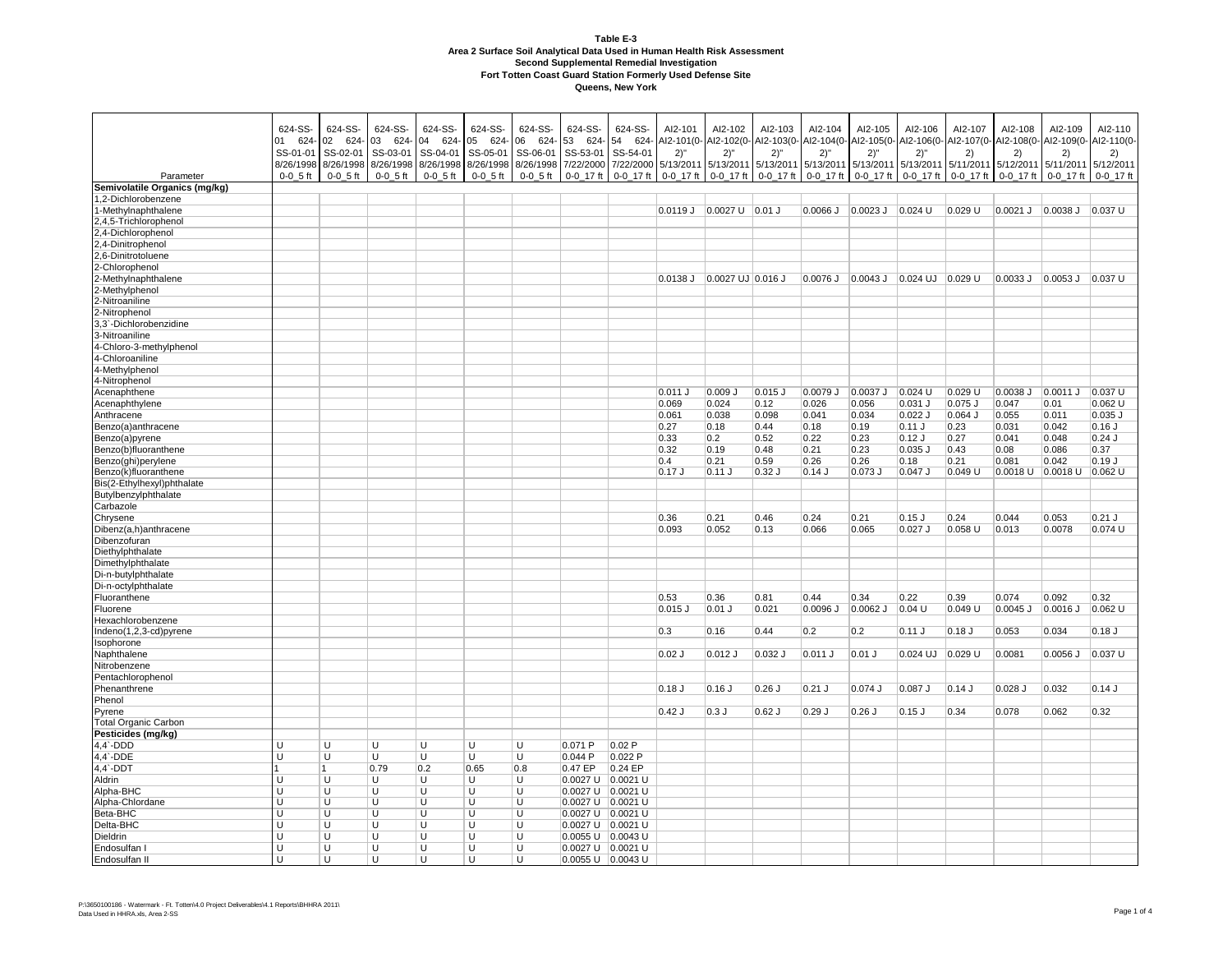|                          | 624-SS-      | 624-SS-      | 624-SS-    | 624-SS-          | 624-SS-             | 624-SS-       | 624-SS-               | 624-SS-    | AI2-101   | AI2-102          | AI2-103   | AI2-104                                                                                                                    | Al2-105  | AI2-106             | AI2-107   | AI2-108        | AI2-109     | AI2-110       |
|--------------------------|--------------|--------------|------------|------------------|---------------------|---------------|-----------------------|------------|-----------|------------------|-----------|----------------------------------------------------------------------------------------------------------------------------|----------|---------------------|-----------|----------------|-------------|---------------|
|                          | 624-<br>01   | 02 624-      | 03 624-    | 04<br>$624 - 05$ |                     | 624-06 624-53 |                       |            |           |                  |           | 624- 54 624- Al2-101(0- Al2-102(0- Al2-103(0- Al2-104(0- Al2-105(0- Al2-106(0- Al2-107(0- Al2-108(0- Al2-109(0- Al2-110(0- |          |                     |           |                |             |               |
|                          | SS-01-01     | SS-02-01     | SS-03-01   | SS-04-01         | SS-05-01 SS-06-01   |               | SS-53-01              | SS-54-01   | 2)''      | 2)''             | 2)''      | 2)''                                                                                                                       | 2)''     | 2)''                | 2)        | $\overline{2}$ | 2)          | 2)            |
|                          | 8/26/1998    | 8/26/1998    | 8/26/1998  | 8/26/1998        | 8/26/1998 8/26/1998 |               | 7/22/2000             | 7/22/2000  | 5/13/2011 |                  |           | 5/13/2011 5/13/2011 5/13/2011 5/13/2011 5/13/2011 5/11/2011 5/12/2011 5/11/2011                                            |          |                     |           |                |             | 5/12/2011     |
| Parameter                | $0 - 0$ 5 ft | $0 - 0$ 5 ft | $0-0$ 5 ft | $0-0$ 5 ft       | $0-0$ 5 ft          | $0-0$ 5 ft    | 0-0 17 ft 0-0 17 ft   |            | 0-0 17 ft | 0-0 17 ft        | 0-0 17 ft | 0-0 17 ft                                                                                                                  |          | 0-0 17 ft 0-0 17 ft | 0-0 17 ft | 0-0 17 ft      | $0-0$ 17 ft | $0 - 0$ 17 ft |
| Endosulfan sulfate       | $\cup$       | U            | U          | U                | U                   | U             | $0.0055$ U            | $0.0043$ U |           |                  |           |                                                                                                                            |          |                     |           |                |             |               |
| Endrin                   | U            | U            | U          | U                | U                   | U             | $0.0055$ U $0.0043$ U |            |           |                  |           |                                                                                                                            |          |                     |           |                |             |               |
| Endrin aldehyde          | U            | U            | U          | U                | U                   | U             | 0.0082P               | $0.0043$ U |           |                  |           |                                                                                                                            |          |                     |           |                |             |               |
| Endrin ketone            | U            | U            | U          | U                | $\cup$              | U             | 0.032 P               | 0.013P     |           |                  |           |                                                                                                                            |          |                     |           |                |             |               |
| Gamma-BHC                | $\mathbf{U}$ | U            | U          | U                | U                   | U             | 0.0052P               | 0.0032     |           |                  |           |                                                                                                                            |          |                     |           |                |             |               |
| Gamma-Chlordane          | $\mathbf{U}$ | U            | U          | U                | U                   | U             | 0.0087 P              | $0.0021$ U |           |                  |           |                                                                                                                            |          |                     |           |                |             |               |
| Heptachlor               | U            | U            | U          | U                | U                   | U             | 0.0027 U              | $0.0021$ U |           |                  |           |                                                                                                                            |          |                     |           |                |             |               |
| Heptachlor epoxide       | U            | U            | U          | U                | 0.12                | U             | 0.031                 | 0.016      |           |                  |           |                                                                                                                            |          |                     |           |                |             |               |
| Methoxychlor             | U            | U            | U          | U                | U                   | U             | 0.027 U               | $0.021$ U  |           |                  |           |                                                                                                                            |          |                     |           |                |             |               |
| Toxaphene                | U            | U            | U          | U                | U                   | U             | 0.27U                 | $0.21$ U   |           |                  |           |                                                                                                                            |          |                     |           |                |             |               |
| Metals (mg/kg)           |              |              |            |                  |                     |               |                       |            |           |                  |           |                                                                                                                            |          |                     |           |                |             |               |
| Aluminum                 |              |              |            |                  |                     |               |                       |            | 10800     | 8450             | 8860      | 8860                                                                                                                       | 8190     | 7340                | 5890      | 4070           | 4800        | 7440          |
| Antimony                 |              |              |            |                  |                     |               |                       |            | $0.46$ J  | 1.1J             | $0.57$ J  | $0.63$ J                                                                                                                   | 0.47 UJ  | 0.37 J              | $0.61$ J  | 5.7 J          | $0.63$ J    | $0.57$ J      |
| Arsenic                  |              |              |            |                  |                     |               |                       |            | 5.5       | 6.5              | 6         | 6.4                                                                                                                        | 4.7      | 4.4                 | 3.3       | 11.7           | 4.2         | 5.5           |
| Barium                   |              |              |            |                  |                     |               |                       |            | 113       | 87.5             | 95.2      | 82.5                                                                                                                       | 68.4     | 85.7                | 87.9      | 71.4           | 64.9        | 113           |
| Beryllium                |              |              |            |                  |                     |               |                       |            | 0.56      | 0.61             | 0.75      | 0.66                                                                                                                       | 0.58     | 0.5                 | 0.37      | 0.51           | 0.48        | $0.57$ J      |
| Cadmium                  |              |              |            |                  |                     |               |                       |            | 1.1       | 0.69             | 0.68      | $0.52$ J                                                                                                                   | $0.48$ J | 0.63                | 1.9       | $0.65$ J       | $0.29$ J    | $0.55$ J      |
| Calcium                  |              |              |            |                  |                     |               |                       |            | 7440      | 6300             | 3970      | 3330                                                                                                                       | 2740     | 5020                | 14600     | 2220           | 2110        | 5050          |
| Chromium                 |              |              |            |                  |                     |               |                       |            | 21.4      | 17.7             | 18.4      | 17.3                                                                                                                       | 19.9     | $ 14\rangle$        | 23.7      | 9.8            | 10.2        | 19            |
| Cobalt                   |              |              |            |                  |                     |               |                       |            | 9.5       | 7.7              | 5.8J      | 5.6 J                                                                                                                      | 6.3      | 6.2                 | 5.2J      | 6.8            | 6.6         | 5.5J          |
| Copper                   |              |              |            |                  |                     |               |                       |            | 53.4      | 46.6             | 35        | 31.8                                                                                                                       | 26.2     | 40.3                | 46.9 J    | 11500 J        | 75.9 J      | 46.6          |
| <b>Elemental Mercury</b> |              |              |            |                  |                     |               |                       |            |           |                  |           |                                                                                                                            |          |                     | 0.0003 U  |                | 0.0004 U    |               |
| Iron                     |              |              |            |                  |                     |               |                       |            | 19400     | 18600            | 13500     | 13600                                                                                                                      | 14100    | 13300               | 13200     | 10000          | 11100       | 14900         |
| Lead                     |              |              |            |                  |                     |               |                       |            | 223       | 180              | 195       | 295                                                                                                                        | 73.2     | 170                 | 334 J     | 418            | 214 J       | 315           |
| Magnesium                |              |              |            |                  |                     |               |                       |            | 4490      | 2520             | 2260      | 2000                                                                                                                       | 2540     | 2690                | 5140      | 916            | 1260        | 2130          |
| Manganese                |              |              |            |                  |                     |               |                       |            | 391       | 406              | 524       | 415                                                                                                                        | 380      | 265                 | 332 J     | 84.8 J         | 221 J       | 401           |
| Mercury                  |              |              |            |                  |                     |               |                       |            | 0.41      | 0.32             | 0.5       | 0.34                                                                                                                       | 0.3      | 1.1                 | $0.323$ J |                | $2.08$ J    |               |
| Mercury, Inorganic Salts |              |              |            |                  |                     |               |                       |            |           |                  |           |                                                                                                                            |          |                     |           |                |             |               |
| Methyl mercury           |              |              |            |                  |                     |               |                       |            |           |                  |           |                                                                                                                            |          |                     | 0.00602 J |                | $0.00486$ J |               |
| Nickel                   |              |              |            |                  |                     |               |                       |            | 23.1      | 22.7             | 20.5      | 18.7                                                                                                                       | 21.3     | 16.6                | 17.3      | 18.8           | 17.6        | 18.6          |
| Potassium                |              |              |            |                  |                     |               |                       |            | 1050      | 782              | 652 J     | 698                                                                                                                        | 1190     | 791                 | 928       | 403 J          | 511 J       | 859           |
| Selenium                 |              |              |            |                  |                     |               |                       |            | 0.99 U    | $0.75$ J         | $0.62$ J  | $0.47$ J                                                                                                                   | 0.82 U   | 0.73U               | 0.8J      | 1.5            | $0.63$ J    | $0.68$ J      |
| Silver                   |              |              |            |                  |                     |               |                       |            | $0.31$ J  | $0.45$ J         | 0.13U     | $0.44$ J                                                                                                                   | 0.12U    | 0.085 J             | $0.12$ J  | $0.34$ J       | $0.22$ J    | 0.15U         |
| Sodium                   |              |              |            |                  |                     |               |                       |            | 383 J     | 91.3 J           | 65.5 J    | 67.6 J                                                                                                                     | 77.3 J   | 290 J               | 41.7 J    | 164 J          | 53.8 J      | 54.3 J        |
| Thallium                 |              |              |            |                  |                     |               |                       |            | 1.4 U     | $1.3 \mathrm{U}$ | 1.3 U     | 1.2 U                                                                                                                      | 1.2 U    | 1 U                 | 1.4 U     | 0.95U          | 1.1 U       | 1.5U          |
| Vanadium                 |              |              |            |                  |                     |               |                       |            | 61.7      | 36.8             | 33.6      | 35.1                                                                                                                       | 34.3     | 37.9                | 23.9      | 21             | 26.3        | 30.6          |
| Zinc                     |              |              |            |                  |                     |               |                       |            | 301       | 264              | 149       | 187                                                                                                                        | 92.6     | 145                 | 172 J     | 256            | 104 J       | 197           |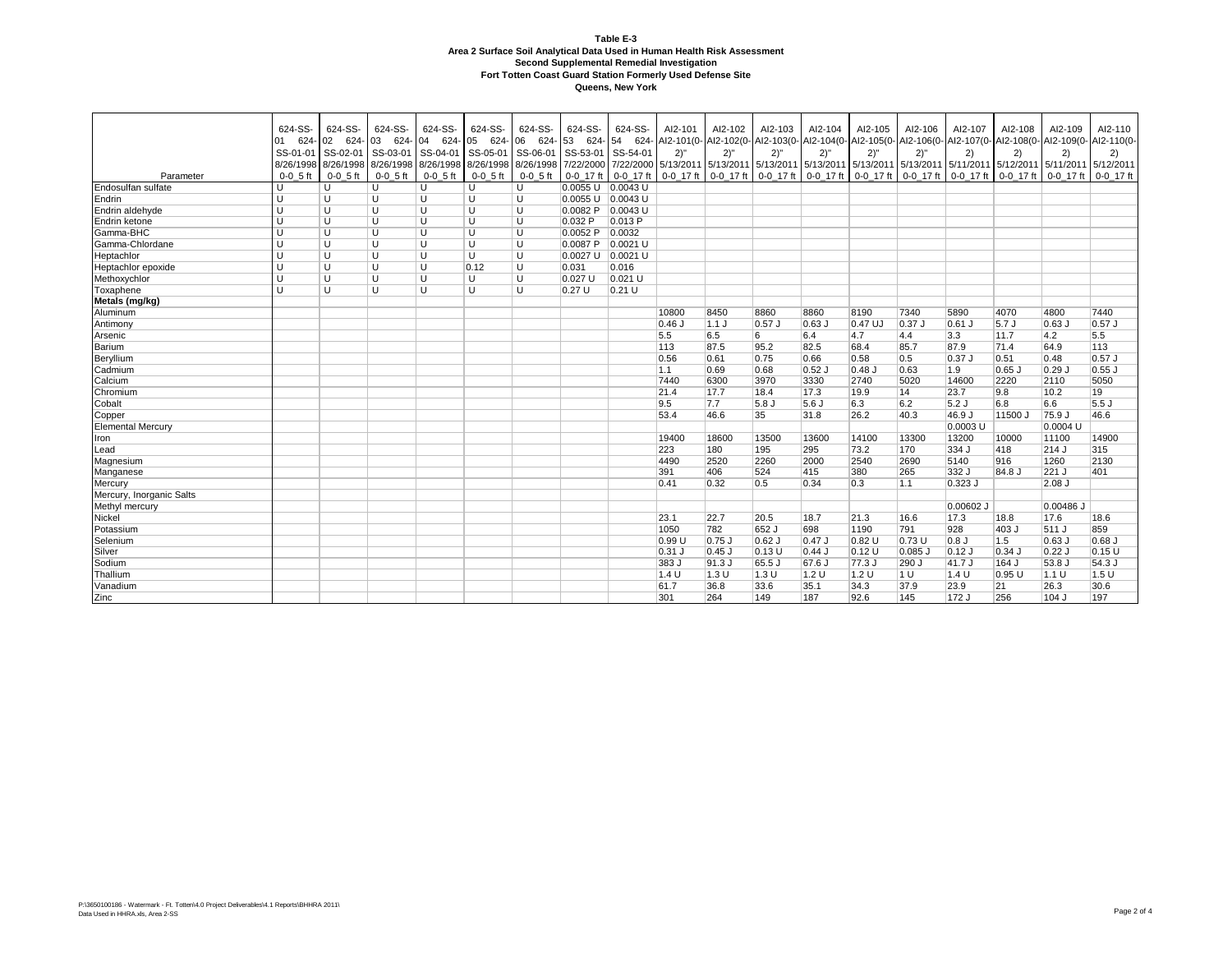|                                            | AI2-111<br>AI2-111(0- | AI2-112<br>AI2-112(0- | $B-09$<br>Ad2004-      | <b>SB-04</b><br>FSS-SB | <b>SB-05</b><br>FSS-SB- | <b>SS-18</b><br>FSS-SS- | SS-19<br>FSS-SS-      | <b>SS-20</b><br>FSS-SS- | SS-21<br>FSS-SS       | <b>SS-22</b><br>FSS-SS- | SS-23<br>FSS-SS-    | <b>SS-24</b><br>FSS-SS- | SS-25<br>FSS-SS-     | SS-26<br>FSS-SS-     | <b>SS-27</b><br>FSS-SS- | <b>SS-28</b><br>FSS-SS- | <b>SS-29</b><br>FSS-SS- |
|--------------------------------------------|-----------------------|-----------------------|------------------------|------------------------|-------------------------|-------------------------|-----------------------|-------------------------|-----------------------|-------------------------|---------------------|-------------------------|----------------------|----------------------|-------------------------|-------------------------|-------------------------|
|                                            | 2)<br>5/11/2011       | 2)<br>5/11/2011       | SS-9-SH<br>6/21/2004   | $04 - 01$<br>8/1/1998  | $05 - 01$<br>8/1/1998   | 18-01<br>7/1/2000       | 19-01<br>7/1/2000     | 20-01<br>7/1/2000       | $21 - 01$<br>7/1/2000 | $22 - 01$<br>7/1/2000   | 23-01<br>7/1/2000   | 24-01<br>7/1/2000       | 25-01<br>7/1/2000    | 26-01<br>7/1/2000    | 27-01<br>7/1/2000       | 28-01<br>7/1/2000       | 29-01<br>7/1/2000       |
| Parameter<br>Semivolatile Organics (mg/kg) | 0-0 17 ft             | $0 - 0 - 17$ ft       | $0-1$ ft               | $0 - 0 - 5$ ft         | $0 - 0 - 5$ ft          | $0 - 0 - 17$ ft         | $0 - 0 - 17$ ft       | $0 - 0 - 17$ ft         | $0 - 0 - 17$ ft       | $0 - 0 - 17$ ft         | $0 - 0 - 17$ ft     | $0 - 0 - 17$ ft         | $0 - 0 - 17$ ft      | $0 - 0 - 17$ ft      | $0 - 0 - 17$ ft         | $0 - 0 - 17$ ft         | $0 - 0 - 17$ ft         |
| 1,2-Dichlorobenzene                        |                       |                       | 0.033U                 |                        |                         | 0.41U                   | 0.4 U                 | 0.38U                   | 0.37U                 | 0.4 U                   | 0.34U               | 0.46U                   | 0.43U                | 0.41 U               | 0.4 U                   | 0.43U                   | 0.52U                   |
| 1-Methylnaphthalene                        | 0.011 J               | 0.014J                |                        |                        |                         |                         |                       |                         |                       |                         |                     |                         |                      |                      |                         |                         |                         |
| 2,4,5-Trichlorophenol                      |                       |                       | 0.033 U                |                        |                         | 1.9U                    | 2U                    | 1.9U                    | 1.8U                  | 2U                      | 1.7U                | 2.3U                    | 2.1 U                | 2U                   | 2U                      | 2.1 U                   | 2.6U                    |
| 2,4-Dichlorophenol                         |                       |                       | 0.033 U                |                        |                         | 0.41U                   | 0.4 U                 | 0.38U                   | 0.37U                 | 0.4 U                   | 0.34U               | 0.46U                   | 0.43U                | 0.41 U               | 0.4 U                   | 0.43U                   | 0.52U                   |
| 2,4-Dinitrophenol                          |                       |                       | 0.033 U                |                        |                         | 2.1 U                   | 2U                    | 1.9U                    | 1.8 U                 | 2U                      | 1.7U                | 2.3U                    | 2.1 U                | 2U                   | 2U                      | 2.1 U                   | 2.6U                    |
| 2,6-Dinitrotoluene                         |                       |                       | 0.033 U                |                        |                         | 0.41 U                  | 0.4 U                 | 0.38U                   | 0.37U                 | 0.4 U                   | 0.34U               | 0.46U                   | 0.43U                | $0.41$ U             | 0.4 U                   | 0.43U                   | 0.52U                   |
| 2-Chlorophenol                             |                       |                       | 0.033 U                |                        |                         | 0.41 U                  | 0.4 U                 | 0.38 U                  | 0.37U                 | 0.4 U                   | 0.34U               | 0.46U                   | 0.43U                | $0.41$ U             | 0.4 U                   | 0.43U                   | 0.52U                   |
| 2-Methylnaphthalene                        | 0.011 J               | 0.019                 | 0.033 U                |                        | $0.11$ J                | 0.41U                   | 0.4 U                 | 0.38 U                  | 0.37 U                | 0.4 U                   | 0.34U               | 0.46U                   | $0.044$ J            | $0.059$ J            | 0.4 U                   | $0.05$ J                | $0.058$ $J$             |
| 2-Methylphenol                             |                       |                       | 0.033 U                |                        |                         | 0.41U                   | 0.4 U                 | 0.38U                   | 0.37U                 | 0.4 U                   | 0.34U               | 0.46U                   | 0.43U                | 0.41 U               | 0.4 U                   | 0.43U                   | 0.52U                   |
| 2-Nitroaniline                             |                       |                       | 0.033 U                |                        |                         | 2.1 U                   | 2U                    | 1.9 U                   | 1.8 U                 | 2 U                     | 1.7U                | 2.3U                    | 2.1 U                | 2U                   | 2 U                     | 2.1 U                   | 2.6U                    |
| 2-Nitrophenol                              |                       |                       | 0.033U                 |                        |                         | 0.41 U                  | 0.4 U                 | 0.38U                   | 0.37U                 | 0.4 U                   | 0.34U               | 0.46U                   | 0.43U                | 0.41U                | 0.4 U                   | 0.43U                   | 0.52U                   |
| 3,3`-Dichlorobenzidine                     |                       |                       | 12 U                   |                        |                         | 0.41 U                  | 0.4 U                 | 0.38 U                  | 0.37 U                | 0.4 U                   | 0.34 U              | 0.46 U                  | 0.43U                | 0.41 U               | 0.4 U                   | 0.43 U                  | 0.52 U                  |
| 3-Nitroaniline                             |                       |                       | 0.033 U                |                        |                         | 2.1 U                   | 2U                    | 1.9 U                   | 1.8 U                 | 2 U                     | 1.7U                | 2.3U                    | 2.1 U                | 2U                   | 2 U                     | 2.1 U                   | 2.6U                    |
| 4-Chloro-3-methylphenol                    |                       |                       | 0.033 U                |                        |                         | $0.41$ U                | 0.4 U                 | 0.38 U                  | 0.37 U                | 0.4 U                   | 0.34U               | 0.46U                   | 0.43U                | 0.41 U               | 0.4 U                   | 0.43U                   | 0.52U                   |
| 4-Chloroaniline                            |                       |                       | 0.17 U                 |                        |                         | 0.41U                   | 0.4 U                 | 0.38U                   | 0.37U                 | 0.4 U                   | 0.34U               | 0.46U                   | 0.43U                | 0.41U                | 0.4 U                   | 0.43U                   | 0.52U                   |
| 4-Methylphenol                             |                       |                       | $0.033$ U              |                        |                         | 0.41U                   | 0.4 U                 | 0.38 U                  | 0.37U                 | 0.4 U                   | 0.34U               | 0.46U                   | 0.43U                | 0.41U                | 0.4 U                   | 0.43U                   | $0.055$ J               |
| 4-Nitrophenol                              |                       |                       | $0.066$ U              |                        |                         | 2.1 U                   | 2U                    | 1.9U                    | 1.8 U                 | 2 U                     | 1.7U                | 2.3U                    | 2.1 U                | 2 U                  | 2 U                     | $2.1 \overline{U}$      | 2.6U                    |
| Acenaphthene                               | $0.0064$ J            | $0.0083$ J            | 0.033 U                |                        |                         | 0.41U                   | 0.4 U                 | 0.38 U                  | 0.37 U                | 0.4 U                   | 0.34U               | 0.46U                   | 0.43U                | 0.41U                | 0.4 U                   | 0.43U                   | 0.52 U                  |
| Acenaphthylene                             | 0.024                 | 0.037                 | $0.033$ U              |                        | 0.19J                   | 0.41 U                  | 0.4 U                 | 0.38 U                  | 0.37U                 | 0.4 U                   | 0.34U               | 0.46U                   | 0.43U                | 0.072 J              | 0.4 U                   | $0.059$ J               | $0.41$ J                |
| Anthracene                                 | 0.025                 | 0.038                 | 0.033 U                |                        | $0.24$ J                | 0.41 U                  | 0.4 U                 | 0.38 U                  | $0.072$ J             | 0.4 U                   | $0.071$ J           | 0.46U                   | 0.088                | 0.086                | 0.4 U                   | $0.082$ J               | 0.19J                   |
| Benzo(a)anthracene                         | 0.1                   | 0.13                  | $0.031$ J              | $0.082$ J              | 1.5                     | $0.12$ J                | $0.12$ J              | $0.12$ J                | 0.48                  | $0.16$ J                | $0.23$ J            | $0.16$ J                | 0.29J                | 0.3J                 | 0.099                   | $0.32$ J                | 1.6                     |
| Benzo(a)pyrene                             | 0.12<br>0.19          | 0.14                  | $0.038$ J              | 0.09J                  | 1.6                     | 0.14J                   | 0.13J                 | $0.11$ J<br>$0.18$ J    | 0.62                  | 0.19J<br>0.29J          | 0.23J               | 0.19J                   | 0.3J                 | $0.34$ J             | $0.11$ J                | 0.38J                   | 1.5<br>2.2              |
| Benzo(b)fluoranthene                       |                       | 0.24                  | 0.037 J                | 0.14J                  | 2.2                     | $0.23$ J                | 0.22J                 |                         | 0.98                  |                         | 0.36                | $0.32$ J                | 0.47                 | 0.6                  | 0.19J                   | 0.63                    |                         |
| Benzo(ghi)perylene<br>Benzo(k)fluoranthene | 0.095<br>0.0039 U     | 0.12<br>$0.0042$ U    | $0.033$ U<br>$0.019$ J | $0.1$ J                | $1.2$<br>0.92           | 0.11 J<br>$0.072$ J     | $0.064$ J<br>$0.08$ J | $0.058$ J<br>0.079 J    | 0.45<br>$0.34$ J      | $0.12$ J<br>$0.1$ J     | 0.14J<br>$0.15$ $J$ | 0.14J<br>$0.094$ J      | $0.19$ J<br>$0.17$ J | $0.31$ J<br>$0.21$ J | $0.093$ J<br>0.082 J    | $0.25$ J<br>0.22J       | $\vert$ 1<br>0.68       |
| Bis(2-Ethylhexyl)phthalate                 |                       |                       | $0.026$ J              | $0.087$ J              | $0.35$ J                | $0.13$ J                | $0.1$ J               | 17 E                    | 0.13J                 | 0.2J                    | 0.049J              | $0.23$ J                | 0.2J                 | $0.18$ J             | $0.15$ J                | 0.3J                    | 9.8 E                   |
| Butylbenzylphthalate                       |                       |                       | $0.012$ J              |                        | $0.15$ J                | $0.043$ J               | 0.4 U                 | 0.088                   | 0.37 U                | 0.067                   | 0.34U               | 0.11J                   | 0.069                | $0.051$ J            | 0.044                   | $0.069$ J               | 0.3J                    |
| Carbazole                                  |                       |                       | 0.033 U                |                        |                         | 0.41U                   | 0.4 U                 | 0.38U                   | $0.057$ J             | 0.4 U                   | 0.034J              | 0.46U                   | 0.051                | 0.058                | 0.4 U                   | $0.046$ J               | $0.1$ J                 |
| Chrysene                                   | 0.13                  | 0.16                  | $0.036$ J              | $0.12$ J               | 1.9                     | $0.15$ J                | $0.16$ J              | 0.38U                   | 0.54                  | $0.22$ J                | 0.28J               | $0.23$ J                | $0.38$ J             | 0.44                 | $0.16$ J                | 0.46                    | 1.5                     |
| Dibenz(a,h)anthracene                      | 0.025                 | 0.032                 | 0.66U                  |                        |                         | 0.41U                   | 0.4 U                 | 0.38U                   | $0.15$ $J$            | 0.4 U                   | 0.34U               | 0.46U                   | 0.43U                | 0.09J                | 0.4 U                   | $0.072$ J               | $0.28$ J                |
| Dibenzofuran                               |                       |                       | 0.033U                 |                        |                         | 0.41 U                  | 0.4 U                 | 0.38U                   | 0.37 U                | 0.4 U                   | 0.34U               | 0.46U                   | 0.43U                | 0.41U                | 0.4 U                   | 0.43U                   | 0.52U                   |
| Diethylphthalate                           |                       |                       | 0.033 U                |                        |                         | 0.41U                   | 0.4 U                 | 0.38U                   | 0.37U                 | 0.4 U                   | 0.34U               | 0.46U                   | 0.43U                | 0.41 U               | 0.4 U                   | 0.43U                   | 0.52U                   |
| Dimethylphthalate                          |                       |                       | $0.033$ U              |                        |                         | $0.41$ U                | 0.4 U                 | 0.38 U                  | 0.37 U                | 0.4 U                   | 0.34U               | 0.46U                   | 0.43U                | 0.41 U               | 0.4 U                   | 0.43U                   | 0.52U                   |
| Di-n-butylphthalate                        |                       |                       | 0.34                   |                        |                         | 0.41U                   | 0.4 U                 | 0.38 U                  | 0.37U                 | 0.4 U                   | 0.34U               | 0.46U                   | 0.43U                | 0.41 U               | 0.4 U                   | $0.064$ J               | $0.066$ J               |
| Di-n-octylphthalate                        |                       |                       | 0.033 U                |                        |                         | 0.41 U                  | 0.4 U                 | 0.38 U                  | 0.37 U                | 0.4 U                   | 0.34U               | 0.46U                   | 0.43U                | 0.41 U               | 0.4 U                   | 0.43U                   | 0.52U                   |
| Fluoranthene                               | 0.21                  | 0.27                  | 0.039                  | 0.13J                  | 2                       | 0.19J                   | $0.27$ J              | 0.2J                    | 0.75                  | $0.32$ J                | 0.46                | $0.26$ J                | 0.59                 | 0.6                  | $0.21$ J                | 0.68                    | $\overline{2}$          |
| Fluorene                                   | U 6900.0              | 0.012 J               | $ 0.033$ U             |                        |                         | 0.41 U                  | 0.4 U                 | 0.38U                   | 0.37U                 | 0.4 U                   | 0.34U               | 0.46U                   | 0.43U                | 0.41 U               | 0.4 U                   | 0.43U                   | 0.52 U                  |
| Hexachlorobenzene                          |                       |                       | 0.033 U                |                        |                         | $0.41$ U                | 0.4 U                 | 0.38 U                  | 0.37 U                | 0.4 U                   | 0.34U               | 0.46U                   | $0.43 \overline{U}$  | 0.41 U               | 0.4 U                   | 0.43U                   | 0.52U                   |
| Indeno(1,2,3-cd)pyrene                     | 0.078                 | 0.097                 | $0.033$ U              | $0.097$ J              | 1.3                     | 0.11 J                  | $0.075$ J             | 0.068                   | 0.48                  | $0.14$ J                | 0.16J               | $0.14$ J                | $0.23$ J             | $0.35$ J             | 0.087                   | $0.28$ J                | 1.2                     |
| Isophorone                                 |                       |                       | 0.033 U                |                        |                         | 0.41U                   | 0.4 U                 | 0.38 U                  | 0.37 U                | 0.4 U                   | 0.34U               | 0.46U                   | 0.43U                | 0.41 U               | 0.4 U                   | $0.081$ U               | 0.52 U                  |
| Naphthalene                                | $0.01$ J              | 0.019                 | 0.033 U                |                        | $0.11$ J                | 0.41U                   | 0.4 U                 | 0.38 U                  | 0.37 U                | 0.4 U                   | $0.072$ J           | 0.46U                   | 0.43U                | $0.058$ $J$          | 0.4 U                   | 0.044J                  | 0.19J                   |
| Nitrobenzene                               |                       |                       | 0.033 U                |                        |                         | 0.41U                   | 0.4 U                 | 0.38 U                  | 0.37U                 | 0.4 U                   | 0.34U               | 0.46 U                  | 0.43U                | 0.41 U               | 0.4 U                   | 0.43U                   | 0.52U                   |
| Pentachlorophenol                          |                       |                       | 0.033 U                |                        |                         | 2.1 U                   | 2U                    | 1.9 U                   | 1.8 U                 | 2 U                     | 1.7U                | 2.3U                    | 2.1 U                | 2U                   | 2 U                     | 2.1 U                   | 2.6U                    |
| Phenanthrene                               | 0.098                 | 0.13                  | $0.021$ J              | $0.1$ J                | $\overline{1}$          | $0.12$ J                | $0.16$ J              | 0.097                   | 0.38                  | $0.19$ J                | 0.3J                | $0.16$ J                | 0.44                 | 0.37J                | $0.11$ J                | $0.32$ J                | 0.62                    |
| Phenol                                     |                       |                       | 0.033 U                |                        |                         | 0.41U                   | 0.4 U                 | 0.38U                   | 0.37 U                | 0.4 U                   | 0.34U               | 0.46U                   | 0.43U                | 0.41 U               | 0.4 U                   | 0.43U                   | 0.52U                   |
| Pyrene                                     | 0.17                  | 0.22                  | $0.04$ J               | 0.17J                  | 2.9                     | 0.29J                   | $0.27$ J              | $0.24$ J                | 0.81                  | $0.36$ J                | 0.51                | 0.33J                   | 0.53                 | 0.59                 | 0.19J                   | 0.69                    | 2.7                     |
| <b>Total Organic Carbon</b>                |                       |                       |                        | 44100                  | 57900                   |                         |                       |                         |                       |                         |                     |                         |                      |                      |                         |                         |                         |
| Pesticides (mg/kg)                         |                       |                       |                        |                        |                         |                         |                       |                         |                       |                         |                     |                         |                      |                      |                         |                         |                         |
| $4,4$ -DDD<br>$4,4$ -DDE                   |                       |                       |                        |                        |                         |                         |                       |                         |                       |                         |                     |                         |                      |                      |                         |                         |                         |
| $4,4$ -DD                                  |                       |                       |                        |                        |                         |                         |                       |                         |                       |                         |                     |                         |                      |                      |                         |                         |                         |
| Aldrin                                     |                       |                       |                        |                        |                         |                         |                       |                         |                       |                         |                     |                         |                      |                      |                         |                         |                         |
| Alpha-BHC                                  |                       |                       |                        |                        |                         |                         |                       |                         |                       |                         |                     |                         |                      |                      |                         |                         |                         |
| Alpha-Chlordane                            |                       |                       |                        |                        |                         |                         |                       |                         |                       |                         |                     |                         |                      |                      |                         |                         |                         |
| Beta-BHC                                   |                       |                       |                        |                        |                         |                         |                       |                         |                       |                         |                     |                         |                      |                      |                         |                         |                         |
| Delta-BHC                                  |                       |                       |                        |                        |                         |                         |                       |                         |                       |                         |                     |                         |                      |                      |                         |                         |                         |
| Dieldrin                                   |                       |                       |                        |                        |                         |                         |                       |                         |                       |                         |                     |                         |                      |                      |                         |                         |                         |
| Endosulfan                                 |                       |                       |                        |                        |                         |                         |                       |                         |                       |                         |                     |                         |                      |                      |                         |                         |                         |
| Endosulfan II                              |                       |                       |                        |                        |                         |                         |                       |                         |                       |                         |                     |                         |                      |                      |                         |                         |                         |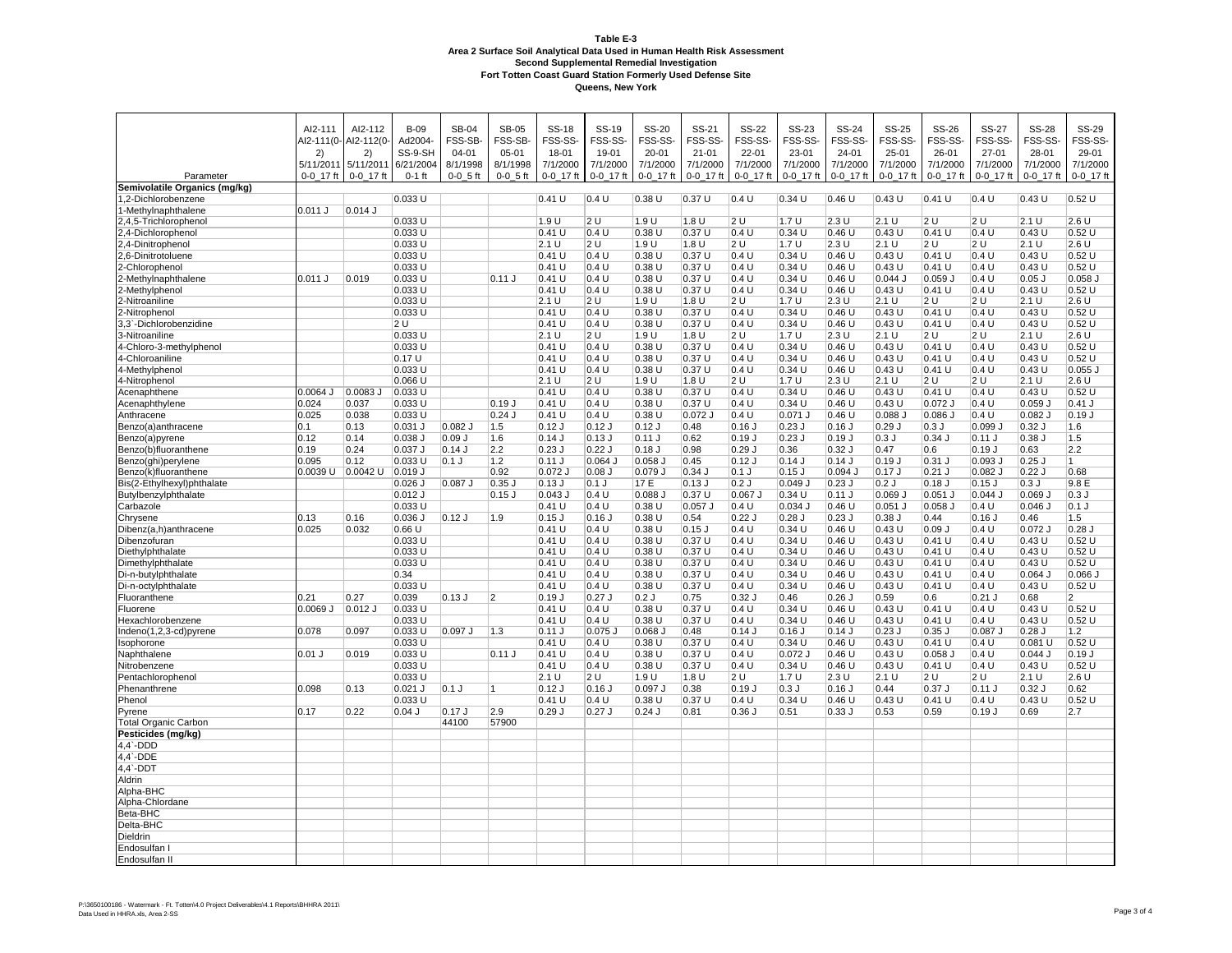|                          | AI2-111<br>2)<br>5/11/2011 5/11/2011 | AI2-112<br>AI2-111(0- AI2-112(0-<br>2) | <b>B-09</b><br>Ad2004-<br>SS-9-SH<br>6/21/2004 | <b>SB-04</b><br>FSS-SB-<br>$04 - 01$<br>8/1/1998 | <b>SB-05</b><br>FSS-SB-<br>$05 - 01$<br>8/1/1998 | <b>SS-18</b><br>FSS-SS-<br>18-01<br>7/1/2000 | SS-19<br>FSS-SS-<br>19-01<br>7/1/2000 | <b>SS-20</b><br>FSS-SS-<br>$20 - 01$<br>7/1/2000 | SS-21<br>FSS-SS-<br>$21 - 01$<br>7/1/2000 | <b>SS-22</b><br>FSS-SS-<br>$22 - 01$<br>7/1/2000 | <b>SS-23</b><br>FSS-SS-<br>23-01<br>7/1/2000 | <b>SS-24</b><br>FSS-SS-<br>$24 - 01$<br>7/1/2000 | SS-25<br>FSS-SS-<br>$25 - 01$<br>7/1/2000 | SS-26<br>FSS-SS-<br>26-01<br>7/1/2000 | <b>SS-27</b><br>FSS-SS-<br>$27 - 01$<br>7/1/2000 | <b>SS-28</b><br>FSS-SS-<br>28-01<br>7/1/2000 | <b>SS-29</b><br>FSS-SS-<br>29-01<br>7/1/2000 |
|--------------------------|--------------------------------------|----------------------------------------|------------------------------------------------|--------------------------------------------------|--------------------------------------------------|----------------------------------------------|---------------------------------------|--------------------------------------------------|-------------------------------------------|--------------------------------------------------|----------------------------------------------|--------------------------------------------------|-------------------------------------------|---------------------------------------|--------------------------------------------------|----------------------------------------------|----------------------------------------------|
| Parameter                | $0-0$ 17 ft                          | $0-0$ 17 ft                            | $0-1$ ft                                       | $0-0$ 5 ft                                       | $0 - 0 - 5$ ft                                   | $0-0$ 17 ft                                  | 0-0 17 ft                             | $0 - 0$ 17 ft                                    | 0-0 17 ft                                 | 0-0 17 ft                                        | 0-0 17 ft                                    | 0-0 17 ft                                        | $0 - 0$ 17 ft                             | 0-0 17 ft                             | 0-0 17 ft                                        | 0-0 17 ft                                    | 0-0 17 ft                                    |
| Endosulfan sulfate       |                                      |                                        |                                                |                                                  |                                                  |                                              |                                       |                                                  |                                           |                                                  |                                              |                                                  |                                           |                                       |                                                  |                                              |                                              |
| Endrin                   |                                      |                                        |                                                |                                                  |                                                  |                                              |                                       |                                                  |                                           |                                                  |                                              |                                                  |                                           |                                       |                                                  |                                              |                                              |
| Endrin aldehyde          |                                      |                                        |                                                |                                                  |                                                  |                                              |                                       |                                                  |                                           |                                                  |                                              |                                                  |                                           |                                       |                                                  |                                              |                                              |
| Endrin ketone            |                                      |                                        |                                                |                                                  |                                                  |                                              |                                       |                                                  |                                           |                                                  |                                              |                                                  |                                           |                                       |                                                  |                                              |                                              |
| Gamma-BHC                |                                      |                                        |                                                |                                                  |                                                  |                                              |                                       |                                                  |                                           |                                                  |                                              |                                                  |                                           |                                       |                                                  |                                              |                                              |
| Gamma-Chlordane          |                                      |                                        |                                                |                                                  |                                                  |                                              |                                       |                                                  |                                           |                                                  |                                              |                                                  |                                           |                                       |                                                  |                                              |                                              |
| Heptachlor               |                                      |                                        |                                                |                                                  |                                                  |                                              |                                       |                                                  |                                           |                                                  |                                              |                                                  |                                           |                                       |                                                  |                                              |                                              |
| Heptachlor epoxide       |                                      |                                        |                                                |                                                  |                                                  |                                              |                                       |                                                  |                                           |                                                  |                                              |                                                  |                                           |                                       |                                                  |                                              |                                              |
| Methoxychlor             |                                      |                                        |                                                |                                                  |                                                  |                                              |                                       |                                                  |                                           |                                                  |                                              |                                                  |                                           |                                       |                                                  |                                              |                                              |
| Toxaphene                |                                      |                                        |                                                |                                                  |                                                  |                                              |                                       |                                                  |                                           |                                                  |                                              |                                                  |                                           |                                       |                                                  |                                              |                                              |
| Metals (mg/kg)           |                                      |                                        |                                                |                                                  |                                                  |                                              |                                       |                                                  |                                           |                                                  |                                              |                                                  |                                           |                                       |                                                  |                                              |                                              |
| Aluminum                 | 6320                                 | 6290                                   | 14400                                          | 6300                                             | 5930                                             | 7080 E                                       | 8840                                  | 7740                                             | 6850                                      | 6420                                             | 48                                           | 5700                                             | 7050                                      | 6640                                  | 5860                                             | 5290                                         | 6620                                         |
| Antimony                 | 0.87J                                | 0.58                                   | 0.66                                           | 1.8 N                                            | 1 N                                              | 0.57 BN                                      | $0.67$ BN                             | 1 N                                              | 0.88 N                                    | 0.59 BN                                          | 1.7 <sub>N</sub>                             | $0.55$ BN                                        | $0.74$ BN                                 |                                       | 0.34 BN                                          | 1 N                                          | 1.2N                                         |
| Arsenic                  | 5.1                                  | 5.2                                    | 3                                              | 3                                                | 3.8                                              | 2.7                                          | 3.6                                   | 4.5                                              | 4.6                                       | 4.3                                              | 5.6                                          | 3.9                                              | 5.4                                       | 6.3                                   | 4                                                | 6                                            | 6.9                                          |
| Barium                   | 80.5                                 | 138                                    | 97                                             | 295                                              | 73.4                                             | 138                                          | 132                                   | 124                                              | 136                                       | 92.9                                             | 86.9                                         | 75.2                                             | 92.2                                      | 105                                   | 70.2                                             | 96.7                                         | 107                                          |
| Beryllium                | 0.48                                 | 0.44J                                  | $0.46$ J                                       | 0.32B                                            | 0.27B                                            | 0.27B                                        | 0.36B                                 | 0.32 B                                           | 0.31B                                     | 0.25B                                            | 0.19B                                        | 0.2 B                                            | 0.25B                                     | 0.26B                                 | 0.23B                                            | 0.23B                                        | 0.3B                                         |
| Cadmium                  | 0.71                                 | $0.6$ J                                | $0.23$ J                                       |                                                  | 0.43B                                            | 0.32B                                        | 0.23B                                 | 0.27B                                            | 0.27B                                     | 0.57B                                            | 0.44B                                        | 0.43B                                            | 0.55B                                     | 0.52B                                 | 0.35B                                            | 0.88                                         | 0.9                                          |
| Calcium                  | 4010                                 | 4010                                   | 2320                                           | 2190 X                                           | 13400 X                                          | 2020 E                                       | 1990                                  | 2160                                             | 1950                                      | 4420                                             | 1790                                         | 7660                                             | 9870                                      | 7990                                  | 6380                                             | 5280                                         | 9470                                         |
| Chromium                 | 14.6                                 | 15.4                                   | 19                                             | 29.4 X                                           | 15.6 X                                           | 25.3                                         | 22.8                                  | 19                                               | 22.9                                      | 17.9                                             | 12.7                                         | 13.1                                             | 15.1                                      | 15.6                                  | 12.6                                             | 15                                           | 17.1                                         |
| Cobalt                   | 6                                    | 5.7J                                   | 6.8                                            | 4.9 B                                            | 4.3B                                             | 4.6B                                         | 6.1                                   | 6.6                                              | 6                                         | 5.2B                                             | 4.7B                                         | 3.7B                                             | 5.6 B                                     | 5.5B                                  | 4.9B                                             | 4.7B                                         | 3.9B                                         |
| Copper                   | 51.6J                                | 42.2 J                                 | 19                                             | 47.3                                             | 43.1                                             | 43.2 E                                       | 50.9                                  | 46.2                                             | 46                                        | 33.7                                             | 80.3                                         | 29                                               | 45.4                                      | 53.3                                  | 29.6                                             | 50.4                                         | 44.8                                         |
| <b>Elemental Mercury</b> | 0.0004 U                             | $0.0004$ U                             |                                                |                                                  |                                                  |                                              |                                       |                                                  |                                           |                                                  |                                              |                                                  |                                           |                                       |                                                  |                                              |                                              |
| Iron                     | 12100                                | 13100                                  | 15800                                          | 12200                                            | 15600                                            | 13400                                        | 15600                                 | 16400                                            | 15100                                     | 13100                                            | 19100                                        | 13100                                            | 17200                                     | 15600                                 | 13700                                            | 12700                                        | 12700                                        |
| Lead                     | 242 J                                | 278 J                                  | 93                                             | 494                                              | 325                                              | 333                                          | 344                                   | 400                                              | 400                                       | 148                                              | 471                                          | 156                                              | 191                                       | 373                                   | 152                                              | 469                                          | 251                                          |
| Magnesium                | 2430                                 | 1770                                   | 2370                                           | 1740 N                                           | 7000 N                                           | 1980 E                                       | 2550 E                                | 2300 E                                           | 2100 E                                    | 2260 E                                           | 1530 E                                       | 3560 E                                           | 4800 E                                    | 4890 E                                | 3680 E                                           | 1960 E                                       | 2170 E                                       |
| Manganese                | 259 J                                | 305 J                                  | 617                                            | 152                                              | 265                                              | 153                                          | 199 N                                 | 348 N                                            | 220 N                                     | 304 N                                            | 229 N                                        | 296 N                                            | 327 N                                     | 308 N                                 | 332 N                                            | 295 N                                        | 445 N                                        |
| Mercury                  | $1.63$ J                             | 0.358 J                                | 0.14                                           | 2.3                                              | 0.35                                             | 0.77                                         | 0.85                                  | 0.83                                             | 0.93                                      | 0.48                                             | 2.7                                          | 0.35                                             | 0.89                                      | 0.49                                  | 0.33                                             | 1.8                                          | 0.62                                         |
| Mercury, Inorganic Salts |                                      |                                        | 0.14                                           | 2.3                                              | 0.35                                             | 0.77                                         | 0.85                                  | 0.83                                             | 0.93                                      | 0.48                                             | 2.7                                          | 0.35                                             | 0.89                                      | 0.49                                  | 0.33                                             | 1.8                                          | 0.62                                         |
| Methyl mercury           | 0.011 J                              | 0.000737 J                             |                                                |                                                  |                                                  |                                              |                                       |                                                  |                                           |                                                  |                                              |                                                  |                                           |                                       |                                                  |                                              |                                              |
| Nickel                   | 17.4                                 | 16.8                                   | 17J                                            | 16.5                                             | 14.7                                             | 15.8                                         | 16.7                                  | 16.2                                             | 16.4                                      | 19                                               | 12.9                                         | 13.8                                             | 16.2                                      | 16.1                                  | 12.5                                             | 14.4                                         | 16.8                                         |
| Potassium                | 679                                  | 786                                    | 588 J                                          | 515 E                                            | 706 E                                            | 816                                          | 799                                   | 722                                              | 769                                       | 1040                                             | 757                                          | 854                                              | 1230                                      | 901                                   | 740                                              | 830                                          | 953                                          |
| Selenium                 | 0.77J                                | 0.65                                   | $0.52$ J                                       | 0.4B                                             | 0.27B                                            | 0.65                                         | 0.47B                                 | 0.52B                                            | 0.46B                                     | 0.48B                                            | 0.48B                                        | 0.4B                                             | 0.23B                                     | 0.44B                                 | 0.48B                                            | 0.88                                         | 0.98                                         |
| Silver                   | $0.21$ J                             | $0.1$ J                                | 0.362 U                                        |                                                  |                                                  | 0.19U                                        | 0.19U                                 | 0.19U                                            | 0.19U                                     | 0.19U                                            | 0.19U                                        | 0.19U                                            | 0.19U                                     | 0.19 U                                | 0.19U                                            | 0.19U                                        | 0.19U                                        |
| Sodium                   | $47.8$ J                             | 81.1 J                                 | 38 J                                           | 152                                              | 206                                              | 144                                          | 224                                   | 190                                              | 193                                       | 206                                              | 119                                          | 161                                              | 243                                       | 204                                   | 160                                              | 153                                          | 207                                          |
| Thallium                 | 1.2U                                 | 1.2 U                                  | $0.15$ J                                       |                                                  |                                                  | 0.14U                                        | 0.18U                                 | 0.17U                                            | 0.17U                                     | 0.17 U                                           | 0.15U                                        | 0.2 U                                            | 0.2 U                                     | $0.18$ U                              | 0.18 U                                           | 0.19U                                        | 0.24U                                        |
| Vanadium                 | 30.7                                 | 28.9                                   | 26 J                                           | 26.9                                             | 25.5                                             | 23.8                                         | 33.8                                  | 28.6                                             | 30.5                                      | 31.2                                             | 21.9                                         | 18.5                                             | 23.7                                      | 21.6                                  | 17.7                                             | 29.2                                         | 28.7                                         |
| Zinc                     | 233J                                 | 177 J                                  | 69                                             | 110                                              | 213                                              | 111                                          | 219N                                  | 163N                                             | 133 N                                     | 123N                                             | 207 N                                        | 111 N                                            | 166 N                                     | 208 N                                 | 99.1 N                                           | 203 N                                        | 178N                                         |

B - Reported value is less than the Contract Required Detection Limit (CRDL), but greater than the Instrumental Detection Limit (IDL).<br>E - Reported value is extimated due to interference.

E - Reported value is extimated due to interference.

J - Value is estimated

N - Spiked sample recovery was not within normal limits

U - Value is not detected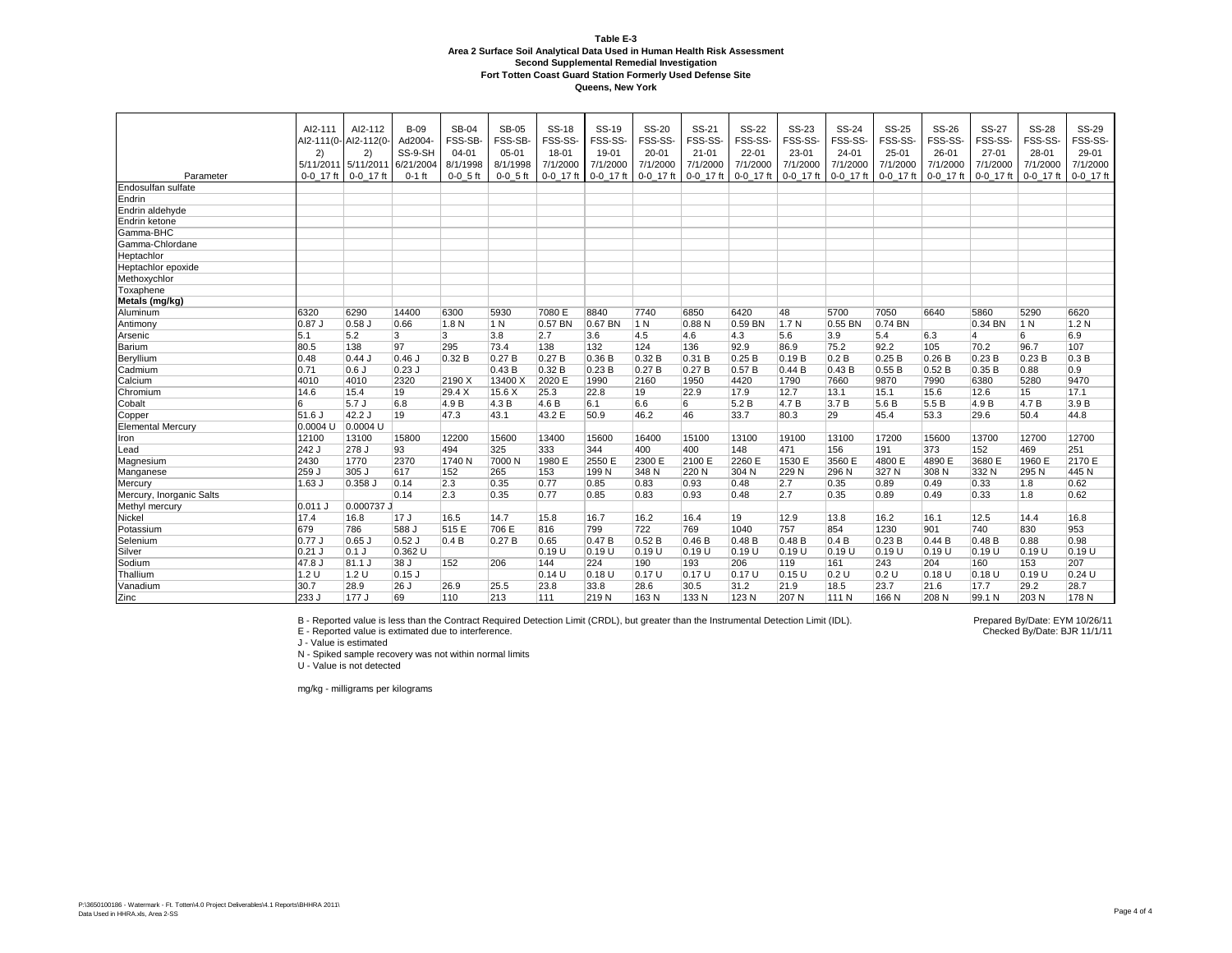|                                | AI3-101          | AI3-102          | AI3-103          | AI3-104     | AI3-105                    | AI3-106    | AI3-107                    | AI3-108           | AI3-109                                | AI3-110    | AI3-111          | AI3-112          | $B-01$                        | $B-02$             | $B-03$               | $B-04$               | <b>SB-06</b>     |
|--------------------------------|------------------|------------------|------------------|-------------|----------------------------|------------|----------------------------|-------------------|----------------------------------------|------------|------------------|------------------|-------------------------------|--------------------|----------------------|----------------------|------------------|
|                                | AI3-101(0-<br>2) | AI3-102(0-<br>2) | AI3-103(0-<br>2) | 2)          | AI3-104(0-AI3-105(0-<br>2) | 2)         | AI3-106(0-AI3-107(0-<br>2) | 2)                | Al3-108(0- Al3-109(0- Al3-110(0-<br>2) | 2)         | AI3-111(0-<br>2) | AI3-112(0-<br>2) | Ad2004<br>SS-1-SH             | Ad2004-<br>SS-2-SH | Ad2004-<br>SS-3-SH   | Ad2004-<br>SS-4-SH   | FSS-SB-<br>06-01 |
|                                | 5/10/2011        | 5/10/2011        | 5/10/2011        | 5/10/2011   | 5/10/2011                  | 5/11/2011  | 5/11/2011                  | 5/10/2011         | 5/10/2011 5/11/2011                    |            | 5/10/2011        | 5/10/2011        | 6/21/2004                     | 6/21/2004          | 6/21/2004            | 6/21/2004            | 8/1/1998         |
| Parameter                      | 0-0 17 ft        | 0-0 17 ft        | 0-0 17 ft        | 0-0 17 ft   | 0-0 17 ft                  | 0-0 17 ft  | 0-0 17 ft                  | 0-0 17 ft         | 0-0 17 ft                              | 0-0 17 ft  | 0-0 17 ft        | 0-0 17 ft        | $0-1$ ft                      | $0-1$ ft           | $0-1$ ft             | $0-1$ ft             | $0-0$ 5 ft       |
| Semivolatile Organics (mg/kg)  |                  |                  |                  |             |                            |            |                            |                   |                                        |            |                  |                  |                               |                    |                      |                      |                  |
| 1,2-Dichlorobenzene            |                  |                  |                  |             |                            |            |                            |                   |                                        |            |                  |                  | 0.033 U                       | 0.033 U            | 0.033 U              | 0.033 U              |                  |
| 1-Methylnaphthalene            | 0.011 J          | $0.0067$ J       | $0.18$ J         | $0.0032$ J  | 0.015                      | 0.015      | 0.0065 J                   | $0.0065$ J        | 0.0068 J                               | $0.0069$ J | 0.0087 J         | $0.0042$ J       |                               |                    |                      |                      |                  |
| 2,4,5-Trichlorophenol          |                  |                  |                  |             |                            |            |                            |                   |                                        |            |                  |                  | $0.033$ U                     | 0.033U             | $0.033$ U            | 0.033 U              |                  |
| 2,4-Dichlorophenol             |                  |                  |                  |             |                            |            |                            |                   |                                        |            |                  |                  | 0.033 U                       | 0.033 U            | 0.033 U              | 0.033 U              |                  |
| 2,4-Dinitrophenol              |                  |                  |                  |             |                            |            |                            |                   |                                        |            |                  |                  | 0.033 U                       | 0.033 U            | 0.033 U              | 0.033 U              |                  |
| 2,6-Dinitrotoluene             |                  |                  |                  |             |                            |            |                            |                   |                                        |            |                  |                  | 0.033 U                       | 0.033 U            | 0.033 U              | 0.033 U              |                  |
| 2-Chlorophenol                 |                  |                  |                  |             |                            |            |                            |                   |                                        |            |                  |                  | 0.033 U                       | 0.033 U            | 0.033 U              | 0.033 U              |                  |
| 2-Methylnaphthalene            | $0.013$ J        | $0.0094$ J       | $0.22$ J         | 0.0039 J    | $0.016$ J                  | 0.048      | $0.009$ J                  | 0.0079J           | 0.0087J                                | 0.011      | $0.015$ $J$      | 0.0054           | 0.033 U                       | 0.033 U            | 0.033 U              | 0.033 U              |                  |
| 2-Methylphenol                 |                  |                  |                  |             |                            |            |                            |                   |                                        |            |                  |                  | 0.033 U                       | 0.033 U            | 0.033 U              | 0.033 U              |                  |
| 2-Nitroaniline                 |                  |                  |                  |             |                            |            |                            |                   |                                        |            |                  |                  | 0.033 U                       | 0.033 U            | 0.033 U              | 0.033 U              |                  |
| 2-Nitrophenol                  |                  |                  |                  |             |                            |            |                            |                   |                                        |            |                  |                  | 0.033 U                       | 0.033 U            | 0.033 U              | 0.033 U              |                  |
| 3,3`-Dichlorobenzidine         |                  |                  |                  |             |                            |            |                            |                   |                                        |            |                  |                  | 2U                            | 2U                 | 2U                   | 2 U                  |                  |
| 3-Nitroaniline                 |                  |                  |                  |             |                            |            |                            |                   |                                        |            |                  |                  | 0.033 U                       | 0.033 U            | 0.033 U              | 0.033 U              |                  |
| 4-Chloro-3-methylphenol        |                  |                  |                  |             |                            |            |                            |                   |                                        |            |                  |                  | $0.033$ U                     | 0.0056 J           | $0.0068$ J           | 0.033 U              |                  |
| 4-Chloroaniline                |                  |                  |                  |             |                            |            |                            |                   |                                        |            |                  |                  | 0.17U                         | 0.17U              | 0.17U                | 0.17U                |                  |
| 4-Methylphenol                 |                  |                  |                  |             |                            |            |                            |                   |                                        |            |                  |                  | 0.033 U                       | 0.033 U            | 0.033 U              | 0.033 U              |                  |
| 4-Nitrophenol                  | $0.035$ J        | 0.011 J          | $0.094$ J        | $0.0029$ J  |                            | $0.0058$ J | $0.006$ J                  | 0.0078 UJ 0.016 J |                                        | 0.0083     | $0.011$ UJ       | 0.0033           | $0.066$ U<br>$0.006$ J        | 0.066 U            | 0.066 U<br>0.033 U   | 0.066 U              |                  |
| Acenaphthene<br>Acenaphthylene | 0.028            | 0.21             | 0.19J            | 0.019       | $ 0.011$ J<br>0.098        | 0.018      | $0.028$ J                  | $0.042$ J         | 0.076                                  | 0.079      | 0.11             | 0.023            | 0.0089                        | $0.011$ J<br>0.001 | $0.012$ J            | $0.018$ J<br>0.033U  | $0.075$ J        |
| Anthracene                     | 0.14J            | $0.12$ J         | 0.39J            | $0.018$ J   | $0.091$ J                  | 0.022      | $0.034$ J                  | $0.041$ J         | $0.1$ J                                | 0.059      | $0.066$ J        | $0.018$ J        | $0.021$ J                     | 0.048              | $0.016$ J            | 0.059                |                  |
| Benzo(a)anthracene             | $0.68$ J         | $0.45$ J         | $1.5$ J          | $0.064$ J   | $0.35$ J                   | 0.1        | 0.11                       | 0.17J             | 0.39J                                  | 0.22       | $0.25$ J         | $0.088$ J        | 0.13                          | 0.43               | 0.12                 | 0.33                 | $0.24$ J         |
| Benzo(a)pyrene                 | 0.74J            | 0.53J            | 1.8J             | $0.075$ $J$ | $0.38$ J                   | 0.12       | 0.14                       | 0.17J             | 0.4J                                   | 0.27       | $0.31$ J         | $0.1$ J          | $0.14$ J                      | 0.35               | $0.12$ J             | $0.29$ J             | $0.26$ J         |
| Benzo(b)fluoranthene           | 1.3J             | 0.86J            | 2.9J             | $0.13$ J    | $0.62$ J                   | 0.2        | 0.21                       | 0.29J             | $0.62$ J                               | 0.42       | 0.5J             | 0.17J            | $0.11$ J                      | 0.28               | 0.099                | 0.28                 | 0.39             |
| Benzo(ghi)perylene             | 0.68             | 0.44             | 1.6              | 0.07        | 0.32                       | 0.094      | 0.13                       | 0.14              | 0.31                                   | 0.23       | 0.25             | 0.082            | $0.11$ J                      | 0.26               | $0.097$ J            | $0.23$ J             | 0.22J            |
| Benzo(k)fluoranthene           | 0.0039 U         | $0.002$ U        | $0.21$ U         | 0.0019 U    | $0.002$ U                  | $0.002$ U  | $0.013$ U                  | $0.013$ U         | 0.0039 U                               | $0.002$ U  | $0.018$ U        | $0.002$ U        | 0.061 J                       | $0.18$ J           | $0.057$ J            | $0.26$ J             | 0.14J            |
| Bis(2-Ethylhexyl)phthalate     |                  |                  |                  |             |                            |            |                            |                   |                                        |            |                  |                  | $0.11$ J                      | $0.058$ J          | 0.041                | $0.028$ J            | $0.15$ J         |
| Butylbenzylphthalate           |                  |                  |                  |             |                            |            |                            |                   |                                        |            |                  |                  | 0.034                         | $0.016$ J          | $0.016$ J            | 0.033 U              |                  |
| Carbazole                      |                  |                  |                  |             |                            |            |                            |                   |                                        |            |                  |                  | $0.011$ J                     | $0.029$ J          | $0.011$ J            | 0.052                |                  |
| Chrysene                       | 0.74J            | 0.49J            | 2J               | $0.072$ J   | 0.39J                      | 0.1        | 0.14                       | 0.18J             | 0.39J                                  | 0.22       | 0.29J            | $0.1$ J          | $0.12$ J                      | 0.38J              | $0.12$ J             | $0.32$ J             | $0.31$ J         |
| Dibenz(a,h)anthracene          | 0.18             | 0.15             | 0.25U            | 0.017       | 0.1                        | 0.023      | $0.027$ J                  | 0.039J            | 0.037                                  | 0.068      | $0.058$ $J$      | 0.025            | $0.036$ J                     | $0.14$ J           | 0.033J               | $0.1$ J              |                  |
| Dibenzofuran                   |                  |                  |                  |             |                            |            |                            |                   |                                        |            |                  |                  | 0.033 U                       | 0.033 U            | 0.033 U              | $0.016$ J            |                  |
| Diethylphthalate               |                  |                  |                  |             |                            |            |                            |                   |                                        |            |                  |                  | $0.033$ U                     | 0.033U             | 0.033 U              | 0.033 U              |                  |
| Dimethylphthalate              |                  |                  |                  |             |                            |            |                            |                   |                                        |            |                  |                  | 0.033 U                       | 0.033 U            | 0.033 U              | 0.033 U              |                  |
| Di-n-butylphthalate            |                  |                  |                  |             |                            |            |                            |                   |                                        |            |                  |                  | 0.049                         | 0.053              | 0.036                | $0.028$ J            |                  |
| Di-n-octylphthalate            |                  |                  |                  |             |                            |            |                            |                   |                                        |            |                  |                  | $0.01$ J                      | 0.033 U            | 0.033 U              | 0.033 U              |                  |
| Fluoranthene                   | .9J              | 0.94J            | 3.3J             | 0.13J       | $0.67$ J                   | 0.18       | 0.2                        | 0.3J              | 0.78J                                  | 0.33       | 0.34J            | 0.16J            | 0.19                          | 0.59               | 0.19                 | 0.76                 | $0.34$ J         |
| Fluorene                       | 0.044J           | $0.021$ J        | $0.14$ J         | 0.0038 J    | $0.015$ J                  | 0.0055 J   | 0.0082 J                   | $0.01$ J          | $0.024$ J                              | 0.011      | 0.018 UJ         | $0.0043$ J       | $0.033$ U                     | $0.012$ J          | 0.033 U              | $0.021$ J            |                  |
| Hexachlorobenzene              |                  |                  |                  |             |                            |            |                            |                   |                                        |            |                  |                  | 0.033 U                       | 0.033 U            | 0.033 U              | 0.033 U              |                  |
| Indeno(1,2,3-cd)pyrene         | 0.62             | 0.47             | 1.2              | 0.07        | 0.31                       | 0.083      | 0.1                        | 0.13              | 0.29                                   | 0.21       | 0.21             | 0.075            | $0.14$ J                      | $0.35$ J           | $0.12$ J             | $0.24$ J             | $0.23$ J         |
| Isophorone                     | $0.021$ J        | $0.015$ J        | $0.21$ J         | $0.0052$ J  |                            |            | 0.0075 U                   | 0.0078 UJ 0.014 J |                                        | 0.0095     | 0.019J           | $0.0072$ J       | $0.033$ U                     | 0.033 U            | 0.033 U              | 0.033 U              |                  |
| Naphthalene<br>Nitrobenzene    |                  |                  |                  |             | $0.015$ J                  | 0.019      |                            |                   |                                        |            |                  |                  | 0.00589 UJ 0.011 J<br>0.033 U | 0.033 U            | $0.033$ U<br>0.033 U | $0.011$ J<br>0.033 U |                  |
| Pentachlorophenol              |                  |                  |                  |             |                            |            |                            |                   |                                        |            |                  |                  | 0.033 U                       | 0.033 U            | 0.033 U              | 0.033 U              |                  |
| Phenanthrene                   | 0.94J            | 0.35J            | 1.9J             | $0.057$ J   | $0.28$ J                   | 0.084      | 0.096                      | 0.14J             | 0.36J                                  | 0.11       | 0.18J            | $0.058$ $J$      | 0.092                         | 0.17               | 0.082                | 0.49                 | 0.22J            |
| Phenol                         |                  |                  |                  |             |                            |            |                            |                   |                                        |            |                  |                  | 0.033 U                       | 0.033 U            | 0.033 U              | 0.033 U              |                  |
| Pyrene                         | 1.3J             | 0.74J            | 3.1J             | $0.1$ J     | $0.52$ J                   | 0.17       | 0.19                       | $0.25$ J          | $0.61$ J                               | 0.28       | 0.34J            | 0.13J            | 0.2J                          | 0.56J              | 0.2J                 | $0.58$ J             | 0.46             |
| Total Organic Carbon           |                  |                  |                  |             |                            |            |                            |                   |                                        |            |                  |                  |                               |                    |                      |                      | 19200            |
| Metals (mg/kg)                 |                  |                  |                  |             |                            |            |                            |                   |                                        |            |                  |                  |                               |                    |                      |                      |                  |
| Aluminum                       | 10300            | 9890             | 38200            | 9260        | 11100                      | 7660       | 7840                       | 10700             | 9690                                   | 7480       | 9400             | 11900            | 10400                         | 9820               | 15500                | 15100                | 6470             |
| Antimony                       | 0.53J            | 0.47 UJ          | $2.1$ J          | $0.45$ UJ   | $0.45$ J                   | $0.46$ J   | $0.54$ J                   | $0.41$ J          | 0.44 UJ                                | 0.56       | $0.41$ J         | 0.22J            | 0.68                          | 0.59               | 0.7                  | 0.63                 | 0.65N            |
| Arsenic                        | 6.1              | 6.3              | 53.7             | 6           | 132                        | 5.6        | 6.6                        | 7.3J              | 4.6                                    | 6.3        | 22.5             | 8.2              | 5.3                           | 4.2                | 5.4                  | 3.8                  | 3.6              |
| Barium                         | 41.4             | 48               | 390              | 47.8        | 70.5                       | 51.7       | 55.7                       | 44.7              | 47.4                                   | 52.8       | 56.8             | 52.4             | 56                            | 47                 | 37                   | 45                   | 47.2             |
| Beryllium                      | 0.65             | 0.71             | 2.7              | 0.62        | 0.8                        | 0.48       | $0.56$ J                   | 0.8               | 0.68                                   | $0.48$ J   | 0.6              | 0.86             | $0.046$ J                     | 0.087 J            | $0.097$ J            | $0.13$ J             | 0.29B            |
| Cadmium                        | 0.12J            | $0.14$ J         | 8.6              | 0.13J       | $0.27$ J                   | 0.33J      | 0.75                       | 0.12J             | 0.22J                                  | $0.26$ J   | 0.59             | $0.066$ J        | 0.99                          | $0.35$ J           | $0.12$ J             | $0.16$ J             |                  |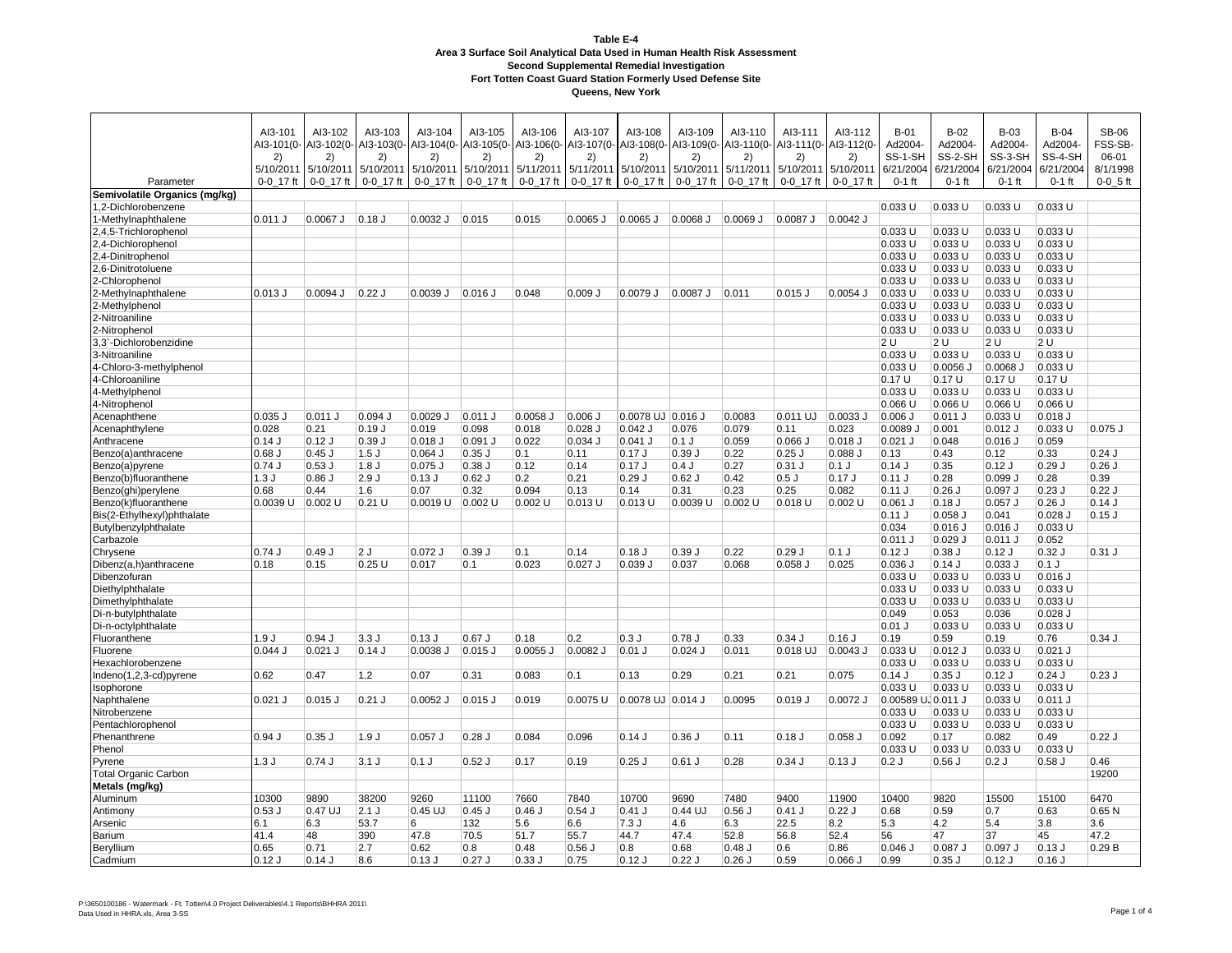|                          | AI3-101   | AI3-102                       | AI3-103     | AI3-104                                     | AI3-105   | AI3-106                                     | AI3-107                                       | AI3-108             | AI3-109                                     | AI3-110      | AI3-111     | AI3-112             | $B-01$   | $B-02$         | $B-03$    | $B-04$          | <b>SB-06</b> |
|--------------------------|-----------|-------------------------------|-------------|---------------------------------------------|-----------|---------------------------------------------|-----------------------------------------------|---------------------|---------------------------------------------|--------------|-------------|---------------------|----------|----------------|-----------|-----------------|--------------|
|                          |           |                               |             | AI3-101(0- AI3-102(0- AI3-103(0- AI3-104(0- |           | Al3-105(0- Al3-106(0- Al3-107(0- Al3-108(0- |                                               |                     | AI3-109(0- AI3-110(0- AI3-111(0- AI3-112(0- |              |             |                     | Ad2004-  | Ad2004-        | Ad2004-   | Ad2004-         | FSS-SB-      |
|                          | 2)        | 2)                            | (2)         | 2)                                          | 2)        | 2)                                          | $\mathsf{2}^{\scriptscriptstyle{\mathsf{1}}}$ | 2)                  | 2)                                          | $\mathbf{2}$ | 2)          | 2)                  | SS-1-SH  | SS-2-SH        | SS-3-SH   | SS-4-SH         | 06-01        |
|                          | 5/10/2011 | 5/10/2011 5/10/2011 5/10/2011 |             |                                             |           | 5/10/2011 5/11/2011 5/11/2011               |                                               | 5/10/2011 5/10/2011 |                                             | 5/11/2011    | 5/10/2011   | 5/10/2011 6/21/2004 |          | 6/21/2004      | 6/21/2004 | 6/21/2004       | 8/1/1998     |
| Parameter                | 0-0 17 ft | $0-0$ 17 ft                   | $0-0$ 17 ft | $0-0$ 17 ft                                 | 0-0 17 ft | $0-0$ 17 ft                                 | 0-0 17 ft                                     | 0-0 17 ft           | 0-0 17 ft                                   | 0-0 17 ft    | 0-0 17 ft   | 0-0 17 ft           | $0-1$ ft | $0-1$ ft       | $0-1$ ft  | $0-1$ ft        | $0-0$ 5 ft   |
| Calcium                  | 468 J     | 1020 J                        | 15000 J     | 692 J                                       | 852 J     | 2520                                        | 2490                                          | 415 J               | 962 J                                       | 2320         | 2610 J      | 530 J               | 3660     | 2180           | 430       | 552             | 3500         |
| Chromium                 | 23.8      | 20.1                          | 136         | 17                                          | 56.4      | 20.4                                        | 23.3                                          | 18.5 J              | 21                                          | 24.4         | 18.8        | 23.3                | 20       | 15             | 21        | 21              | 17.1         |
| Cobalt                   | 5.2J      | 5.6J                          | 23.7 J      | 5.1J                                        | 5.3J      | 5.9                                         | 5.4J                                          | 3.7J                | 6.5                                         | 5.5J         | 3.9J        | 5.8 J               | 6.7      | 5.4            | 6.4       | 8.1             | 5.4          |
| Copper                   | 28.4      | 23.8                          | 268         | 19.5                                        | 85        | 31.7 J                                      | 37.8 J                                        | 34.2 J              | 20.6                                        | 27.8 J       | 36.3        | 28.9                | 38       | 50             | 32        | 28              | 26.5         |
| <b>Elemental Mercury</b> |           |                               |             | 0.0003 U                                    | 0.0004 U  |                                             |                                               |                     |                                             |              | 0.0003L     | 0.0003 U            |          |                |           |                 |              |
| Iron                     | 16500     | 15000                         | 62600       | 13900                                       | 15300     | 15000                                       | 15400                                         | 13400,              | 14600                                       | 14600        | 13400       | 16100               | 18400    | 13300          | 17900     | 21500           | 13700        |
| Lead                     | 86.7 J    | 73.3 J                        | 2140 J      | 102 J                                       | 170 J     | 174 J                                       | 411 J                                         | 111J                | 76.8 J                                      | 228 J        | 150 J       | 99.6 J              | 286      | 120            | 51        | 45              | 443          |
| Magnesium                | 2490 J    | 2470 J                        | 9140 J      | 2090 J                                      | 2120 J    | 2400                                        | 2260                                          | 2050 J              | 2550 J                                      | 2250         | 1800 J      | 2620 J              | 3110     | 2710           | 2730      | 3500            | 2720 X       |
| Manganese                | 206       | 272                           | 1140        | 224                                         | 244       | 275 J                                       | 290 J                                         | 170 J               | 335                                         | 290 J        | 222         | 340                 | 317      | 183            | 306       | 266             | 269          |
| Mercury                  |           |                               |             | $0.25$ J                                    | 0.673 J   |                                             |                                               |                     |                                             |              | $0.378$ J   | $0.885$ $J$         | 0.56     | $\overline{2}$ | 0.52      | 0.24            | 0.48         |
| Mercury, Inorganic Salts |           |                               |             |                                             |           |                                             |                                               |                     |                                             |              |             |                     | 0.56     | $\overline{2}$ | 0.52      | 0.24            | 0.48         |
| Methyl mercury           |           |                               |             | $0.00106$ J                                 | 0.00079 J |                                             |                                               |                     |                                             |              | $0.00226$ J | $0.00205$ J         |          |                |           |                 |              |
| Nickel                   | 19.6      | 18.2                          | 78.5        | 13.9                                        | 17        | 17.7                                        | 18.1                                          | 14.9 J              | 19.1                                        | 16.3         | 13.6        | 18.4                | 17 J     | 13 J           | 17J       | 18 <sub>J</sub> | 10.7         |
| Potassium                | 839       | 604                           | 3950        | 622                                         | 558 J     | 1230                                        | 924                                           | 406 J               | 691                                         | 1120         | 553         | 677                 | 1390 J   | 741 J          | 696 J     | 1110 J          | 925          |
| Selenium                 | 0.47 J    | 0.4J                          | 3.2J        | 0.79 U                                      | $0.57$ J  | 0.8 U                                       | 1 <sup>U</sup>                                | 0.9J                | 0.78U                                       | $0.45$ J     | $0.48$ J    | 0.73J               | $0.37$ J | $0.37$ J       | 0.93J     | 0.43J           |              |
| Silver                   | 0.12U     | 0.12U                         | $0.83$ J    | 0.11 U                                      | 0.12U     | $0.12$ J                                    | 0.15U                                         | 0.14U               | 0.11 U                                      | $0.48$ J     | 0.097 U     | 0.12U               | 0.362 U  | 0.362 U        | 0.362 U   | 0.362 U         |              |
| Sodium                   | 46 J      | 54.5 J                        | 932 J       | 23.8 J                                      | 38.7 J    | 15.5J                                       | 55.3 J                                        | 45.1 J              | 51.4 J                                      | 33.6 J       | 554         | 56.8 J              | 43 J     | 60             | 31.4 U    | 31.4 U          | 144          |
| Thallium                 | 1.2 U     | 1.2 U                         | 5.9 U       | 1.1 U                                       | 1.2 U     | 1.1 U                                       | 1.5U                                          | 1.4 U               | 1.1 U                                       | 1.2 U        | 0.97U       | 1.2 U               | $0.14$ J | $0.13$ J       | 0.2J      | $0.16$ J        | 0.15B        |
| Vanadium                 | 47        | 30.6                          | 154         | 24                                          | 32.5      | 25.3                                        | 24.7                                          | 35.2J               | 39.8                                        | 23.1         | 33.3        | 35.4                | 26 J     | 126 J          | 27 J      | 29 J            | 22.8         |
| Zinc                     | 54.4 J    | 68.9 J                        | 1370 J      | 69.8 J                                      | 112 J     | 168 J                                       | 219 J                                         | $50.3$ J            | 69.2 J                                      | 110 J        | 274 J       | 53.3 J              | 173      | 91             | 43        | 55              | 114          |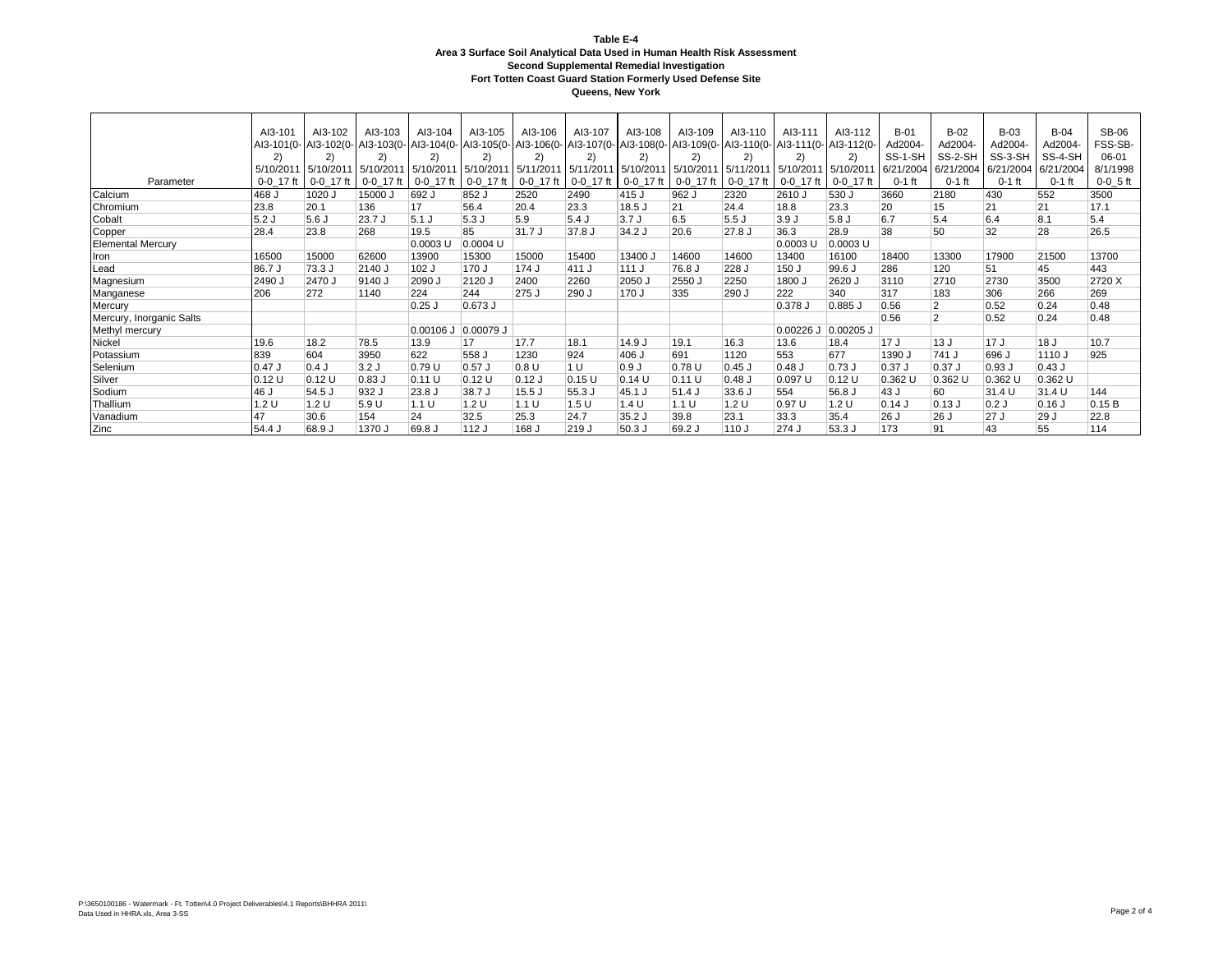|                               | <b>SB-07</b>   | SS-30            | SS-31            | SS-32     | SS-33            | SS-34            | SS-35     | SS-36           | <b>SS-37</b>    | SS-38           | SS-39     | SS-40           | <b>SS-45</b> |
|-------------------------------|----------------|------------------|------------------|-----------|------------------|------------------|-----------|-----------------|-----------------|-----------------|-----------|-----------------|--------------|
|                               | FSS-SB-        | FSS-SS-          | FSS-SS-          | FSS-SS-   | FSS-SS-          | FSS-SS-          | FSS-SS-   | FSS-SS-         | FSS-SS-         | FSS-SS-         | FSS-SS-   | FSS-SS-         | FSS-SS-      |
|                               | $07 - 01$      | $30 - 01$        | $31 - 01$        | 32-01     | $33 - 01$        | $34 - 01$        | $35 - 01$ | 36-01           | $37 - 01$       | 38-01           | 39-01     | $40 - 01$       | 45-01        |
|                               | 8/1/1998       | 7/1/2000         | 7/1/2000         | 7/1/2000  | 7/1/2000         | 7/1/2000         | 7/1/2000  | 7/1/2000        | 7/1/2000        | 7/1/2000        | 7/1/2000  | 7/1/2000        | 7/1/2000     |
| Parameter                     | $0 - 0 - 5$ ft | $0 - 0 - 17$ ft  | 0-0 17 ft        | 0-0 17 ft | 0-0 17 ft        | $0 - 0$ 17 ft    | 0-0 17 ft | $0 - 0 - 17$ ft | $0 - 0 - 17$ ft | $0 - 0 - 17$ ft | 0-0 17 ft | $0 - 0 - 17$ ft | 0-0_17 ft    |
| Semivolatile Organics (mg/kg) |                |                  |                  |           |                  |                  |           |                 |                 |                 |           |                 |              |
| 1,2-Dichlorobenzene           |                | 0.35U            | 0.35U            | 0.37U     | 0.36 U           | 0.37U            | 0.37U     | 0.37U           | 0.37U           | 0.38U           | 0.37 U    | 0.39 U          | 0.39 U       |
| 1-Methylnaphthalene           |                |                  |                  |           |                  |                  |           |                 |                 |                 |           |                 |              |
| 2,4,5-Trichlorophenol         |                | 1.8 <sub>U</sub> | 1.8 <sub>U</sub> | 1.8U      | 1.8 <sub>U</sub> | 1.8 <sub>U</sub> | 1.9U      | 1.9 U           | 1.9U            | 1.9 U           | 1.9U      | 1.9U            | 1.9U         |
| 2,4-Dichlorophenol            |                | 0.35U            | 0.35U            | 0.37U     | 0.36U            | 0.37U            | 0.37 U    | 0.37U           | 0.37U           | 0.38U           | 0.37U     | 0.39 U          | 0.39U        |
| 2,4-Dinitropheno              |                | 1.8 U            | 1.8U             | 1.8 U     | 1.8 U            | 1.8 U            | 1.9 U     | 1.9 U           | 1.9 U           | 1.9 U           | 1.9 U     | 1.9 U           | 1.9U         |
| 2,6-Dinitrotoluene            |                | 0.35U            | 0.35U            | 0.37U     | 0.36U            | 0.37U            | 0.37U     | 0.37U           | 0.37U           | 0.38U           | 0.37 U    | 0.39U           | 0.39 U       |
| 2-Chlorophenol                |                | 0.35U            | 0.35U            | 0.37U     | 0.36U            | 0.37U            | 0.37 U    | 0.37U           | 0.37U           | 0.38U           | 0.37U     | 0.39 U          | 0.39U        |
| 2-Methylnaphthalene           |                | $0.045$ J        | 0.11 J           | $0.043$ J | $0.036$ J        | $0.15$ J         | 0.37 U    | $0.047$ J       | 0.37 U          | 0.38 U          | 0.37 U    | $0.041$ J       | 0.39 U       |
| 2-Methylphenol                |                | 0.35U            | 0.35U            | 0.37U     | 0.36U            | 0.37U            | 0.37 U    | 0.37U           | 0.37U           | 0.38 U          | 0.37 U    | 0.39U           | 0.39U        |
| 2-Nitroaniline                |                | 1.8 <sub>U</sub> | 1.8U             | 1.8 U     | 1.8U             | 1.8U             | 1.9 U     | 1.9U            | 1.9 U           | 1.9 U           | 1.9 U     | 1.9 U           | 1.9U         |
| 2-Nitrophenol                 |                | 0.35U            | 0.35U            | 0.37U     | $0.36$ U         | 0.37U            | 0.37U     | 0.37U           | 0.37U           | 0.38U           | 0.37U     | 0.39U           | 0.39U        |
| 3,3'-Dichlorobenzidine        |                | 0.35U            | 0.35U            | 0.37U     | 0.36U            | 0.37U            | 0.37 U    | 0.37U           | 0.37U           | 0.38 U          | 0.37 U    | 0.39 U          | 0.39U        |
| 3-Nitroaniline                |                | 1.8 U            | 1.8U             | 1.8 U     | 1.8 U            | 1.8U             | 1.9 U     | 1.9U            | 1.9 U           | 1.9 U           | 1.9 U     | 1.9 U           | 1.9 U        |
| 4-Chloro-3-methylphenol       |                | 0.35U            | 0.35U            | 0.37U     | 0.36U            | 0.37U            | 0.37 U    | 0.37U           | 0.37U           | 0.38U           | 0.37 U    | 0.39 U          | 0.39 U       |
| 4-Chloroaniline               |                | 0.35U            | 0.35U            | 0.37U     | 0.36U            | 0.37U            | 0.37U     | 0.37U           | 0.37U           | 0.38U           | 0.37 U    | 0.39 U          | 0.39U        |
| 4-Methylphenol                |                | 0.35U            | 0.35U            | 0.37U     | 0.36U            | 0.37U            | 0.37 U    | 0.37U           | 0.37U           | 0.38U           | 0.37 U    | 0.39 U          | 0.39 U       |
| 4-Nitrophenol                 |                | 1.8 U            | 1.8 U            | 1.8 U     | 1.8 U            | 1.8 U            | 1.9 U     | 1.9U            | 1.9 U           | 1.9 U           | 1.9 U     | 1.9 U           | 1.9 U        |
| Acenaphthene                  |                | 0.35U            | 0.14J            | 0.37U     | 0.36U            | 0.37U            | 0.37 U    | 0.37U           | 0.37U           | 0.38U           | 0.37 U    | 0.39U           | 0.39U        |
| Acenaphthylene                |                | $0.055$ J        | $0.073$ J        | 0.11 J    | $0.12$ J         | $0.043$ $J$      | $0.043$ J | $0.061$ J       | 0.079J          | 0.38U           | 0.29J     | 0.39 U          | 0.39U        |
| Anthracene                    |                | $0.056$ $J$      | 0.39             | $0.081$ J | $0.071$ J        | $0.064$ J        | $0.053$ J | 0.1J            | $0.069$ J       | 0.38U           | 0.18J     | 0.04J           | $0.096$ J    |
| Benzo(a)anthracene            | 0.44           | $0.25$ J         | 0.63             | 0.3J      | $0.26$ J         | 0.12J            | $0.25$ J  | 0.5             | 0.73            | $0.15$ J        | 0.86      | 0.26J           | 0.42         |
| Benzo(a)pyrene                | 0.46           | $0.26$ J         | 0.55             | 0.37      | $0.36$ J         | 0.12J            | $0.26$ J  | 0.48            | 0.7             | 0.16J           | 0.91      | 0.26J           | 0.48         |
| Benzo(b)fluoranthene          | 0.83           | 0.43             | 0.69             | 0.59      | 0.5              | 0.22J            | 0.45      | 0.83            | 1.1             | 0.27J           | 1.4       | 0.46            | 0.76         |
| Benzo(ghi)perylene            | $0.21$ J       | 0.17J            | 0.27J            | 0.26J     | $0.25$ J         | $0.085$ $J$      | $0.19$ J  | $0.26$ J        | $0.31$ J        | $0.078$ $J$     | 0.5       | 0.15J           | $0.31$ J     |
| Benzo(k)fluoranthene          | $0.26$ J       | 0.16J            | $0.26$ J         | 0.17J     | $0.19$ J         | $0.064$ J        | $0.16$ J  | $0.32$ J        | 0.42            | 0.12J           | 0.54      | 0.16J           | $0.26$ J     |
| Bis(2-Ethylhexyl)phthalate    | 0.27J          | $0.21$ J         | 0.2J             | 0.19J     | $0.13$ J         | $0.059$ $J$      | $0.11$ J  | 0.77            | $0.21$ J        | 0.2J            | 0.87      | 0.83            | $0.12$ J     |
| Butylbenzylphthalate          |                | 0.099J           | $0.081$ J        | $0.076$ J | $0.15$ J         | 0.37U            | 0.37 U    | $0.15$ J        | $0.073$ J       | 0.07J           | 0.37U     | $0.056$ J       | 0.39U        |
| Carbazole                     |                | 0.35U            | 0.17             | 0.37U     | 0.36U            | 0.37U            | 0.37U     | $0.075$ J       | 0.11 J          | 0.38U           | 0.11J     | 0.39U           | $0.09$ J     |
| Chrysene                      | 0.66           | 0.36             | 0.66             | 0.42      | $0.35$ J         | 0.19J            | $0.35$ J  | 0.67            | 0.84            | $0.21$ J        | 1.1       | 0.38J           | 0.57         |
| Dibenz(a,h)anthracene         |                | 0.35U            | $0.097$ J        | 0.077J    | 0.36U            | 0.37U            | 0.37 U    | $0.095$ J       | 0.37U           | 0.38 U          | $0.18$ J  | 0.39U           | $0.08$ J     |
| Dibenzofuran                  |                | 0.35U            | 0.16J            | 0.37U     | 0.36U            | 0.37U            | 0.37 U    | 0.37U           | 0.37U           | 0.38 U          | 0.37 U    | 0.39U           | 0.39U        |
| Diethylphthalate              |                | 0.35U            | 0.35U            | 0.37U     | 0.36U            | 0.37U            | 0.37 U    | 0.37U           | 0.37U           | 0.38U           | 0.37 U    | 0.39U           | 0.39U        |
| Dimethylphthalate             |                | 0.35U            | 0.35U            | 0.37U     | 0.36U            | 0.37U            | 0.37 U    | 0.37U           | 0.37U           | 0.38U           | 0.37 U    | 0.39 U          | 0.39U        |
| Di-n-butylphthalate           |                | $0.039$ J        | 0.35U            | 0.37U     | 0.36U            | 0.37U            | 0.37 U    | $0.052$ J       | 0.37U           | 0.38U           | 0.37 U    | 0.39 U          | 0.39U        |
| Di-n-octylphthalate           |                | 0.35U            | 0.35U            | 0.37U     | 0.36U            | 0.37U            | 0.37U     | 0.37U           | 0.37 U          | 0.38 U          | 0.37 U    | 0.39U           | 0.39U        |
| Fluoranthene                  | 0.93           | 0.46             | 1.2              | 0.48      | 0.42             | 0.24J            | 0.49      | $\mathbf{1}$    | $1.1$           | 0.33J           | 1.6       | 0.6             | 1.1          |
| Fluorene                      |                | 0.35U            | $0.21$ J         | 0.37U     | 0.36U            | 0.37U            | 0.37U     | 0.039J          | 0.37 U          | 0.38U           | $0.065$ J | 0.39U           | 0.39 U       |
| Hexachlorobenzene             |                | 0.35 U           | 0.35U            | 0.37U     | 0.36 U           | 0.37U            | 0.37 U    | 0.37U           | 0.37U           | 0.38U           | 0.37 U    | 0.39 U          | 0.39 U       |
| Indeno(1,2,3-cd)pyrene        | $0.25$ J       | 0.22J            | 0.32J            | 0.3J      | $0.29$ J         | $0.095$ $J$      | $0.24$ J  | 0.34J           | 0.4             | 0.1J            | 0.68      | 0.18J           | $0.37$ J     |
| Isophorone                    |                | 0.35U            | 0.35U            | 0.37U     | 0.36U            | 0.37U            | 0.37 U    | 0.37U           | 0.37U           | 0.38U           | 0.37 U    | 0.39 U          | 0.39U        |
| Naphthalene                   |                | $0.046$ J        | 0.11J            | $0.054$ J | $0.05$ J         | 0.11 J           | $0.039$ J | $0.059$ $J$     | $0.087$ J       | 0.38U           | $0.055$ J | 0.044J          | 0.39U        |
| Nitrobenzene                  |                | 0.35U            | 0.35U            | 0.37U     | 0.36U            | 0.37U            | 0.37U     | 0.37U           | 0.37U           | 0.38U           | 0.37 U    | 0.39U           | 0.39U        |
| Pentachlorophenol             |                | 1.8 U            | 1.8U             | 1.8U      | 1.8U             | 1.8U             | 1.9 U     | 1.9U            | 1.9 U           | 1.9 U           | 1.9 U     | 1.9 U           | 1.9 U        |
| Phenanthrene                  | 0.34J          | $0.25$ J         | 1.4              | 0.24J     | $0.23$ J         | 0.18J            | $0.29$ J  | 0.63            | 0.29J           | 0.14J           | 0.93      | 0.29J           | 0.69         |
| Phenol                        |                | 0.35U            | 0.35U            | 0.37U     | 0.36U            | 0.37U            | 0.37 U    | 0.37U           | 0.37U           | 0.38U           | 0.37 U    | 0.39 U          | 0.39 U       |
| Pyrene                        | 1.1            | 0.45             | 1.3              | 0.49      | 0.44             | $0.25$ J         | 0.54      | 1.1             | 1.3             | 0.38            | 1.7       | 0.53            | $\vert$ 1    |
| <b>Total Organic Carbon</b>   |                |                  |                  |           |                  |                  |           |                 |                 |                 |           |                 |              |
| Metals (mg/kg)                |                |                  |                  |           |                  |                  |           |                 |                 |                 |           |                 |              |
| Aluminum                      | 8850           | 7800             | 7480             | 6710      | 6540             | 6070             | 9770      | 11000           | 7870            | 9370            | 9980      | 9900            | 8810         |
| Antimony                      | 0.93999        | 0.53 BN          | 0.49 BN          | $0.49$ BN | 0.49 BN          | 0.35 BN          | 0.27 BN   | 0.29 BN         | 0.38 BN         | 0.3 BN          | 0.24 BN   | 0.45 BN         | 0.36 BN      |
| Arsenic                       | 11.7           | 11               | 8.5              | 9.4       | 6.2              | 5.5              | 12.3      | 11.7            | 6.9             | 6.1             | 5.2       | 7.2             | 5.7          |
| Barium                        | 33.4           | 49.6             | 54.3             | 48.1      | 48.8             | 52.7             | 38.3      | 51.5            | 36.1            | 46.5            | 48.6      | 44.4            | 43.2         |
| Beryllium                     | 0.36B          | 0.28B            | 0.31B            | 0.25B     | 0.24B            | 0.2B             | 0.34B     | 0.53B           | 0.37 B          | 0.42B           | 0.52B     | 0.47B           | 0.43B        |
| Cadmium                       |                | 0.35B            | 0.32 B           | 0.3B      | 0.19B            | 0.29B            |           | 0.17B           | 0.04B           | 0.08B           | 0.06B     | 0.02B           | 0.11 B       |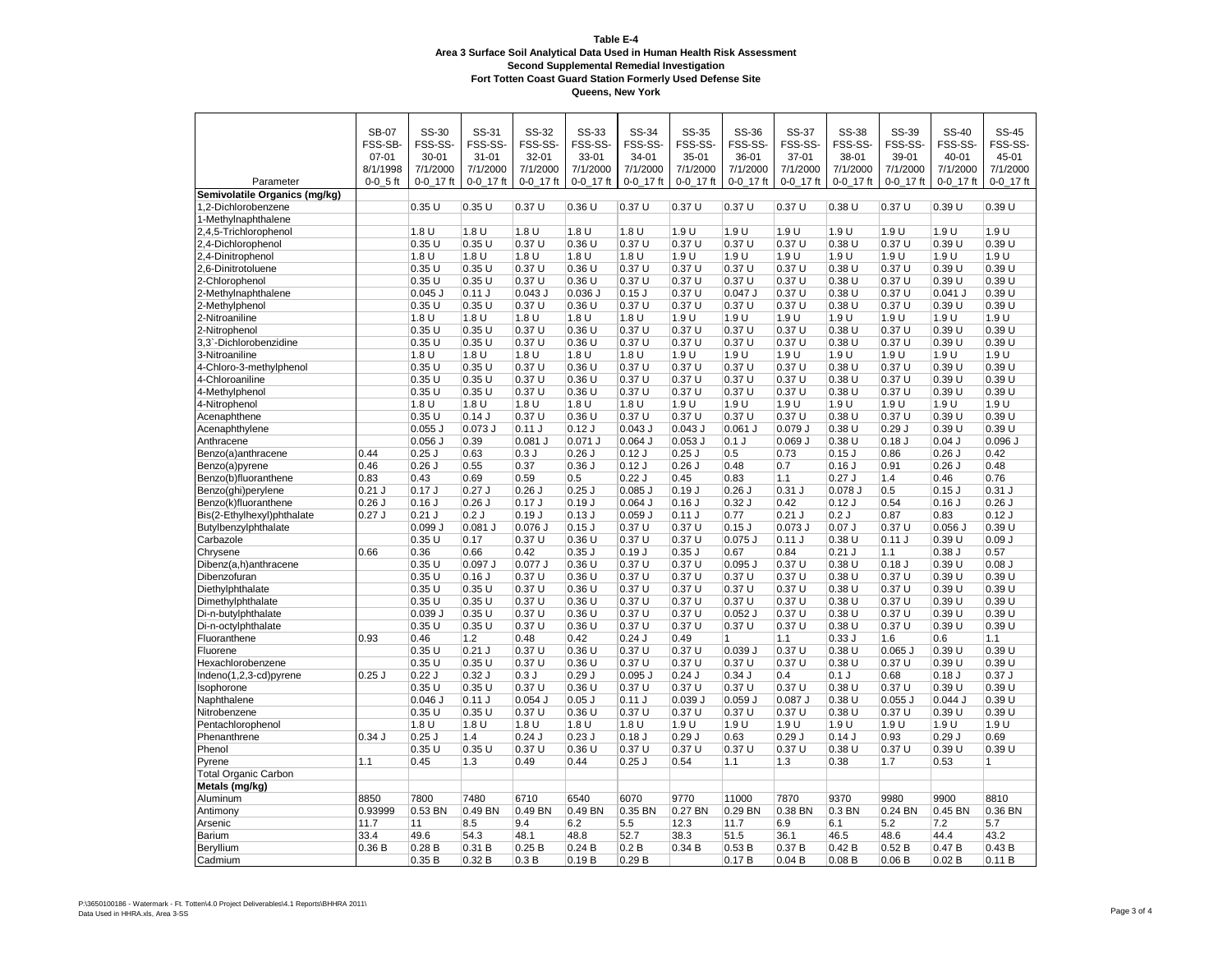**Queens, New York**

|                          | <b>SB-07</b> | SS-30     | SS-31       | SS-32     | SS-33       | SS-34          | SS-35          | SS-36       | SS-37       | SS-38       | SS-39       | SS-40       | SS-45       |
|--------------------------|--------------|-----------|-------------|-----------|-------------|----------------|----------------|-------------|-------------|-------------|-------------|-------------|-------------|
|                          | FSS-SB-      | FSS-SS-   | FSS-SS-     | FSS-SS-   | FSS-SS-     | FSS-SS-        | FSS-SS-        | FSS-SS-     | FSS-SS-     | FSS-SS-     | FSS-SS-     | FSS-SS-     | FSS-SS-     |
|                          | $07 - 01$    | $30 - 01$ | $31 - 01$   | 32-01     | 33-01       | 34-01          | $35-01$        | 36-01       | $37 - 01$   | $38-01$     | 39-01       | $40 - 01$   | 45-01       |
|                          | 8/1/1998     | 7/1/2000  | 7/1/2000    | 7/1/2000  | 7/1/2000    | 7/1/2000       | 7/1/2000       | 7/1/2000    | 7/1/2000    | 7/1/2000    | 7/1/2000    | 7/1/2000    | 7/1/2000    |
| Parameter                | $0-0.5$ ft   | 0-0 17 ft | $0-0$ 17 ft | 0-0 17 ft | $0-0$ 17 ft | 0-0 17 ft      | $0-0$ 17 ft    | $0-0$ 17 ft | $0-0$ 17 ft | $0-0$ 17 ft | $0-0$ 17 ft | $0-0$ 17 ft | $0-0$ 17 ft |
| Calcium                  | 390          | 1840      | 2550        | 2430      | 1940        | 1730           | 329            | 466         | 290         | 477         | 921         | 486         | 601         |
| Chromium                 | 17.5         | 17.9      | 19          | 18.3      | 17          | 18             | 18.6           | 21.1        | 16.8        | 17.1        | 19.6        | 22.2        | 20.2        |
| Cobalt                   | 2.9B         | 4.1 B     | 5.4         | 4B        | 4.6 B       | 5 <sub>B</sub> | 3.1 B          | 4.3 B       | 3.9 B       | 4.3B        | 6.4         | 6.5         | 5.2B        |
| Copper                   | 67.4         | 31.4      | 44.5        | 27        | 21.7        | 41.1           | 83.8           | 36.9 E      | 36.5 E      | 36.2 E      | 22.6 E      | 36.3 E      | 28.8 E      |
| <b>Elemental Mercury</b> |              |           |             |           |             |                |                |             |             |             |             |             |             |
| Iron                     | 13800        | 13800     | 15200       | 12600     | 12800       | 13100          | 15200          | 15900       | 12500       | 13400       | 15800       | 16300       | 14100       |
| Lead                     | 136          | 139       | 122         | 120       | 89.6        | 118            | 122            | 206 N       | 143 N       | 162 N       | 68.7 N      | 123 N       | 81.6N       |
| Magnesium                | 1700 X       | 1770 E    | 1990 E      | 1820 E    | 1860 E      | 2020 E         | 1780 E         | 1920        | 1650        | 1890        | 2340        | 2320        | 2070        |
| Manganese                | 154          | 211 N     | 225 N       | 244 N     | 251 N       | 255N           | 151 N          | 191 N       | 165N        | 222 N       | 313N        | 256 N       | 247 N       |
| Mercury                  | 2.6          | 0.56      | 0.33        | 0.38      | 0.36        | 0.26           | $\overline{2}$ | 0.99        | 2.3         | 5           | 0.22        | 0.89        | 0.12        |
| Mercury, Inorganic Salts | 2.6          | 0.56      | 0.33        | 0.38      | 0.36        | 0.26           | $\overline{2}$ | 0.99        | 2.3         | 5           | 0.22        | 0.89        | 0.12        |
| Methyl mercury           |              |           |             |           |             |                |                |             |             |             |             |             |             |
| Nickel                   | 9.7          | 13.7      | 16.3        | 14.9      | 14.3        | 15.6           | 11             | 13.9        | 11.3        | 13.3        | 17.9        | 17.4        | 18.2        |
| Potassium                | 325          | 546       | 658         | 721       | 821         | 1050           | 368            | 450         | 340         | 457         | 734         | 736         | 806         |
| Selenium                 | 0.76         | 0.6       | 0.46B       | 0.45 B    | 0.37B       | 0.18B          | 1.2            |             |             | 0.89        | 0.66        | 1.3         | 0.73        |
| Silver                   |              | 0.19U     | 0.19U       | 0.19U     | 0.19U       | 0.19U          | 0.19U          | 0.19U       | 0.19U       | 0.19U       | 0.19U       | 0.19U       | 0.19U       |
| Sodium                   | 110          | 155       | 153         | 134       | 138         | 132            | 114            | 121         | 104 B       | 126         | 125         | 121         | 119         |
| Thallium                 | 0.12B        | 0.16U     | 0.16U       | 0.17U     | 0.16U       | 0.16U          | 0.16 U         | 0.17U       | $0.16$ U    | 0.17U       | 0.17U       | 0.17U       | 0.17U       |
| Vanadium                 | 36.6         | 35.4      | 36.9        | 27.8      | 22.9        | 18.5           | 33.3           | 38.9        | 32.8        | 24.9        | 28          | 47.1        | 47.7        |
| Zinc                     | 42.5         | 94.8 N    | 91.7 N      | 87.6N     | 79 N        | 131 N          | 46.7 N         | 68.2        | 48.9        | 67.6        | 75.8        | 57.2        | 58.2        |

Notes:

B - Reported value is less than the Contract Required Detection Limit (CRDL), but greater than the Instrumental Detection Limit (IDL).

E - Reported value is extimated due to interference.

J - Value is estimated

N - Spiked sample recovery was not within normal limits

U - Value is not detected

mg/kg - milligrams per kilograms

Prepated/Date: EYM 10/31/11 Checked/Date: BJR 11/1/11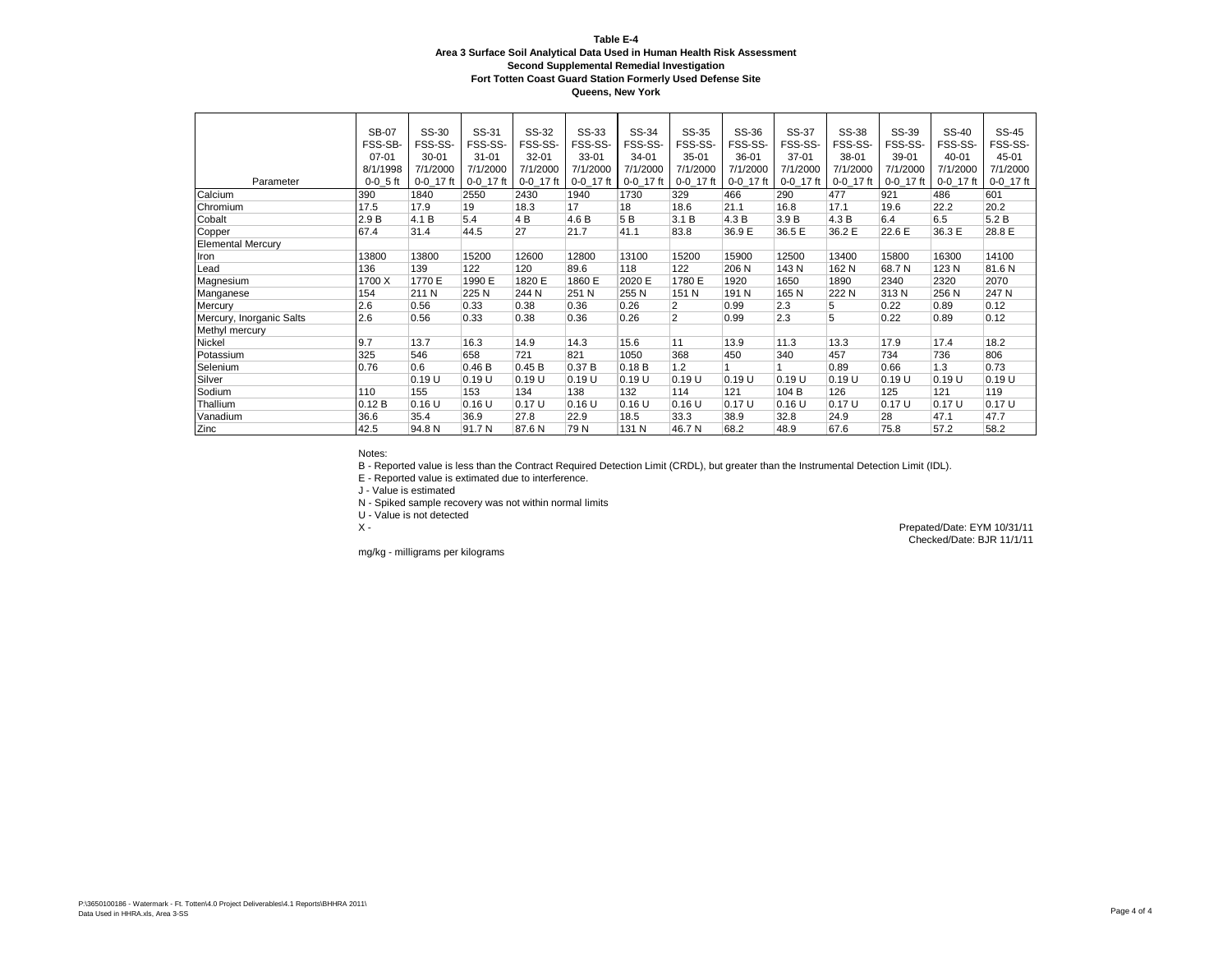|                                             | AI4-101        | AI4-102                     | AI4-103         | Al4-104          | AI4-105               | AI4-106         | AI4-107       | AI4-108                                | AI4-109          | Al4-110         | AI4-111         | Al4-112             | AI4-113                          | AI4-114                | Al4-115          | $B-05$                    | $B-06$                      | $B-07$                | $B-08$                | SB-01                |
|---------------------------------------------|----------------|-----------------------------|-----------------|------------------|-----------------------|-----------------|---------------|----------------------------------------|------------------|-----------------|-----------------|---------------------|----------------------------------|------------------------|------------------|---------------------------|-----------------------------|-----------------------|-----------------------|----------------------|
|                                             | 2)             | Al4-101(0- Al4-102(0-<br>2) | AI4-103(0<br>2) | AI4-104(0-<br>2) | AI4-105(0-<br>2)      | 2)              | 2)            | Al4-106(0- Al4-107(0- Al4-108(0-<br>2) | AI4-109(0-<br>2) | AI4-110(0<br>2) | AI4-111(0<br>2) | Al4-112(0-<br>2)    | AI4-113(0-<br>2)                 | AI4-114(0-<br>2)       | AI4-115(0-<br>2) | Ad2004-<br>SS-5-SH        | Ad2004-<br>SS-6-SH          | Ad2004-<br>SS-7-SH    | Ad2004-<br>SS-8-SH    | FSS-SB-<br>$01 - 01$ |
|                                             | 5/10/2011      | 5/12/2011                   | 5/12/2011       | 5/12/2011        | 5/11/2011             | 5/11/2011       | 5/12/2011     | 5/12/201                               | 5/12/2011        | 5/12/2011       | 5/12/201        | 5/11/2011           | 5/12/2011                        | 5/12/2011              | 5/11/201         | 6/21/2004                 | 6/21/2004                   | 6/21/2004             | 6/21/2004             | 8/1/1998             |
| Parameter                                   | 0-0 17 ft      | $0 - 0 - 17$ ft             | $0 - 0 - 17$ ft | $0 - 0 - 17$ ft  | 0-0_17 ft             | $0 - 0 - 17$ ft | $0 - 0$ 17 ft | $0 - 0 - 17$ ft                        | $0 - 0 - 17$ ft  | $0 - 0 - 17$ ft | 0-0_17 ft       | $0 - 0 - 17$ ft     | $0 - 0 - 17$ ft                  | 0-0_17 ft              | $0 - 0$ 17 ft    | $0-1$ ft                  | $0-1$ ft                    | $0-1$ ft              | $0-1$ ft              | $0 - 0 - 5$ ft       |
| Semivolatile Organics (mg/kg)               |                |                             |                 |                  |                       |                 |               |                                        |                  |                 |                 |                     |                                  |                        |                  |                           | 0.00369 U 0.00369 U 0.033 U |                       | 0.00369 U             |                      |
| 1,2-Dichlorobenzene<br>1-Methylnaphthalene  |                | $0.0068$ J $0.023$          |                 | 0.029            | 0.027                 | $0.11$ J        | $0.0066$ J    | 0.0095                                 | 0.0171           | 0.0144          | 0.459           | $0.0085$ J $0.0094$ |                                  | $0.0062$ J $ 0.0023$ J |                  |                           |                             |                       |                       |                      |
| 2,4,5-Trichlorophenol                       |                |                             |                 |                  |                       |                 |               |                                        |                  |                 |                 |                     |                                  |                        |                  |                           |                             | 0.033 U               |                       |                      |
| 2,4-Dichlorophenol                          |                |                             |                 |                  |                       |                 |               |                                        |                  |                 |                 |                     |                                  |                        |                  |                           |                             | 0.033 U               |                       |                      |
| 2,4-Dinitrophenol                           |                |                             |                 |                  |                       |                 |               |                                        |                  |                 |                 |                     |                                  |                        |                  |                           |                             | 0.033 U<br>0.033U     |                       |                      |
| 2,6-Dinitrotoluene<br>-Chlorophenol         |                |                             |                 |                  |                       |                 |               |                                        |                  |                 |                 |                     |                                  |                        |                  |                           |                             | 0.033 U               |                       |                      |
| -Methylnaphthalene                          |                | $0.0096$ J $0.022$          |                 | 0.036            | 0.035                 | 0.14J           | 0.0076 J      | 0.0123                                 | 0.021            | 0.0126          | 0.803           | 0.011 J             | $0.0061$ J $0.0066$ J $0.0028$ J |                        |                  |                           |                             | 0.033 U               |                       |                      |
| 2-Methylphenol                              |                |                             |                 |                  |                       |                 |               |                                        |                  |                 |                 |                     |                                  |                        |                  |                           |                             | 0.033 U               |                       |                      |
| 2-Nitroaniline                              |                |                             |                 |                  |                       |                 |               |                                        |                  |                 |                 |                     |                                  |                        |                  |                           |                             | 0.033 U               |                       |                      |
| 2-Nitrophenol<br>3,3`-Dichlorobenzidine     |                |                             |                 |                  |                       |                 |               |                                        |                  |                 |                 |                     |                                  |                        |                  | 2U                        |                             | 0.033 U<br>2 U        |                       |                      |
| 3-Nitroaniline                              |                |                             |                 |                  |                       |                 |               |                                        |                  |                 |                 |                     |                                  |                        |                  |                           |                             | 0.033 U               |                       |                      |
| 4-Chloro-3-methylphenol                     |                |                             |                 |                  |                       |                 |               |                                        |                  |                 |                 |                     |                                  |                        |                  | $0.0059$ J $0.0082$ J     |                             | $0.033$ U             | 0.00551 U             |                      |
| 4-Chloroaniline                             |                |                             |                 |                  |                       |                 |               |                                        |                  |                 |                 |                     |                                  |                        |                  | 0.17 U                    |                             | 0.17 U                |                       |                      |
| 4-Methylphenol<br>4-Nitrophenol             |                |                             |                 |                  |                       |                 |               |                                        |                  |                 |                 |                     |                                  |                        |                  | $0.066$ U                 | 0.00537 U 0.00537 U 0.033 U | 0.066 U               | 0.00537 U             |                      |
| Acenaphthene                                |                | 0.0058 J                    | 0.0098 J        | $0.0044$ J       | 0.0088 J              | $0.23$ J        | 0.0092        | 0.012                                  | 0.011            | 0.053           | 2               | 0.0079 J            | 0.0088                           | 0.0085                 | 0.0026           | $0.014$ J                 | 0.022.                      | 0.033 U               | $0.0086$ J            |                      |
| Acenaphthylene                              |                | 0.065                       | 0.16            | 0.035            | 0.25                  | 3.3             | 0.034         | 0.17                                   | 0.043            | 0.099           | 0.1             | 0.13                | 0.13                             | 0.13                   | 0.025            | 0.27                      | 0.18                        | 0.017 J               | $0.029$ J             |                      |
| Anthracene                                  |                | 0.042                       | 0.086           | 0.021            | 0.1                   | 1.4             | 0.029         | 0.16                                   | 0.041            | 0.12            | $\overline{A}$  | 0.065               | 0.062                            | 0.072                  | $0.017$ J        | 0.15                      | 0.12                        | $0.017$ J             | $0.031$ J             |                      |
| Benzo(a)anthracene                          |                | 0.19                        | 0.33            | 0.099            | 0.56                  | 7.3             | 0.11          | 0.35                                   | 0.22             | 0.46            | 6               | 0.3                 | 0.36                             | 0.29                   | 0.096            | 11                        | 0.97                        | 0.14                  | 0.2                   | 0.11 J               |
| Benzo(a)pyrene<br>Benzo(b)fluoranthene      |                | 0.25<br>0.37                | 0.42<br> 0.73   | 0.13<br>0.2      | 0.77<br>1.3           | 9.8<br>15       | 0.14<br>0.21  | 0.51<br>$1.2$                          | 0.27<br> 0.44    | 0.54<br>0.76    | 4.6<br>2.9      | 0.45<br>0.67        | 0.49<br>0.54                     | 0.42<br>0.6            | 0.13<br>0.19     | 1.1<br>0.88               | 1.5<br>$1.2$                | $0.16$ J<br>$0.093$ J | 0.19<br> 0.2          | $0.13$ J<br>$0.21$ J |
| Benzo(ghi)perylene                          |                | 0.22                        | 0.34            | 0.12             | 0.75                  | 9.1             | 0.14          | 0.45                                   | 0.2              | 0.39            | 2.6             | 0.43                | 0.61                             | 0.33                   | 0.1              | 0.74                      | 0.69                        | $0.12$ J              | 0.14                  | $0.095$ J            |
| Benzo(k)fluoranthene                        |                | $0.0038$ U $0.8$            |                 | $0.002$ U        | 0.0039 U              | 0.076 U         | 0.0021 U      | $0.002$ U                              | 0.0018 U         | $0.002$ U       | 1.4             | 0.0038 U            | 0.17                             | 0.002U                 | 0.004 U          | $ 0.93\rangle$            | 0.6                         | 0.081 J               | 0.092                 |                      |
| Bis(2-Ethylhexyl)phthalate                  |                |                             |                 |                  |                       |                 |               |                                        |                  |                 |                 |                     |                                  |                        |                  | $0.057$ J                 | 0.094                       | 0.062 J               | 0.15                  | 0.58                 |
| Butylbenzylphthalate                        |                |                             |                 |                  |                       |                 |               |                                        |                  |                 |                 |                     |                                  |                        |                  | $0.012$ J<br>0.061        | 0.013<br>0.062              | 0.016 J<br>$0.01$ J   | 0.00756 U<br>$0.02$ J |                      |
| Carbazole<br>Chrysene                       |                | 0.23                        | 0.6             | 0.12             | 0.57                  | 8.2             | 0.14          | 0.57                                   | 0.29             | 0.49            | 4.7             | 0.3                 | 0.41                             | 0.33                   | 0.11             | 1.1                       | 0.88                        | $0.16$ J              | 0.22                  | $0.15$ J             |
| Dibenz(a,h)anthracene                       |                | 0.051                       | 0.081           | 0.022            | 0.17                  | $\overline{2}$  | 0.027         | 0.13                                   | 0.057            | 0.11            | 1.3             | 0.098               | 0.18                             | 0.099                  | 0.024            | 0.39                      | 0.078                       | 0.66 U                | $0.044$ J             |                      |
| Dibenzofuran                                |                |                             |                 |                  |                       |                 |               |                                        |                  |                 |                 |                     |                                  |                        |                  | 0.011 J                   | 0.016                       | 0.033 U               | $0.00803$ U           |                      |
| Diethylphthalate                            |                |                             |                 |                  |                       |                 |               |                                        |                  |                 |                 |                     |                                  |                        |                  |                           |                             | 0.033 U<br>0.033U     |                       |                      |
| Dimethylphthalate<br>Di-n-butylphthalate    |                |                             |                 |                  |                       |                 |               |                                        |                  |                 |                 |                     |                                  |                        |                  | 0.046                     | 0.12                        | 0.19                  | 0.056                 |                      |
| Di-n-octylphthalate                         |                |                             |                 |                  |                       |                 |               |                                        |                  |                 |                 |                     |                                  |                        |                  | 0.00691                   | U 0.00691                   | U 0.033 U             | 0.00691 U             |                      |
| Fluoranthene                                |                | 0.37                        | 0.95            | 0.18             | 0.97                  | 16              | 0.23          | 0.65                                   | 0.38             | 11              | 11              | 0.39                | 0.89                             | 0.55                   | $0.16$ J         | 1.6                       | 1.9                         | 0.21                  | 0.33                  | 0.23J                |
| Fluorene                                    |                | 0.0072 J                    | 0.019           | $0.0054$ J       | 0.019                 | 0.3             | 0.0087        | 0.017                                  | 0.01             | 0.04            | 1.9             | 0.012 J             | 0.011                            | 0.014                  | 0.0031 J         | 0.04                      | $0.032$ J                   | 0.033 U               | $0.014$ J             |                      |
| Hexachlorobenzene<br>Indeno(1,2,3-cd)pyrene |                | 0.18                        | 0.29            | 0.099            | 0.66                  | 7.4             | 0.11          | 0.43                                   | 0.18             | 0.33            | 2.5             | 0.35                | 0.51                             | 0.3                    | 0.085            | 0.82                      | 0.75                        | 0.033 U<br>$0.14$ J   | 0.14                  | 0.1J                 |
| Isophorone                                  |                |                             |                 |                  |                       |                 |               |                                        |                  |                 |                 |                     |                                  |                        |                  |                           |                             | 0.033 U               |                       |                      |
| Naphthalene                                 |                | 0.011 J                     | 0.022           | 0.025            | 0.031                 | $0.21$ J        | 0.0084 J      | 0.017                                  | 0.017            | 0.016           | 1.9             | 0.019               | $0.0077$ J                       | 0.0097                 | 0.0049 J         | $0.012$ J                 | 0.022                       | 0.033 U               | 0.0089 J              |                      |
| Nitrobenzene                                |                |                             |                 |                  |                       |                 |               |                                        |                  |                 |                 |                     |                                  |                        |                  |                           |                             | 0.033 U               |                       |                      |
| Pentachlorophenol<br>Phenanthrene           |                | 0.13                        | 0.33            | 0.075            | 0.22                  | 5.2             | 0.11          | 0.19                                   | 0.14             | 0.66            | 12              | 0.11                | 0.23                             | 0.2                    | $0.05$ J         | 0.00552 U 0.022 J<br>0.49 | 0.5                         | 0.033 U<br>0.07       | 0.00552 U<br>0.18     | 0.12J                |
| Phenol                                      |                |                             |                 |                  |                       |                 |               |                                        |                  |                 |                 |                     |                                  |                        |                  |                           |                             | 0.033 U               |                       |                      |
| Pyrene                                      |                | 0.35                        | 11              | 0.2              | 0.86                  | 14              | 0.23          | 0.62                                   | 0.35             | 0.87            | 9.2             | 0.39                | 0.55                             | 0.47                   | 0.13             | 1.4                       | 1.8                         | $0.23$ J              | 0.38                  | $0.26$ J             |
| <b>Total Organic Carbon</b>                 |                |                             |                 |                  |                       |                 |               |                                        |                  |                 |                 |                     |                                  |                        |                  |                           |                             |                       |                       | 23600                |
| Metals (mg/kg)                              | 7610           |                             |                 |                  |                       |                 |               |                                        |                  |                 |                 |                     |                                  |                        |                  | 14000                     | 14500                       | 13600                 | 12400                 | 11400                |
| Aluminum<br>Antimony                        | 0.22J          |                             |                 |                  |                       |                 |               |                                        |                  |                 |                 |                     |                                  |                        |                  | 0.61                      | 0.71                        | 1.1                   | 0.72                  | 0.93N                |
| Arsenic                                     | 3.6            |                             |                 |                  |                       |                 |               |                                        |                  |                 |                 |                     |                                  |                        |                  | 7.9                       | 6.9                         | 5.1                   | 5.5                   | 2.9                  |
| Barium                                      | 64.1           |                             |                 |                  |                       |                 |               |                                        |                  |                 |                 |                     |                                  |                        |                  | 105                       | 74                          | 95                    | 138                   | 129                  |
| Beryllium                                   | 0.4 U          |                             |                 |                  |                       |                 |               |                                        |                  |                 |                 |                     |                                  |                        |                  | $0.17$ J                  | $0.1$ J                     | 0.068 J               | 0.31                  | 0.53B                |
| Cadmium<br>Calcium                          | 0.19J<br>6900J |                             |                 |                  |                       |                 |               |                                        |                  |                 |                 |                     |                                  |                        |                  | 0.49J<br>4090             | $0.37$ J<br>2970            | $0.32$ J<br>2140      | 0.54<br>2870          | 1270 X               |
| Chromium                                    | 17.3           |                             |                 |                  |                       |                 |               |                                        |                  |                 |                 |                     |                                  |                        |                  | 21                        | 20                          | 19                    | 20                    | 28.2 X               |
| Cobalt                                      | 5.6J           |                             |                 |                  |                       |                 |               |                                        |                  |                 |                 |                     |                                  |                        |                  | 7.6                       | 7.7                         | 7.9                   | 7.9                   | 8.2                  |
| Copper                                      | 29             |                             |                 |                  |                       |                 |               |                                        |                  |                 |                 |                     |                                  |                        |                  | 34                        | 37                          | 35                    | 37                    | 20.8                 |
| <b>Elemental Mercury</b><br>Iron            | 12700          |                             |                 |                  | $0.0003$ U $0.0004$ U |                 |               |                                        |                  |                 |                 | 0.0004 U            |                                  |                        | 0.0004 U         | 17800                     | 17900                       | 24900                 | 19300                 | 23100                |
| Lead                                        | 94.6 J         |                             |                 |                  |                       |                 |               |                                        |                  |                 |                 |                     |                                  |                        |                  | 171                       | 108                         | 222                   | 305                   | 175                  |
| Magnesium                                   | 5090J          |                             |                 |                  |                       |                 |               |                                        |                  |                 |                 |                     |                                  |                        |                  | 4060                      | 3390                        | 3190                  | 2700                  | 3360 N               |
| Manganese                                   | 351            |                             |                 |                  |                       |                 |               |                                        |                  |                 |                 |                     |                                  |                        |                  | 466                       | 424                         | 566                   | 471                   | 493                  |
| Mercury                                     |                |                             |                 |                  | 0.19J                 | $0.181$ J       |               |                                        |                  |                 |                 | 0.117 J             |                                  |                        | 0.0864 J         | 0.38<br>0.38              | 0.29<br>0.29                | 0.79<br>0.79          | 0.43<br>0.43          | 0.16                 |
| Mercury, Inorganic Salts<br>Methyl mercury  |                |                             |                 |                  | 0.000708 0.000535     |                 |               |                                        |                  |                 |                 | 0.000464            |                                  |                        | 0.00038 J        |                           |                             |                       |                       | 0.16                 |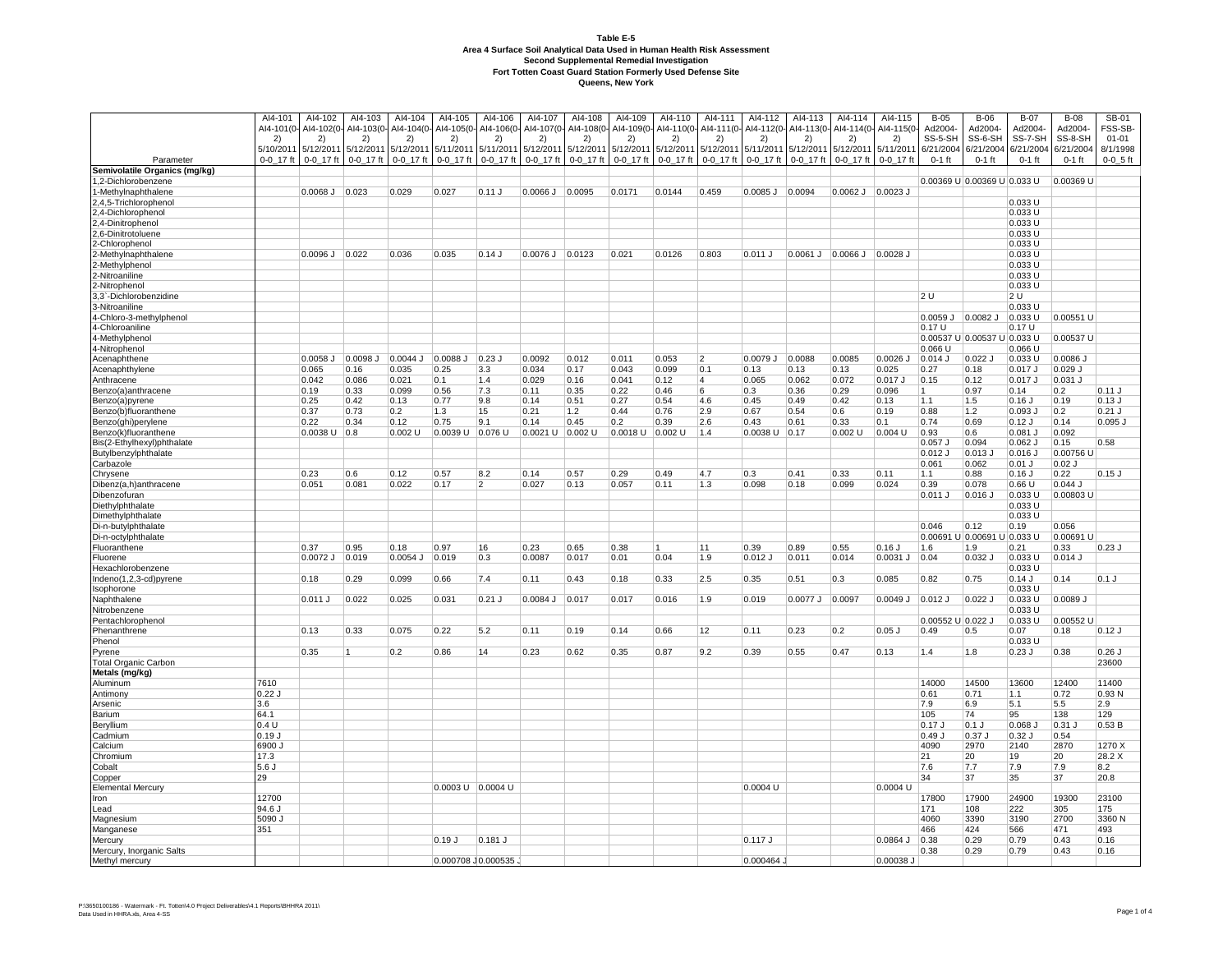|           | AI4-101 | Al4-102 | AI4-103 | Al4-104 | AI4-105                                                                                                                                                                                                                         | Al4-106 | AI4-107 AI4-108 | AI4-109 | AI4-110 | Al4-111   Al4-112 | AI4-113 AI4-114 | Al4-115 | B-05      | <b>B-06</b> | <b>B-07</b> | <b>B-08</b>                               | SB-01        |
|-----------|---------|---------|---------|---------|---------------------------------------------------------------------------------------------------------------------------------------------------------------------------------------------------------------------------------|---------|-----------------|---------|---------|-------------------|-----------------|---------|-----------|-------------|-------------|-------------------------------------------|--------------|
|           |         |         |         |         | -Al4-101(0- Al4-102(0- Al4-103(0- Al4-103(0- Al4-104(0- Al4-105(0- Al4-106(0- Al4-107(0- Al4-108(0- Al4-109(0- Al4-110(0- Al4-111(0- Al4-112(0- Al4-113(0- Al4-114(0- Al4-114(0- Al4-114)                                       |         |                 |         |         |                   |                 |         |           | Ad2004-     | Ad2004-     | Ad2004-                                   | FSS-SB-      |
|           |         |         |         |         |                                                                                                                                                                                                                                 |         |                 |         |         |                   |                 |         |           |             |             | I SS-5-SH I SS-6-SH I SS-7-SH I SS-8-SH I | 01-01        |
|           |         |         |         |         | 5/1/20011 5/12/2011 5/12/2011 5/12/2011 5/12/2011 5/11/2011 5/11/2011 5/12/2011 5/12/2011 5/12/2011 5/12/2011 5/12/2011 5/12/2011 5/12/2011 5/12/2011 5/12/2011 5/12/2011 5/12/2011 5/12/2011 5/12/2011 5/12/2011 5/12/2011 5/1 |         |                 |         |         |                   |                 |         |           |             |             |                                           |              |
| Parameter |         |         |         |         | 0-0 17 ft   0-0 17 ft   0-0 17 ft   0-0 17 ft   0-0 17 ft   0-0 17 ft   0-0 17 ft   0-0 17 ft   0-0 17 ft   0-0 17 ft   0-0 17 ft   0-0 17 ft   0-0 17 ft   0-0 17 ft   0-0 17 ft   0-0 17 ft   0-0 17 ft   0-1 17 ft   0-0 17  |         |                 |         |         |                   |                 |         |           | $0-1$ ft    | $0-1$ ft    | 0-1 ft                                    | $0 - 0.5$ ft |
| Nickel    | 15.8    |         |         |         |                                                                                                                                                                                                                                 |         |                 |         |         |                   |                 |         | 19 J      | 17 J        | 18 J        |                                           | 23.7         |
| Potassium | 919     |         |         |         |                                                                                                                                                                                                                                 |         |                 |         |         |                   |                 |         | 1330 J    | 967.        | 1340 J      | 1230                                      | 843 E        |
| Selenium  | 0.81U   |         |         |         |                                                                                                                                                                                                                                 |         |                 |         |         |                   |                 |         | $0.59$ J  | $0.52$ J    | 0.49J       | $0.43$ J                                  |              |
| Silver    | 0.12U   |         |         |         |                                                                                                                                                                                                                                 |         |                 |         |         |                   |                 |         | $0.362$ U | 0.362 U     | $0.362$ U   | 0.45 U                                    |              |
| Sodium    | 172J    |         |         |         |                                                                                                                                                                                                                                 |         |                 |         |         |                   |                 |         | 404       | 157         | 31.4 U      |                                           | 116 B        |
| Thallium  | 1.2 U   |         |         |         |                                                                                                                                                                                                                                 |         |                 |         |         |                   |                 |         | $0.18$ J  | $0.18$ J    | $0.17$ J    | $0.16$ J                                  |              |
| Vanadium  | 21.1    |         |         |         |                                                                                                                                                                                                                                 |         |                 |         |         |                   |                 |         | 32 J      | 35 J        | $ 29$ J     |                                           | 34.7         |
| Zinc      | 116 J   |         |         |         |                                                                                                                                                                                                                                 |         |                 |         |         |                   |                 |         | 144       |             | 148         | 199                                       | 99.5         |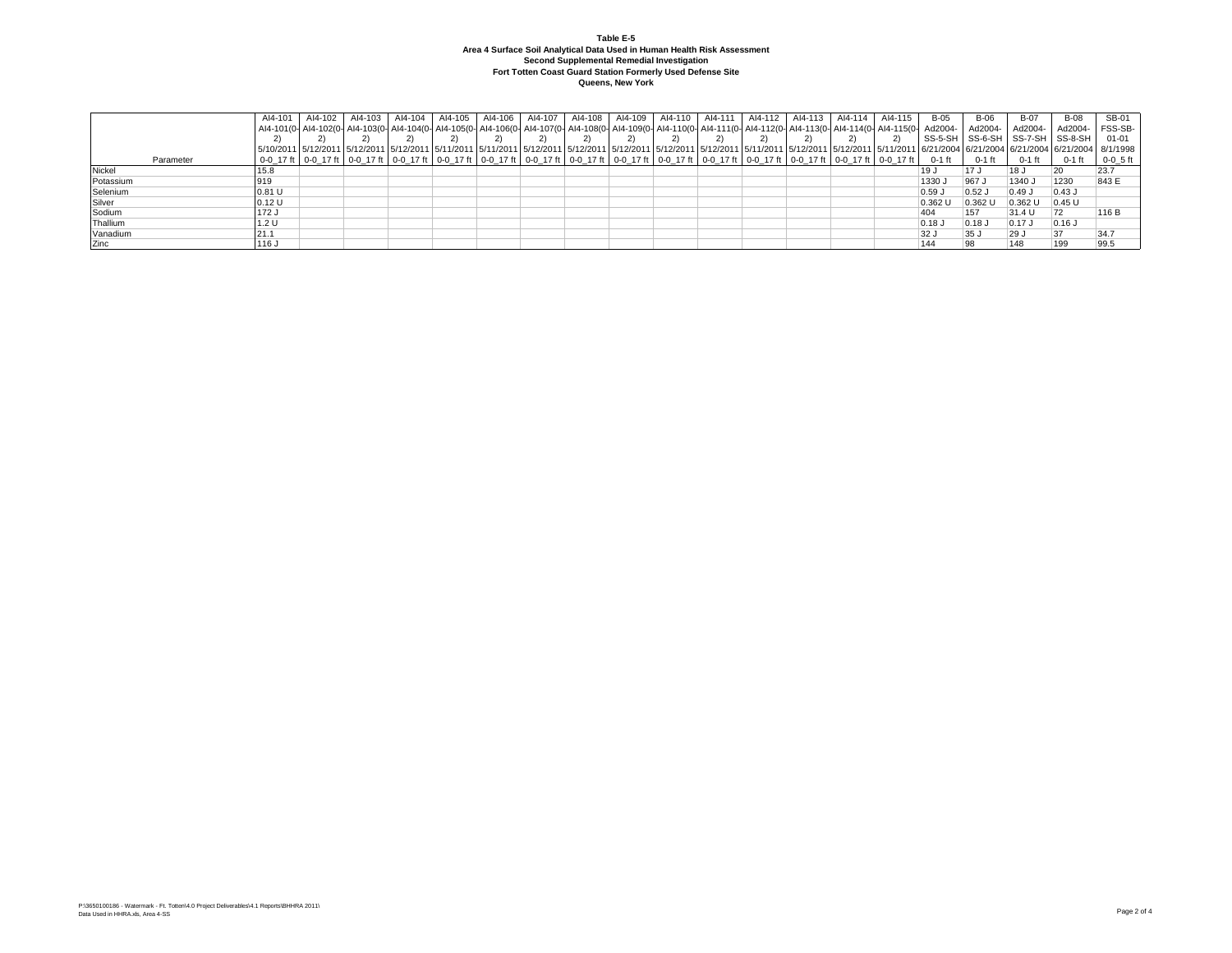|                                         | SB-02          | <b>SB-03</b>   | SS-01              | SS-02          | $SS-03$           | SS-04             | $SS-05$         | $SS-06$         | SS-07           | <b>SS-08</b>      | SS-09           | $SS-10$         | SS-11           | $SS-12$                 | SS-13            | <b>SS-14</b>    | $SS-15$         | SS-16         | SS-17                 |
|-----------------------------------------|----------------|----------------|--------------------|----------------|-------------------|-------------------|-----------------|-----------------|-----------------|-------------------|-----------------|-----------------|-----------------|-------------------------|------------------|-----------------|-----------------|---------------|-----------------------|
|                                         | FSS-SB         | FSS-SB-        | FSS-SS-            | FSS-SS         | FSS-SS-           | FSS-SS-           | FSS-SS          | FSS-SS-         | FSS-SS-         | FSS-SS-           | FSS-SS          | FSS-SS-         | FSS-SS-         | FSS-SS-                 | FSS-SS-          | FSS-SS-         | FSS-SS-         | FSS-SS-       | FSS-SS-               |
|                                         | $02 - 01$      | 03-01          | $01 - 01$          | $02 - 01$      | 03-01             | 04-01             | $05 - 01$       | 06-01           | $07 - 01$       | 08-01             | 09-01           | $10 - 01$       | 11-01           | 12-01                   | 13-01            | 14-01           | 15-01           | 16-01         | 17-01                 |
|                                         | 8/1/1998       | 8/1/1998       | 7/1/2000           | 7/1/2000       | 7/1/2000          | 7/1/2000          | 7/1/2000        | 7/1/2000        | 7/1/2000        | 7/1/2000          | 7/1/2000        | 7/1/2000        | 7/1/2000        | 7/1/2000                | 7/1/2000         | 7/1/2000        | 7/1/2000        | 7/1/2000      | 7/1/2000              |
| Parameter                               | $0 - 0 - 5$ ft | $0 - 0 - 5$ ft | $0 - 0 - 17$ ft    | 0-0_17 ft      | $0 - 0 - 17$ ft   | $0 - 0 - 17$ ft   | $0 - 0 - 17$ ft | $0 - 0 - 17$ ft | $0 - 0 - 17$ ft | 0-0_17 ft         | $0 - 0 - 17$ ft | $0 - 0 - 17$ ft | $0 - 0 - 17$ ft | $0 - 0 - 17$ ft         | 0-0_17 ft        | $0 - 0 - 17$ ft | $0 - 0 - 17$ ft | 0-0_17 ft     | 0-0_17 ft             |
| Semivolatile Organics (mg/kg)           |                |                |                    |                |                   |                   |                 |                 |                 |                   |                 |                 |                 |                         |                  |                 |                 |               |                       |
| ,2-Dichlorobenzene                      |                |                | 0.38U              | 0.37U          | 0.39U             | 0.38U             | 0.39 U          |                 |                 |                   |                 |                 |                 | 0.37U                   | 0.38U            | 0.4 U           | 0.38 U          | 0.37U         | 0.39U                 |
| -Methylnaphthalene                      |                |                |                    |                |                   |                   |                 |                 |                 |                   |                 |                 |                 |                         |                  |                 |                 |               |                       |
| 2,4,5-Trichloropheno                    |                |                | 1.9 U              | 1.8 U          | 2 U               | 1.9 U             | 2U              |                 |                 |                   |                 |                 |                 | 1.9 U                   | 1.9 U            | 2 U             | 1.9 U           | 1.8U          | 1.9 U                 |
| 2,4-Dichlorophenol<br>2,4-Dinitrophenol |                |                | 0.38 U<br>1.9 U    | 0.37U<br>1.8 U | 0.39 U<br>2U      | 0.38 U<br>1.9 U   | 0.39L<br>2U     |                 |                 |                   |                 |                 |                 | 0.37 U<br>1.9 U         | 0.38U<br>1.9 U   | 0.4 U<br>2U     | 0.38 U<br>1.9 U | 0.37U<br>1.8U | 0.39U<br>1.9 U        |
| .6-Dinitrotoluene                       |                |                | 0.38U              | 0.37U          | 0.39U             | 0.38U             | 0.39L           |                 |                 |                   |                 |                 |                 | 0.37U                   | 0.38U            | 0.4 U           | 0.38U           | 0.37U         | 0.39U                 |
| -Chlorophenol                           |                |                | 0.38 U             | 0.37U          | 0.39 U            | 0.38U             | 0.39 U          |                 |                 |                   |                 |                 |                 | 0.37 U                  | $0.38$ U         | 0.4 U           | 0.38 U          | 0.37 U        | 0.39 U                |
| -Methylnaphthalene                      |                |                | 0.38 U             | 0.37 U         | 0.39 U            | 0.38U             | 0.39 U          |                 |                 |                   |                 |                 |                 | $0.32$ J                | 0.16             | $0.13$ J        | $0.14$ J        | 0.077 J       | 0.33J                 |
| -Methylphenol                           |                |                | 0.38 U             | 0.37 U         | 0.39 U            | 0.38U             | 0.39 U          |                 |                 |                   |                 |                 |                 | 0.37 U                  | 0.38U            | 0.4 U           | 0.38 U          | 0.37 U        | 0.39 U                |
| -Nitroaniline                           |                |                | 1.9 U              | 1.8 U          | 2U                | 1.9 U             | 2 U             |                 |                 |                   |                 |                 |                 | 1.9 U                   | 1.9 U            | 2 U             | 1.9 U           | 1.8U          | 1.9 U                 |
| 2-Nitrophenol                           |                |                | 0.38 U             | 0.37U          | 0.39U             | 0.38U             | 0.39 U          |                 |                 |                   |                 |                 |                 | 0.37 U                  | 0.38U            | 0.4 U           | 0.38 U          | 0.37 U        | 0.39U                 |
| .3`-Dichlorobenzidine                   |                |                | 0.38 U             | 0.37 U         | 0.39 U            | 0.38U             | 0.39 U          |                 |                 |                   |                 |                 |                 | 0.37 U                  | $0.38$ U         | 0.4 U           | 0.38 U          | 0.37 U        | 0.39U                 |
| 3-Nitroaniline                          |                |                | 1.9 U              | 1.8 U          | 2 U               | 1.9 U             | 2 U             |                 |                 |                   |                 |                 |                 | 1.9 U                   | 1.9 U            | 2 U             | 1.9 U           | 1.8U          | 1.9 U                 |
| 4-Chloro-3-methylphenol                 |                |                | 0.38 U             | 0.37U          | 0.39 U            | 0.38U             | 0.39L           |                 |                 |                   |                 |                 |                 | 0.37 U                  | 0.38 U           | 0.4 U           | 0.38 U          | 0.37 U        | 0.39U                 |
| 4-Chloroaniline                         |                |                | 0.38 U             | 0.37U          | 0.39U             | 0.38U             | 0.39U           |                 |                 |                   |                 |                 |                 | 0.37U                   | 0.38U            | 0.4 U           | 0.38 U          | 0.37U         | 0.39U                 |
| 4-Methylpheno                           |                |                | 0.38 U             | 0.37U          | 0.39U             | 0.38U             | 0.39U           |                 |                 |                   |                 |                 |                 | 0.37U                   | 0.38U            | 0.4 U           | 0.38 U          | 0.37U         | 0.39U                 |
| 4-Nitrophenol                           |                |                | 1.9 U              | 1.8 U          | 2U                | 1.9 U             | 2 U             |                 |                 |                   |                 |                 |                 | 1.9 U                   | 1.9 U            | 2 U             | 1.9 U           | 1.8U          | 1.9 U                 |
| Acenaphthene                            |                |                | 0.38 U             | 0.37U          | 0.39U             | 0.38U             | 0.39L           |                 |                 |                   |                 |                 |                 | 0.038                   | 0.38 U           | 0.4 U           | 0.38 U          | 0.37U         | 0.39U                 |
| Acenaphthylene                          |                |                | 0.38 U             | $0.046$ J      | 0.096             | 0.38U             | $0.32$ J        |                 |                 |                   |                 |                 |                 | 1.5                     | 0.4              | 0.49            | 1.2             | $0.12$ J      | 0.049.                |
| Anthracene                              |                |                | 0.38U              | 0.37U          | 0.09J             | $0.042$ J         | $0.13$ J        |                 |                 |                   |                 |                 |                 | 0.39                    | 0.13.            | 0.13            | $0.35$ J        | $0.04$ J      | 0.39U                 |
| Benzo(a)anthracene                      |                | 0.25           | $0.13$ J           | 0.22J          | 0.56              | 0.2J              | 0.97            |                 |                 |                   |                 |                 |                 | 4.1                     | 0.89             | 1.2             | 3.5             | 0.3J          | 0.2J                  |
| Benzo(a)pyrene                          |                | $0.31$ J       | $0.19$ J           | $0.31$ J       | 0.7               | $0.25$ J          | 1.3             |                 |                 |                   |                 |                 |                 | 6.4 E                   | 1.5              | 1.9             | 5.1 E           | 0.46          | $0.21$ J              |
| Benzo(b)fluoranthene                    | 0.11J          | 0.44           | $0.27$ J           | 0.46           | 1.1               | 0.38              | 1.8             |                 |                 |                   |                 |                 |                 | 8.7 E                   | 2.3              | 2.8             | 6.6 E           | 0.69          | 0.37J                 |
| Benzo(ghi)perylene                      |                | 0.2J           | $0.12$ J           | $0.18$ $J$     | 0.39              | $0.15$ J          | 0.66            |                 |                 |                   |                 |                 |                 | 4.5 E                   | 1.2              | 1.5             | 4.1             | 0.36.         | 0.16J                 |
| Benzo(k)fluoranthene                    |                | $0.16$ J       | 0.089 J            | 0.18J          | $0.36$ J          | $0.13$ J          | 0.63            |                 |                 |                   |                 |                 |                 | 2.7                     | 0.87             | 1.1             | 2.4             | $0.24$ J      | $0.14$ J              |
| Bis(2-Ethylhexyl)phthalate              | 0.094J         | $0.13$ J       | 0.087              | $0.085$ $J$    | $0.17$ J          | $0.11$ J          | 0.092.          |                 |                 |                   |                 |                 |                 | $0.18$ J                | 0.19J            | $0.14$ J        | $0.18$ J        | $0.12$ J      | 0.093.                |
| Butylbenzylphthalate                    |                |                | 0.38 U             | 0.37U          | 0.39 U            | 0.38U             | 0.39 U          |                 |                 |                   |                 |                 |                 | 0.37L                   | 0.038 J          | 0.056 J         | 0.068           | 0.37 U        | 0.39 U                |
| Carbazole                               |                |                | 0.38 U             | 0.37U          | 65 J              | 0.38 U            | 0.39 U          |                 |                 |                   |                 |                 |                 | 160 J                   | 0.077 J          | 0.056 J         | 110 J           | 0.37 U        | 0.39U                 |
| Chrysene                                | 0.11J          | 0.33J          | $0.14$ J<br>0.38 U | 0.29J<br>0.37U | 0.67<br>$0.041$ J | $0.23$ J<br>0.38U | 1.1 <br>0.063   |                 |                 |                   |                 |                 |                 | 4.5 E<br>$\overline{1}$ | 1.2<br>$0.083$ J | 1.4<br>0.3J     | 3.7<br>0.94     | 0.38<br>0.37U | 0.31 J<br>$0.043$ $J$ |
| Dibenz(a,h)anthracene<br>Dibenzofurar   |                |                | 0.38 U             | 0.37U          | 0.39U             | 0.38U             | 0.39 U          |                 |                 |                   |                 |                 |                 | $0.11$ J                | $0.054$ J        | $0.047$ J       | 0.074           | 0.37U         | $0.1$ J               |
| Diethylphthalate                        |                |                | 0.38 U             | 0.37U          | 0.39U             | 0.38U             | 0.39L           |                 |                 |                   |                 |                 |                 | 0.37 U                  | 0.38U            | 0.4 U           | 0.38 U          | 0.37U         | 0.39U                 |
| Dimethylphthalate                       |                |                | 0.38 U             | 0.37U          | 0.39U             | 0.38U             | 0.39L           |                 |                 |                   |                 |                 |                 | 0.37 U                  | 0.38U            | 0.4 U           | 0.38 U          | 0.37U         | 0.39U                 |
| Di-n-butylphthalate                     |                |                | 0.38 U             | 0.37U          | 0.39U             | $0.38$ U          | $0.05$ J        |                 |                 |                   |                 |                 |                 | 0.37 U                  | $0.044$ J        | 0.4 U           | 0.055           | 0.37 U        | 0.39U                 |
| Di-n-octylphthalate                     |                |                | 0.38 U             | 0.37U          | 0.39 U            | 0.38U             | 0.39 U          |                 |                 |                   |                 |                 |                 | 0.37 U                  | 0.38U            | 0.4 U           | 0.38 U          | 0.37 U        | 0.39 U                |
| Fluoranthene                            | 0.14J          | 0.45           | $0.25$ J           | 0.48           | 1.1               | 0.44              | 1.4             |                 |                 |                   |                 |                 |                 | 4.7 E                   | 1.5              | 1.4             | 3.6             | 0.46          | 0.31J                 |
| Fluorene                                |                |                | 0.38 U             | 0.37U          | 0.39U             | 0.38U             | 0.39U           |                 |                 |                   |                 |                 |                 | 0.092.                  | 0.038            | 0.4 U           | $0.068$ J       | 0.37 U        | $0.041$ J             |
| Hexachlorobenzene                       |                |                | 0.38 U             | 0.37 U         | 0.39 U            | 0.38U             | 0.39 U          |                 |                 |                   |                 |                 |                 | 0.37 U                  | 0.38U            | 0.4 U           | 0.38 U          | 0.37 U        | 0.39U                 |
| Indeno(1,2,3-cd)pyrene                  |                | 0.22J          | $0.12$ J           | 0.2J           | 0.4               | $0.15$ J          | 0.78            |                 |                 |                   |                 |                 |                 | 4.6 E                   | 1.2              | 1.6             | 4.1             | 0.37J         | $0.16$ J              |
| Isophorone                              |                |                | 0.38 U             | 0.37U          | 0.39 U            | 0.38U             | 0.39 U          |                 |                 |                   |                 |                 |                 | 0.37 U                  | 0.38U            | 0.4 U           | 0.38 U          | 0.37 U        | 0.39U                 |
| Naphthalene                             |                |                | 0.38 U             | 0.37 U         | 0.39 U            | 0.38 U            | 0.052.          |                 |                 |                   |                 |                 |                 | $0.29$ J                | $0.15$ J         | $0.13$ J        | $0.19$ J        | $0.061$ J     | $0.14$ J              |
| Nitrobenzene                            |                |                | 0.38 U             | 0.37U          | 0.39 U            | 0.38U             | 0.39 U          |                 |                 |                   |                 |                 |                 | 0.37 U                  | 0.38U            | 0.4 U           | 0.38 U          | 0.37U         | 0.39U                 |
| Pentachlorophenol                       |                |                | 1.9 U              | 1.8 U          | 2 U               | 1.9 U             | 2 U             |                 |                 |                   |                 |                 |                 | 1.9 U                   | 1.9 U            | 2 U             | 1.9 U           | 1.8 U         | 1.9 U                 |
| Phenanthrene                            | $0.081$ J      | $0.15$ J       | $0.11$ J           | $0.21$ J       | 0.57              | $0.28$ $J$        | 0.55            |                 |                 |                   |                 |                 |                 | 1.3                     | 0.49             | 0.4             | 0.82            | 0.17.         | 0.44                  |
| Phenol                                  |                |                | 0.38 U             | 0.37U          | 0.39 U            | 0.38U             | 0.39L           |                 |                 |                   |                 |                 |                 | 0.37 U                  | 0.38U            | 0.4 U           | 0.38 U          | 0.37U         | 0.39U                 |
| Pyrene                                  | 0.13J          | 0.49           | $0.27$ J           | 0.5            | 1.3               | 0.48              | 1.8             |                 |                 |                   |                 |                 |                 | 8 E                     | 2.3              | 2.5             | 6.9 E           | 0.68          | 0.46                  |
| <b>Total Organic Carbon</b>             | 32000          | 27500          |                    |                |                   |                   |                 |                 |                 |                   |                 |                 |                 |                         |                  |                 |                 |               |                       |
| Metals (mg/kg)                          |                |                |                    |                |                   |                   |                 |                 |                 |                   |                 |                 |                 |                         |                  |                 |                 |               |                       |
| Aluminum                                | 8660           | 9760           | 7650 E             | 7750 E         | 8400 E            | 9990 E            | 8790 E          | 7210 E          | 5020 E          | 5470 E            | 4900 E          | 6180 E          | 6180 E          | 5160 E                  | 6290 E           | 6390 E          | 5340 E          | 8100 E        | 7420 E                |
| Antimony                                | $\cdot$ 1      | 0.12 UN        | 0.39 BN            | 0.42 BN        | 0.34 BN           | 0.36 BN           | 0.41 BN         | 0.62 BN         | 0.36 BN         | 0.25 BN           | 0.31 BN         | 0.77N           | 0.23 BN         | 0.34 BN                 | 0.49 BN          | 0.41 BN         | 0.23 BN         | 0.39 BN       | 0.37 BN               |
| Arsenic                                 | 2.9            | 4.8            | 2.9                | 3.4            | 4.9               | 4                 | 7.2             | 4.5             | 3.8             | 3.8               | 3.4             | 4.2             | 3.8             | 4.2                     | 19.2             | 5.4             | 4.3             | 5             | 9.6                   |
| Barium                                  | 33.6<br>0.37 B | 98.6<br>0.45B  | 121<br>0.29B       | 80.9<br>0.29B  | 106               | 65.9<br>0.4B      | 95.7<br>0.39B   | 87.7            | 57.8            | 43.8<br>0.2 B     | 45.1            | 85.8<br>0.21B   | 42.9<br>0.24B   | 57.6<br>0.16B           | 69               | 87.9            | 62.3<br>0.19B   | 76.9<br>0.3B  | 73.9<br>0.32B         |
| Beryllium<br>Cadmium                    | 0.14B          |                | 0.21 B             | 0.16B          | 0.3B<br>0.41B     | 0.14B             | 0.35B           | 0.26B<br>0.24B  | 0.2 B<br>0.21 B | 0.18 <sub>B</sub> | 0.14B<br>0.28B  | 0.47B           | 0.14B           | 0.59                    | 0.26B<br>0.64    | 0.31 B<br>0.85  | 0.75            | 0.3B          | 0.22B                 |
| Calcium                                 | 2320           | 2480 X         | 1250 E             | 1050 E         | 1450 E            | 1460 E            | 2060 E          | 2760 E          | 1300 E          | 1280 E            | 2310 E          | 3070 E          | 1190 E          | 5160 E                  | 4790 E           | 4710 E          | 5050 E          | 2630 E        | 983 E                 |
| Chromiun                                | 25.8           | 20.4 X         | 19.5               | 19.9           | 21.5              | 22.1              | 21.6            | 18.3            | 14.9            | 15.4              | 12.9            | 15              | 14.1            | 12.7                    | 17               | 15.7            | 13.5            | 18.6          | 17.4                  |
| Cobalt                                  |                | 7              | 6                  | 5.1 B          | 6                 | 6.7               | 6.3             | 5.5 B           | 4.2 B           | 4.5 B             | 3.3 B           | 4.2 B           | 4.5 B           | 3.8 B                   | 5.4              | 5.2             | 4.3 B           | 5.7           | 4.9 B                 |
| Copper                                  | 29             | 34.5           | 14.5 E             | 21.7 E         | 50.9 E            | 17.9 E            | 24.9 E          | 25.9 E          | 22.8 E          | 19.5 E            | 19 E            | 28.6 E          | 16.4 E          | 28.9 E                  | 36.8 E           | 32.2 E          | 32.4 E          | 25.7 E        | 22.9 E                |
| <b>Elemental Mercury</b>                |                |                |                    |                |                   |                   |                 |                 |                 |                   |                 |                 |                 |                         |                  |                 |                 |               |                       |
| Iron                                    | 18500          | 19100          | 11800              | 12400          | 13300             | 15200             | 14800           | 16300           | 15300           | 13600             | 10700           | 11300           | 12100           | 11800                   | 13900            | 14000           | 13000           | 16900         | 14000                 |
| Lead                                    | 119            | 177            | 206                | 137            | 235               | 85.8              | 187             | 172             | 141             | 117               | 93.8            | 229             | 95.4            | 152                     | 169              | 198             | 189             | 167           | 129                   |
| Magnesium                               | 2760 X         | 2790 N         | 1920 E             | 2000 E         | 2080 E            | 2370 E            | 2320 E          | 2230 E          | 1490 E          | 1730 E            | 1460 E          | 1630 E          | 1600 E          | 2530 E                  | 3100 E           | 2760 E          | 2450 E          | 2220 E        | 1710 E                |
| Manganese                               | 391            | 470            | 352                | 321            | 335               | 419               | 408             | 332             | 265             | 229               | 207             | 306             | 317             | 246                     | 297              | 298             | 253             | 365           | 364                   |
| Mercury                                 | 0.35           | 0.77           | 0.06 U             | 0.08B          | 0.39              | 0.08B             | 0.35            | 0.64            | 0.3             | 0.21              | 0.24            | 0.48            | 0.18            | 0.16                    | 0.12             | 0.11            | 0.1 B           | 0.21          | 0.37                  |
| Mercury, Inorganic Salts                | 0.35           | 0.77           | 0.06 U             | 0.08B          | 0.39              | 0.08B             | 0.35            | 0.64            | 0.3             | 0.21              | 0.24            | 0.48            | 0.18            | 0.16                    | 0.12             | 0.11            | 0.1 B           | 0.21          | 0.37                  |
| Methyl mercury                          |                |                |                    |                |                   |                   |                 |                 |                 |                   |                 |                 |                 |                         |                  |                 |                 |               |                       |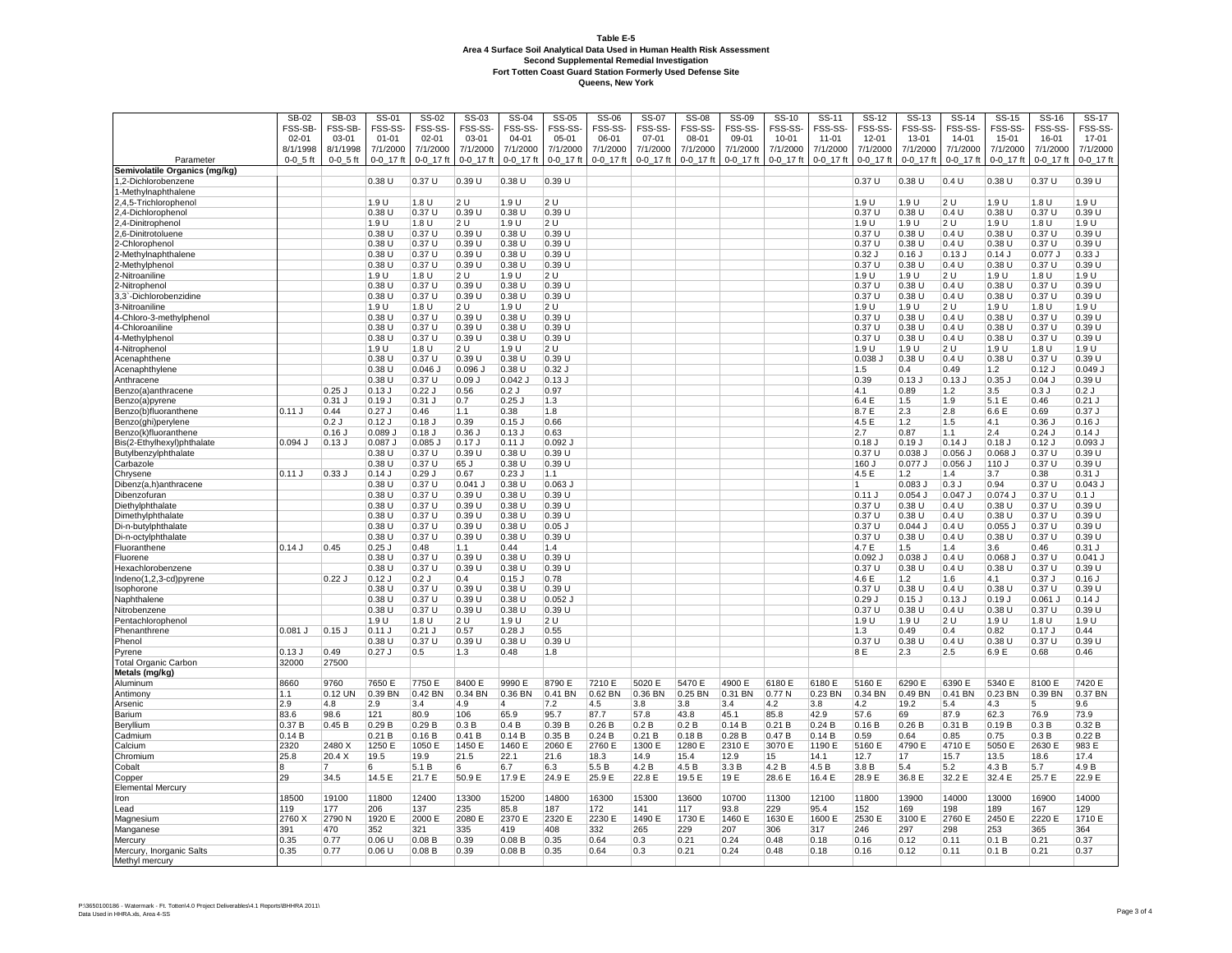|           | SB-02        | SB-03        | SS-01     | SS-02     | SS-03    | SS-04    | SS-05     | SS-06    | SS-07             | <b>SS-08</b> | SS-09    | SS-10          | SS-11     | SS-12     | SS-13     | SS-14                                                                                                                                                                                                                         | SS-15     | SS-16    | SS-17     |
|-----------|--------------|--------------|-----------|-----------|----------|----------|-----------|----------|-------------------|--------------|----------|----------------|-----------|-----------|-----------|-------------------------------------------------------------------------------------------------------------------------------------------------------------------------------------------------------------------------------|-----------|----------|-----------|
|           | FSS-SB-      | FSS-SB-      | FSS-SS-   | FSS-SS-   | FSS-SS-  | FSS-SS-  | FSS-SS-   | FSS-SS-  | FSS-SS-           | FSS-SS-      | FSS-SS-  | <b>FSS-SS-</b> | FSS-SS-   | FSS-SS    | FSS-SS-   | FSS-SS-                                                                                                                                                                                                                       | FSS-SS-   | FSS-SS-  | FSS-SS-   |
|           | $02 - 01$    | 03-01        | $01 - 01$ | $02 - 01$ | 03-01    | 04-01    | $05 - 01$ | 06-01    | $07 - 01$         | 08-01        | 09-01    | 10-01          | $11 - 01$ | $12 - 01$ | $13 - 01$ | $14 - 01$                                                                                                                                                                                                                     | 15-01     | 16-01    | $17 - 01$ |
|           | 8/1/1998     | , 8/1/1998 L | 7/1/2000  | 7/1/2000  | 7/1/2000 | 7/1/2000 | 7/1/2000  | 7/1/2000 | 7/1/2000 7/1/2000 |              | 7/1/2000 | 7/1/2000       | 7/1/2000  | 7/1/2000  | 7/1/2000  | 7/1/2000 L                                                                                                                                                                                                                    | 7/1/2000  | 7/1/2000 | 7/1/2000  |
| Parameter | $0 - 0$ 5 ft |              |           |           |          |          |           |          |                   |              |          |                |           |           |           | 0-0 5 ft   0-0 17 ft   0-0 17 ft   0-0 17 ft   0-0 17 ft   0-0 17 ft   0-0 17 ft   0-0 17 ft   0-0 17 ft   0-0 17 ft   0-0 17 ft   0-0 17 ft   0-0 17 ft   0-0 17 ft   0-0 17 ft   0-0 17 ft   0-0 17 ft   0-0 17 ft   0-0 17 |           |          |           |
| Nickel    | 20.2         | 18.7         |           | 17.5      | 17.5     | 18.2     | 15.1      | 15.9     | 13.3              | 13           | 11.4     | 12.9           | 11.6      | 13.2      | 16.9      | 15.7                                                                                                                                                                                                                          | 14.3      | 14.7     | 11.6      |
| Potassium | 1440         | 1350 E       | 739       | 1060      | 1020     | 1040     | 1140      | 1050     | 831               | 984          | 851      | 1140           | 907       | 945       | 1360      | 1450                                                                                                                                                                                                                          | 1000      | 1220     | 936       |
| Selenium  |              |              | 0.63      | 0.47B     | 0.6      | 0.59     | 0.64      | 0.55B    | 0.48              | 0.39B        | 0.69     | 0.5B           | 0.58      | 0.73      |           | 0.63                                                                                                                                                                                                                          | 0.71      | 0.82     | 0.64      |
| Silver    |              |              | 0.19L     | 0.33 U    | 0.35U    | 0.34U    | 0.33U     | 0.18U    | 0.15U             | $0.15$ U     | 0.18U    | 0.2 U          | 0.17 U    | 0.19U     | 0.17U     | 0.33U                                                                                                                                                                                                                         | $ 0.15$ U | 0.36U    | 0.19U     |
| Sodium    | 128          | 135          | 118       | 197       | 200      | 147      | 155       | 161      | 97.2              | 97.1         | 112B     | 164            | 108       | 174       | 153       | 175                                                                                                                                                                                                                           | 156       | 141      | 122       |
| Thallium  | 0.12 B       | 0.15B        | 0.14U     | 0.12U     | 0.13U    | 0.13 U   | 0.14U     | $0.14$ U | 0.12 U            | 0.12 U       | $0.14$ U | 0.15 U         | 0.13L     | 0.13U     | 0.13U     | 0.14U                                                                                                                                                                                                                         | 0.13U     | 0.14U    | 0.14U     |
| Vanadium  | 29.6         | 33.7         | 24.2      | 23.3      | 27.5     | 28.3     | 27.4      | 25.9     | 23.9              | 26.5         | 19.2     | 20.7           | 24.3      | 22.7      |           | 29.1                                                                                                                                                                                                                          | 26.4      | 129.7    | 25.4      |
| Zinc      | 94.2         | 122          | 116       | 91.3      | 169      | 70.2     | 142       | 135      | 101               | 94.1         | 121      | 155            | 59.4      | 129       | 144       | 164                                                                                                                                                                                                                           | 131       | 150      | 81.1      |

Notes: Prepated/Date: EYM 10/31/11<br>B - Reported value is less than the Contract Required Detection Limit (CRDL), but greater than the Instrumental Detection Limit (IDL). Checked/Date: BJR 11/1/11 (IDL).

E - Reported value is extimated due to interference. J - Value is estimated

N - Spiked sample recovery was not within normal limits

U - Value is not detected

 $\bar{x}$  -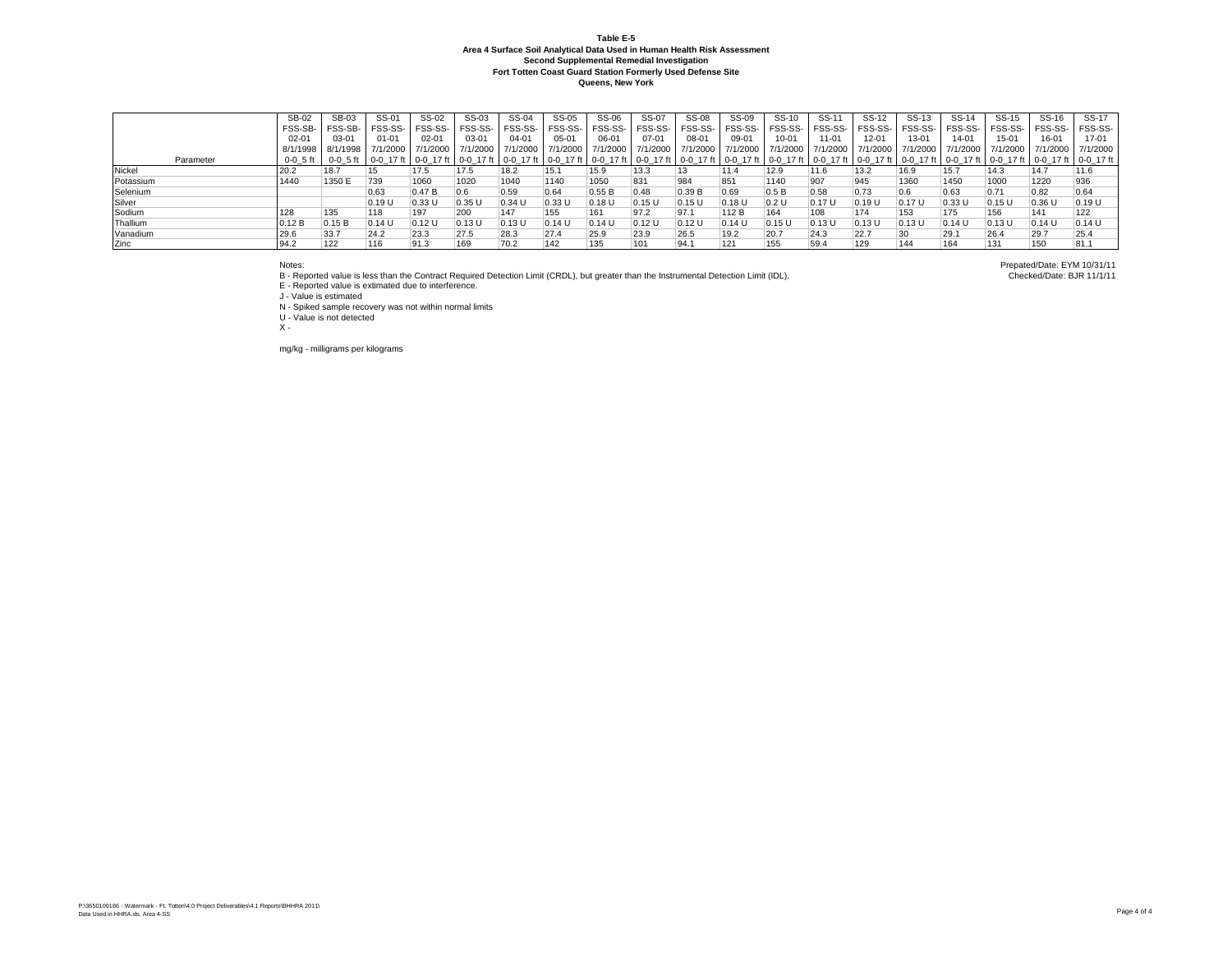**Queens, New York**

|                          | AI5-101    | AI5-102   | AI5-103     | AI5-104                                                                                                                  | AI5-105              | AI5-106    | AI5-106    | AI5-107     | AI5-108   | AI5-109     | AI5-110   | <b>SB-08</b>   | SS-41       | $\overline{\text{SS}}$ -42 | SS-43          | $SS-44$     |
|--------------------------|------------|-----------|-------------|--------------------------------------------------------------------------------------------------------------------------|----------------------|------------|------------|-------------|-----------|-------------|-----------|----------------|-------------|----------------------------|----------------|-------------|
|                          |            |           |             | Al5-101(0- Al5-102(0- Al5-103(0- Al5-104(0- Al5-105(0- Al5-106(0- Al5-106(0- Al5-107(0- Al5-108(0- Al5-109(0- Al5-100(0- |                      |            |            |             |           |             |           | FSS-SB-        | FSS-SS-     | FSS-SS-                    | FSS-SS-        | FSS-SS-     |
|                          | 6)         | 2)        | 2)          | 2)                                                                                                                       | 2)                   | 2)         | 6)         | 2)          | 2)        | 2)          | 2)        | $08 - 01$      | $41 - 01$   | $42 - 01$                  | 43-01          | 44-01       |
|                          | 5/10/2011  | 5/10/2011 |             | 5/10/2011 5/10/2011 5/11/2011 5/11/2011 5/11/2011                                                                        |                      |            |            | 5/11/2011   | 5/11/2011 | 5/10/2011   | 5/11/2011 | 8/1/1998       | 7/1/2000    | 7/1/2000                   | 7/1/2000       | 7/1/2000    |
| Parameter                | $0-0$ 5 ft | 0-0 17 ft | $0-0$ 17 ft | 0-0 17 ft                                                                                                                | 0-0 17 ft 0-0 17 ft  |            | $0-0.5$ ft | $0-0$ 17 ft | 0-0 17 ft | $0-0$ 17 ft | 0-0 17 ft | $0 - 0$ 5 ft   | $0-0$ 17 ft | $0-0$ 17 ft                | 0-0 17 ft      | $0-0$ 17 ft |
| Metals (mg/kg)           |            |           |             |                                                                                                                          |                      |            |            |             |           |             |           |                |             |                            |                |             |
| Aluminum                 | 4100       | 2160      | 2930        | 3740                                                                                                                     | 5360                 |            | 7520       | 4570        | 7660      | 6070        | 2990      | 9380           | 2280        | 6750                       | 2540           | 5880        |
| Antimony                 | $0.24$ J   | 0.42 UJ   | 0.4 UJ      | $0.4$ UJ                                                                                                                 | 1.2J                 |            | 0.44 UJ    | 1.4J        | 0.44 U    | 0.43J       | $0.25$ J  | 0.46 BN        | 0.39 BN     | 0.21 UN                    | 0.92N          | 0.61 N      |
| Arsenic                  | 13.3       | 2.9       | 1.7         | 2.8                                                                                                                      | 3.9                  |            | 3          | 3.1         | 3.2       | 5.5         | 6.5       | $\overline{2}$ | 4.4         | 5.5                        | 5.2X           | 3.5X        |
| Barium                   | 42.7       | 49.8      | 23.5        | 45.9                                                                                                                     | 55.8                 |            | 47.3       | 47.7        | 53.4      | 56.8        | 53.8      | 37.7           | 79N         | 80.2 N                     | 84.8 X         | 62.8 X      |
| Beryllium                | 0.32 U     | 0.22U     | 0.19 U      | 0.22U                                                                                                                    | $0.36$ J             |            | 0.46       | $0.31$ J    | 0.48      | 0.37U       | $0.37$ J  | 0.34B          | 0.19B       | 0.41 B                     | 0.24B          | 0.22B       |
| Cadmium                  | $0.48$ J   | $0.072$ J | $0.054$ J   | $0.037$ J                                                                                                                | $0.53$ J             |            | 0.22J      | 1.7         | 0.74      | 0.47J       | $0.21$ J  |                | 0.31 B      | 0.86                       | 0.34B          | 0.97        |
| Calcium                  | 11100.     | 10600 J   | 27200 J     | 15800 J                                                                                                                  | 30500                |            | 8170       | 16000       | 6140      | 3250 J      | 4660      | 993            | 3250 EN     | 3970 EN                    | 2910N          | 1210N       |
| Chromium                 | 11.6       | 7.1       | 7.6         | 5.6                                                                                                                      | 18.1                 |            | 17.7       | 29.7        | 15.4      | 18.2        | 7.3       | 18.1           | 7.9 E       | 17.5 E                     | 4.9            | 17          |
| Cobalt                   | 4 J        | 2.7J      | 13 J        | 4.1 J                                                                                                                    | 3.6J                 |            | 13         | 4J          | 4.7J      | 5.7J        | 3.4J      | 5 <sub>B</sub> | 10          | 35.5                       | 5.8            | 6.4         |
| Copper                   | 38         | 17.3      | 11.7        | 23.7                                                                                                                     | 90.7J                |            | 21.6 J     | 69.4 J      | $27.3$ J  | 227         | 44.6 J    | 9.5            | 310 E       | 83.7 E                     | 29.9           | 91          |
| <b>Elemental Mercury</b> |            |           |             |                                                                                                                          | 0.0004 U             | $0.0003$ U |            |             |           |             |           |                |             |                            |                |             |
| Iron                     | 7720       | 3870      | 6670        | 6180                                                                                                                     | 9240                 |            | 15600      | 8850        | 14000     | 13600       | 6140      | 15300          | 5790        | 13400                      | 6210 X         | 13400 X     |
| Lead                     | 81.9 J     | $21.2$ J  | 53.3 J      | 22.6 J                                                                                                                   | 366 J                |            | 143 J      | 587 J       | 88 J      | 350 J       | 55.3 J    | 13.6           | 536         | 793                        | 442 X          | 265 X       |
| Magnesium                | 1240 J     | 760 J     | 12700 J     | 1550 J                                                                                                                   | 2420 J               |            | 2340       | 1780        | 2030      | 2010 J      | 706       | 2350 X         | 490         | 2130                       | 485 X          | 1970 X      |
| Manganese                | 101        | 48        | 160         | 78.7                                                                                                                     | 155 J                |            | 438 J      | 140 J       | 227 J     | 206         | 56 J      | 209            | 80.3 N      | 245 N                      | 46.6 N         | 205 N       |
| Mercury                  |            |           |             |                                                                                                                          | $0.28$ J             | 0.178 J    |            |             |           |             |           | 1.6            | 0.77X       | 4.5X                       | 0.59N          | 4.8 N       |
| Mercury, Inorganic Salts |            |           |             |                                                                                                                          |                      |            |            |             |           |             |           | 1.6            | 0.77X       | 4.5X                       | 0.59N          | 4.8 N       |
| Methyl mercury           |            |           |             |                                                                                                                          | 0.000169 J0.000059 L |            |            |             |           |             |           |                |             |                            |                |             |
| Nickel                   | 12.2       | 8.4       | 14          | 10.5                                                                                                                     | 13.9                 |            | 18.9       | 22.8        | 14.2      | 21.3        | 12        | 12.7           | 9.5         | 17.3                       | $\overline{7}$ | 15.1        |
| Potassium                | 401        | 326 J     | 427J        | 486 J                                                                                                                    | 451 J                |            | 1280       | 387 J       | 688       | 836         | 325 J     | 760            | 376         | 1140                       | 364            | 1080        |
| Selenium                 | $0.63$ J   | 0.73 U    | 0.7U        | $ 0.69$ U                                                                                                                | $0.65$ J             |            | 0.77 U     | $0.69$ J    | 0.78U     | 0.83U       | 1.9       |                | 0.5         | 0.88                       | 0.47B          | 1.3         |
| Silver                   | 0.12U      | 0.1 U     | 0.1 U       | $0.072$ .                                                                                                                | 0.19J                |            | 0.11 U     | $0.22$ J    | 0.11 U    | $0.11$ J    | $0.19$ J  |                | 2.4         | 1.2                        | 0.13U          | 0.13U       |
| Sodium                   | 235 J      | 431 J     | 179 J       | 379 J                                                                                                                    | 206 J                |            | 226 J      | 45.9 J      | 129 J     | 496 J       | 286 J     | 227            | 154         | 171                        | 304            | 133         |
| Thallium                 | 1.2 U      | 1 U       | 11 U        | 0.99 U                                                                                                                   | 1.1 U                |            | 1.1 U      | 1.2U        | 1.1 U     | 1.2U        | 1.2U      |                | 0.17U       | 0.012B                     | 0.12 UW        | 0.12U       |
| Vanadium                 | 19.2       | 11.1      | 40.1        | 20.1                                                                                                                     | 15.1                 |            | 22         | 36.1        | 20.1      | 27.2        | 14.9      | 21.4           | 16 N        | 19.6 N                     | 11             | 19.4        |
| Zinc                     | 80.2 J     | 26.6 J    | 29.9 J      | 28.6 J                                                                                                                   | 158 J                |            | 120 J      | 283 J       | 213J      | 316 J       | 45.7 J    | 37.6           | 154 N       | 223 N                      | 109 N          | 179N        |

Notes: Prepated/Date: EYM 10/31/11<br>B - Reported value is less than the Contract Required Detection Limit (CRDL), but greater than the Instrumental Detection Limit (IDL). Checked/Date: BJR 11/1/11

E - Reported value is extimated due to interference.

J - Value is estimated

N - Spiked sample recovery was not within normal limits

U - Value is not detected

 $W -$ 

 $X -$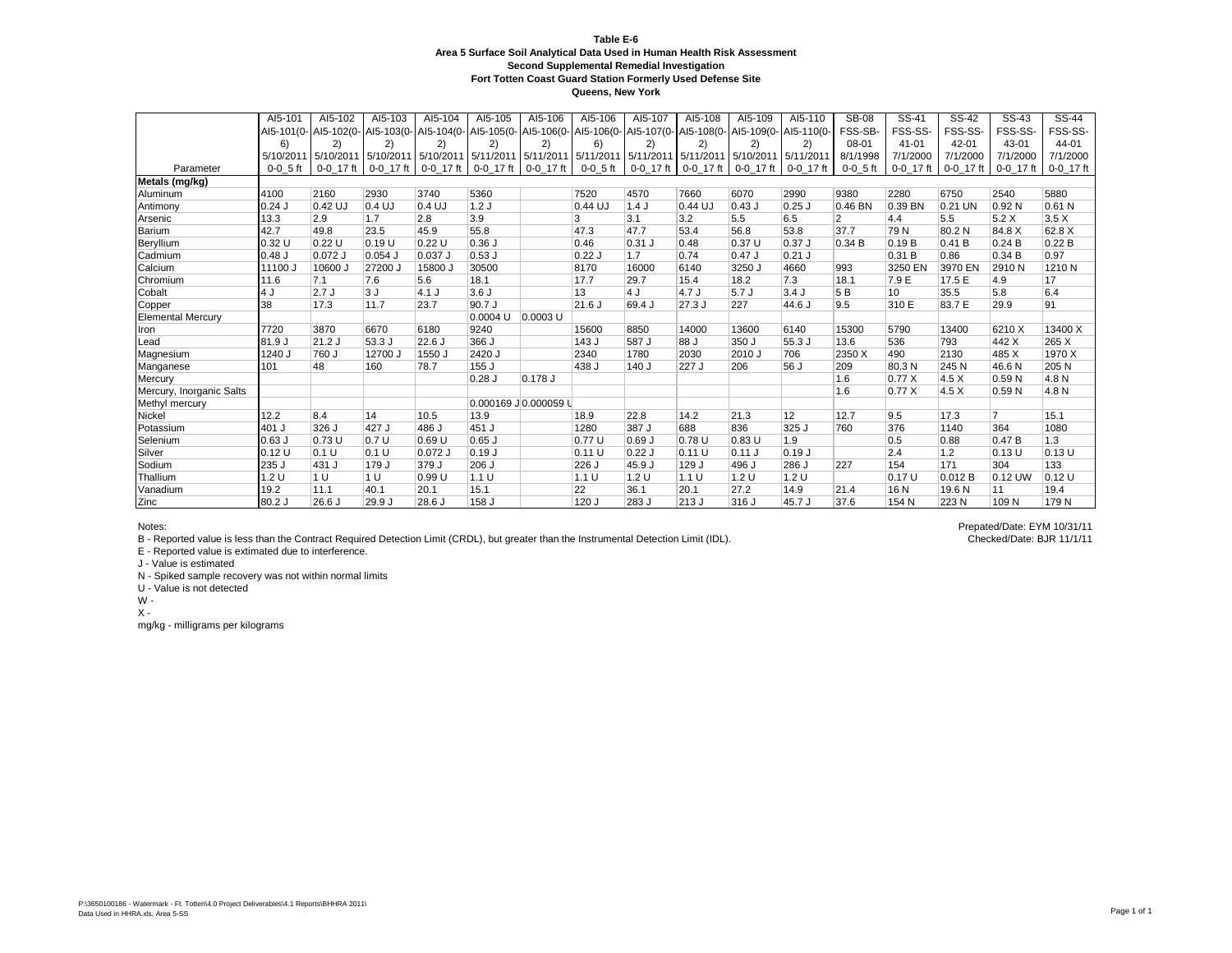|                               | <b>BKG-01</b> | <b>BKG-02</b>       | <b>BKG-03</b>         | <b>BKG-04</b> | <b>BKG-05</b>         | <b>BKG-06</b> | <b>BKG-07</b>       | <b>BKG-08</b>     | <b>BKG-09</b>      | <b>BKG-10</b>         | <b>BKG-11</b>         | <b>BKG-12</b>         | <b>BKG-13</b>           | <b>BKG-14</b>           | <b>BKG-15</b>         |
|-------------------------------|---------------|---------------------|-----------------------|---------------|-----------------------|---------------|---------------------|-------------------|--------------------|-----------------------|-----------------------|-----------------------|-------------------------|-------------------------|-----------------------|
|                               | <b>BKG-SH</b> | BKG-SH-             | BKG-SH-               | BKG-SH-       | <b>BKG-SH-</b>        | BKG-SH-       | BKG-SH-             | BKG-SH-           | BKG-SH-            | BKG-SH-               | BKG-SH-               | BKG-SH-               | <b>BKG-SH-</b>          | <b>BKG-SH</b>           | <b>BKG-SH-</b>        |
|                               | 01            | 02                  | 03                    | 04            | 05                    | 06            | 07                  | 08                | 09                 | 10                    | 11                    | 12                    | 13                      | 14                      | 15                    |
|                               | 9/16/2008     | 9/16/2008           | 9/16/2008             | 9/16/2008     | 9/16/2008             | 9/16/2008     | 9/16/2008           | 9/16/2008         | 9/16/2008          | 9/16/2008             | 9/16/2008             | 9/16/2008             | 9/16/2008               | 9/16/2008               | 9/16/2008             |
| Parameter                     | $0-0$ 25 ft   | 0-0 25 ft           | 0-0 25 ft             | $0 - 0$ 25 ft | $0 - 0$ 25 ft         | 0-0 25 ft     | $0-0$ 25 ft         | 0-0 25 ft         | 0-0 25 ft          | 0-0 25 ft             | 0-0 25 ft             | $0 - 0 - 25$ ft       | $0 - 0 - 25$ ft         | $0 - 0$ 25 ft           | 0-0 25 ft             |
| Semivolatile Organics (mg/kg) |               |                     |                       |               |                       |               |                     |                   |                    |                       |                       |                       |                         |                         |                       |
| 2,4,5-Trichlorophenol         | 0.0096 U      | 0.011 U             | 0.0094 U              | 0.0092 U      | 0.0098 U              | 0.0099 U      | 0.0099 U            | 0.011 U           | 0.011 U            | 0.01 U                | 0.0096 U              | 0.0092 U              | 0.0093 U                | 0.011 U                 | 0.011 U               |
| 2,4,6-Trichlorophenol         | 0.014 U       | $0.016$ U           | $0.014$ U             | $0.014$ U     | $0.014$ U             | 0.015 U       | 0.015 U             | 0.017U            | 0.016 U            | $0.015$ U             | $0.014$ U             | $0.014$ U             | $0.014$ U               | $0.016$ U               | 0.016 U               |
| 2,4-Dichlorophenol            | $0.016$ U     | 0.018 U             | 0.016 U               | $0.015$ U     | $0.016$ U             | $0.016$ U     | $0.016$ U           | 0.019U            | 0.018 U            | 0.017 U               | $0.016$ U             | $0.015$ U             | $0.015$ U               | $0.018$ U               | $0.018$ U             |
| 2,4-Dimethylpheno             | 0.01 U        | 0.012 U             | 0.01 U                | 0.01 U        | $0.011$ U             | 0.011 U       | 0.011 U             | $0.012$ U         | $0.012$ U          | $0.011$ U             | 0.01 U                | 0.0099 U              | 0.01 U                  | $0.012$ U               | $0.012$ U             |
| 2,4-Dinitrophenol             | 0.036 U       | $0.042$ U           | 0.036 U               | 0.035 U       | 0.038 U               | 0.038 U       | 0.038 U             | $0.043$ U         | 0.041 U            | 0.04 U                | $0.037$ U             | $0.035$ U             | 0.036 U                 | 0.041 U                 | $0.042$ U             |
| 2,4-Dinitrotoluene            | 0.0079 U      | $0.009$ U           | 0.0078 U              | 0.0076 U      | 0.0081 U              | 0.0082 U      | 0.0082 U            | 0.0093 U          | 0.0089 U           | 0.0086 U              | $0.008$ U             | 0.0076 U              | 0.0077 U                | 0.0088 U                | 0.009 U               |
| 2,6-Dinitrotoluene            | 0.0075 U      | $0.0085$ U          | 0.0074 U              | 0.0072 U      | 0.0077 U              | 0.0078 U      | 0.0078 U            | 0.0088 U          | 0.0084 U           | 0.0081 U              | 0.0076 U              | 0.0072 U              | 0.0073 U                | 0.0084 U                | 0.0085 U              |
| 2-Chloronaphthalene           | $0.0021$ U    | $0.0024$ U          | 0.002 U               | 0.002 U       | $0.0021$ U            | $0.0022$ U    | 0.0022 U            | 0.0024 U          | $0.0023$ U         | $0.0023$ U            | $0.0021$ U            | $0.002$ U             | 0.002 U                 | $0.0023$ U              | 0.0024 U              |
| 2-Chlorophenol                | $0.011$ U     | 0.012 U             | 0.011 U               | 0.01 U        | 0.011 U               | 0.011 U       | 0.011 U             | $0.013$ U         | $0.012$ U          | $0.012$ U             | 0.011 U               | 0.01 U                | 0.01 U                  | $0.012$ U               | $0.012$ U             |
| 2-Methylnaphthalene           | $0.0058$ J    | 0.0028 U            | $0.0041$ J            | $0.0024$ U    | 0.021                 | 0.0026 U      | 0.0056 J            | 0.0029 U          | 0.0038 J           | 0.022                 | $0.0025$ U            | 0.0024 U              | 0.0024 U                | 0.0028 J                | 0.0028 U              |
|                               | $0.012$ U     | 0.014 U             | 0.012 U               | $0.012$ U     | $0.012$ U             | $0.012$ U     | $0.012$ U           | 0.014 U           | $0.014$ U          | $0.013$ U             | $0.012$ U             | $0.012$ U             | 0.012 U                 | $0.013$ U               | 0.014 U               |
| 2-Methylphenol                | 0.0066 U      | 0.0076 U            | 0.0066 U              | 0.0064 U      | 0.0068 U              | 0.0069 U      | 0.0069 U            | 0.0078 U          | 0.0075 U           | 0.0072 U              | 0.0067 U              | 0.0064 U              | 0.0065 U                | 0.0074 U                | 0.0076 U              |
| 2-Nitroaniline                | 0.017 U       | $0.019$ U           | 0.016 U               |               | 0.017 U               | 0.017 U       | $0.017$ U           | 0.02U             | 0.019 <sub>U</sub> | $0.018$ U             | 0.017 U               | $0.016$ U             | 0.016 U                 | $0.018$ U               | 0.019 U               |
| 2-Nitrophenol                 |               |                     |                       | 0.016 U       |                       |               |                     |                   |                    |                       |                       |                       |                         |                         |                       |
| 3,3'-Dichlorobenzidine        | 0.0062 U      | 0.0071 U            | 0.0061 U              | $0.006$ U     | 0.0064 U              | 0.0065 U      | 0.0065 U            | 0.0074 U          | 0.007 U            | 0.0068 U              | 0.0063 U              | $0.006$ U             | $0.006$ U               | $0.007$ U               | 0.0071 U              |
| 3-Nitroaniline                | 0.0083 U      | 0.0095 U            | 0.0082 U              | $0.008$ U     | 0.0086 U              | 0.0086 U      | 0.0086 U            | 0.0098 U          | 0.0094 U           | 0.009 U               | 0.0084 U              | $0.008$ U             | $0.0081$ U              | $0.0093$ U              | 0.0095 U              |
| 4,6-Dinitro-2-methylphenol    | $0.025$ U     | 0.029 U<br>0.0043 U | $0.025$ U<br>0.0037 U | $0.024$ U     | $0.026$ U<br>0.0038 U | $0.026$ U     | 0.026 U<br>0.0039 U | 0.03U<br>0.0044 U | 0.029U<br>0.0042 U | $0.028$ U<br>0.0041 U | $0.026$ U<br>0.0038 U | $0.024$ U<br>0.0036 U | $0.025$ U<br>$0.0036$ U | $0.028$ U<br>$0.0042$ U | 0.029 U<br>$0.0043$ U |
| 4-Bromophenyl phenyl ether    | 0.0037 U      |                     |                       | 0.0036 U      |                       | 0.0039 U      |                     |                   |                    |                       |                       |                       |                         |                         |                       |
| 4-Chloro-3-methylphenol       | 0.02 U        | $0.023$ U           | 0.02 U                | $0.019$ U     | 0.02 U                | $0.021$ U     | $0.021$ U           | $0.024$ U         | $0.022$ U          | $0.022$ U             | 0.02U                 | 0.019 U               | 0.019 U                 | $0.022$ U               | $0.023$ U             |
| 4-Chloroaniline               | 0.0042 U      | 0.0047 U            | $0.0041$ U            | 0.004 U       | $0.0043$ U            | 0.0043 U      | 0.0043 U            | 0.0049 U          | $0.0047$ U         | 0.0045 U              | $0.0042$ U            | 0.004 U               | 0.004 U                 | 0.0046 U                | 0.0047 U              |
| 4-Chlorophenyl phenyl ether   | 0.0012 U      | 0.0014 U            | $0.0012$ U            | 0.0012 U      | 0.0013 U              | 0.0013 U      | 0.0013 U            | 0.0015 U          | 0.0014 U           | 0.0014 U              | 0.0012 U              | 0.0012 U              | 0.0012 U                | 0.0014 U                | 0.0014 U              |
| 4-Methylphenol                | $0.0062$ U    | 0.0071 U            | 0.0061 U              | 0.006 U       | $0.0064$ U            | $0.0065$ U    | $0.0065$ U          | 0.0074 U          | 0.007 U            | $0.027$ J             | $0.0063$ U            | 0.006 U               | 0.006 U                 | $0.007$ U               | 0.0071 U              |
| 4-Nitroaniline                | 0.0083 U      | 0.0095 U            | 0.0082 U              | 0.008 U       | 0.0086 U              | 0.0086 U      | 0.0086 U            | 0.0098 U          | 0.0094 U           | 0.009 U               | 0.0084 U              | 0.008 U               | 0.0081 U                | 0.0093 U                | 0.0095 U              |
| 4-Nitrophenol                 | $0.022$ U     | 0.026 U             | $0.022$ U             | $0.022$ U     | 0.023U                | $0.023$ U     | $0.023$ U           | $0.026$ U         | $0.025$ U          | $0.024$ U             | $0.023$ U             | $0.021$ U             | $0.022$ U               | 0.025 U                 | $0.026$ U             |
| Acenaphthene                  | 0.034         | $0.0043$ J          | $0.007$ J             | 0.0016 J      | 0.084                 | $0.0069$ J    | 0.031               | 0.0049J           | 0.0052 J           | 0.028                 | 0.0038 J              | 0.0032 J              | $0.002$ J               | $0.0037$ J              | $0.0028$ J            |
| Acenaphthylene                | 0.014         | $0.0024$ J          | 0.012                 | $0.0028$ J    | 0.009                 | $0.0056$ J    | 0.0078 J            | $0.0059$ J        | $0.008$ J          | 0.029                 | 0.011                 | $0.0056$ J            | $0.0024$ J              | 0.015                   | $0.0062$ J            |
| Acetophenone                  | 0.0058 U      | 0.0066 U            | 0.0057 U              | 0.0056 U      | 0.006 U               | $0.006$ U     | $0.006$ U           | 0.0069 U          | 0.01               | 0.028                 | 0.0059 U              | 0.0056 U              | 0.0056 U                | 0.0065 U                | 0.0066 U              |
| Anthracene                    | 0.096         | 0.01                | 0.024                 | $0.0044$ J    | 0.16                  | 0.018         | 0.08                | 0.012             | 0.013              | 0.052                 | 0.02                  | $0.0068$ J            | $0.0036$ J              | 0.01                    | $0.0095$ J            |
| Atrazine                      | 0.0025 U      | 0.0028 U            | 0.0025 U              | 0.0024 U      | $0.0026$ U            | 0.0026 U      | 0.0026 U            | 0.0029 U          | 0.0028 U           | 0.0027 U              | 0.0025 U              | 0.0024 U              | 0.0024 U                | 0.0028 U                | 0.0028 U              |
| Benzaldehyde                  | 0.0033 U      | 0.0038 U            | 0.0033 U              | 0.0032 U      | 0.0034 U              | 0.0035 U      | 0.0034 U            | 0.0039 U          | 0.0038 U           | $0.0036$ U            | 0.0034 U              | 0.0032 U              | 0.0032 U                | $0.0037$ U              | 0.0038 U              |
| Benzo(a)anthracene            | 0.28          | 0.041               | 0.12                  | 0.052         | 0.59                  | 0.13          | 0.27                | 0.097             | 0.087              | 0.31                  | 0.1                   | 0.072                 | 0.035                   | 0.098                   | 0.11                  |
| Benzo(a)pyrene                | 0.28          | 0.052               | 0.14                  | 0.037         | 0.35                  | 0.12          | 0.21                | 0.094             | 0.093              | 0.3                   | 0.12                  | 0.073                 | 0.034                   | 0.094                   | 0.12                  |
| Benzo(b)fluoranthene          | 0.47          | 0.096               | 0.3                   | 0.068         | 0.58                  | 0.18          | 0.26                | 0.15              | 0.14               | 0.55                  | 0.23                  | 0.11                  | 0.051                   | 0.14                    | 0.22                  |
| Benzo(ghi)perylene            | 0.14          | 0.03                | 0.077                 | 0.024         | 0.19                  | 0.078         | 0.14                | 0.059             | 0.059              | 0.18                  | 0.066                 | 0.056                 | 0.027                   | 0.042                   | 0.085                 |
| Benzo(k)fluoranthene          | 0.075         | 0.015               | 0.041                 | 0.02          | 0.12                  | 0.049         | 0.12                | 0.037             | 0.041              | 0.091                 | 0.042                 | 0.023                 | 0.018                   | 0.065                   | 0.094                 |
| Biphenyl                      | 0.0017 U      | 0.0019 U            | $0.0016$ J            | 0.0016 U      | 0.0051 J              | 0.0017 U      | 0.0017 J            | $0.002$ U         | 0.0019 U           | $0.005$ J             | 0.0017 U              | 0.0016 U              | 0.0016 U                | 0.0019 U                | 0.0019 U              |
| Bis(2-Chloroethoxy)methane    | 0.0066 U      | 0.0076 U            | 0.011                 | 0.0064 U      | 0.0068 U              | 0.0069 U      | 0.0069 U            | 0.0078 U          | 0.0075 U           | 0.0072 U              | 0.0067 U              | 0.0064 U              | 0.0065 U                | 0.0074 U                | 0.0076 U              |
| Bis(2-Chloroethyl)ether       | 0.0029 U      | 0.0033 U            | 0.0029 U              | 0.0028 U      | 0.003U                | $0.003$ U     | $0.003$ U           | 0.0034 U          | 0.0033 U           | 0.0032 U              | 0.0029 U              | 0.0028 U              | 0.0028 U                | 0.0032 U                | 0.0033 U              |
| Bis(2-Chloroisopropyl)ether   | 0.0058 U      | 0.0066 U            | 0.0057 U              | 0.0056 U      | 0.006 U               | $0.006$ U     | $0.006$ U           | 0.0069 U          | 0.0066 U           | 0.0063 U              | 0.0059 U              | 0.0056 U              | 0.0056 U                | 0.0065 U                | 0.0066 U              |
| Bis(2-Ethylhexyl)phthalate    | 0.087         | 0.073               | 0.15                  | 0.046         | 0.058                 | 0.11          | 0.094               | 0.074             | 0.19               | 0.51                  | 0.071                 | 0.096                 | 0.076                   | 0.084                   | 0.12                  |
| Butylbenzylphthalate          | 0.024         | 0.0047 U            | 0.052                 | 0.0092        | 0.02                  | 0.023         | 0.017               | 0.013             | 0.0047 U           | 0.22                  | 0.027                 | 0.025                 | 0.02                    | 0.03                    | 0.063                 |
| Caprolactum                   | 0.005 U       | 0.0057 U            | 0.0049 U              | 0.0048 U      | 0.0051 U              | 0.0052 U      | 0.0052 U            | 0.0059 U          | 0.0056 U           | 0.0054 U              | $0.005$ U             | 0.0048 U              | 0.0048 U                | 0.0074 J                | 0.0057 U              |
| Carbazole                     | 0.024         | 0.0057 U            | 0.019                 | 0.0048 U      | 0.1                   | 0.011         | 0.033               | 0.0078 J          | 0.0089 J           | 0.037                 | 0.013                 | 0.0072 J              | 0.0048 U                | 0.0056 J                | 0.0085 J              |
| Chrysene                      | 0.25          | 0.054               | 0.17                  | 0.033         | 0.41                  | 0.1           | 0.16                | 0.072             | 0.085              | 0.23                  | 0.13                  | 0.072                 | 0.033                   | 0.08                    | 0.13                  |
| Dibenz(a,h)anthracene         | 0.032         | 0.0047 U            | 0.016                 | $0.0044$ J    | 0.042                 | 0.015         | 0.039               | 0.013             | 0.0098             | 0.026                 | $0.0042$ U            | 0.014                 | 0.0073 J                | 0.011                   | 0.018                 |
| Dibenzofuran                  | 0.0079 J      | 0.0038 U            | $0.0033$ U            | 0.0032 U      | 0.045                 | 0.0035 U      | 0.013               | 0.0039 U          | 0.0038 U           | 0.013                 | 0.0034 U              | 0.0032 U              | 0.0032 U                | 0.0037 U                | 0.0038 U              |
| Diethylphthalate              | 0.0033 U      | 0.0038 U            | 0.0033 U              | 0.0032 U      | $0.0034$ U            | 0.0035        | $0.0073$ J          | 0.0039 U          | $0.0075$ J         | $0.0036$ U            | 0.0034 U              | 0.0084                | $0.0032$ U              | $0.0037$ J              | $0.0043$ J            |
| Dimethylphthalate             | 0.0029 U      | $0.0033$ U          | 0.0029 U              | 0.0028 U      | $0.003$ U             | $0.003$ U     | 0.003 U             | 0.0034 U          | 0.0033 U           | 0.0032 U              | 0.0029 U              | 0.0028 U              | 0.0028 U                | 0.0032 U                | 0.0033 U              |
| Di-n-butylphthalate           | $0.0075$ J    | $0.0062$ J          | 0.028                 | $0.0044$ J    | $0.0043$ U            | $0.0086$ J    | $0.0052$ J          | 0.012             | 0.03               | 0.13                  | 0.01                  | 0.01                  | 0.0097                  | 0.011                   | 0.01                  |
| Di-n-octylphthalate           | 0.01          | 0.0085 U            | 0.0074 U              | 0.0072 U      | 0.0077 U              | 0.012         | 0.0078 U            | 0.0088 U          | 0.0084 U           | 0.0081 U              | 0.0076 U              | 0.0072 U              | 0.0073 U                | 0.027                   | 0.0085 U              |
| Fluoranthene                  | 0.42          | 0.082               | 0.24                  | 0.071         | 0.7                   | 0.19          | 0.41                | 0.15              | 0.12               | 0.45                  | 0.17                  | 0.11                  | 0.06                    | 0.096                   | 0.13                  |
| Fluorene                      | 0.027         | 0.0028 J            | $0.007$ J             | $0.0016$ J    | 0.099                 | $0.006$ J     | 0.033               | 0.0049J           | $0.0056$ J         | 0.026                 | $0.0059$ J            | $0.0028$ J            | $0.002$ J               | $0.0042$ J              | $0.0024$ J            |
| Hexachlorobenzene             | 0.0079 U      | $ 0.009$ U          | 0.0078 U              | 0.0076 U      | 0.0081 U              | $ 0.0082$ U   | 0.0082 U            | 0.0093 U          | 0.0089 U           | 0.012                 | 0.008 U               | 0.0076 U              | 0.0077 U                | 0.0088 U                | $0.009$ U             |
| Hexachlorobutadiene           | 0.0025 U      | 0.0028 U            | 0.0024 U              | 0.0024 U      | $0.0026$ U            | 0.0026 U      | 0.0026 U            | 0.0029 U          | 0.0028 U           | 0.0027 U              | 0.0025 U              | 0.0024 U              | 0.0024 U                | $0.0028$ U              | $0.0028$ U            |
| Hexachlorocyclopentadiene     | $0.0066$ U    | 0.0076 U            | 0.0066 U              | 0.0064 U      | $0.0068$ U            | 0.0069 U      | 0.0069 U            | 0.0078 U          | 0.0075 U           | 0.0072 U              | 0.0067 U              | 0.0064 U              | 0.0065 U                | 0.0074 U                | 0.0076 U              |
| Hexachloroethane              | $0.0054$ U    | 0.0062 U            | 0.0053 U              | 0.0052 U      | 0.0056 U              | 0.0056 U      | 0.0056 U            | 0.0064 U          | 0.0061 U           | 0.0059 U              | 0.0054 U              | 0.0052 U              | 0.0052 U                | 0.006 U                 | 0.0062 U              |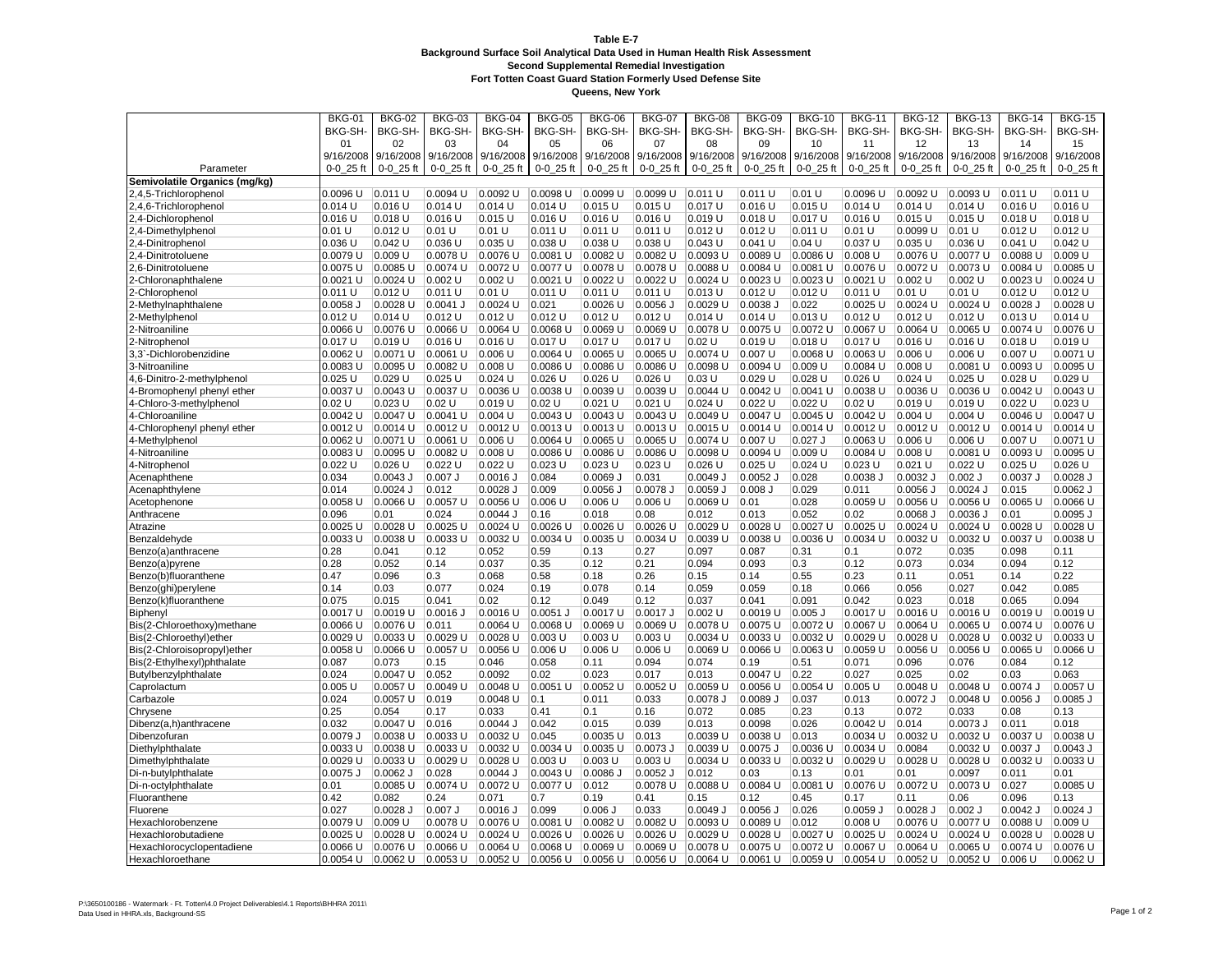**Queens, New York**

|                           | <b>BKG-01</b> | <b>BKG-02</b>                 | <b>BKG-03</b>  | <b>BKG-04</b> | <b>BKG-05</b> | <b>BKG-06</b> | <b>BKG-07</b>                 | <b>BKG-08</b> | <b>BKG-09</b>       | <b>BKG-10</b>  | <b>BKG-11</b>      | <b>BKG-12</b>       | <b>BKG-13</b> | <b>BKG-14</b>       | <b>BKG-15</b>  |
|---------------------------|---------------|-------------------------------|----------------|---------------|---------------|---------------|-------------------------------|---------------|---------------------|----------------|--------------------|---------------------|---------------|---------------------|----------------|
|                           | <b>BKG-SH</b> | BKG-SH-                       | BKG-SH-        | BKG-SH-       | BKG-SH-       | BKG-SH-       | BKG-SH-                       | BKG-SH-       | BKG-SH-             | BKG-SH-        | BKG-SH-            | BKG-SH-             | BKG-SH-       | BKG-SH-             | BKG-SH-        |
|                           | 01            | 02                            | 0 <sub>3</sub> | 04            | 05            | 06            | 07                            | 08            | 09                  | 10             | 11                 | 12                  | 13            | 14                  | 15             |
|                           | 9/16/2008     | 9/16/2008 9/16/2008 9/16/2008 |                |               |               |               | 9/16/2008 9/16/2008 9/16/2008 |               | 9/16/2008 9/16/2008 | 9/16/2008      | 9/16/2008          | 9/16/2008 9/16/2008 |               | 9/16/2008 9/16/2008 |                |
| Parameter                 | $0-0$ 25 ft   | $0-0$ 25 ft                   | $0-0$ 25 ft    | $0-0$ 25 ft   | $0-0$ 25 ft   | $0-0$ 25 ft   | $0-0$ 25 ft                   | $0-0$ 25 ft   | $0 - 0$ 25 ft       | $0-0$ 25 ft    | $0-0$ 25 ft        | $0-0$ 25 ft         | $0-0$ 25 ft   | $0-0$ 25 ft         | $0-0$ 25 ft    |
| Indeno(1,2,3-cd)pyrene    | 0.095         | 0.02                          | 0.052          | 0.021         | 0.17          | 0.07          | 0.13                          | 0.053         | 0.048               | 0.11           | 0.055              | 0.05                | 0.024         | 0.038               | 0.072          |
| Isophorone                | $0.005$ U     | 0.0057 U                      | 0.0049 U       | 0.0048 U      | $0.0051$ U    | 0.0052 U      | 0.0052 U                      | 0.0059 U      | 0.0056 U            | 0.0054 U       | 0.005 U            | 0.0048 U            | 0.0048 U      | 0.0056 U            | 0.0057 U       |
| Naphthalene               | $0.0083$ J    | 0.00095 U 0.0057 J            |                | 0.0008 U      | 0.029         | $0.0026$ J    | $0.006$ J                     | $0.002$ J     | $0.0042$ J          | 0.012          | 0.00084 U 0.0028 J |                     | 0.0016 J      | 0.0028 J            | $0.0028$ J     |
| Nitrobenzene              | 0.0071 U      | 0.008 U                       | 0.007 U        | $0.0068$ U    | 0.0073 U      | 0.0074 U      | 0.0073 U                      | 0.0083 U      | 0.008 U             | 0.0077 U       | 0.0071 U           | 0.0068 U            | 0.0069 U      | 0.0079 U            | 0.0081 U       |
| N-Nitrosodi-n-propylamine | 0.0042 U      | 0.0047 U                      | 0.0041 U       | $0.004$ U     | 0.0043 U      | 0.0043 U      | 0.0043 U                      | 0.0049 U      | 0.0047 U            | 0.0045 U       | 0.0042 U           | 0.004 U             | 0.004 U       | 0.0046 U            | 0.0047 U       |
| N-Nitrosodiphenylamine    | 0.0037 U      | 0.0043 U                      | 0.0037 U       | 0.0036 U      | 0.0038 U      | 0.0039 U      | $0.0039$ U                    | 0.0044 U      | 0.0042 U            | 0.016          | 0.0038 U           | 0.0036 U            | 0.0036 U      | $0.0042$ U          | $0.0043$ U     |
| Pentachlorophenol         | 0.019 UJ      | 0.021 UJ                      | 0.018 UJ       | 0.018 U       | 0.019 U       | 0.02 U        | 0.019U                        | 0.022 U       | 0.021 UJ            | 0.02 U         | 0.019 U            | 0.018 U             | 0.018 U       | 0.021 UJ            | 0.021 UJ       |
| Phenanthrene              | 0.43          | 0.051                         | 0.13           | 0.032         | $\mathbf{1}$  | 0.1           | 0.34                          | 0.076         | 0.078               | 0.31           | 0.086              | 0.052               | 0.034         | 0.062               | 0.067          |
| Phenol                    | $0.01$ U      | 0.012 U                       | 0.01 U         | $0.01$ U      | 0.011 U       | 0.011 U       | 0.011 U                       | 0.012 U       | 0.012 U             | 0.011 U        | 0.01 U             | 0.0099 U            | 0.01 U        | $0.012$ U           | 0.012 U        |
| Pyrene                    | 0.75          | 0.12                          | 0.32           | $0.084$ J     | 1.1J          | $0.27$ J      | 0.5J                          | 0.16          | 0.18                | 0.58           | 0.24               | $0.16$ J            | $0.079$ J     | 0.19                | 0.21           |
| Metals (mg/kg)            |               |                               |                |               |               |               |                               |               |                     |                |                    |                     |               |                     |                |
| Aluminum                  | 5440          | 11200                         | 10800          | 12200         | 10200         | 11000         | 7190                          | 9970J         | 12600               | 3630 J         | 4910J              | 10500               | 13200         | 12400               | 8550           |
| Antimony                  | 0.97 J        | 0.24 U                        | $0.32$ J       | $0.53$ J      | 0.66          | $0.41$ J      | 0.25U                         | $0.53$ J      | $0.65$ J            | 1.5J           | 1.1J               | $0.36$ J            | 0.79J         | 0.33J               | 1 J            |
| Arsenic                   | 6.3           | 5.9                           | 6              | 8.8           | 11.5          | 8.2           | 4.6                           | 6.1           | 5.3                 | 6              | 3.4                | 6.1                 | 5.4           | 8.4                 | $\overline{5}$ |
| Barium                    | 91.7          | 57.2                          | 85.9           | 68.4          | 58            | 77.4          | 59.7                          | 79.8          | 84                  | 102            | 42.6               | 71.2                | 63.7          | 87.2                | 56.3           |
| Beryllium                 | 0.41          | 0.43                          | 0.46           | 0.57          | 0.42          | 0.47          | 0.38                          | 0.44          | 0.5                 | 0.27           | 0.19               | 0.62                | 0.61          | 0.59                | 0.36           |
| Cadmium                   | 0.66          | 0.086 J                       | $0.37$ J       | 0.34          | 0.36J         | $0.5$ J       | $0.42$ J                      | $0.54$ J      | $0.57$ J            | 2.5            | 0.73               | 0.5J                | $0.36$ J      | $0.55$ J            | 0.93           |
| Calcium                   | 7590          | 1570                          | 1200           | 1140          | 1940          | 2220          | 2450                          | 2620          | 2780                | 8680           | 12100              | 1500                | 1140          | 5730                | 2120           |
| Chromium                  | 19            | 26.5                          | 23.9           | 19.2          | 16.3          | 19.7          | 14.5                          | 22.2          | 25.4                | 23.6           | 15.2               | 21.6                | 21.3          | 23.1                | 31.8           |
| Cobalt                    | 4.3           | 6.4                           | $\overline{7}$ | 6.4           | 4.8           | 5.7           | 5.7                           | 6.1           | $\overline{7}$      | $\overline{4}$ | 3.9                | 6.6                 | 8.6           | 6.3                 | 4.8            |
| Copper                    | 75.5          | 22.9                          | 45.1           | 23.4          | 26.4          | 31            | 28                            | 34.2          | 44.8                | 84.9           | 54.4               | 25.9                | 26.8          | 44.7                | 48.8           |
| Iron                      | 17800         | 18400                         | 17100          | 16500         | 14700         | 16400         | 13000                         | 20200 J       | 19200               | 25200 J        | 14300 J            | 18200               | 19200         | 18700               | 15500          |
| Lead                      | 162           | 61.9                          | 170            | 63.2          | 73.7          | 143           | 116                           | 140           | 219                 | 3000           | 728                | 141                 | 69.2          | 179                 | 250            |
| Magnesium                 | 3530          | 2560                          | 2630           | 2360          | 1820          | 2180          | 1950                          | 2200 J        | 2830                | 4250           | 5900 J             | 1710                | 2320          | 2340                | 2200           |
| Manganese                 | 281           | 261                           | 359            | 461           | 223           | 338           | 256                           | 345 J         | 262                 | 207 J          | 156 J              | 502                 | 653           | 391                 | 300            |
| Mercury                   | 0.14          | 0.11                          | 0.17           | 0.17          | 0.15          | 0.35          | 0.12                          | 0.21          | 0.19                | 0.15           | 0.47               | 0.29                | 0.12          | 1.2                 | 0.19           |
| Mercury, Inorganic Salts  | 0.14          | 0.11                          | 0.17           | 0.17          | 0.15          | 0.35          | 0.12                          | 0.21          | 0.19                | 0.15           | 0.47               | 0.29                | 0.12          | 1.2                 | 0.19           |
| Nickel                    | 15.4          | 17.8                          | 22             | 16.6          | 14.2          | 16.5          | 14.5                          | 20.8          | 22.5                | 30             | 40.4               | 18.6                | 19.1          | 18.7                | 18             |
| Potassium                 | 668           | 771                           | 1030           | 633           | 804           | 784           | 826                           | 1020 J        | 1030                | 441 J          | 558 J              | 546                 | 681           | 605                 | 537            |
| Selenium                  | 0.4U          | 0.45U                         | 0.39U          | 0.44 U        | 0.5U          | 0.48 U        | 0.48 U                        | 0.48 U        | 0.45U               | 0.43U          | 0.4 U              | $0.5$ J             | $0.94$ J      | $0.43$ J            | 0.44U          |
| Silver                    | 0.4J          | 0.034 U                       | 0.044 UJ       | 0.033U        | $0.038$ U     | $0.32$ J      | 0.036 U                       | $0.036$ U     | $0.065$ UJ          | $0.16$ J       | 0.031 U            | 0.034 U             | 0.033U        | 0.04 UJ             | 0.048 UJ       |
| Sodium                    | 113 UJ        | 94.4 UJ                       | 90.7 UJ        | 88.3 UJ       | 123 UJ        | 92 UJ         | 95.6 UJ                       | 157 UJ        | 112 UJ              | 234 UJ         | 106 UJ             | 89.9 UJ             | 102 UJ        | 109 UJ              | 250 U          |
| Thallium                  | 0.49U         | 0.55 U                        | $0.48$ U       | $0.64$ J      | 0.61 U        | 0.59U         | 0.58U                         | 0.58 U        | 0.55U               | 0.52U          | 0.49 U             | $0.66$ J            | 1.4J          | 0.52U               | 0.54U          |
| Vanadium                  | 22.1          | 33.5                          | 47.5           | 30.8          | 26.3          | 35.2          | 24.2                          | 36.2          | 43.9                | 34.2           | 24.7               | 36.4                | 37.8          | 39.2                | 25.7           |
| Zinc                      | 228           | 73.6                          | 99.9           | 66.8          | 75.4          | 107           | 121                           | 142 J         | 126                 | 692J           | 204 J              | 96                  | 64.6          | 163                 | 293            |

U - Value is not detected

mg/kg - milligrams per kilograms

Notes:<br>
1992 - Prepated/Date: EYM 10/31/11<br>
1993 - Value is estimated Checked/Date: BJR 11/1/11 Checked/Date: BJR 11/1/11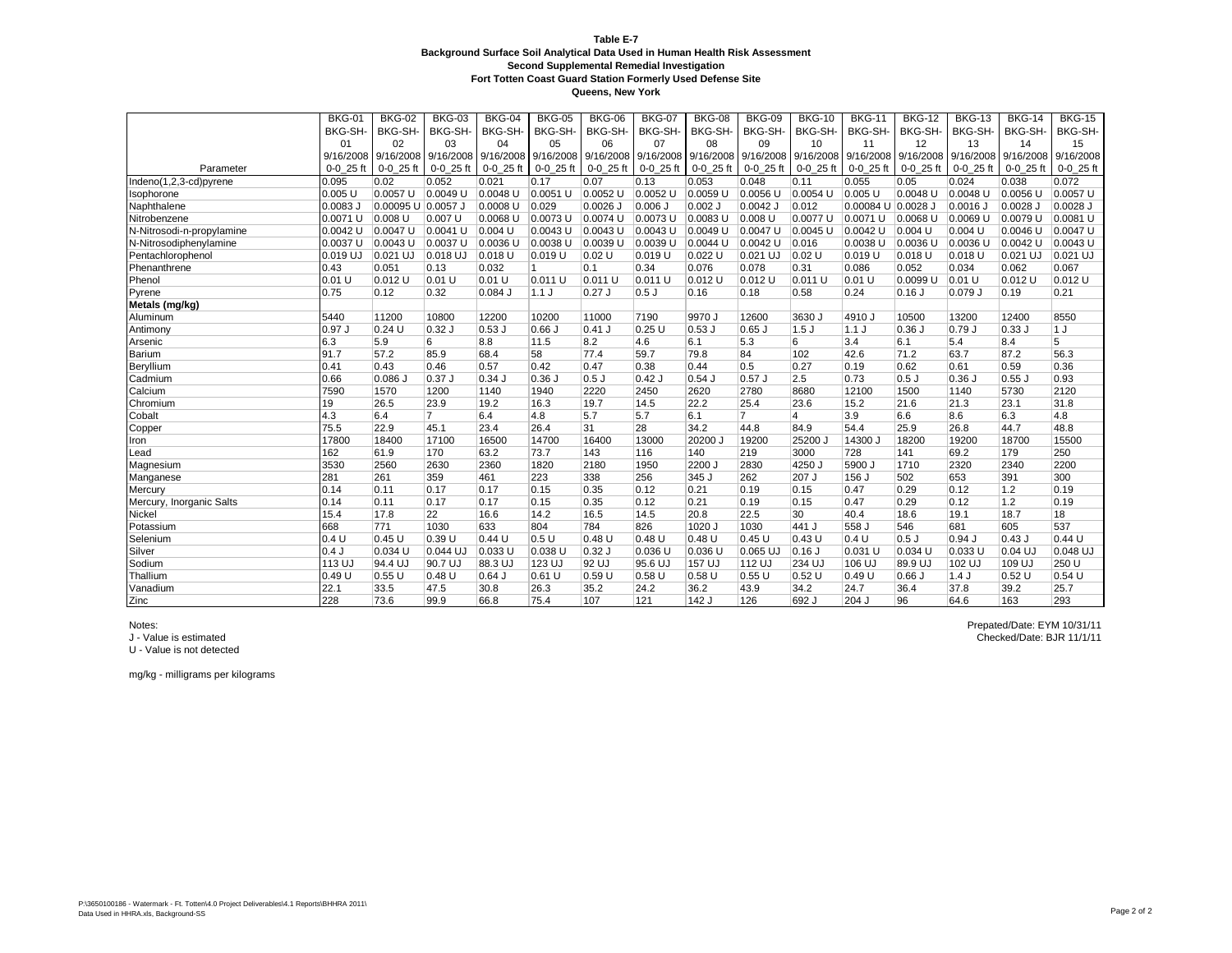|                                  |                 |                 | $B-11$     |               |               |               |
|----------------------------------|-----------------|-----------------|------------|---------------|---------------|---------------|
|                                  | $B-10$          | $B-11$          | Ad2004-    | <b>FLA-10</b> | <b>FLA-11</b> | <b>FLA-12</b> |
|                                  | Ad2004-         | Ad2004-         | SS-B11-    | FLA-SB-       | FLA-SB-       | FLA-SB-       |
|                                  | <b>SS-10-DP</b> | <b>SS-11-DP</b> | <b>DP</b>  | $10 - 02$     | $11 - 02$     | 12-02         |
|                                  | 6/21/2004       | 6/21/2004       | 8/26/2004  | 8/1/1998      | 8/1/1998      | 8/1/1998      |
| Parameter                        | $1-2$ ft        | $1-2$ ft        | $1-2$ ft   | $2-3$ ft      | $2-3$ ft      | $2-3$ ft      |
| <b>Volatile Organics (mg/kg)</b> |                 |                 |            |               |               |               |
| 1,1,1-Trichloroethane            |                 |                 |            | $0.0053$ U    | 0.33U         | 0.0091 U      |
| 1,1,2,2-Tetrachloroethane        |                 |                 |            | $0.0053$ U    | 0.33U         | 0.0091 U      |
| 1,1-Dichloroethane               |                 |                 |            | 0.0053 U      | 0.33U         | 0.0091 U      |
|                                  |                 |                 |            |               | 0.33U         | 0.0091 U      |
| 1,2,4-Trichlorobenzene           |                 |                 |            | 0.0053 U      |               |               |
| 1,2-Dichlorobenzene              |                 |                 |            | 0.0053 U      | 0.33U         | 0.0091 U      |
| 1,2-Dichloroethane               |                 |                 |            | $0.0053$ U    | 0.33U         | 0.0091 U      |
| 1,3-Dichlorobenzene              |                 |                 |            | $0.0053$ U    | 0.33U         | 0.0091 U      |
| 1,3-Dichloropropane              |                 |                 |            | $0.0053$ U    | 0.33U         | 0.0091 U      |
| 1,4-Dichlorobenzene              |                 |                 |            | $0.0053$ U    | 0.33U         | 0.0091 U      |
| 2-Butanone                       |                 |                 |            | 0.011 U       | 0.67U         | $0.01$ J      |
| 4-Methyl-2-pentanone             |                 |                 |            | 0.011 U       | 0.67U         | 0.018 U       |
| Acetone                          |                 |                 |            | 0.021 B       | $0.41$ J      | 0.125         |
| Benzene                          |                 |                 |            | 0.0053 U      | 0.33U         | $0.0043$ J    |
| Carbon disulfide                 |                 |                 |            | $0.0053$ U    | 0.33U         | 0.0091 U      |
| Carbon tetrachloride             |                 |                 |            | $0.0053$ U    | 0.33U         | 0.0091 U      |
| Chlorobenzene                    |                 |                 |            | 0.0053 U      | 0.33U         | 0.0091 U      |
| Chlorodibromomethane             |                 |                 |            | 0.0053 U      | 0.33U         | 0.0091 U      |
|                                  |                 |                 |            |               |               |               |
| Chloroethane                     |                 |                 |            | 0.0053 U      | 0.33U         | 0.0091 U      |
| Chloroform                       |                 |                 |            | 0.0053 U      | 0.33U         | 0.0091 U      |
| Ethyl benzene                    |                 |                 |            | $0.0053$ U    | 0.33U         | 0.0091 U      |
| Methylene chloride               |                 |                 |            | $0.0053$ U    | 0.33U         | 0.0091 U      |
| Tetrachloroethene                |                 |                 |            | $0.0053$ U    | 0.33U         | 0.0091 U      |
| Toluene                          |                 |                 |            | $0.0053$ U    | 0.33U         | $0.0022$ J    |
| trans-1,2-Dichloroethene         |                 |                 |            | $0.0053$ U    | 0.33U         | 0.0091 U      |
| Trichloroethene                  |                 |                 |            | $0.0053$ U    | 0.33U         | 0.0033J       |
| Trichlorotrifluoroethane         |                 |                 |            | 0.0053 U      | 0.33U         | 0.0091 U      |
| Vinyl chloride                   |                 |                 |            | 0.0053 U      | 0.33U         | 0.01          |
| Xylenes, Total                   |                 |                 |            | $0.0053$ U    | 0.33U         | 0.0091 U      |
| Semivolatile Organics (mg/kg)    |                 |                 |            |               |               |               |
| 1,2-Dichlorobenzene              | 0.033 U         | $0.0061$ J      | 0.00436 U  |               |               |               |
| 2,4,5-Trichlorophenol            | 0.033 U         | $0.033$ U       |            |               |               |               |
|                                  |                 |                 |            |               |               |               |
| 2,4-Dichlorophenol               | 0.033 U         | $0.033$ U       |            |               |               |               |
| 2,4-Dinitrophenol                | 0.033 U         | $0.033$ U       |            |               |               |               |
| 2,6-Dinitrotoluene               | 0.033U          | $0.033$ U       |            |               |               |               |
| 2-Chlorophenol                   | 0.033 U         | $0.033$ U       |            |               |               |               |
| 2-Methylnaphthalene              | 0.033 U         | $0.033$ U       |            |               |               |               |
| 2-Methylphenol                   | 0.033 U         | $0.033$ U       |            |               |               |               |
| 2-Nitroaniline                   | 0.033 U         | 0.033 U         |            |               |               |               |
| 2-Nitrophenol                    | 0.033 U         | $0.033$ U       |            |               |               |               |
| 3,3`-Dichlorobenzidine           | 2 U             | 2 U             |            |               |               |               |
| 3-Nitroaniline                   | 0.033U          | $0.033$ U       |            |               |               |               |
| 4-Chloro-3-methylphenol          | 0.033 U         | 0.0078 J        | $0.0064$ J |               |               |               |
| 4-Chloroaniline                  | 0.17U           | 0.17U           |            |               |               |               |
| 4-Methylphenol                   | 0.033 U         | 0.033U          | 0.00278 U  |               |               |               |
|                                  |                 |                 |            |               |               |               |
| 4-Nitrophenol                    | 0.066 U         | 0.066 U         |            |               |               |               |
| Acenaphthene                     | 0.033 U         | 0.049           | $0.068$ J  |               |               |               |
| Acenaphthylene                   | 0.033 U         | $0.024$ J       | 0.014J     |               |               |               |
| Anthracene                       | 0.033U          | 0.13            | 0.18J      |               |               |               |
| Benzo(a)anthracene               | 0.033 U         | 0.56            | 0.54J      |               |               |               |
| Benzo(a)pyrene                   | 0.033 U         | 0.57            | 0.38J      |               |               |               |
| Benzo(b)fluoranthene             | 0.66U           | 0.49            | $0.35$ $J$ |               |               |               |
| Benzo(ghi)perylene               | 0.033 U         | 0.4             | $0.25$ J   |               |               |               |
| Benzo(k)fluoranthene             | 0.66U           | 0.19J           | 0.3J       |               |               |               |
| Bis(2-Ethylhexyl)phthalate       | 0.32            | 0.15            | $0.1$ J    |               |               |               |
|                                  |                 |                 |            |               |               |               |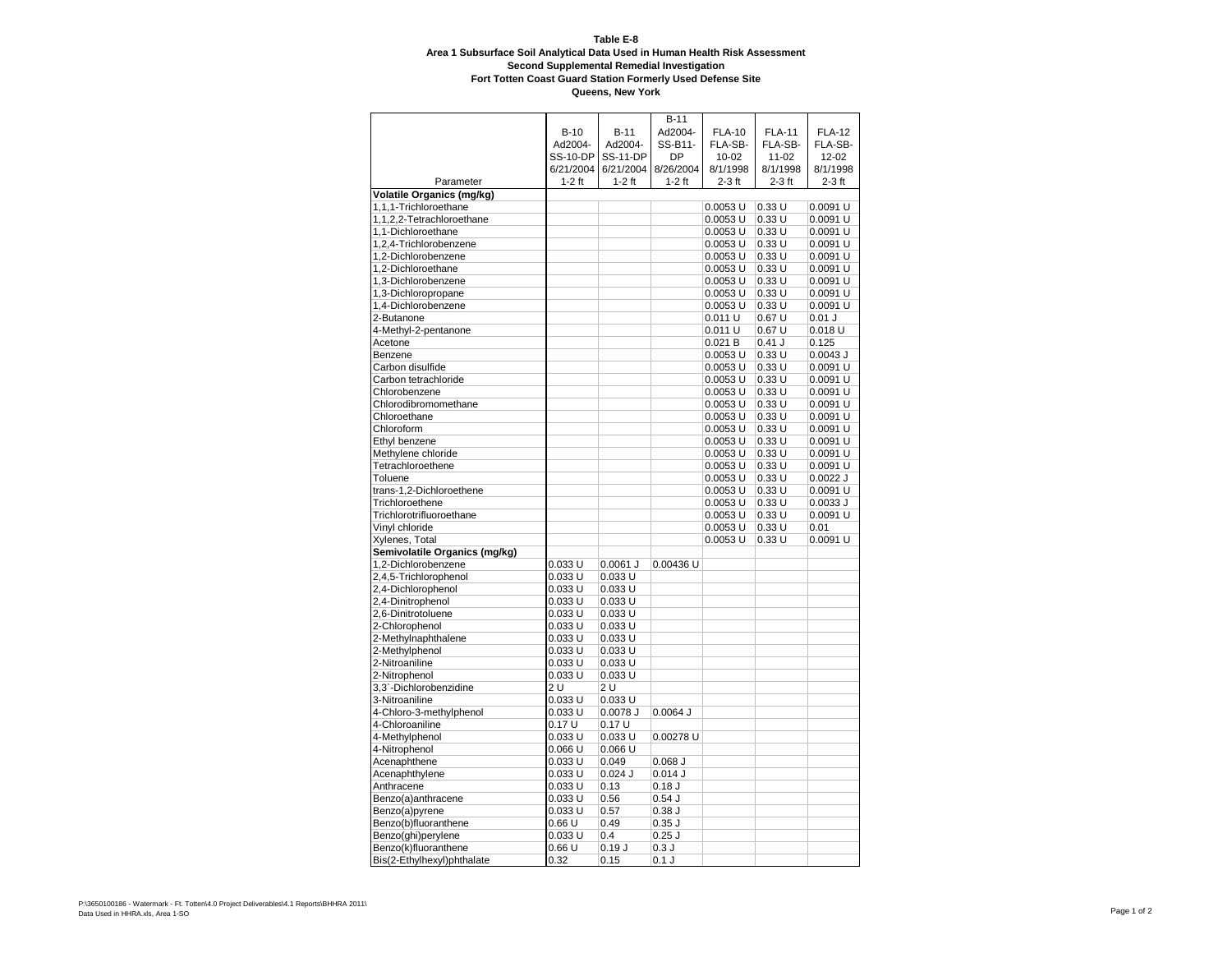**Queens, New York**

|                          |                   |                 | $B-11$      |               |               |               |
|--------------------------|-------------------|-----------------|-------------|---------------|---------------|---------------|
|                          | $B-10$            | $B-11$          | Ad2004-     | <b>FLA-10</b> | <b>FLA-11</b> | <b>FLA-12</b> |
|                          | Ad2004-           | Ad2004-         | SS-B11-     | FLA-SB-       | FLA-SB-       | FLA-SB-       |
|                          | <b>SS-10-DP</b>   | <b>SS-11-DP</b> | <b>DP</b>   | $10 - 02$     | $11 - 02$     | 12-02         |
|                          | 6/21/2004         | 6/21/2004       | 8/26/2004   | 8/1/1998      | 8/1/1998      | 8/1/1998      |
| Parameter                | $1-2$ ft          | $1-2$ ft        | $1-2$ ft    | $2-3$ ft      | $2-3$ ft      | $2-3$ ft      |
| Butylbenzylphthalate     | $0.023$ J         | 0.033 U         | 0.00209 U   |               |               |               |
| Carbazole                | 0.033 U           | 0.053           | $0.065$ $J$ |               |               |               |
| Chrysene                 | 0.033U            | 0.41 J          | 0.43        |               |               |               |
| Dibenz(a,h)anthracene    | 0.66U             | 0.66U           | $0.068$ J   |               |               |               |
| Dibenzofuran             | 0.033 U           | 0.015           | $0.03$ J    |               |               |               |
| Diethylphthalate         | 0.033 U           | $0.033$ U       |             |               |               |               |
| Dimethylphthalate        | 0.033 U           | $0.033$ U       |             |               |               |               |
| Di-n-butylphthalate      | 0.29              | 0.36            | 0.18J       |               |               |               |
| Di-n-octylphthalate      | 0.033 U           | 0.033 U         | 0.00125 U   |               |               |               |
| Fluoranthene             | 0.033 U           | 0.69            | 0.87        |               |               |               |
| Fluorene                 | 0.033 U           | 0.035           | 0.062       |               |               |               |
| Hexachlorobenzene        | 0.033 U           | $0.033$ U       |             |               |               |               |
| Indeno(1,2,3-cd)pyrene   | 0.0119 UJ 0.46 J  |                 | 0.28        |               |               |               |
| Isophorone               | 0.033 U           | $0.033$ U       |             |               |               |               |
| Naphthalene              | 0.033 U           | $0.029$ $J$     | $0.026$ J   |               |               |               |
| Nitrobenzene             | 0.033 U           | $0.033$ U       |             |               |               |               |
| Pentachlorophenol        | 0.033 U           | 0.033 U         | 0.00653 U   |               |               |               |
| Phenanthrene             | 0.033U            | 0.37            | 0.59        |               |               |               |
| Phenol                   | 0.033 U           | 0.033U          |             |               |               |               |
| Pyrene                   | 0.033 U           | 0.73J           | 0.86        |               |               |               |
| Metals (mg/kg)           |                   |                 |             |               |               |               |
| Aluminum                 | 17500             | 8970            |             |               |               |               |
| Antimony                 | 0.19J             | 8.9             |             |               |               |               |
| Arsenic                  | 3.9               | 8.3             |             |               |               |               |
| Barium                   | 56                | 358             |             |               |               |               |
| Beryllium                | $0.0267$ U        | $0.095$ J       |             |               |               |               |
| Cadmium                  | 0.06J             | 1.3             |             |               |               |               |
| Calcium                  | 1310              | 12300           |             |               |               |               |
| Chromium                 | 24                | 32              |             |               |               |               |
| Cobalt                   | 9.9               | 9.7             |             |               |               |               |
| Copper                   | 15                | 271             |             |               |               |               |
| Iron                     | 29200             | 34100           |             |               |               |               |
| Lead                     | 26                | 1060            |             |               |               |               |
| Magnesium                | 3370              | 6640            |             |               |               |               |
| Manganese                | 349               | 296             |             |               |               |               |
| Mercury                  | $0.097$ J         | 1               |             |               |               |               |
| Mercury, Inorganic Salts | 0.097J            | 1               |             |               |               |               |
| Nickel                   | 17 J              | 21J             |             |               |               |               |
| Potassium                | 1510 J            | 1040 J          |             |               |               |               |
| Selenium                 | 0.14J             | 0.86J           |             |               |               |               |
| Silver                   | 0.362 U           | 0.39J           |             |               |               |               |
| Sodium                   | 31.4 U            | 195             |             |               |               |               |
| Thallium                 | 0.13J             | 0.13J           |             |               |               |               |
| Vanadium                 | $\overline{3}1$ J | 29J             |             |               |               |               |
| Zinc                     | 50                | 478             |             |               |               |               |

B - Reported value is less than the Contract Required Detection Limit (CRDL),

but greater than the Instrumental Detection Limit (IDL).<br>
J - Value is estimated

J - Value is estimated **Prepared By/Date: EYM 10/26/11**<br>U - Value is not detected **Prepared By/Date: EXM 10/26/11** Checked By/Date: BJR 11/1/11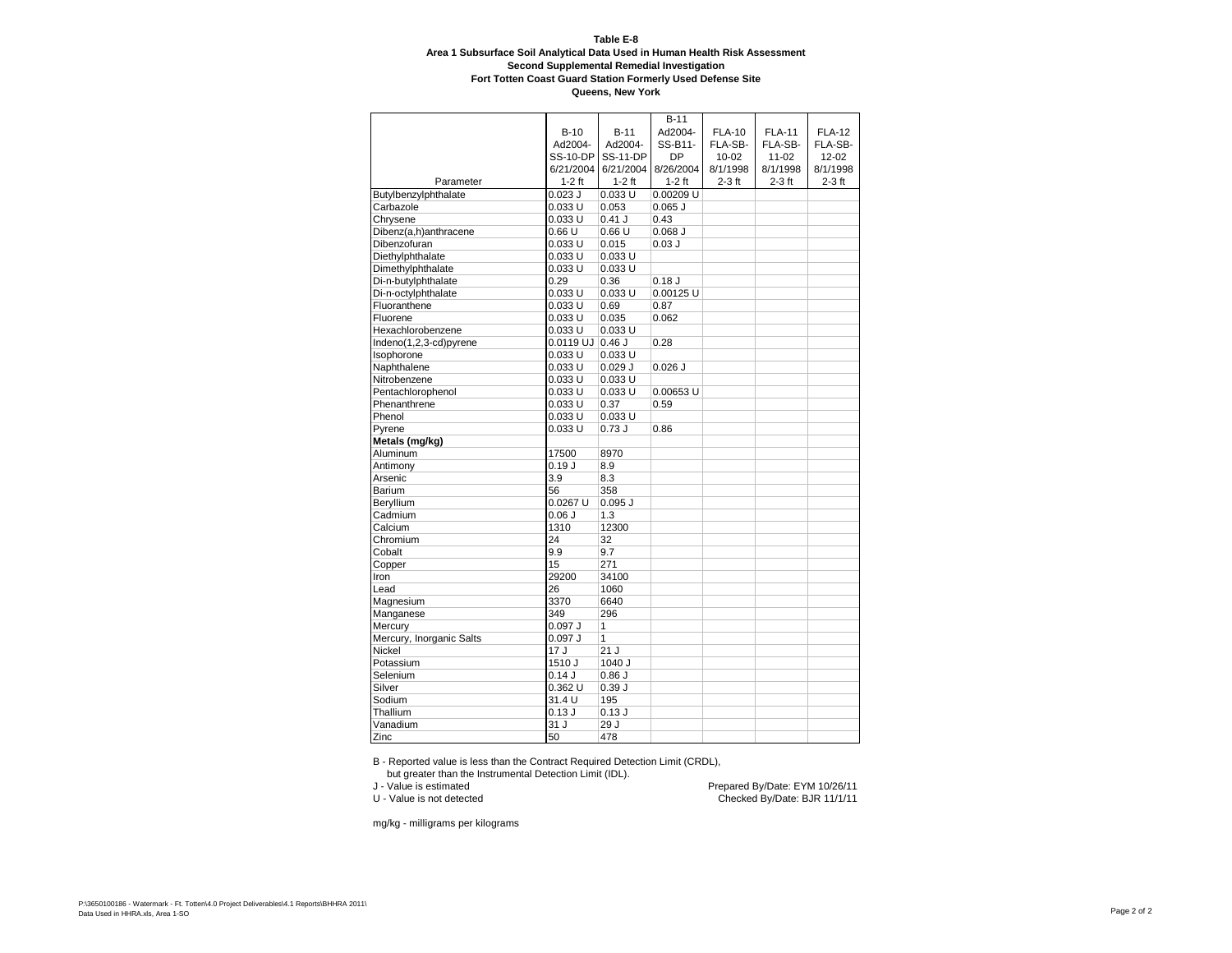|                                  | AI2-101             | AI2-102     | AI2-103             | AI2-104      | AI2-105     | AI2-106               | AI2-107     | AI2-108     | AI2-109                          | AI2-110     | AI2-111     | AI2-112           | <b>B-09</b>         | <b>SB-04</b> | <b>SB-05</b> |
|----------------------------------|---------------------|-------------|---------------------|--------------|-------------|-----------------------|-------------|-------------|----------------------------------|-------------|-------------|-------------------|---------------------|--------------|--------------|
|                                  | AI2-101(6-          | AI2-102(6-  | AI2-103(6-          | AI2-104(6-   |             | AI2-105(6- AI2-106(6- | AI2-107(6-  | Al2-108(6-  | AI2-109(6- AI2-110(6-            |             | AI2-111(6-  | AI2-112(6-        | Ad2004-             | FSS-SB-      | FSS-SB-      |
|                                  | $24)$ "             | $24)$ "     | $24)$ "             | $24)$ "      | $24)$ "     | $24)$ "               | (24)        | (24)        | (24)                             | (24)        | 24)         | (24)              | SS-9-DP             | $04 - 02$    | 05-02        |
|                                  | 5/13/2011           | 5/13/2011   | 5/13/2011           | 5/13/2011    | 5/13/2011   | 5/13/2011             | 5/11/2011   | 5/12/2011   | 5/11/2011                        | 5/12/2011   | 5/11/2011   | 5/11/2011         | 6/21/2004           | 8/1/1998     | 8/1/1998     |
| Parameter                        | $0, 5-2$ ft         | $0, 5-2$ ft | $0, 5-2$ ft         | $0_5 - 2$ ft | $0, 5-2$ ft | $0, 5-2$ ft           | $0, 5-2$ ft | $0, 5-2$ ft | $0, 5-2$ ft                      | $0, 5-2$ ft | $0, 5-2$ ft | $0, 5-2$ ft       | $1-2$ ft            | $2-3$ ft     | $2-3$ ft     |
|                                  |                     |             |                     |              |             |                       |             |             |                                  |             |             |                   |                     |              |              |
| <b>Volatile Organics (mg/kg)</b> |                     |             |                     |              |             |                       |             |             |                                  |             |             |                   |                     |              |              |
| 1,1,1-Trichloroethane            |                     |             |                     |              |             |                       |             |             |                                  |             |             |                   |                     | 0.0049 U     | 0.0046 U     |
| 1,1,2,2-Tetrachloroethane        |                     |             |                     |              |             |                       |             |             |                                  |             |             |                   |                     | 0.0049 U     | $0.0046$ U   |
| 1,1-Dichloroethane               |                     |             |                     |              |             |                       |             |             |                                  |             |             |                   |                     | $0.0049$ U   | $0.0046$ U   |
| 1,2,4-Trichlorobenzene           |                     |             |                     |              |             |                       |             |             |                                  |             |             |                   |                     | 0.0049 U     | 0.0046 U     |
| 1.2-Dichlorobenzene              |                     |             |                     |              |             |                       |             |             |                                  |             |             |                   |                     | 0.0049 U     | $0.0046$ U   |
| 1,2-Dichloroethane               |                     |             |                     |              |             |                       |             |             |                                  |             |             |                   |                     | 0.0049 U     | 0.0046 U     |
| 1.3-Dichlorobenzene              |                     |             |                     |              |             |                       |             |             |                                  |             |             |                   |                     | 0.0049 U     | $0.0046$ U   |
| 1,3-Dichloropropane              |                     |             |                     |              |             |                       |             |             |                                  |             |             |                   |                     | 0.0049 U     | 0.0046 U     |
| 1,4-Dichlorobenzene              |                     |             |                     |              |             |                       |             |             |                                  |             |             |                   |                     | 0.0049 U     | 0.0046 U     |
| 2-Butanone                       |                     |             |                     |              |             |                       |             |             |                                  |             |             |                   |                     | 0.0099 U     | 0.0091 U     |
| 4-Methyl-2-pentanone             |                     |             |                     |              |             |                       |             |             |                                  |             |             |                   |                     | 0.0099 U     | 0.0091 U     |
| Acetone                          |                     |             |                     |              |             |                       |             |             |                                  |             |             |                   |                     | 0.043        | 0.046        |
| Benzene                          |                     |             |                     |              |             |                       |             |             |                                  |             |             |                   |                     | 0.0049 U     | 0.0046 U     |
| Carbon disulfide                 |                     |             |                     |              |             |                       |             |             |                                  |             |             |                   |                     | 0.0049U      | 0.0046 U     |
| Carbon tetrachloride             |                     |             |                     |              |             |                       |             |             |                                  |             |             |                   |                     | 0.0049 U     | $0.0046$ U   |
|                                  |                     |             |                     |              |             |                       |             |             |                                  |             |             |                   |                     |              |              |
| Chlorobenzene                    |                     |             |                     |              |             |                       |             |             |                                  |             |             |                   |                     | 0.0049 U     | $0.0046$ U   |
| Chlorodibromomethane             |                     |             |                     |              |             |                       |             |             |                                  |             |             |                   |                     | 0.0049 U     | 0.0046 U     |
| Chloroethane                     |                     |             |                     |              |             |                       |             |             |                                  |             |             |                   |                     | 0.0049 U     | $0.0046$ U   |
| Chloroform                       |                     |             |                     |              |             |                       |             |             |                                  |             |             |                   |                     | 0.0049 U     | 0.0046 U     |
| Ethyl benzene                    |                     |             |                     |              |             |                       |             |             |                                  |             |             |                   |                     | 0.0049 U     | $0.0026$ J   |
| Methylene chloride               |                     |             |                     |              |             |                       |             |             |                                  |             |             |                   |                     | 0.0049 U     | 0.0046 U     |
| Tetrachloroethene                |                     |             |                     |              |             |                       |             |             |                                  |             |             |                   |                     | 0.0049 U     | $0.0046$ U   |
| Toluene                          |                     |             |                     |              |             |                       |             |             |                                  |             |             |                   |                     | 0.0049 U     | 0.0046 U     |
| trans-1,2-Dichloroethene         |                     |             |                     |              |             |                       |             |             |                                  |             |             |                   |                     | $0.0049$ U   | $0.0046$ U   |
| Trichloroethene                  |                     |             |                     |              |             |                       |             |             |                                  |             |             |                   |                     | $0.0049$ U   | 0.0046 U     |
| Trichlorotrifluoroethane         |                     |             |                     |              |             |                       |             |             |                                  |             |             |                   |                     | 0.0049 U     | 0.0046 U     |
| Vinyl chloride                   |                     |             |                     |              |             |                       |             |             |                                  |             |             |                   |                     | $0.0049$ U   | $0.0046$ U   |
| Xylenes, Total                   |                     |             |                     |              |             |                       |             |             |                                  |             |             |                   |                     | 0.0049 U     | $0.0046$ U   |
| Semivolatile Organics (mg/kg)    |                     |             |                     |              |             |                       |             |             |                                  |             |             |                   |                     |              |              |
| 1,2-Dichlorobenzene              |                     |             |                     |              |             |                       |             |             |                                  |             |             |                   | $0.066$ U           |              |              |
| 1-Methylnaphthalene              | 0.0057 U   0.0013 J |             | 0.0018 J   0.0011 J |              | $0.001$ J   | 0.014                 | $0.024$ J   | $0.0018$ J  | $ 0.0012 \cup  0.002 \text{ J} $ |             | $0.0063$ J  | 0.0012 U          |                     |              |              |
| 2,4,5-Trichlorophenol            |                     |             |                     |              |             |                       |             |             |                                  |             |             |                   | 0.033 U             |              |              |
| 2,4-Dichlorophenol               |                     |             |                     |              |             |                       |             |             |                                  |             |             |                   | 0.033 U             |              |              |
| 2,4-Dinitrophenol                |                     |             |                     |              |             |                       |             |             |                                  |             |             |                   | 0.033U              |              |              |
|                                  |                     |             |                     |              |             |                       |             |             |                                  |             |             |                   |                     |              |              |
| 2,6-Dinitrotoluene               |                     |             |                     |              |             |                       |             |             |                                  |             |             |                   | $0.033$ U<br>0.033U |              |              |
| 2-Chlorophenol                   |                     |             |                     |              |             |                       |             |             |                                  |             |             |                   |                     |              |              |
| 2-Methylnaphthalene              | 0.0057 UJ 0.0019 J  |             | 0.0032 J            | $0.0016$ J   | 0.0016 J    | 0.0068 J              | $0.015$ J   | $0.0016$ J  | 0.0012 U                         | $0.0022$ J  | $0.0062$ J  | $0.0012$ U        | 0.033 U             |              |              |
| 2-Methylphenol                   |                     |             |                     |              |             |                       |             |             |                                  |             |             |                   | 0.033 U             |              |              |
| 2-Nitroaniline                   |                     |             |                     |              |             |                       |             |             |                                  |             |             |                   | 0.033 U             |              |              |
| 2-Nitrophenol                    |                     |             |                     |              |             |                       |             |             |                                  |             |             |                   | 0.033 U             |              |              |
| 3,3`-Dichlorobenzidine           |                     |             |                     |              |             |                       |             |             |                                  |             |             |                   | 2U                  |              |              |
| 3-Nitroaniline                   |                     |             |                     |              |             |                       |             |             |                                  |             |             |                   | $0.033$ U           |              |              |
| 4-Chloro-3-methylphenol          |                     |             |                     |              |             |                       |             |             |                                  |             |             |                   | 0.033 U             |              |              |
| 4-Chloroaniline                  |                     |             |                     |              |             |                       |             |             |                                  |             |             |                   | 0.17 U              |              |              |
| 4-Methylphenol                   |                     |             |                     |              |             |                       |             |             |                                  |             |             |                   | 0.033 U             |              |              |
| 4-Nitrophenol                    |                     |             |                     |              |             |                       |             |             |                                  |             |             |                   | 0.066 U             |              |              |
| Acenaphthene                     | 0.0057 U            | 0.0011 J    | $0.002$ J           | $0.0026$ J   | $0.0018$ J  | $0.0011$ U            | 0.0054 J    | $0.0064$ J  | 0.0012 U                         | 0.0076J     | 0.035       | 0.0012 U          | 0.033 U             |              |              |
| Acenaphthylene                   | $0.015$ J           | $0.0047$ J  | 0.032               | 0.0094       | 0.015       | 0.0077                | 0.089       | $0.0036$ J  | $0.002$ U                        | $0.0025$ J  | 0.0081      | $0.002$ U         | $0.033$ U           |              |              |
| Anthracene                       | $0.01$ J            | $0.0062$ J  | 0.019               | 0.017        | 0.0081      | $0.0067$ J            | 0.054       | 0.0089      | 0.0012 U                         | 0.015       | 0.082       | 0.00098 J 0.033 U |                     |              |              |
| Benzo(a)anthracene               | 0.059               | 0.032       | 0.1                 | 0.071        | 0.051       | 0.025                 | 0.24        | 0.049       | $0.0064$ J                       | 0.039       | 0.16        | $0.0041$ J        | 0.033 U             |              |              |
| Benzo(a)pyrene                   | 0.07                | 0.038       | 0.12                | 0.15         | 0.057       | 0.031                 | 0.31        | 0.049       | 0.0068 J                         | 0.039       | 0.16        | $0.0036$ J        | 0.033 U             |              |              |
| Benzo(b)fluoranthene             | 0.051               | 0.03        | 0.12                | 0.23         | 0.058       | 0.03                  | 0.45        | 0.077       | 0.011                            | 0.054       | 0.23        | $0.006$ J         | 0.066 U             |              |              |
|                                  | 0.087               | 0.046       | 0.13                | 0.14         | 0.063       | 0.043                 | 0.22        | 0.036       | 0.0047 J                         | 0.028       | 0.1         | $0.0026$ J        | 0.033 U             |              |              |
| Benzo(ghi)perylene               |                     |             |                     |              |             |                       |             |             |                                  |             |             |                   |                     |              |              |
| Benzo(k)fluoranthene             | $0.027$ J           | $0.017$ J   | $0.047$ J           | $0.06$ J     | 0.019J      | $0.013$ $J$           | 0.0096 U    | 0.0019 U    | $0.002$ U                        | $0.002$ U   | 0.0019 U    | $0.002$ U         | 0.066 U             |              |              |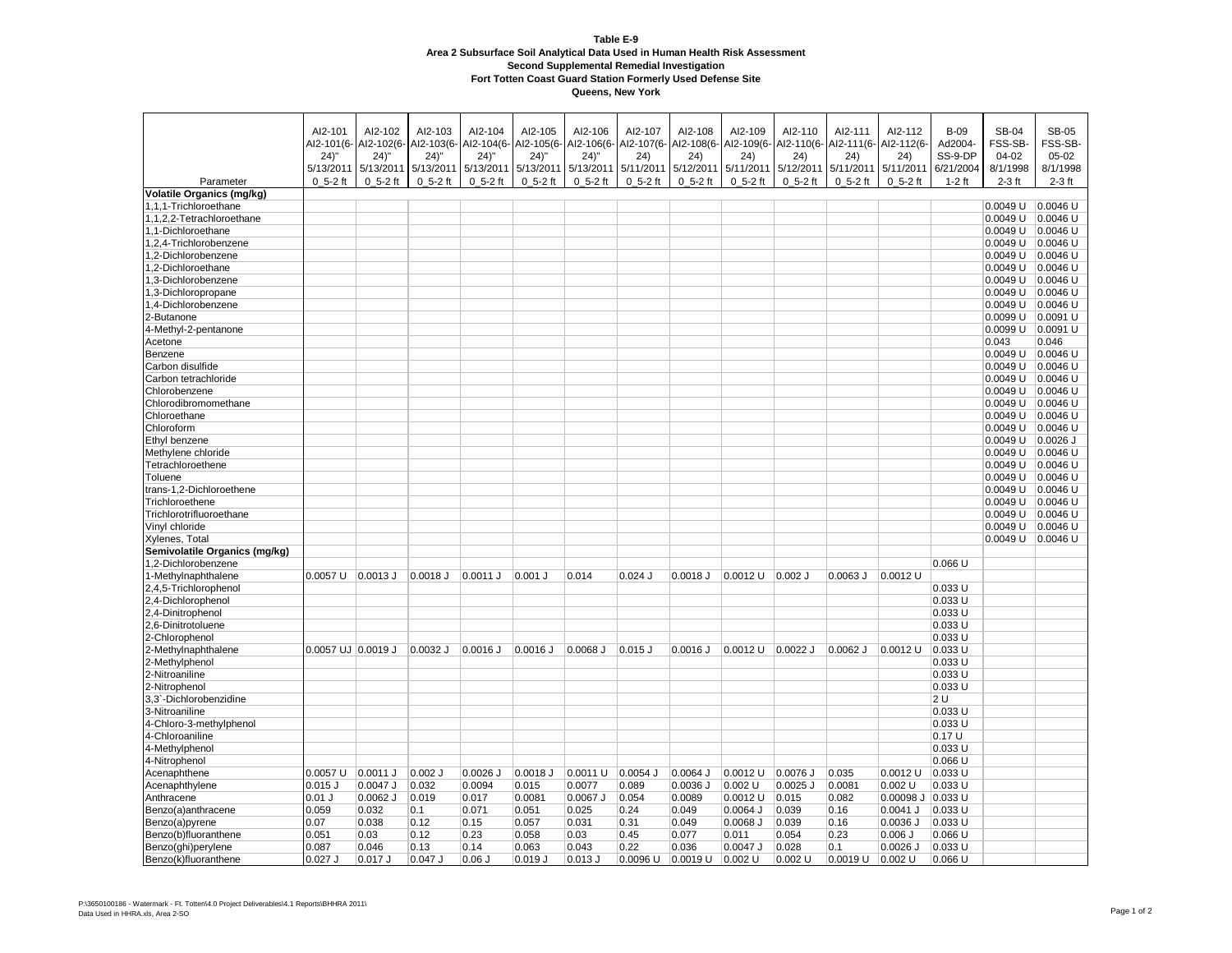**Queens, New York**

|                            | AI2-101            | AI2-102                          | AI2-103     | AI2-104      | AI2-105     | AI2-106     | AI2-107     | AI2-108     | AI2-109                                                | AI2-110     | AI2-111             | AI2-112              | $B-09$    | <b>SB-04</b>  | <b>SB-05</b> |
|----------------------------|--------------------|----------------------------------|-------------|--------------|-------------|-------------|-------------|-------------|--------------------------------------------------------|-------------|---------------------|----------------------|-----------|---------------|--------------|
|                            |                    | Al2-101(6- Al2-102(6- Al2-103(6- |             | AI2-104(6-   | AI2-105(6-  | AI2-106(6-  | AI2-107(6-  |             | Al2-108(6- Al2-109(6- Al2-110(6- Al2-111(6- Al2-112(6- |             |                     |                      | Ad2004-   | <b>FSS-SB</b> | FSS-SB-      |
|                            | 24)''              | 24)''                            | $24)$ "     | $24)$ "      | $24)$ "     | $24)$ "     | 24)         | (24)        | (24)                                                   | (24)        | 24)                 | 24)                  | SS-9-DP   | $04 - 02$     | $05-02$      |
|                            |                    | 5/13/2011 5/13/2011 5/13/2011    |             | 5/13/2011    | 5/13/2011   | 5/13/2011   | 5/11/2011   |             | 5/12/2011 5/11/2011 5/12/2011                          |             | 5/11/2011 5/11/2011 |                      | 6/21/2004 | 8/1/1998      | 8/1/1998     |
| Parameter                  | $0, 5-2$ ft        | $0, 5-2$ ft                      | $0, 5-2$ ft | $0, 5-2$ ft  | $0, 5-2$ ft | $0, 5-2$ ft | $0, 5-2$ ft | $0, 5-2$ ft | $0, 5-2$ ft                                            | $0, 5-2$ ft | $0, 5-2$ ft         | $0, 5-2$ ft          | 1-2 ft    | $2-3$ ft      | $2-3$ ft     |
| Bis(2-Ethylhexyl)phthalate |                    |                                  |             |              |             |             |             |             |                                                        |             |                     |                      | $0.021$ J |               |              |
| Butylbenzylphthalate       |                    |                                  |             |              |             |             |             |             |                                                        |             |                     |                      | 0.033 U   |               |              |
| Carbazole                  |                    |                                  |             |              |             |             |             |             |                                                        |             |                     |                      | 0.033 U   |               |              |
| Chrysene                   | 0.073              | 0.043                            | 0.12        | 0.12         | 0.056       | 0.037       | 0.29        | 0.052       | $0.0052$ J                                             | 0.038       | 0.16                | $0.0034$ J           | 0.033 U   |               |              |
| Dibenz(a,h)anthracene      | 0.017J             | 0.011                            | 0.031       | 0.039        | 0.016       | 0.0098      | 0.06        | 0.011       | $0.0024$ U                                             | $0.0036$ J  | 0.027               | $0.0024$ U           | 0.66U     |               |              |
| Dibenzofuran               |                    |                                  |             |              |             |             |             |             |                                                        |             |                     |                      | 0.033U    |               |              |
| Diethylphthalate           |                    |                                  |             |              |             |             |             |             |                                                        |             |                     |                      | 0.033U    |               |              |
| Dimethylphthalate          |                    |                                  |             |              |             |             |             |             |                                                        |             |                     |                      | 0.033U    |               |              |
| Di-n-butylphthalate        |                    |                                  |             |              |             |             |             |             |                                                        |             |                     |                      | 0.32      |               |              |
| Di-n-octylphthalate        |                    |                                  |             |              |             |             |             |             |                                                        |             |                     |                      | 0.033 U   |               |              |
| Fluoranthene               | 0.099              | 0.065                            | 0.16        | 0.09         | 0.083       | 0.052       | 0.44        | $0.087$ J   | 0.0084                                                 | 0.077       | 0.44                | 0.0044J              | 0.033 U   |               |              |
| Fluorene                   | 0.0095 U           | $0.0021$ J                       | 0.0036 J    | $0.0033$ $J$ | $0.0024$ J  | 0.0019 U    | 0.0096 U    | 0.0037 J    | $0.002$ U                                              | $0.0054$ J  | 0.027               | $0.002$ U            | 0.033 U   |               |              |
| Hexachlorobenzene          |                    |                                  |             |              |             |             |             |             |                                                        |             |                     |                      | 0.033 U   |               |              |
| Indeno(1,2,3-cd)pyrene     | 0.064              | 0.034                            | 0.099       | 0.11         | 0.052       | 0.032       | 0.19        | 0.032       | $0.0042$ J                                             | 0.023       | 0.088               | $0.0031$ J           | $0.033$ U |               |              |
| Isophorone                 |                    |                                  |             |              |             |             |             |             |                                                        |             |                     |                      | 0.033 U   |               |              |
| Naphthalene                | 0.0057 UJ 0.0022 J |                                  | $0.0086$ J  | $0.0034$ J   | 0.0044J     | $0.0034$ J  | $0.012$ J   | $0.004$ J   | $0.0012$ U                                             | $0.0021$ J  | $0.0075$ J          | $0.0012$ U           | 0.033U    |               |              |
| Nitrobenzene               |                    |                                  |             |              |             |             |             |             |                                                        |             |                     |                      | 0.033 U   |               |              |
| Pentachlorophenol          |                    |                                  |             |              |             |             |             |             |                                                        |             |                     |                      | 0.033 U   |               |              |
| Phenanthrene               | $0.032$ J          | $0.026$ J                        | $0.034$ J   | $0.029$ J    | $0.022$ J   | $0.028$ J   | 0.14        | $0.058$ J   | $0.0028$ J                                             | 0.065       | 0.36                | $0.0027$ J           | 0.033 U   |               |              |
| Phenol                     |                    |                                  |             |              |             |             |             |             |                                                        |             |                     |                      | 0.033U    |               |              |
| Pyrene                     | $0.085$ J          | $0.051$ J                        | 0.14J       | 0.09J        | $0.07$ J    | 0.039J      | 0.35        | 0.09J       | $0.0063$ J                                             | 0.075       | 0.32                | 0.0037 J             | 0.0095 J  |               |              |
| Metals (mg/kg)             |                    |                                  |             |              |             |             |             |             |                                                        |             |                     |                      |           |               |              |
| Aluminum                   | 10900              | 9490                             | 9150        | 9690         | 9180        | 8040        | 8770        | 8700        | 10400                                                  | 10800       | 6920                | 9830                 | 12600     |               |              |
| Antimony                   | 0.37 UJ            | 0.33J                            | 0.29J       | 0.72J        | 0.43 UJ     | $0.44$ UJ   | 0.2J        | $0.35$ $J$  | 0.48 UJ                                                | 0.48 UJ     | $0.86$ J            | 0.48 UJ              | $0.34$ J  |               |              |
| Arsenic                    | 3.2                | 4.4                              | 2.9         | 3.4          | 3.1         | 3.3         | 4.2         | 3.1         | 2.3                                                    | 3.2         | 5.5                 | 2.6                  | 2.1       |               |              |
| Barium                     | 70.8               | 52.3                             | 79.5        | 102          | 66          | 66.9        | 94          | 70.3        | 71.3                                                   | 78.1        | 63.6                | 89.9                 | 64        |               |              |
| Beryllium                  | 0.59               | 0.57                             | 0.87        | 0.8          | 0.7         | 0.55        | 0.63        | 0.61        | 0.89                                                   | 0.82        | 0.5                 | 0.75                 | $0.17$ J  |               |              |
| Cadmium                    | 0.17J              | $0.13$ J                         | $0.072$ J   | $0.036$ $J$  | $0.086$ J   | 0.12J       | $0.3$ J     | 0.033J      | 0.096U                                                 | $0.086$ J   | $0.35$ J            | 0.095U               | $0.049$ J |               |              |
| Calcium                    | 2080               | 1560                             | 4390        | 2320         | 1560        | 2630        | 3780        | 2340 J      | 873                                                    | 837         | 6550                | 1990                 | 1010      |               |              |
| Chromium                   | 21.8               | 17.1                             | 15.3        | 16.2         | 17.7        | 24.8        | 26          | 16.2        | 19.4                                                   | 19.1        | 16.3                | 20.3                 | 17        |               |              |
| Cobalt                     | 7.2                | 6.7                              | 4.8J        | 5.4J         | 6           | 7.4         | 6.5         | 6.4         | 6                                                      | 5.8J        | 6.9                 | 6.9                  | 7.6       |               |              |
| Copper                     | 25.4               | 19.2                             | 19.6        | 18.5         | 23.7        | 29.3        | 46.4 J      | 59.6        | 28.6 J                                                 | 18.3        | 75.1 J              | $17.4$ J             | 9.6       |               |              |
| <b>Elemental Mercury</b>   |                    |                                  |             |              |             |             | 0.0004 U    |             | 0.0004 U                                               |             | 0.0004 U            | 0.0003 U             |           |               |              |
| Iron                       | 16400              | 15100                            | 11800       | 13000        | 13100       | 14000       | 15300       | 14600       | 14900                                                  | 14300       | 13100               | 14300                | 17100     |               |              |
| Lead                       | 40.3               | 57.6                             | 73.2        | 123          | 29.8        | 53.6        | 225 J       | 115 J       | 27.4 J                                                 | 51.6        | 207 J               | 108 J                | 11        |               |              |
| Magnesium                  | 3230               | 2310                             | 2220        | 2380         | 2420        | 3030        | 2850        | 2780        | 2170                                                   | 2350        | 4720                | 2600                 | 2670      |               |              |
| Manganese                  | 316                | 283                              | 557         | 532          | 435         | 369         | 319 J       | 378         | 472 J                                                  | 541         | 274J                | 486 J                | 349       |               |              |
| Mercury                    | 0.11               | 0.083                            | 0.46        | 0.18         | 0.39        | 0.29        | $0.165$ J   |             | $0.374$ J                                              |             | $1.76$ J            | 0.0819J              | $0.028$ J |               |              |
| Mercury, Inorganic Salts   |                    |                                  |             |              |             |             |             |             |                                                        |             |                     |                      | $0.028$ J |               |              |
| Methyl mercury             |                    |                                  |             |              |             |             | 0.00103 J   |             | 0.000083 J                                             |             |                     | 0.00139 J 0.000063 U |           |               |              |
| Nickel                     | 21.3               | 16.4                             | 15          | 16.6         | 18.1        | 22.2        | 19.4        | 17          | 16.9                                                   | 16.2        | 21.5                | 19.7                 | 14J       |               |              |
| Potassium                  | 802                | 556 J                            | 409 J       | 514 J        | 725         | 1110        | 623         | 725         | 617                                                    | 602         | 642                 | 872                  | 626 J     |               |              |
| Selenium                   | 0.65U              | 0.8 U                            | 0.83U       | 0.78U        | 0.75U       | 0.77U       | $0.81$ J    | 0.73U       | 0.84 U                                                 | 0.83 U      | $0.91$ J            | 0.83U                | 0.19J     |               |              |
| Silver                     | 0.093 U            | 0.11 U                           | 0.12U       | 0.11 U       | 0.11 U      | 0.11U       | $0.11$ J    | 0.1 U       | 0.12U                                                  | 0.12U       | $0.087$ J           | 0.12U                | 0.362 U   |               |              |
| Sodium                     | 153 J              | 76.7 J                           | 98.7 J      | 214 J        | 54.2 J      | 106 J       | 237 J       | 153 J       | 72.2 U                                                 | 40.6 J      | 123 J               | 52.9 J               | 31.4 U    |               |              |
| Thallium                   | 0.93U              | 1.1 U                            | 1.2U        | 1.1 U        | 1.1 U       | 1.1 U       | 1.2U        | 1 U         | 1.2U                                                   | 1.2 U       | 1.1 U               | 1.2 U                | $0.1$ J   |               |              |
| Vanadium                   | 30.6               | 25.3                             | 20          | 21.3         | 23.6        | 25.2        | 27.5        | 22.5        | 20.3                                                   | 22.7        | 23.4                | 21.7                 | 21 J      |               |              |
| Zinc                       | 57                 | 64.7                             | 42.3        | 46.3         | 45.2        | 63          | 117 J       | 70.2        | 32 J                                                   | 77.3        | 258 J               | 58 J                 | 29        |               |              |

J - Value is estimated Prepated/Date: EYM 10/31/11 Checked/Date: BJR 11/1/11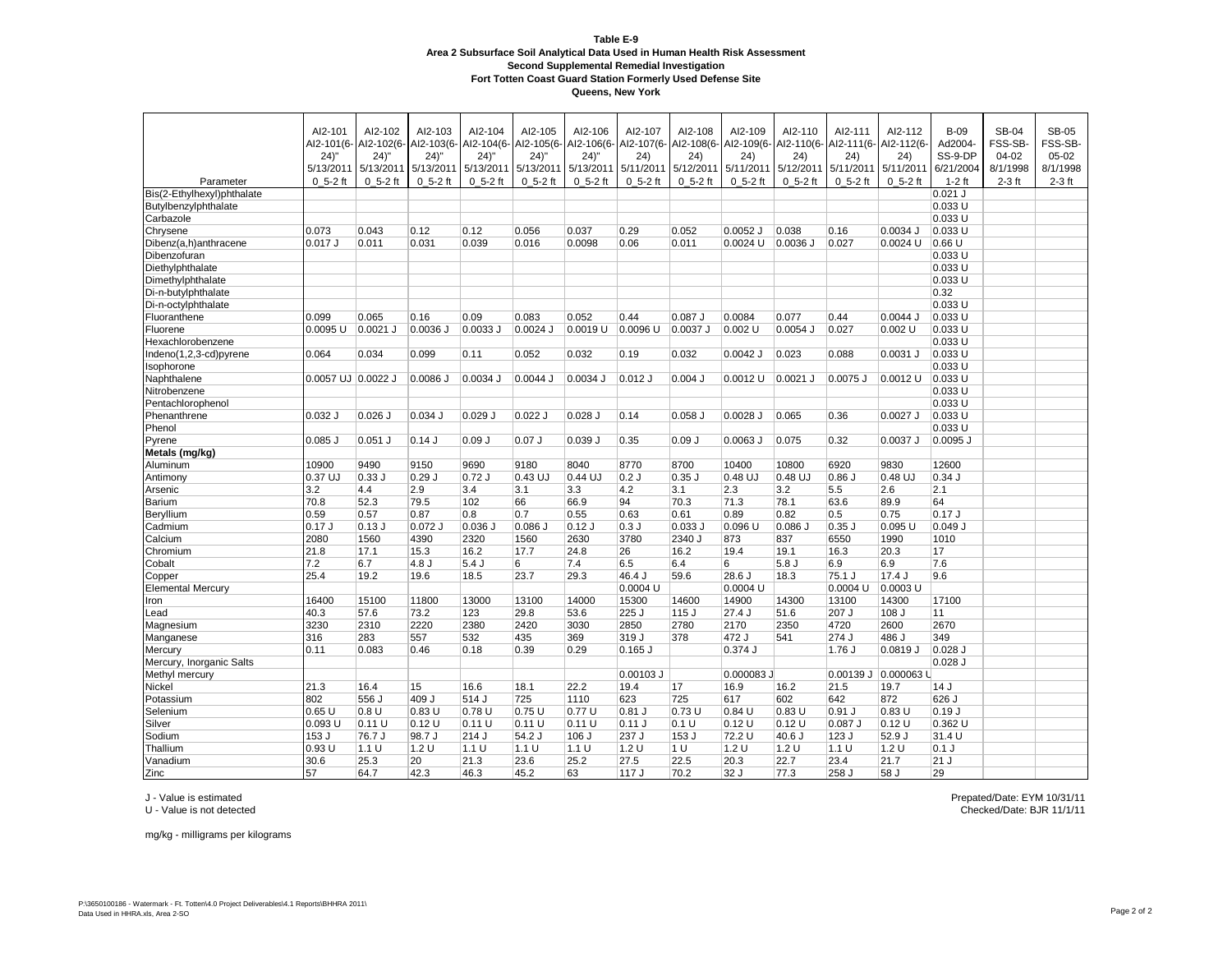|                                          | AI3-101      | AI3-102                          | AI3-103         | AI3-104      | AI3-105               | AI3-106   | AI3-106               | AI3-107   | AI3-107               | AI3-108             | AI3-109               | AI3-110             | AI3-110            | AI3-111                                                | AI3-112      | Al3-112      |
|------------------------------------------|--------------|----------------------------------|-----------------|--------------|-----------------------|-----------|-----------------------|-----------|-----------------------|---------------------|-----------------------|---------------------|--------------------|--------------------------------------------------------|--------------|--------------|
|                                          |              | Al3-101(6- Al3-102(6- Al3-103(6- |                 |              | Al3-104(6- Al3-105(6- |           | AI3-106(2- AI3-106(6- |           | AI3-107(2- AI3-107(6- |                     | Al3-108(6- Al3-109(6- |                     |                    | Al3-110(2- Al3-110(6- Al3-111(6- Al3-112(6- Al3-112(6- |              |              |
|                                          | 24)          | 24)                              | 24)             | (24)         | (24)                  | 4)        | 24)                   | 4)        | 24)                   | (24)                | (24)                  | 4)                  | 24)                | 24)                                                    | 12)          | 24)          |
|                                          |              | 5/10/2011 5/10/2011              | 5/10/2011       | 5/10/2011    | 5/10/2011             | 5/11/2011 | 5/11/2011             | 5/11/2011 | 5/11/2011             | 5/10/2011 5/10/2011 |                       | 5/11/2011 5/11/2011 |                    | 5/10/2011                                              | 5/10/2011    | 5/10/2011    |
| Parameter                                | $0_5 - 2$ ft | $0_5 - 2$ ft                     | $0_5 - 2$ ft    | $0_5 - 2$ ft | $0_5 - 2$ ft          | $2-4$ ft  | $0_5 - 2$ ft          | $2-4$ ft  | $0_5 - 2$ ft          | $0_5 - 2$ ft        | $0_5 - 2$ ft          | $2-4$ ft            | $0_5 - 2$ ft       | $0_5 - 2$ ft                                           | $0_5 - 1$ ft | $0_5 - 2$ ft |
| <b>Volatile Organics (mg/kg)</b>         |              |                                  |                 |              |                       |           |                       |           |                       |                     |                       |                     |                    |                                                        |              |              |
| 1,1,1-Trichloroethane                    |              |                                  |                 |              |                       |           |                       |           |                       |                     |                       |                     |                    |                                                        |              |              |
| 1,1,2,2-Tetrachloroethane                |              |                                  |                 |              |                       |           |                       |           |                       |                     |                       |                     |                    |                                                        |              |              |
| 1.1-Dichloroethane                       |              |                                  |                 |              |                       |           |                       |           |                       |                     |                       |                     |                    |                                                        |              |              |
| ,2,4-Trichlorobenzene                    |              |                                  |                 |              |                       |           |                       |           |                       |                     |                       |                     |                    |                                                        |              |              |
| 1,2-Dichlorobenzene                      |              |                                  |                 |              |                       |           |                       |           |                       |                     |                       |                     |                    |                                                        |              |              |
| 1,2-Dichloroethane                       |              |                                  |                 |              |                       |           |                       |           |                       |                     |                       |                     |                    |                                                        |              |              |
| 3-Dichlorobenzene                        |              |                                  |                 |              |                       |           |                       |           |                       |                     |                       |                     |                    |                                                        |              |              |
| ,3-Dichloropropane                       |              |                                  |                 |              |                       |           |                       |           |                       |                     |                       |                     |                    |                                                        |              |              |
| 1,4-Dichlorobenzene                      |              |                                  |                 |              |                       |           |                       |           |                       |                     |                       |                     |                    |                                                        |              |              |
| 2-Butanone                               |              |                                  |                 |              |                       |           |                       |           |                       |                     |                       |                     |                    |                                                        |              |              |
|                                          |              |                                  |                 |              |                       |           |                       |           |                       |                     |                       |                     |                    |                                                        |              |              |
| 4-Methyl-2-pentanone                     |              |                                  |                 |              |                       |           |                       |           |                       |                     |                       |                     |                    |                                                        |              |              |
| Acetone                                  |              |                                  |                 |              |                       |           |                       |           |                       |                     |                       |                     |                    |                                                        |              |              |
| Benzene                                  |              |                                  |                 |              |                       |           |                       |           |                       |                     |                       |                     |                    |                                                        |              |              |
| Carbon disulfide                         |              |                                  |                 |              |                       |           |                       |           |                       |                     |                       |                     |                    |                                                        |              |              |
| Carbon tetrachloride                     |              |                                  |                 |              |                       |           |                       |           |                       |                     |                       |                     |                    |                                                        |              |              |
| Chlorobenzene<br>Chlorodibromomethane    |              |                                  |                 |              |                       |           |                       |           |                       |                     |                       |                     |                    |                                                        |              |              |
|                                          |              |                                  |                 |              |                       |           |                       |           |                       |                     |                       |                     |                    |                                                        |              |              |
| Chloroethane                             |              |                                  |                 |              |                       |           |                       |           |                       |                     |                       |                     |                    |                                                        |              |              |
| Chloroform                               |              |                                  |                 |              |                       |           |                       |           |                       |                     |                       |                     |                    |                                                        |              |              |
| Ethyl benzene                            |              |                                  |                 |              |                       |           |                       |           |                       |                     |                       |                     |                    |                                                        |              |              |
| Methylene chloride                       |              |                                  |                 |              |                       |           |                       |           |                       |                     |                       |                     |                    |                                                        |              |              |
| Tetrachloroethene                        |              |                                  |                 |              |                       |           |                       |           |                       |                     |                       |                     |                    |                                                        |              |              |
| Toluene                                  |              |                                  |                 |              |                       |           |                       |           |                       |                     |                       |                     |                    |                                                        |              |              |
| trans-1,2-Dichloroethene                 |              |                                  |                 |              |                       |           |                       |           |                       |                     |                       |                     |                    |                                                        |              |              |
| Trichloroethene                          |              |                                  |                 |              |                       |           |                       |           |                       |                     |                       |                     |                    |                                                        |              |              |
| Trichlorotrifluoroethane                 |              |                                  |                 |              |                       |           |                       |           |                       |                     |                       |                     |                    |                                                        |              |              |
| Vinyl chloride                           |              |                                  |                 |              |                       |           |                       |           |                       |                     |                       |                     |                    |                                                        |              |              |
| Xylenes, Total                           |              |                                  |                 |              |                       |           |                       |           |                       |                     |                       |                     |                    |                                                        |              |              |
| Semivolatile Organics (mg/kg)            |              |                                  |                 |              |                       |           |                       |           |                       |                     |                       |                     |                    |                                                        |              |              |
| 1,2-Dichlorobenzene                      |              |                                  |                 |              |                       |           |                       |           |                       |                     |                       |                     |                    |                                                        |              |              |
| I-Methylnaphthalene                      | $0.0036$ J   | $0.0045$ J                       | $\vert$ 0.024 U | $0.0036$ J   | 0.0093                |           | 0.039                 |           | $0.003$ $J$           | $0.001$ J           | 0.0031 J              |                     | $0.0068$ J $0.065$ |                                                        | $0.0013$ U   |              |
| 2,4,5-Trichlorophenol                    |              |                                  |                 |              |                       |           |                       |           |                       |                     |                       |                     |                    |                                                        |              |              |
| 2,4-Dichlorophenol                       |              |                                  |                 |              |                       |           |                       |           |                       |                     |                       |                     |                    |                                                        |              |              |
| 2,4-Dinitrophenol                        |              |                                  |                 |              |                       |           |                       |           |                       |                     |                       |                     |                    |                                                        |              |              |
| 2,6-Dinitrotoluene                       |              |                                  |                 |              |                       |           |                       |           |                       |                     |                       |                     |                    |                                                        |              |              |
| 2-Chlorophenol                           |              |                                  |                 |              |                       |           |                       |           |                       |                     |                       |                     |                    |                                                        |              |              |
| 2-Methylnaphthalene                      | $0.004$ J    | 0.0058 J                         | $0.015$ J       | $0.0051$ J   | $0.012$ J             |           | 0.14                  |           | $0.0038$ $J$          | $0.0012$ J          | 0.0042 J              |                     | 0.014              | $0.076$ $J$                                            | 0.00088 J    |              |
| 2-Methylphenol                           |              |                                  |                 |              |                       |           |                       |           |                       |                     |                       |                     |                    |                                                        |              |              |
| 2-Nitroaniline                           |              |                                  |                 |              |                       |           |                       |           |                       |                     |                       |                     |                    |                                                        |              |              |
| 2-Nitrophenol                            |              |                                  |                 |              |                       |           |                       |           |                       |                     |                       |                     |                    |                                                        |              |              |
| 3,3`-Dichlorobenzidine<br>3-Nitroaniline |              |                                  |                 |              |                       |           |                       |           |                       |                     |                       |                     |                    |                                                        |              |              |
|                                          |              |                                  |                 |              |                       |           |                       |           |                       |                     |                       |                     |                    |                                                        |              |              |
| 4-Chloro-3-methylphenol                  |              |                                  |                 |              |                       |           |                       |           |                       |                     |                       |                     |                    |                                                        |              |              |
| 4-Chloroaniline                          |              |                                  |                 |              |                       |           |                       |           |                       |                     |                       |                     |                    |                                                        |              |              |
| 4-Methylphenol                           |              |                                  |                 |              |                       |           |                       |           |                       |                     |                       |                     |                    |                                                        |              |              |
| 4-Nitrophenol                            |              |                                  |                 |              | $0.0047$ J            |           |                       |           |                       |                     |                       |                     |                    |                                                        | $0.0013$ UJ  |              |
| Acenaphthene                             | $0.0068$ J   | 0.0071 J                         | 0.024 UJ        | $0.0034$ J   |                       |           | 0.012                 |           | $0.0023$ J            | $0.0017$ J          | $0.004$ J             |                     | $0.0056$ J         | $0.19$ J                                               |              |              |
| Acenaphthylene                           | 0.0075 J     | 0.22                             | $0.067$ J       | 0.017        | 0.06                  |           | 0.012                 |           | $0.0074$ J            | $0.0047$ J          | 0.028                 |                     | 0.058              | 0.56                                                   | $0.0031$ J   |              |
| Anthracene                               | $0.023$ J    | $0.12$ J                         | $0.058$ $J$     | $0.016$ J    | $0.041$ J             |           | 0.047                 |           | 0.0087                | 0.0073 J            | $0.025$ J             |                     | 0.038              | $0.67$ J                                               | $0.0022$ J   |              |
| Benzo(a)anthracene                       | 0.11J        | 0.46J                            | 0.19J           | $0.064$ J    | $0.16$ J              |           | 0.088                 |           | 0.039                 | $0.036$ $J$         | $0.11$ J              |                     | 0.17               | 1.4J                                                   | 0.0071 J     |              |
| Benzo(a)pyrene                           | 0.12J        | $0.54$ J                         | $0.24$ J        | $0.07$ J     | $0.18$ J              |           | 0.079                 |           | 0.045                 | $0.038$ $J$         | $0.12$ J              |                     | 0.2                | 1.4J                                                   | 0.011 J      |              |
| Benzo(b)fluoranthene                     | 0.2J         | 0.88J                            | 0.34J           | 0.13J        | $0.27$ J              |           | 0.13                  |           | 0.066                 | $0.062$ J           | 0.2J                  |                     | 0.33               | 2.2J                                                   | 0.019J       |              |
| Benzo(ghi)perylene                       | 0.11         | 0.4                              | 0.22            | 0.069        | 0.14                  |           | 0.07                  |           | 0.04                  | $0.031$ J           | 0.085                 |                     | 0.15               | 0.98                                                   | 0.0089       |              |
| Benzo(k)fluoranthene                     | $0.002$ U    | 0.002 U                          | $0.04$ U        | 0.0019 U     | $0.002$ U             |           | $0.0019$ U            |           | 0.0022 U 0.002 U      |                     | $0.002$ U             |                     |                    | $0.0019$ U $0.0093$ U $0.0022$ U                       |              |              |
| Bis(2-Ethylhexyl)phthalate               |              |                                  |                 |              |                       |           |                       |           |                       |                     |                       |                     |                    |                                                        |              |              |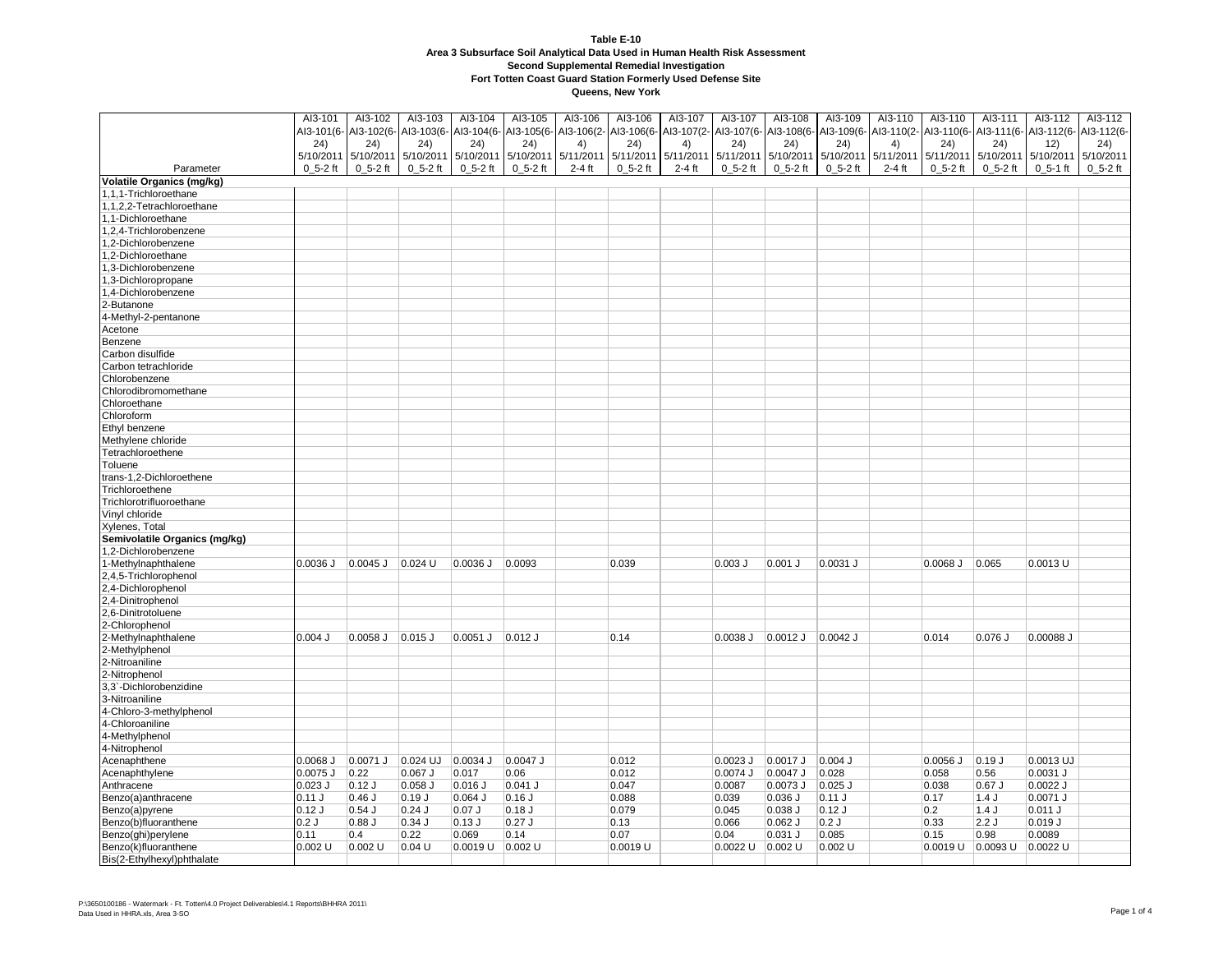| Al3-108(6- Al3-109(6- Al3-110(2- Al3-110(6- Al3-111(6- Al3-112(6- Al3-112(6-<br>Al3-101(6- Al3-102(6- Al3-103(6- Al3-104(6-<br>AI3-105(6- AI3-106(2- AI3-106(6- AI3-107(2- AI3-107(6-<br>24)<br>24)<br>24)<br>(24)<br>(24)<br>(24)<br>4)<br>24)<br>4)<br>(24)<br>(24)<br>24)<br>4)<br>24)<br>24)<br>12)<br>5/10/2011 5/10/2011<br>5/10/2011<br>5/10/2011<br>5/10/2011<br>5/11/2011<br>5/11/2011<br>5/11/2011 5/11/2011<br>5/10/2011<br>5/10/2011<br>5/11/2011 5/11/2011<br>5/10/2011<br>5/10/2011<br>5/10/2011<br>$0, 5-2$ ft<br>$0_5 - 2$ ft<br>$0_5 - 2$ ft<br>$0_5 - 2$ ft<br>$0, 5-2$ ft<br>$0, 5-2$ ft<br>Parameter<br>$0, 5-2$ ft<br>$0, 5-2$ ft<br>$0, 5-2$ ft<br>$2-4$ ft<br>$0, 5-2$ ft<br>$2-4$ ft<br>$0, 5-2$ ft<br>$2-4$ ft<br>$0, 5-2$ ft<br>$0, 5-1$ ft<br>Butylbenzylphthalate<br>Carbazole<br>0.11 J<br>$0.48$ J<br>0.2J<br>$0.074$ J<br>$0.19$ J<br>0.041<br>$0.046$ J<br>$0.12$ J<br>1.3J<br>0.011 J<br>Chrysene<br>0.087<br>0.16<br>Dibenz(a,h)anthracene<br>0.03<br>0.13<br>$0.045$ J<br>0.014<br>0.043<br>0.016<br>0.0084 J<br>$0.0084$ J<br>0.024<br>0.041<br>0.23<br>$0.0026$ U<br>Dibenzofuran<br>Diethylphthalate<br>Dimethylphthalate<br>Di-n-butylphthalate<br>Di-n-octylphthalate<br>$0.23$ J<br>$0.21$ J<br>$0.26$ J<br>$0.91$ J<br>$0.31$ J<br>$0.14$ J<br>0.17<br>0.065<br>$0.075$ J<br>0.21<br>2.4J<br>$0.014$ J<br>Fluoranthene<br>$0.04$ UJ<br>$0.0081$ J<br>$0.024$ J<br>0.0048 J<br>0.0089 J<br>0.017<br>$0.0023$ J<br>$0.0023$ J<br>0.0067 J<br>0.0074 J<br>$0.21$ J<br>0.0022 UJ<br>Fluorene<br>Hexachlorobenzene<br>Indeno(1,2,3-cd)pyrene<br>0.096<br>0.39<br>0.16<br>0.061<br>0.12<br>0.061<br>0.029<br>$0.029$ J<br>0.074<br>0.14<br>0.89<br>$0.0085$ J<br>Isophorone<br>0.007 J<br>$0.011$ J<br>0.053<br>0.0022 J<br>Naphthalene<br>$0.0069$ J<br>$0.011$ J<br>0.024 UJ<br>0.0038 J<br>0.0061 J<br>0.011<br>$0.1$ J<br>0.0013 UJ<br>Nitrobenzene<br>Pentachlorophenol<br>Phenanthrene<br>0.16J<br>$0.35$ J<br>0.18J<br>$0.073$ J<br>$0.091$ J<br>0.16<br>0.029<br>0.044J<br>$0.089$ J<br>0.069<br>1.8 <sub>J</sub><br>0.0059 J<br>Phenol<br>0.2J<br>$0.68$ J<br>0.26J<br>$0.11$ J<br>0.2J<br>0.13<br>0.063<br>$0.061$ J<br>$0.17$ J<br>0.2<br>1.9J<br>Pyrene<br>0.011 J<br><b>Total Organic Carbon</b><br>Metals (mg/kg)<br>11500<br>10500<br>10900<br>11500<br>8340<br>9230<br>10100<br>11300<br>10200<br>5940<br>9210<br>9610<br>12500<br>Aluminum<br>8610<br>6650<br>$0.47$ UJ<br>0.43 UJ<br>0.29J<br>$0.21$ J<br>$0.42$ J<br>$0.37$ J<br>$0.45$ UJ<br>0.4J<br>$0.44$ UJ<br>$0.5$ UJ<br>0.2J<br>1.2J<br>$0.19$ J<br>0.44 UJ<br>$0.24$ J<br>Antimony<br>4.4<br>5.5<br>17.4<br>5.1<br>18.9<br>4.2<br>10.4<br>3.4<br>2.8J<br>4.3<br>5.3<br>8.4<br>6.7<br>2.6<br>7.7<br>Arsenic<br>41.4<br>46.9<br>40.1<br>57.3<br>55.7<br>42.4<br>56.2<br>57.3<br>Barium<br>105<br>75.3<br>48.1<br>49.3<br>49.8<br>53<br>76.8<br>0.73<br>0.78<br>0.57<br>0.79<br>0.44<br>0.5<br>0.74<br>1.1<br>0.6<br>0.56<br>0.53<br>0.87<br>0.45<br>0.53<br>0.65<br>Beryllium<br>0.083 J<br>$0.04$ J<br>0.5J<br>0.099<br>$0.21$ J<br>$0.11$ J<br>$0.51$ J<br>0.091 U<br>$0.24$ J<br>$0.034$ J<br>0.16<br>0.14J<br>$0.21$ J<br>0.19J<br>0.099 U<br>Cadmium<br>314 J<br>2420 J<br>3270<br>1960<br>6690 J<br>331 J<br>Calcium<br>814 J<br>450 J<br>1260 J<br>5840<br>1910<br>5100<br>267 J<br>582 J<br>2180<br>22.1<br>22.1<br>Chromium<br>19.4<br>20.3<br>16.9<br>26.2<br>15.1<br>19.1<br>17.9<br>21<br>16.4<br>19.6<br>15.3<br>20.1<br>24.5<br>Cobalt<br>4.3J<br>6<br>5.8<br>6<br>6.7<br>5.5J<br>4.1J<br>6.3<br>5.2J<br>6.1<br>7.7<br>6.8<br>5 J<br>5.8<br>6 J<br>19.4<br>23.4<br>22.3<br>33.6<br>$166$ J<br>47.9 J<br>$24.3$ J<br>$29.3$ J<br>22<br>$36.4$ J<br>$28.6$ J<br>27.8<br>9.8<br>Copper<br>37.6<br>12.6J<br>$0.0003$ U<br>$0.0003$ U<br>0.0002 U<br>0.0003 U<br><b>Elemental Mercury</b> |      | AI3-101 | AI3-102 | AI3-103 | AI3-104 | AI3-105 | AI3-106 | AI3-106 | AI3-107 | AI3-107 | AI3-108 | AI3-109 | AI3-110 | AI3-110 | AI3-111 | Al3-112 | Al3-112 |
|-----------------------------------------------------------------------------------------------------------------------------------------------------------------------------------------------------------------------------------------------------------------------------------------------------------------------------------------------------------------------------------------------------------------------------------------------------------------------------------------------------------------------------------------------------------------------------------------------------------------------------------------------------------------------------------------------------------------------------------------------------------------------------------------------------------------------------------------------------------------------------------------------------------------------------------------------------------------------------------------------------------------------------------------------------------------------------------------------------------------------------------------------------------------------------------------------------------------------------------------------------------------------------------------------------------------------------------------------------------------------------------------------------------------------------------------------------------------------------------------------------------------------------------------------------------------------------------------------------------------------------------------------------------------------------------------------------------------------------------------------------------------------------------------------------------------------------------------------------------------------------------------------------------------------------------------------------------------------------------------------------------------------------------------------------------------------------------------------------------------------------------------------------------------------------------------------------------------------------------------------------------------------------------------------------------------------------------------------------------------------------------------------------------------------------------------------------------------------------------------------------------------------------------------------------------------------------------------------------------------------------------------------------------------------------------------------------------------------------------------------------------------------------------------------------------------------------------------------------------------------------------------------------------------------------------------------------------------------------------------------------------------------------------------------------------------------------------------------------------------------------------------------------------------------------------------------------------------------------------------------------------------------------------------------------------------------------------------------------------------------------------------------------------------------------------------------------------------------------------------------------------------------------------------------------------------------------------------------------------------------------------------------------------------------------------------------------------------------------------------------------------------------------------------------------------------|------|---------|---------|---------|---------|---------|---------|---------|---------|---------|---------|---------|---------|---------|---------|---------|---------|
|                                                                                                                                                                                                                                                                                                                                                                                                                                                                                                                                                                                                                                                                                                                                                                                                                                                                                                                                                                                                                                                                                                                                                                                                                                                                                                                                                                                                                                                                                                                                                                                                                                                                                                                                                                                                                                                                                                                                                                                                                                                                                                                                                                                                                                                                                                                                                                                                                                                                                                                                                                                                                                                                                                                                                                                                                                                                                                                                                                                                                                                                                                                                                                                                                                                                                                                                                                                                                                                                                                                                                                                                                                                                                                                                                                                                                 |      |         |         |         |         |         |         |         |         |         |         |         |         |         |         |         |         |
|                                                                                                                                                                                                                                                                                                                                                                                                                                                                                                                                                                                                                                                                                                                                                                                                                                                                                                                                                                                                                                                                                                                                                                                                                                                                                                                                                                                                                                                                                                                                                                                                                                                                                                                                                                                                                                                                                                                                                                                                                                                                                                                                                                                                                                                                                                                                                                                                                                                                                                                                                                                                                                                                                                                                                                                                                                                                                                                                                                                                                                                                                                                                                                                                                                                                                                                                                                                                                                                                                                                                                                                                                                                                                                                                                                                                                 |      |         |         |         |         |         |         |         |         |         |         |         |         |         |         |         |         |
|                                                                                                                                                                                                                                                                                                                                                                                                                                                                                                                                                                                                                                                                                                                                                                                                                                                                                                                                                                                                                                                                                                                                                                                                                                                                                                                                                                                                                                                                                                                                                                                                                                                                                                                                                                                                                                                                                                                                                                                                                                                                                                                                                                                                                                                                                                                                                                                                                                                                                                                                                                                                                                                                                                                                                                                                                                                                                                                                                                                                                                                                                                                                                                                                                                                                                                                                                                                                                                                                                                                                                                                                                                                                                                                                                                                                                 |      |         |         |         |         |         |         |         |         |         |         |         |         |         |         |         |         |
|                                                                                                                                                                                                                                                                                                                                                                                                                                                                                                                                                                                                                                                                                                                                                                                                                                                                                                                                                                                                                                                                                                                                                                                                                                                                                                                                                                                                                                                                                                                                                                                                                                                                                                                                                                                                                                                                                                                                                                                                                                                                                                                                                                                                                                                                                                                                                                                                                                                                                                                                                                                                                                                                                                                                                                                                                                                                                                                                                                                                                                                                                                                                                                                                                                                                                                                                                                                                                                                                                                                                                                                                                                                                                                                                                                                                                 |      |         |         |         |         |         |         |         |         |         |         |         |         |         |         |         |         |
|                                                                                                                                                                                                                                                                                                                                                                                                                                                                                                                                                                                                                                                                                                                                                                                                                                                                                                                                                                                                                                                                                                                                                                                                                                                                                                                                                                                                                                                                                                                                                                                                                                                                                                                                                                                                                                                                                                                                                                                                                                                                                                                                                                                                                                                                                                                                                                                                                                                                                                                                                                                                                                                                                                                                                                                                                                                                                                                                                                                                                                                                                                                                                                                                                                                                                                                                                                                                                                                                                                                                                                                                                                                                                                                                                                                                                 |      |         |         |         |         |         |         |         |         |         |         |         |         |         |         |         |         |
|                                                                                                                                                                                                                                                                                                                                                                                                                                                                                                                                                                                                                                                                                                                                                                                                                                                                                                                                                                                                                                                                                                                                                                                                                                                                                                                                                                                                                                                                                                                                                                                                                                                                                                                                                                                                                                                                                                                                                                                                                                                                                                                                                                                                                                                                                                                                                                                                                                                                                                                                                                                                                                                                                                                                                                                                                                                                                                                                                                                                                                                                                                                                                                                                                                                                                                                                                                                                                                                                                                                                                                                                                                                                                                                                                                                                                 |      |         |         |         |         |         |         |         |         |         |         |         |         |         |         |         |         |
|                                                                                                                                                                                                                                                                                                                                                                                                                                                                                                                                                                                                                                                                                                                                                                                                                                                                                                                                                                                                                                                                                                                                                                                                                                                                                                                                                                                                                                                                                                                                                                                                                                                                                                                                                                                                                                                                                                                                                                                                                                                                                                                                                                                                                                                                                                                                                                                                                                                                                                                                                                                                                                                                                                                                                                                                                                                                                                                                                                                                                                                                                                                                                                                                                                                                                                                                                                                                                                                                                                                                                                                                                                                                                                                                                                                                                 |      |         |         |         |         |         |         |         |         |         |         |         |         |         |         |         |         |
|                                                                                                                                                                                                                                                                                                                                                                                                                                                                                                                                                                                                                                                                                                                                                                                                                                                                                                                                                                                                                                                                                                                                                                                                                                                                                                                                                                                                                                                                                                                                                                                                                                                                                                                                                                                                                                                                                                                                                                                                                                                                                                                                                                                                                                                                                                                                                                                                                                                                                                                                                                                                                                                                                                                                                                                                                                                                                                                                                                                                                                                                                                                                                                                                                                                                                                                                                                                                                                                                                                                                                                                                                                                                                                                                                                                                                 |      |         |         |         |         |         |         |         |         |         |         |         |         |         |         |         |         |
|                                                                                                                                                                                                                                                                                                                                                                                                                                                                                                                                                                                                                                                                                                                                                                                                                                                                                                                                                                                                                                                                                                                                                                                                                                                                                                                                                                                                                                                                                                                                                                                                                                                                                                                                                                                                                                                                                                                                                                                                                                                                                                                                                                                                                                                                                                                                                                                                                                                                                                                                                                                                                                                                                                                                                                                                                                                                                                                                                                                                                                                                                                                                                                                                                                                                                                                                                                                                                                                                                                                                                                                                                                                                                                                                                                                                                 |      |         |         |         |         |         |         |         |         |         |         |         |         |         |         |         |         |
|                                                                                                                                                                                                                                                                                                                                                                                                                                                                                                                                                                                                                                                                                                                                                                                                                                                                                                                                                                                                                                                                                                                                                                                                                                                                                                                                                                                                                                                                                                                                                                                                                                                                                                                                                                                                                                                                                                                                                                                                                                                                                                                                                                                                                                                                                                                                                                                                                                                                                                                                                                                                                                                                                                                                                                                                                                                                                                                                                                                                                                                                                                                                                                                                                                                                                                                                                                                                                                                                                                                                                                                                                                                                                                                                                                                                                 |      |         |         |         |         |         |         |         |         |         |         |         |         |         |         |         |         |
|                                                                                                                                                                                                                                                                                                                                                                                                                                                                                                                                                                                                                                                                                                                                                                                                                                                                                                                                                                                                                                                                                                                                                                                                                                                                                                                                                                                                                                                                                                                                                                                                                                                                                                                                                                                                                                                                                                                                                                                                                                                                                                                                                                                                                                                                                                                                                                                                                                                                                                                                                                                                                                                                                                                                                                                                                                                                                                                                                                                                                                                                                                                                                                                                                                                                                                                                                                                                                                                                                                                                                                                                                                                                                                                                                                                                                 |      |         |         |         |         |         |         |         |         |         |         |         |         |         |         |         |         |
|                                                                                                                                                                                                                                                                                                                                                                                                                                                                                                                                                                                                                                                                                                                                                                                                                                                                                                                                                                                                                                                                                                                                                                                                                                                                                                                                                                                                                                                                                                                                                                                                                                                                                                                                                                                                                                                                                                                                                                                                                                                                                                                                                                                                                                                                                                                                                                                                                                                                                                                                                                                                                                                                                                                                                                                                                                                                                                                                                                                                                                                                                                                                                                                                                                                                                                                                                                                                                                                                                                                                                                                                                                                                                                                                                                                                                 |      |         |         |         |         |         |         |         |         |         |         |         |         |         |         |         |         |
|                                                                                                                                                                                                                                                                                                                                                                                                                                                                                                                                                                                                                                                                                                                                                                                                                                                                                                                                                                                                                                                                                                                                                                                                                                                                                                                                                                                                                                                                                                                                                                                                                                                                                                                                                                                                                                                                                                                                                                                                                                                                                                                                                                                                                                                                                                                                                                                                                                                                                                                                                                                                                                                                                                                                                                                                                                                                                                                                                                                                                                                                                                                                                                                                                                                                                                                                                                                                                                                                                                                                                                                                                                                                                                                                                                                                                 |      |         |         |         |         |         |         |         |         |         |         |         |         |         |         |         |         |
|                                                                                                                                                                                                                                                                                                                                                                                                                                                                                                                                                                                                                                                                                                                                                                                                                                                                                                                                                                                                                                                                                                                                                                                                                                                                                                                                                                                                                                                                                                                                                                                                                                                                                                                                                                                                                                                                                                                                                                                                                                                                                                                                                                                                                                                                                                                                                                                                                                                                                                                                                                                                                                                                                                                                                                                                                                                                                                                                                                                                                                                                                                                                                                                                                                                                                                                                                                                                                                                                                                                                                                                                                                                                                                                                                                                                                 |      |         |         |         |         |         |         |         |         |         |         |         |         |         |         |         |         |
|                                                                                                                                                                                                                                                                                                                                                                                                                                                                                                                                                                                                                                                                                                                                                                                                                                                                                                                                                                                                                                                                                                                                                                                                                                                                                                                                                                                                                                                                                                                                                                                                                                                                                                                                                                                                                                                                                                                                                                                                                                                                                                                                                                                                                                                                                                                                                                                                                                                                                                                                                                                                                                                                                                                                                                                                                                                                                                                                                                                                                                                                                                                                                                                                                                                                                                                                                                                                                                                                                                                                                                                                                                                                                                                                                                                                                 |      |         |         |         |         |         |         |         |         |         |         |         |         |         |         |         |         |
|                                                                                                                                                                                                                                                                                                                                                                                                                                                                                                                                                                                                                                                                                                                                                                                                                                                                                                                                                                                                                                                                                                                                                                                                                                                                                                                                                                                                                                                                                                                                                                                                                                                                                                                                                                                                                                                                                                                                                                                                                                                                                                                                                                                                                                                                                                                                                                                                                                                                                                                                                                                                                                                                                                                                                                                                                                                                                                                                                                                                                                                                                                                                                                                                                                                                                                                                                                                                                                                                                                                                                                                                                                                                                                                                                                                                                 |      |         |         |         |         |         |         |         |         |         |         |         |         |         |         |         |         |
|                                                                                                                                                                                                                                                                                                                                                                                                                                                                                                                                                                                                                                                                                                                                                                                                                                                                                                                                                                                                                                                                                                                                                                                                                                                                                                                                                                                                                                                                                                                                                                                                                                                                                                                                                                                                                                                                                                                                                                                                                                                                                                                                                                                                                                                                                                                                                                                                                                                                                                                                                                                                                                                                                                                                                                                                                                                                                                                                                                                                                                                                                                                                                                                                                                                                                                                                                                                                                                                                                                                                                                                                                                                                                                                                                                                                                 |      |         |         |         |         |         |         |         |         |         |         |         |         |         |         |         |         |
|                                                                                                                                                                                                                                                                                                                                                                                                                                                                                                                                                                                                                                                                                                                                                                                                                                                                                                                                                                                                                                                                                                                                                                                                                                                                                                                                                                                                                                                                                                                                                                                                                                                                                                                                                                                                                                                                                                                                                                                                                                                                                                                                                                                                                                                                                                                                                                                                                                                                                                                                                                                                                                                                                                                                                                                                                                                                                                                                                                                                                                                                                                                                                                                                                                                                                                                                                                                                                                                                                                                                                                                                                                                                                                                                                                                                                 |      |         |         |         |         |         |         |         |         |         |         |         |         |         |         |         |         |
|                                                                                                                                                                                                                                                                                                                                                                                                                                                                                                                                                                                                                                                                                                                                                                                                                                                                                                                                                                                                                                                                                                                                                                                                                                                                                                                                                                                                                                                                                                                                                                                                                                                                                                                                                                                                                                                                                                                                                                                                                                                                                                                                                                                                                                                                                                                                                                                                                                                                                                                                                                                                                                                                                                                                                                                                                                                                                                                                                                                                                                                                                                                                                                                                                                                                                                                                                                                                                                                                                                                                                                                                                                                                                                                                                                                                                 |      |         |         |         |         |         |         |         |         |         |         |         |         |         |         |         |         |
|                                                                                                                                                                                                                                                                                                                                                                                                                                                                                                                                                                                                                                                                                                                                                                                                                                                                                                                                                                                                                                                                                                                                                                                                                                                                                                                                                                                                                                                                                                                                                                                                                                                                                                                                                                                                                                                                                                                                                                                                                                                                                                                                                                                                                                                                                                                                                                                                                                                                                                                                                                                                                                                                                                                                                                                                                                                                                                                                                                                                                                                                                                                                                                                                                                                                                                                                                                                                                                                                                                                                                                                                                                                                                                                                                                                                                 |      |         |         |         |         |         |         |         |         |         |         |         |         |         |         |         |         |
|                                                                                                                                                                                                                                                                                                                                                                                                                                                                                                                                                                                                                                                                                                                                                                                                                                                                                                                                                                                                                                                                                                                                                                                                                                                                                                                                                                                                                                                                                                                                                                                                                                                                                                                                                                                                                                                                                                                                                                                                                                                                                                                                                                                                                                                                                                                                                                                                                                                                                                                                                                                                                                                                                                                                                                                                                                                                                                                                                                                                                                                                                                                                                                                                                                                                                                                                                                                                                                                                                                                                                                                                                                                                                                                                                                                                                 |      |         |         |         |         |         |         |         |         |         |         |         |         |         |         |         |         |
|                                                                                                                                                                                                                                                                                                                                                                                                                                                                                                                                                                                                                                                                                                                                                                                                                                                                                                                                                                                                                                                                                                                                                                                                                                                                                                                                                                                                                                                                                                                                                                                                                                                                                                                                                                                                                                                                                                                                                                                                                                                                                                                                                                                                                                                                                                                                                                                                                                                                                                                                                                                                                                                                                                                                                                                                                                                                                                                                                                                                                                                                                                                                                                                                                                                                                                                                                                                                                                                                                                                                                                                                                                                                                                                                                                                                                 |      |         |         |         |         |         |         |         |         |         |         |         |         |         |         |         |         |
|                                                                                                                                                                                                                                                                                                                                                                                                                                                                                                                                                                                                                                                                                                                                                                                                                                                                                                                                                                                                                                                                                                                                                                                                                                                                                                                                                                                                                                                                                                                                                                                                                                                                                                                                                                                                                                                                                                                                                                                                                                                                                                                                                                                                                                                                                                                                                                                                                                                                                                                                                                                                                                                                                                                                                                                                                                                                                                                                                                                                                                                                                                                                                                                                                                                                                                                                                                                                                                                                                                                                                                                                                                                                                                                                                                                                                 |      |         |         |         |         |         |         |         |         |         |         |         |         |         |         |         |         |
|                                                                                                                                                                                                                                                                                                                                                                                                                                                                                                                                                                                                                                                                                                                                                                                                                                                                                                                                                                                                                                                                                                                                                                                                                                                                                                                                                                                                                                                                                                                                                                                                                                                                                                                                                                                                                                                                                                                                                                                                                                                                                                                                                                                                                                                                                                                                                                                                                                                                                                                                                                                                                                                                                                                                                                                                                                                                                                                                                                                                                                                                                                                                                                                                                                                                                                                                                                                                                                                                                                                                                                                                                                                                                                                                                                                                                 |      |         |         |         |         |         |         |         |         |         |         |         |         |         |         |         |         |
|                                                                                                                                                                                                                                                                                                                                                                                                                                                                                                                                                                                                                                                                                                                                                                                                                                                                                                                                                                                                                                                                                                                                                                                                                                                                                                                                                                                                                                                                                                                                                                                                                                                                                                                                                                                                                                                                                                                                                                                                                                                                                                                                                                                                                                                                                                                                                                                                                                                                                                                                                                                                                                                                                                                                                                                                                                                                                                                                                                                                                                                                                                                                                                                                                                                                                                                                                                                                                                                                                                                                                                                                                                                                                                                                                                                                                 |      |         |         |         |         |         |         |         |         |         |         |         |         |         |         |         |         |
|                                                                                                                                                                                                                                                                                                                                                                                                                                                                                                                                                                                                                                                                                                                                                                                                                                                                                                                                                                                                                                                                                                                                                                                                                                                                                                                                                                                                                                                                                                                                                                                                                                                                                                                                                                                                                                                                                                                                                                                                                                                                                                                                                                                                                                                                                                                                                                                                                                                                                                                                                                                                                                                                                                                                                                                                                                                                                                                                                                                                                                                                                                                                                                                                                                                                                                                                                                                                                                                                                                                                                                                                                                                                                                                                                                                                                 |      |         |         |         |         |         |         |         |         |         |         |         |         |         |         |         |         |
|                                                                                                                                                                                                                                                                                                                                                                                                                                                                                                                                                                                                                                                                                                                                                                                                                                                                                                                                                                                                                                                                                                                                                                                                                                                                                                                                                                                                                                                                                                                                                                                                                                                                                                                                                                                                                                                                                                                                                                                                                                                                                                                                                                                                                                                                                                                                                                                                                                                                                                                                                                                                                                                                                                                                                                                                                                                                                                                                                                                                                                                                                                                                                                                                                                                                                                                                                                                                                                                                                                                                                                                                                                                                                                                                                                                                                 |      |         |         |         |         |         |         |         |         |         |         |         |         |         |         |         |         |
|                                                                                                                                                                                                                                                                                                                                                                                                                                                                                                                                                                                                                                                                                                                                                                                                                                                                                                                                                                                                                                                                                                                                                                                                                                                                                                                                                                                                                                                                                                                                                                                                                                                                                                                                                                                                                                                                                                                                                                                                                                                                                                                                                                                                                                                                                                                                                                                                                                                                                                                                                                                                                                                                                                                                                                                                                                                                                                                                                                                                                                                                                                                                                                                                                                                                                                                                                                                                                                                                                                                                                                                                                                                                                                                                                                                                                 |      |         |         |         |         |         |         |         |         |         |         |         |         |         |         |         |         |
|                                                                                                                                                                                                                                                                                                                                                                                                                                                                                                                                                                                                                                                                                                                                                                                                                                                                                                                                                                                                                                                                                                                                                                                                                                                                                                                                                                                                                                                                                                                                                                                                                                                                                                                                                                                                                                                                                                                                                                                                                                                                                                                                                                                                                                                                                                                                                                                                                                                                                                                                                                                                                                                                                                                                                                                                                                                                                                                                                                                                                                                                                                                                                                                                                                                                                                                                                                                                                                                                                                                                                                                                                                                                                                                                                                                                                 |      |         |         |         |         |         |         |         |         |         |         |         |         |         |         |         |         |
|                                                                                                                                                                                                                                                                                                                                                                                                                                                                                                                                                                                                                                                                                                                                                                                                                                                                                                                                                                                                                                                                                                                                                                                                                                                                                                                                                                                                                                                                                                                                                                                                                                                                                                                                                                                                                                                                                                                                                                                                                                                                                                                                                                                                                                                                                                                                                                                                                                                                                                                                                                                                                                                                                                                                                                                                                                                                                                                                                                                                                                                                                                                                                                                                                                                                                                                                                                                                                                                                                                                                                                                                                                                                                                                                                                                                                 |      |         |         |         |         |         |         |         |         |         |         |         |         |         |         |         |         |
|                                                                                                                                                                                                                                                                                                                                                                                                                                                                                                                                                                                                                                                                                                                                                                                                                                                                                                                                                                                                                                                                                                                                                                                                                                                                                                                                                                                                                                                                                                                                                                                                                                                                                                                                                                                                                                                                                                                                                                                                                                                                                                                                                                                                                                                                                                                                                                                                                                                                                                                                                                                                                                                                                                                                                                                                                                                                                                                                                                                                                                                                                                                                                                                                                                                                                                                                                                                                                                                                                                                                                                                                                                                                                                                                                                                                                 |      |         |         |         |         |         |         |         |         |         |         |         |         |         |         |         |         |
|                                                                                                                                                                                                                                                                                                                                                                                                                                                                                                                                                                                                                                                                                                                                                                                                                                                                                                                                                                                                                                                                                                                                                                                                                                                                                                                                                                                                                                                                                                                                                                                                                                                                                                                                                                                                                                                                                                                                                                                                                                                                                                                                                                                                                                                                                                                                                                                                                                                                                                                                                                                                                                                                                                                                                                                                                                                                                                                                                                                                                                                                                                                                                                                                                                                                                                                                                                                                                                                                                                                                                                                                                                                                                                                                                                                                                 |      |         |         |         |         |         |         |         |         |         |         |         |         |         |         |         |         |
|                                                                                                                                                                                                                                                                                                                                                                                                                                                                                                                                                                                                                                                                                                                                                                                                                                                                                                                                                                                                                                                                                                                                                                                                                                                                                                                                                                                                                                                                                                                                                                                                                                                                                                                                                                                                                                                                                                                                                                                                                                                                                                                                                                                                                                                                                                                                                                                                                                                                                                                                                                                                                                                                                                                                                                                                                                                                                                                                                                                                                                                                                                                                                                                                                                                                                                                                                                                                                                                                                                                                                                                                                                                                                                                                                                                                                 |      |         |         |         |         |         |         |         |         |         |         |         |         |         |         |         |         |
|                                                                                                                                                                                                                                                                                                                                                                                                                                                                                                                                                                                                                                                                                                                                                                                                                                                                                                                                                                                                                                                                                                                                                                                                                                                                                                                                                                                                                                                                                                                                                                                                                                                                                                                                                                                                                                                                                                                                                                                                                                                                                                                                                                                                                                                                                                                                                                                                                                                                                                                                                                                                                                                                                                                                                                                                                                                                                                                                                                                                                                                                                                                                                                                                                                                                                                                                                                                                                                                                                                                                                                                                                                                                                                                                                                                                                 |      |         |         |         |         |         |         |         |         |         |         |         |         |         |         |         |         |
|                                                                                                                                                                                                                                                                                                                                                                                                                                                                                                                                                                                                                                                                                                                                                                                                                                                                                                                                                                                                                                                                                                                                                                                                                                                                                                                                                                                                                                                                                                                                                                                                                                                                                                                                                                                                                                                                                                                                                                                                                                                                                                                                                                                                                                                                                                                                                                                                                                                                                                                                                                                                                                                                                                                                                                                                                                                                                                                                                                                                                                                                                                                                                                                                                                                                                                                                                                                                                                                                                                                                                                                                                                                                                                                                                                                                                 |      |         |         |         |         |         |         |         |         |         |         |         |         |         |         |         |         |
|                                                                                                                                                                                                                                                                                                                                                                                                                                                                                                                                                                                                                                                                                                                                                                                                                                                                                                                                                                                                                                                                                                                                                                                                                                                                                                                                                                                                                                                                                                                                                                                                                                                                                                                                                                                                                                                                                                                                                                                                                                                                                                                                                                                                                                                                                                                                                                                                                                                                                                                                                                                                                                                                                                                                                                                                                                                                                                                                                                                                                                                                                                                                                                                                                                                                                                                                                                                                                                                                                                                                                                                                                                                                                                                                                                                                                 |      |         |         |         |         |         |         |         |         |         |         |         |         |         |         |         |         |
|                                                                                                                                                                                                                                                                                                                                                                                                                                                                                                                                                                                                                                                                                                                                                                                                                                                                                                                                                                                                                                                                                                                                                                                                                                                                                                                                                                                                                                                                                                                                                                                                                                                                                                                                                                                                                                                                                                                                                                                                                                                                                                                                                                                                                                                                                                                                                                                                                                                                                                                                                                                                                                                                                                                                                                                                                                                                                                                                                                                                                                                                                                                                                                                                                                                                                                                                                                                                                                                                                                                                                                                                                                                                                                                                                                                                                 |      |         |         |         |         |         |         |         |         |         |         |         |         |         |         |         |         |
|                                                                                                                                                                                                                                                                                                                                                                                                                                                                                                                                                                                                                                                                                                                                                                                                                                                                                                                                                                                                                                                                                                                                                                                                                                                                                                                                                                                                                                                                                                                                                                                                                                                                                                                                                                                                                                                                                                                                                                                                                                                                                                                                                                                                                                                                                                                                                                                                                                                                                                                                                                                                                                                                                                                                                                                                                                                                                                                                                                                                                                                                                                                                                                                                                                                                                                                                                                                                                                                                                                                                                                                                                                                                                                                                                                                                                 |      |         |         |         |         |         |         |         |         |         |         |         |         |         |         |         |         |
|                                                                                                                                                                                                                                                                                                                                                                                                                                                                                                                                                                                                                                                                                                                                                                                                                                                                                                                                                                                                                                                                                                                                                                                                                                                                                                                                                                                                                                                                                                                                                                                                                                                                                                                                                                                                                                                                                                                                                                                                                                                                                                                                                                                                                                                                                                                                                                                                                                                                                                                                                                                                                                                                                                                                                                                                                                                                                                                                                                                                                                                                                                                                                                                                                                                                                                                                                                                                                                                                                                                                                                                                                                                                                                                                                                                                                 |      |         |         |         |         |         |         |         |         |         |         |         |         |         |         |         |         |
|                                                                                                                                                                                                                                                                                                                                                                                                                                                                                                                                                                                                                                                                                                                                                                                                                                                                                                                                                                                                                                                                                                                                                                                                                                                                                                                                                                                                                                                                                                                                                                                                                                                                                                                                                                                                                                                                                                                                                                                                                                                                                                                                                                                                                                                                                                                                                                                                                                                                                                                                                                                                                                                                                                                                                                                                                                                                                                                                                                                                                                                                                                                                                                                                                                                                                                                                                                                                                                                                                                                                                                                                                                                                                                                                                                                                                 | Iron | 16500   | 14800   | 14200   | 14700   | 15600   | 17300   | 16500   | 14500   | 17300   | 12200   | 14500   | 12900   | 15700   | 16500   | 14800   |         |
| 30.7J<br>44.7 J<br>265 J<br>132 J<br>114 J<br>152 J<br>212 J<br>55.9 J<br>168 J<br>21.3J<br>55.7 J<br>86.4 J<br>122J<br>68.2 J<br>15.5 J<br>Lead                                                                                                                                                                                                                                                                                                                                                                                                                                                                                                                                                                                                                                                                                                                                                                                                                                                                                                                                                                                                                                                                                                                                                                                                                                                                                                                                                                                                                                                                                                                                                                                                                                                                                                                                                                                                                                                                                                                                                                                                                                                                                                                                                                                                                                                                                                                                                                                                                                                                                                                                                                                                                                                                                                                                                                                                                                                                                                                                                                                                                                                                                                                                                                                                                                                                                                                                                                                                                                                                                                                                                                                                                                                                |      |         |         |         |         |         |         |         |         |         |         |         |         |         |         |         |         |
| 2530 J<br>Magnesium<br>2570 J<br>2470 J<br>1820 J<br>1990 J<br>3150<br>3610<br>2400<br>2720<br>2120 J<br>2430 J<br>2340<br>2310<br>6390 J<br>2590 J                                                                                                                                                                                                                                                                                                                                                                                                                                                                                                                                                                                                                                                                                                                                                                                                                                                                                                                                                                                                                                                                                                                                                                                                                                                                                                                                                                                                                                                                                                                                                                                                                                                                                                                                                                                                                                                                                                                                                                                                                                                                                                                                                                                                                                                                                                                                                                                                                                                                                                                                                                                                                                                                                                                                                                                                                                                                                                                                                                                                                                                                                                                                                                                                                                                                                                                                                                                                                                                                                                                                                                                                                                                             |      |         |         |         |         |         |         |         |         |         |         |         |         |         |         |         |         |
| 188<br>281<br>210<br>278 J<br>269 J<br>221 J<br>382 J<br>324<br>463<br>Manganese<br>217<br>293<br>245 J<br>307<br>231 J<br>325 J                                                                                                                                                                                                                                                                                                                                                                                                                                                                                                                                                                                                                                                                                                                                                                                                                                                                                                                                                                                                                                                                                                                                                                                                                                                                                                                                                                                                                                                                                                                                                                                                                                                                                                                                                                                                                                                                                                                                                                                                                                                                                                                                                                                                                                                                                                                                                                                                                                                                                                                                                                                                                                                                                                                                                                                                                                                                                                                                                                                                                                                                                                                                                                                                                                                                                                                                                                                                                                                                                                                                                                                                                                                                                |      |         |         |         |         |         |         |         |         |         |         |         |         |         |         |         |         |
| $0.262$ J<br>0.299J<br>0.357J<br>$0.128$ J<br>Mercury                                                                                                                                                                                                                                                                                                                                                                                                                                                                                                                                                                                                                                                                                                                                                                                                                                                                                                                                                                                                                                                                                                                                                                                                                                                                                                                                                                                                                                                                                                                                                                                                                                                                                                                                                                                                                                                                                                                                                                                                                                                                                                                                                                                                                                                                                                                                                                                                                                                                                                                                                                                                                                                                                                                                                                                                                                                                                                                                                                                                                                                                                                                                                                                                                                                                                                                                                                                                                                                                                                                                                                                                                                                                                                                                                           |      |         |         |         |         |         |         |         |         |         |         |         |         |         |         |         |         |
| Mercury, Inorganic Salts                                                                                                                                                                                                                                                                                                                                                                                                                                                                                                                                                                                                                                                                                                                                                                                                                                                                                                                                                                                                                                                                                                                                                                                                                                                                                                                                                                                                                                                                                                                                                                                                                                                                                                                                                                                                                                                                                                                                                                                                                                                                                                                                                                                                                                                                                                                                                                                                                                                                                                                                                                                                                                                                                                                                                                                                                                                                                                                                                                                                                                                                                                                                                                                                                                                                                                                                                                                                                                                                                                                                                                                                                                                                                                                                                                                        |      |         |         |         |         |         |         |         |         |         |         |         |         |         |         |         |         |
| $0.000238$ J<br>Methyl mercury<br>0.000354 J0.000781 J<br>0.000179.                                                                                                                                                                                                                                                                                                                                                                                                                                                                                                                                                                                                                                                                                                                                                                                                                                                                                                                                                                                                                                                                                                                                                                                                                                                                                                                                                                                                                                                                                                                                                                                                                                                                                                                                                                                                                                                                                                                                                                                                                                                                                                                                                                                                                                                                                                                                                                                                                                                                                                                                                                                                                                                                                                                                                                                                                                                                                                                                                                                                                                                                                                                                                                                                                                                                                                                                                                                                                                                                                                                                                                                                                                                                                                                                             |      |         |         |         |         |         |         |         |         |         |         |         |         |         |         |         |         |
| 17.9<br>Nickel<br>19<br>14.2<br>14.4<br>18.5<br>25.6<br>18.8<br>16.1<br>17.6<br>13.3<br>17.2<br>16.6<br>17.2<br>22.5<br>18.7                                                                                                                                                                                                                                                                                                                                                                                                                                                                                                                                                                                                                                                                                                                                                                                                                                                                                                                                                                                                                                                                                                                                                                                                                                                                                                                                                                                                                                                                                                                                                                                                                                                                                                                                                                                                                                                                                                                                                                                                                                                                                                                                                                                                                                                                                                                                                                                                                                                                                                                                                                                                                                                                                                                                                                                                                                                                                                                                                                                                                                                                                                                                                                                                                                                                                                                                                                                                                                                                                                                                                                                                                                                                                    |      |         |         |         |         |         |         |         |         |         |         |         |         |         |         |         |         |
| 544 J<br>651<br>576<br>672<br>717<br>534 J<br>797<br>824<br>706<br>863<br>356 J<br>503 J<br>1040<br>938<br>1770<br>Potassium                                                                                                                                                                                                                                                                                                                                                                                                                                                                                                                                                                                                                                                                                                                                                                                                                                                                                                                                                                                                                                                                                                                                                                                                                                                                                                                                                                                                                                                                                                                                                                                                                                                                                                                                                                                                                                                                                                                                                                                                                                                                                                                                                                                                                                                                                                                                                                                                                                                                                                                                                                                                                                                                                                                                                                                                                                                                                                                                                                                                                                                                                                                                                                                                                                                                                                                                                                                                                                                                                                                                                                                                                                                                                    |      |         |         |         |         |         |         |         |         |         |         |         |         |         |         |         |         |
| Selenium<br>0.83U<br>$0.42$ J<br>0.41J<br>0.76U<br>0.8 U<br>$0.47$ J<br>$0.76$ J<br>$0.46$ J<br>0.49J<br>0.77 U<br>0.78 U<br>0.44J<br>0.37J<br>0.76 U<br>0.87 U                                                                                                                                                                                                                                                                                                                                                                                                                                                                                                                                                                                                                                                                                                                                                                                                                                                                                                                                                                                                                                                                                                                                                                                                                                                                                                                                                                                                                                                                                                                                                                                                                                                                                                                                                                                                                                                                                                                                                                                                                                                                                                                                                                                                                                                                                                                                                                                                                                                                                                                                                                                                                                                                                                                                                                                                                                                                                                                                                                                                                                                                                                                                                                                                                                                                                                                                                                                                                                                                                                                                                                                                                                                 |      |         |         |         |         |         |         |         |         |         |         |         |         |         |         |         |         |
| 0.085 J<br>0.12U<br>Silver<br>0.12U<br>0.11 U<br>0.11U<br>0.11 U<br>0.11 U<br>$0.1$ J<br>0.11 U<br>0.12 U<br>0.11 U<br>0.11 U<br>0.11U<br>$0.078$ J<br>0.11 U                                                                                                                                                                                                                                                                                                                                                                                                                                                                                                                                                                                                                                                                                                                                                                                                                                                                                                                                                                                                                                                                                                                                                                                                                                                                                                                                                                                                                                                                                                                                                                                                                                                                                                                                                                                                                                                                                                                                                                                                                                                                                                                                                                                                                                                                                                                                                                                                                                                                                                                                                                                                                                                                                                                                                                                                                                                                                                                                                                                                                                                                                                                                                                                                                                                                                                                                                                                                                                                                                                                                                                                                                                                   |      |         |         |         |         |         |         |         |         |         |         |         |         |         |         |         |         |
| 19 J<br>Sodium<br>32.6 J<br>51.7 J<br>115 J<br>65.5 U<br>58.6 J<br>88.7 J<br>21.9 J<br>102 J<br>66.3 U<br>109 J<br>29.2 J<br>31.1J<br>436 J<br>57.3 J                                                                                                                                                                                                                                                                                                                                                                                                                                                                                                                                                                                                                                                                                                                                                                                                                                                                                                                                                                                                                                                                                                                                                                                                                                                                                                                                                                                                                                                                                                                                                                                                                                                                                                                                                                                                                                                                                                                                                                                                                                                                                                                                                                                                                                                                                                                                                                                                                                                                                                                                                                                                                                                                                                                                                                                                                                                                                                                                                                                                                                                                                                                                                                                                                                                                                                                                                                                                                                                                                                                                                                                                                                                           |      |         |         |         |         |         |         |         |         |         |         |         |         |         |         |         |         |
| 1.2U<br>1.1 U<br>1.1 U<br>1.1 U<br>1.1 U<br>1.1 U<br>1.1 U<br>1.2 U<br>1.1 U<br>1.1 U<br>1.1 U<br>1.1 U<br>1.1 U<br>1.2U<br>Thallium<br>1.1 U                                                                                                                                                                                                                                                                                                                                                                                                                                                                                                                                                                                                                                                                                                                                                                                                                                                                                                                                                                                                                                                                                                                                                                                                                                                                                                                                                                                                                                                                                                                                                                                                                                                                                                                                                                                                                                                                                                                                                                                                                                                                                                                                                                                                                                                                                                                                                                                                                                                                                                                                                                                                                                                                                                                                                                                                                                                                                                                                                                                                                                                                                                                                                                                                                                                                                                                                                                                                                                                                                                                                                                                                                                                                   |      |         |         |         |         |         |         |         |         |         |         |         |         |         |         |         |         |
| 25.3<br>28.6<br>24.3<br>30.7<br>23.3<br>25.6<br>20.4<br>36.7<br>22.1<br>29.3<br>19.8 J<br>34.9<br>20<br>27<br>32<br>Vanadium                                                                                                                                                                                                                                                                                                                                                                                                                                                                                                                                                                                                                                                                                                                                                                                                                                                                                                                                                                                                                                                                                                                                                                                                                                                                                                                                                                                                                                                                                                                                                                                                                                                                                                                                                                                                                                                                                                                                                                                                                                                                                                                                                                                                                                                                                                                                                                                                                                                                                                                                                                                                                                                                                                                                                                                                                                                                                                                                                                                                                                                                                                                                                                                                                                                                                                                                                                                                                                                                                                                                                                                                                                                                                    |      |         |         |         |         |         |         |         |         |         |         |         |         |         |         |         |         |
| 91.2J<br>45 J<br>42.3 J<br>59.1 J<br>179 J<br>63.5 J<br>97.3 J<br>142 J<br>246 J<br>66.3 J<br>98.6 J<br>40.3 J<br>53.8 J<br>72.1 J<br>127 J<br>Zinc                                                                                                                                                                                                                                                                                                                                                                                                                                                                                                                                                                                                                                                                                                                                                                                                                                                                                                                                                                                                                                                                                                                                                                                                                                                                                                                                                                                                                                                                                                                                                                                                                                                                                                                                                                                                                                                                                                                                                                                                                                                                                                                                                                                                                                                                                                                                                                                                                                                                                                                                                                                                                                                                                                                                                                                                                                                                                                                                                                                                                                                                                                                                                                                                                                                                                                                                                                                                                                                                                                                                                                                                                                                             |      |         |         |         |         |         |         |         |         |         |         |         |         |         |         |         |         |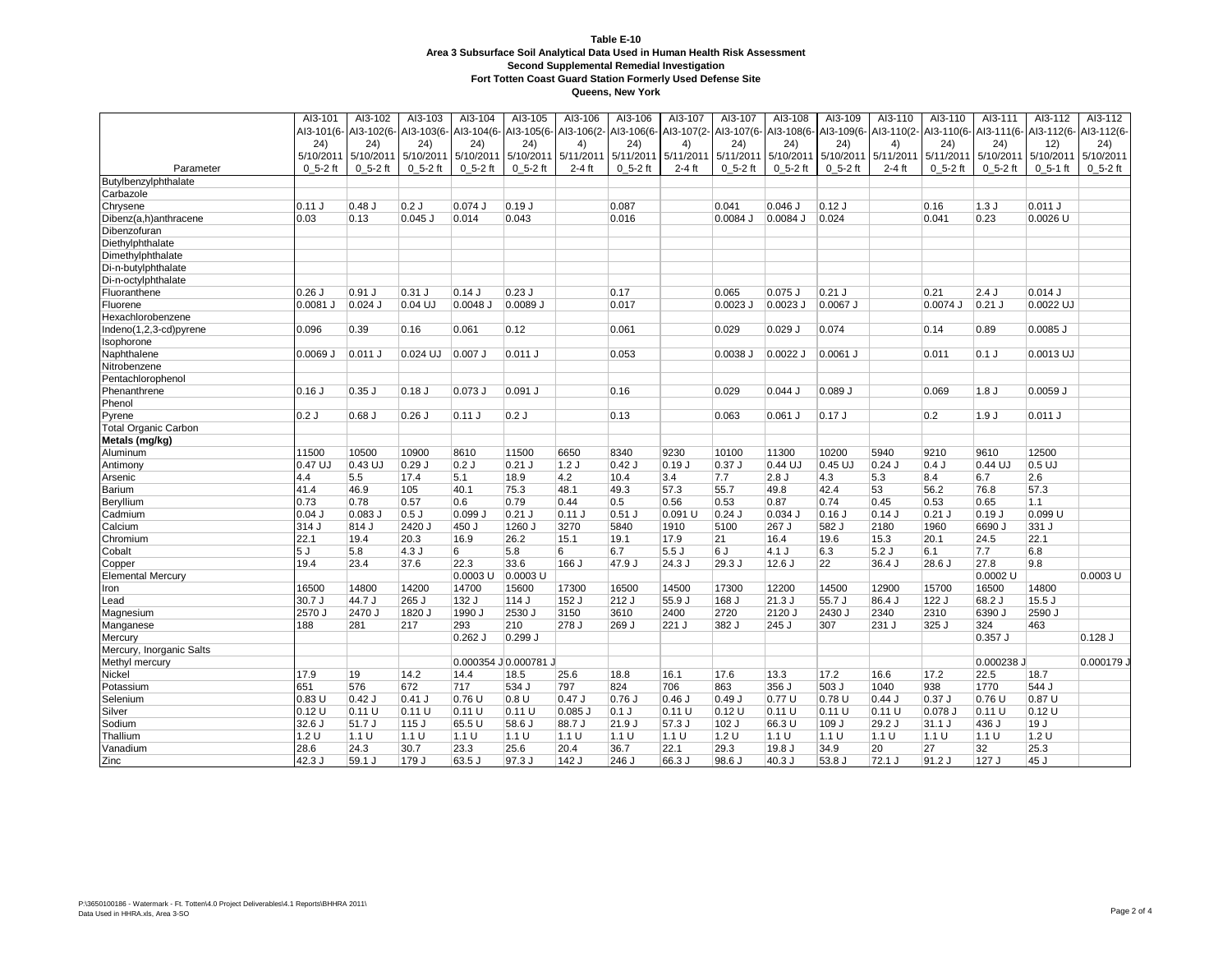## **Table E-10 Area 3 Subsurface Soil Analytical Data Used in Human Health Risk Assessment Second Supplemental Remedial Investigation**

**Fort Totten Coast Guard Station Formerly Used Defense Site**

| FSS-SB-<br>Ad2004-<br>Ad2004-<br>Ad2004-<br>Ad2004-<br>FSS-SB-<br>FSS-SB-<br>SS-1-DP<br>SS-2-DP<br>SS-3-DP<br>SS-4-DP<br>06-02<br>06-03<br>$07 - 04$<br>6/21/2004<br>6/21/2004<br>6/21/2004<br>6/21/2004<br>8/1/1998<br>8/1/1998<br>8/1/1998<br>$1-2$ ft<br>$2-3$ ft<br>$6-7$ ft<br>$2-3$ ft<br>Parameter<br>$1-2$ ft<br>$1-2$ ft<br>$1-2$ ft<br><b>Volatile Organics (mg/kg)</b><br>0.0064 U<br>0.0049 U<br>$0.005$ U<br>1,1,1-Trichloroethane<br>0.0049 U<br>0.005 U<br>1,1,2,2-Tetrachloroethane<br>$0.0064$ U<br>1,1-Dichloroethane<br>0.0064 U<br>0.0049 U<br>0.005 U<br>1,2,4-Trichlorobenzene<br>0.0064 U<br>0.0049 U<br>0.005 U<br>1,2-Dichlorobenzene<br>0.0064 U<br>0.0049 U<br>$0.005$ U<br>0.0064 U<br>0.0049 U<br>0.005 U<br>1,2-Dichloroethane<br>1,3-Dichlorobenzene<br>0.0064 U<br>0.0049 U<br>$0.005$ U<br>0.0064 U<br>$0.005$ U<br>1,3-Dichloropropane<br>0.0049 U<br>0.0064 U<br>0.0049 U<br>$0.005$ U<br>1,4-Dichlorobenzene<br>2-Butanone<br>$0.013$ U<br>0.0098 U<br>0.01 U<br>$0.013$ U<br>0.0098 U<br>0.01 U<br>4-Methyl-2-pentanone<br>0.038<br>0.01<br>0.081<br>Acetone<br>0.0049 U<br>$0.005$ U<br>Benzene<br>0.0064 U<br>Carbon disulfide<br>0.0064 U<br>0.0049 U<br>$0.005$ U<br>$0.005$ U<br>Carbon tetrachloride<br>0.0064 U<br>0.0049 U<br>0.0064 U<br>0.0049 U<br>$0.005$ U<br>Chlorobenzene<br>Chlorodibromomethane<br>0.0064 U<br>0.0049 U<br>0.005 U<br>Chloroethane<br>$0.0064$ U<br>0.0049 U<br>0.005 U<br>0.0064 U<br>Chloroform<br>0.0049 U<br>0.005 U<br>$0.0027$ J<br>$0.0031$ J<br>0.005U<br>Ethyl benzene<br>Methylene chloride<br>$0.0064$ U<br>0.0049 U<br>0.005 U<br>Tetrachloroethene<br>0.0064 U<br>0.0049 U<br>0.005U<br>0.005 U<br>Toluene<br>$0.0064$ U<br>0.0049 U<br>trans-1,2-Dichloroethene<br>0.0064 U<br>0.0049 U<br>0.005U<br>0.0064 U<br>0.005 U<br>Trichloroethene<br>0.0049 U<br>$0.005$ U<br>Trichlorotrifluoroethane<br>0.0064 U<br>0.0049 U<br>0.005 U<br>Vinyl chloride<br>$0.0055$ J<br>0.0049 U<br>Xylenes, Total<br>0.0064 U<br>0.0049 U<br>0.005 U<br>Semivolatile Organics (mg/kg)<br>0.033U<br>0.033U<br>1,2-Dichlorobenzene<br>0.033 U<br>0.033 U<br>1-Methylnaphthalene<br>2,4,5-Trichlorophenol<br>0.033 U<br>0.033 U<br>0.033 U<br>0.033 U<br>2,4-Dichlorophenol<br>0.033 U<br>0.033 U<br>0.033 U<br>0.033 U<br>0.033 U<br>0.033 U<br>0.033 U<br>0.033 U<br>2,4-Dinitrophenol<br>2,6-Dinitrotoluene<br>0.033 U<br>0.033 U<br>0.033 U<br>0.033 U<br>2-Chlorophenol<br>0.033 U<br>0.033 U<br>0.033 U<br>0.033U<br>0.033U<br>0.045<br>0.033 U<br>0.033U<br>2-Methylnaphthalene<br>$0.033$ U<br>2-Methylphenol<br>0.033 U<br>0.033 U<br>0.033 U<br>0.033U<br>0.033 U<br>0.033 U<br>0.033 U<br>2-Nitroaniline<br>2-Nitrophenol<br>0.033 U<br>0.033 U<br>0.033 U<br>0.033 U<br>3,3`-Dichlorobenzidine<br>2 U<br>2 U<br>2 U<br>2 U<br>0.033 U<br>0.033 U<br>0.033 U<br>3-Nitroaniline<br>0.033 U<br>4-Chloro-3-methylphenol<br>$0.008$ J<br>$0.0066$ J<br>0.033 U<br>0.033 U<br>0.17U<br>0.17U<br>0.17U<br>0.17U<br>4-Chloroaniline<br>4-Methylphenol<br>0.033 U<br>0.033 U<br>0.033 U<br>0.033 U<br>$0.066$ U<br>$0.066$ U<br>$0.066$ U<br>4-Nitrophenol<br>0.066 U<br>Acenaphthene<br>0.033 U<br>$0.018$ J<br>0.033 U<br>0.033 U<br>0.086J<br>Acenaphthylene<br>0.033 U<br>0.16<br>0.033 U<br>0.033U<br>$0.013$ J<br>0.1<br>0.033 U<br>0.033 U<br>Anthracene<br>Benzo(a)anthracene<br>0.075<br>0.61<br>0.033 U<br>0.033U<br>$0.31$ J<br>0.1<br>0.033 U<br>0.033 U<br>$0.28$ J<br>Benzo(a)pyrene<br>0.5<br>0.66U<br>0.66U<br>Benzo(b)fluoranthene<br>$0.073$ J<br>0.45<br>0.4J<br>$0.073$ J<br>$0.31$ J<br>0.033 U<br>0.18J<br>Benzo(ghi)perylene<br>0.033 U<br>Benzo(k)fluoranthene<br>0.049J<br>0.23J<br>0.66U<br>0.66U<br>0.16J |                            | <b>B-01</b> | $B-02$ | $B-03$    | $B-04$ | <b>SB-06</b> | <b>SB-06</b> | <b>SB-07</b> |
|----------------------------------------------------------------------------------------------------------------------------------------------------------------------------------------------------------------------------------------------------------------------------------------------------------------------------------------------------------------------------------------------------------------------------------------------------------------------------------------------------------------------------------------------------------------------------------------------------------------------------------------------------------------------------------------------------------------------------------------------------------------------------------------------------------------------------------------------------------------------------------------------------------------------------------------------------------------------------------------------------------------------------------------------------------------------------------------------------------------------------------------------------------------------------------------------------------------------------------------------------------------------------------------------------------------------------------------------------------------------------------------------------------------------------------------------------------------------------------------------------------------------------------------------------------------------------------------------------------------------------------------------------------------------------------------------------------------------------------------------------------------------------------------------------------------------------------------------------------------------------------------------------------------------------------------------------------------------------------------------------------------------------------------------------------------------------------------------------------------------------------------------------------------------------------------------------------------------------------------------------------------------------------------------------------------------------------------------------------------------------------------------------------------------------------------------------------------------------------------------------------------------------------------------------------------------------------------------------------------------------------------------------------------------------------------------------------------------------------------------------------------------------------------------------------------------------------------------------------------------------------------------------------------------------------------------------------------------------------------------------------------------------------------------------------------------------------------------------------------------------------------------------------------------------------------------------------------------------------------------------------------------------------------------------------------------------------------------------------------------------------------------------------------------------------------------------------------------------------------------------------------------------------------------------------------------------------------------------------------------------------------------------------------------------------------------------------|----------------------------|-------------|--------|-----------|--------|--------------|--------------|--------------|
|                                                                                                                                                                                                                                                                                                                                                                                                                                                                                                                                                                                                                                                                                                                                                                                                                                                                                                                                                                                                                                                                                                                                                                                                                                                                                                                                                                                                                                                                                                                                                                                                                                                                                                                                                                                                                                                                                                                                                                                                                                                                                                                                                                                                                                                                                                                                                                                                                                                                                                                                                                                                                                                                                                                                                                                                                                                                                                                                                                                                                                                                                                                                                                                                                                                                                                                                                                                                                                                                                                                                                                                                                                                                                                          |                            |             |        |           |        |              |              |              |
|                                                                                                                                                                                                                                                                                                                                                                                                                                                                                                                                                                                                                                                                                                                                                                                                                                                                                                                                                                                                                                                                                                                                                                                                                                                                                                                                                                                                                                                                                                                                                                                                                                                                                                                                                                                                                                                                                                                                                                                                                                                                                                                                                                                                                                                                                                                                                                                                                                                                                                                                                                                                                                                                                                                                                                                                                                                                                                                                                                                                                                                                                                                                                                                                                                                                                                                                                                                                                                                                                                                                                                                                                                                                                                          |                            |             |        |           |        |              |              |              |
|                                                                                                                                                                                                                                                                                                                                                                                                                                                                                                                                                                                                                                                                                                                                                                                                                                                                                                                                                                                                                                                                                                                                                                                                                                                                                                                                                                                                                                                                                                                                                                                                                                                                                                                                                                                                                                                                                                                                                                                                                                                                                                                                                                                                                                                                                                                                                                                                                                                                                                                                                                                                                                                                                                                                                                                                                                                                                                                                                                                                                                                                                                                                                                                                                                                                                                                                                                                                                                                                                                                                                                                                                                                                                                          |                            |             |        |           |        |              |              |              |
|                                                                                                                                                                                                                                                                                                                                                                                                                                                                                                                                                                                                                                                                                                                                                                                                                                                                                                                                                                                                                                                                                                                                                                                                                                                                                                                                                                                                                                                                                                                                                                                                                                                                                                                                                                                                                                                                                                                                                                                                                                                                                                                                                                                                                                                                                                                                                                                                                                                                                                                                                                                                                                                                                                                                                                                                                                                                                                                                                                                                                                                                                                                                                                                                                                                                                                                                                                                                                                                                                                                                                                                                                                                                                                          |                            |             |        |           |        |              |              |              |
|                                                                                                                                                                                                                                                                                                                                                                                                                                                                                                                                                                                                                                                                                                                                                                                                                                                                                                                                                                                                                                                                                                                                                                                                                                                                                                                                                                                                                                                                                                                                                                                                                                                                                                                                                                                                                                                                                                                                                                                                                                                                                                                                                                                                                                                                                                                                                                                                                                                                                                                                                                                                                                                                                                                                                                                                                                                                                                                                                                                                                                                                                                                                                                                                                                                                                                                                                                                                                                                                                                                                                                                                                                                                                                          |                            |             |        |           |        |              |              |              |
|                                                                                                                                                                                                                                                                                                                                                                                                                                                                                                                                                                                                                                                                                                                                                                                                                                                                                                                                                                                                                                                                                                                                                                                                                                                                                                                                                                                                                                                                                                                                                                                                                                                                                                                                                                                                                                                                                                                                                                                                                                                                                                                                                                                                                                                                                                                                                                                                                                                                                                                                                                                                                                                                                                                                                                                                                                                                                                                                                                                                                                                                                                                                                                                                                                                                                                                                                                                                                                                                                                                                                                                                                                                                                                          |                            |             |        |           |        |              |              |              |
|                                                                                                                                                                                                                                                                                                                                                                                                                                                                                                                                                                                                                                                                                                                                                                                                                                                                                                                                                                                                                                                                                                                                                                                                                                                                                                                                                                                                                                                                                                                                                                                                                                                                                                                                                                                                                                                                                                                                                                                                                                                                                                                                                                                                                                                                                                                                                                                                                                                                                                                                                                                                                                                                                                                                                                                                                                                                                                                                                                                                                                                                                                                                                                                                                                                                                                                                                                                                                                                                                                                                                                                                                                                                                                          |                            |             |        |           |        |              |              |              |
|                                                                                                                                                                                                                                                                                                                                                                                                                                                                                                                                                                                                                                                                                                                                                                                                                                                                                                                                                                                                                                                                                                                                                                                                                                                                                                                                                                                                                                                                                                                                                                                                                                                                                                                                                                                                                                                                                                                                                                                                                                                                                                                                                                                                                                                                                                                                                                                                                                                                                                                                                                                                                                                                                                                                                                                                                                                                                                                                                                                                                                                                                                                                                                                                                                                                                                                                                                                                                                                                                                                                                                                                                                                                                                          |                            |             |        |           |        |              |              |              |
|                                                                                                                                                                                                                                                                                                                                                                                                                                                                                                                                                                                                                                                                                                                                                                                                                                                                                                                                                                                                                                                                                                                                                                                                                                                                                                                                                                                                                                                                                                                                                                                                                                                                                                                                                                                                                                                                                                                                                                                                                                                                                                                                                                                                                                                                                                                                                                                                                                                                                                                                                                                                                                                                                                                                                                                                                                                                                                                                                                                                                                                                                                                                                                                                                                                                                                                                                                                                                                                                                                                                                                                                                                                                                                          |                            |             |        |           |        |              |              |              |
|                                                                                                                                                                                                                                                                                                                                                                                                                                                                                                                                                                                                                                                                                                                                                                                                                                                                                                                                                                                                                                                                                                                                                                                                                                                                                                                                                                                                                                                                                                                                                                                                                                                                                                                                                                                                                                                                                                                                                                                                                                                                                                                                                                                                                                                                                                                                                                                                                                                                                                                                                                                                                                                                                                                                                                                                                                                                                                                                                                                                                                                                                                                                                                                                                                                                                                                                                                                                                                                                                                                                                                                                                                                                                                          |                            |             |        |           |        |              |              |              |
|                                                                                                                                                                                                                                                                                                                                                                                                                                                                                                                                                                                                                                                                                                                                                                                                                                                                                                                                                                                                                                                                                                                                                                                                                                                                                                                                                                                                                                                                                                                                                                                                                                                                                                                                                                                                                                                                                                                                                                                                                                                                                                                                                                                                                                                                                                                                                                                                                                                                                                                                                                                                                                                                                                                                                                                                                                                                                                                                                                                                                                                                                                                                                                                                                                                                                                                                                                                                                                                                                                                                                                                                                                                                                                          |                            |             |        |           |        |              |              |              |
|                                                                                                                                                                                                                                                                                                                                                                                                                                                                                                                                                                                                                                                                                                                                                                                                                                                                                                                                                                                                                                                                                                                                                                                                                                                                                                                                                                                                                                                                                                                                                                                                                                                                                                                                                                                                                                                                                                                                                                                                                                                                                                                                                                                                                                                                                                                                                                                                                                                                                                                                                                                                                                                                                                                                                                                                                                                                                                                                                                                                                                                                                                                                                                                                                                                                                                                                                                                                                                                                                                                                                                                                                                                                                                          |                            |             |        |           |        |              |              |              |
|                                                                                                                                                                                                                                                                                                                                                                                                                                                                                                                                                                                                                                                                                                                                                                                                                                                                                                                                                                                                                                                                                                                                                                                                                                                                                                                                                                                                                                                                                                                                                                                                                                                                                                                                                                                                                                                                                                                                                                                                                                                                                                                                                                                                                                                                                                                                                                                                                                                                                                                                                                                                                                                                                                                                                                                                                                                                                                                                                                                                                                                                                                                                                                                                                                                                                                                                                                                                                                                                                                                                                                                                                                                                                                          |                            |             |        |           |        |              |              |              |
|                                                                                                                                                                                                                                                                                                                                                                                                                                                                                                                                                                                                                                                                                                                                                                                                                                                                                                                                                                                                                                                                                                                                                                                                                                                                                                                                                                                                                                                                                                                                                                                                                                                                                                                                                                                                                                                                                                                                                                                                                                                                                                                                                                                                                                                                                                                                                                                                                                                                                                                                                                                                                                                                                                                                                                                                                                                                                                                                                                                                                                                                                                                                                                                                                                                                                                                                                                                                                                                                                                                                                                                                                                                                                                          |                            |             |        |           |        |              |              |              |
|                                                                                                                                                                                                                                                                                                                                                                                                                                                                                                                                                                                                                                                                                                                                                                                                                                                                                                                                                                                                                                                                                                                                                                                                                                                                                                                                                                                                                                                                                                                                                                                                                                                                                                                                                                                                                                                                                                                                                                                                                                                                                                                                                                                                                                                                                                                                                                                                                                                                                                                                                                                                                                                                                                                                                                                                                                                                                                                                                                                                                                                                                                                                                                                                                                                                                                                                                                                                                                                                                                                                                                                                                                                                                                          |                            |             |        |           |        |              |              |              |
|                                                                                                                                                                                                                                                                                                                                                                                                                                                                                                                                                                                                                                                                                                                                                                                                                                                                                                                                                                                                                                                                                                                                                                                                                                                                                                                                                                                                                                                                                                                                                                                                                                                                                                                                                                                                                                                                                                                                                                                                                                                                                                                                                                                                                                                                                                                                                                                                                                                                                                                                                                                                                                                                                                                                                                                                                                                                                                                                                                                                                                                                                                                                                                                                                                                                                                                                                                                                                                                                                                                                                                                                                                                                                                          |                            |             |        |           |        |              |              |              |
|                                                                                                                                                                                                                                                                                                                                                                                                                                                                                                                                                                                                                                                                                                                                                                                                                                                                                                                                                                                                                                                                                                                                                                                                                                                                                                                                                                                                                                                                                                                                                                                                                                                                                                                                                                                                                                                                                                                                                                                                                                                                                                                                                                                                                                                                                                                                                                                                                                                                                                                                                                                                                                                                                                                                                                                                                                                                                                                                                                                                                                                                                                                                                                                                                                                                                                                                                                                                                                                                                                                                                                                                                                                                                                          |                            |             |        |           |        |              |              |              |
|                                                                                                                                                                                                                                                                                                                                                                                                                                                                                                                                                                                                                                                                                                                                                                                                                                                                                                                                                                                                                                                                                                                                                                                                                                                                                                                                                                                                                                                                                                                                                                                                                                                                                                                                                                                                                                                                                                                                                                                                                                                                                                                                                                                                                                                                                                                                                                                                                                                                                                                                                                                                                                                                                                                                                                                                                                                                                                                                                                                                                                                                                                                                                                                                                                                                                                                                                                                                                                                                                                                                                                                                                                                                                                          |                            |             |        |           |        |              |              |              |
|                                                                                                                                                                                                                                                                                                                                                                                                                                                                                                                                                                                                                                                                                                                                                                                                                                                                                                                                                                                                                                                                                                                                                                                                                                                                                                                                                                                                                                                                                                                                                                                                                                                                                                                                                                                                                                                                                                                                                                                                                                                                                                                                                                                                                                                                                                                                                                                                                                                                                                                                                                                                                                                                                                                                                                                                                                                                                                                                                                                                                                                                                                                                                                                                                                                                                                                                                                                                                                                                                                                                                                                                                                                                                                          |                            |             |        |           |        |              |              |              |
|                                                                                                                                                                                                                                                                                                                                                                                                                                                                                                                                                                                                                                                                                                                                                                                                                                                                                                                                                                                                                                                                                                                                                                                                                                                                                                                                                                                                                                                                                                                                                                                                                                                                                                                                                                                                                                                                                                                                                                                                                                                                                                                                                                                                                                                                                                                                                                                                                                                                                                                                                                                                                                                                                                                                                                                                                                                                                                                                                                                                                                                                                                                                                                                                                                                                                                                                                                                                                                                                                                                                                                                                                                                                                                          |                            |             |        |           |        |              |              |              |
|                                                                                                                                                                                                                                                                                                                                                                                                                                                                                                                                                                                                                                                                                                                                                                                                                                                                                                                                                                                                                                                                                                                                                                                                                                                                                                                                                                                                                                                                                                                                                                                                                                                                                                                                                                                                                                                                                                                                                                                                                                                                                                                                                                                                                                                                                                                                                                                                                                                                                                                                                                                                                                                                                                                                                                                                                                                                                                                                                                                                                                                                                                                                                                                                                                                                                                                                                                                                                                                                                                                                                                                                                                                                                                          |                            |             |        |           |        |              |              |              |
|                                                                                                                                                                                                                                                                                                                                                                                                                                                                                                                                                                                                                                                                                                                                                                                                                                                                                                                                                                                                                                                                                                                                                                                                                                                                                                                                                                                                                                                                                                                                                                                                                                                                                                                                                                                                                                                                                                                                                                                                                                                                                                                                                                                                                                                                                                                                                                                                                                                                                                                                                                                                                                                                                                                                                                                                                                                                                                                                                                                                                                                                                                                                                                                                                                                                                                                                                                                                                                                                                                                                                                                                                                                                                                          |                            |             |        |           |        |              |              |              |
|                                                                                                                                                                                                                                                                                                                                                                                                                                                                                                                                                                                                                                                                                                                                                                                                                                                                                                                                                                                                                                                                                                                                                                                                                                                                                                                                                                                                                                                                                                                                                                                                                                                                                                                                                                                                                                                                                                                                                                                                                                                                                                                                                                                                                                                                                                                                                                                                                                                                                                                                                                                                                                                                                                                                                                                                                                                                                                                                                                                                                                                                                                                                                                                                                                                                                                                                                                                                                                                                                                                                                                                                                                                                                                          |                            |             |        |           |        |              |              |              |
|                                                                                                                                                                                                                                                                                                                                                                                                                                                                                                                                                                                                                                                                                                                                                                                                                                                                                                                                                                                                                                                                                                                                                                                                                                                                                                                                                                                                                                                                                                                                                                                                                                                                                                                                                                                                                                                                                                                                                                                                                                                                                                                                                                                                                                                                                                                                                                                                                                                                                                                                                                                                                                                                                                                                                                                                                                                                                                                                                                                                                                                                                                                                                                                                                                                                                                                                                                                                                                                                                                                                                                                                                                                                                                          |                            |             |        |           |        |              |              |              |
|                                                                                                                                                                                                                                                                                                                                                                                                                                                                                                                                                                                                                                                                                                                                                                                                                                                                                                                                                                                                                                                                                                                                                                                                                                                                                                                                                                                                                                                                                                                                                                                                                                                                                                                                                                                                                                                                                                                                                                                                                                                                                                                                                                                                                                                                                                                                                                                                                                                                                                                                                                                                                                                                                                                                                                                                                                                                                                                                                                                                                                                                                                                                                                                                                                                                                                                                                                                                                                                                                                                                                                                                                                                                                                          |                            |             |        |           |        |              |              |              |
|                                                                                                                                                                                                                                                                                                                                                                                                                                                                                                                                                                                                                                                                                                                                                                                                                                                                                                                                                                                                                                                                                                                                                                                                                                                                                                                                                                                                                                                                                                                                                                                                                                                                                                                                                                                                                                                                                                                                                                                                                                                                                                                                                                                                                                                                                                                                                                                                                                                                                                                                                                                                                                                                                                                                                                                                                                                                                                                                                                                                                                                                                                                                                                                                                                                                                                                                                                                                                                                                                                                                                                                                                                                                                                          |                            |             |        |           |        |              |              |              |
|                                                                                                                                                                                                                                                                                                                                                                                                                                                                                                                                                                                                                                                                                                                                                                                                                                                                                                                                                                                                                                                                                                                                                                                                                                                                                                                                                                                                                                                                                                                                                                                                                                                                                                                                                                                                                                                                                                                                                                                                                                                                                                                                                                                                                                                                                                                                                                                                                                                                                                                                                                                                                                                                                                                                                                                                                                                                                                                                                                                                                                                                                                                                                                                                                                                                                                                                                                                                                                                                                                                                                                                                                                                                                                          |                            |             |        |           |        |              |              |              |
|                                                                                                                                                                                                                                                                                                                                                                                                                                                                                                                                                                                                                                                                                                                                                                                                                                                                                                                                                                                                                                                                                                                                                                                                                                                                                                                                                                                                                                                                                                                                                                                                                                                                                                                                                                                                                                                                                                                                                                                                                                                                                                                                                                                                                                                                                                                                                                                                                                                                                                                                                                                                                                                                                                                                                                                                                                                                                                                                                                                                                                                                                                                                                                                                                                                                                                                                                                                                                                                                                                                                                                                                                                                                                                          |                            |             |        |           |        |              |              |              |
|                                                                                                                                                                                                                                                                                                                                                                                                                                                                                                                                                                                                                                                                                                                                                                                                                                                                                                                                                                                                                                                                                                                                                                                                                                                                                                                                                                                                                                                                                                                                                                                                                                                                                                                                                                                                                                                                                                                                                                                                                                                                                                                                                                                                                                                                                                                                                                                                                                                                                                                                                                                                                                                                                                                                                                                                                                                                                                                                                                                                                                                                                                                                                                                                                                                                                                                                                                                                                                                                                                                                                                                                                                                                                                          |                            |             |        |           |        |              |              |              |
|                                                                                                                                                                                                                                                                                                                                                                                                                                                                                                                                                                                                                                                                                                                                                                                                                                                                                                                                                                                                                                                                                                                                                                                                                                                                                                                                                                                                                                                                                                                                                                                                                                                                                                                                                                                                                                                                                                                                                                                                                                                                                                                                                                                                                                                                                                                                                                                                                                                                                                                                                                                                                                                                                                                                                                                                                                                                                                                                                                                                                                                                                                                                                                                                                                                                                                                                                                                                                                                                                                                                                                                                                                                                                                          |                            |             |        |           |        |              |              |              |
|                                                                                                                                                                                                                                                                                                                                                                                                                                                                                                                                                                                                                                                                                                                                                                                                                                                                                                                                                                                                                                                                                                                                                                                                                                                                                                                                                                                                                                                                                                                                                                                                                                                                                                                                                                                                                                                                                                                                                                                                                                                                                                                                                                                                                                                                                                                                                                                                                                                                                                                                                                                                                                                                                                                                                                                                                                                                                                                                                                                                                                                                                                                                                                                                                                                                                                                                                                                                                                                                                                                                                                                                                                                                                                          |                            |             |        |           |        |              |              |              |
|                                                                                                                                                                                                                                                                                                                                                                                                                                                                                                                                                                                                                                                                                                                                                                                                                                                                                                                                                                                                                                                                                                                                                                                                                                                                                                                                                                                                                                                                                                                                                                                                                                                                                                                                                                                                                                                                                                                                                                                                                                                                                                                                                                                                                                                                                                                                                                                                                                                                                                                                                                                                                                                                                                                                                                                                                                                                                                                                                                                                                                                                                                                                                                                                                                                                                                                                                                                                                                                                                                                                                                                                                                                                                                          |                            |             |        |           |        |              |              |              |
|                                                                                                                                                                                                                                                                                                                                                                                                                                                                                                                                                                                                                                                                                                                                                                                                                                                                                                                                                                                                                                                                                                                                                                                                                                                                                                                                                                                                                                                                                                                                                                                                                                                                                                                                                                                                                                                                                                                                                                                                                                                                                                                                                                                                                                                                                                                                                                                                                                                                                                                                                                                                                                                                                                                                                                                                                                                                                                                                                                                                                                                                                                                                                                                                                                                                                                                                                                                                                                                                                                                                                                                                                                                                                                          |                            |             |        |           |        |              |              |              |
|                                                                                                                                                                                                                                                                                                                                                                                                                                                                                                                                                                                                                                                                                                                                                                                                                                                                                                                                                                                                                                                                                                                                                                                                                                                                                                                                                                                                                                                                                                                                                                                                                                                                                                                                                                                                                                                                                                                                                                                                                                                                                                                                                                                                                                                                                                                                                                                                                                                                                                                                                                                                                                                                                                                                                                                                                                                                                                                                                                                                                                                                                                                                                                                                                                                                                                                                                                                                                                                                                                                                                                                                                                                                                                          |                            |             |        |           |        |              |              |              |
|                                                                                                                                                                                                                                                                                                                                                                                                                                                                                                                                                                                                                                                                                                                                                                                                                                                                                                                                                                                                                                                                                                                                                                                                                                                                                                                                                                                                                                                                                                                                                                                                                                                                                                                                                                                                                                                                                                                                                                                                                                                                                                                                                                                                                                                                                                                                                                                                                                                                                                                                                                                                                                                                                                                                                                                                                                                                                                                                                                                                                                                                                                                                                                                                                                                                                                                                                                                                                                                                                                                                                                                                                                                                                                          |                            |             |        |           |        |              |              |              |
|                                                                                                                                                                                                                                                                                                                                                                                                                                                                                                                                                                                                                                                                                                                                                                                                                                                                                                                                                                                                                                                                                                                                                                                                                                                                                                                                                                                                                                                                                                                                                                                                                                                                                                                                                                                                                                                                                                                                                                                                                                                                                                                                                                                                                                                                                                                                                                                                                                                                                                                                                                                                                                                                                                                                                                                                                                                                                                                                                                                                                                                                                                                                                                                                                                                                                                                                                                                                                                                                                                                                                                                                                                                                                                          |                            |             |        |           |        |              |              |              |
|                                                                                                                                                                                                                                                                                                                                                                                                                                                                                                                                                                                                                                                                                                                                                                                                                                                                                                                                                                                                                                                                                                                                                                                                                                                                                                                                                                                                                                                                                                                                                                                                                                                                                                                                                                                                                                                                                                                                                                                                                                                                                                                                                                                                                                                                                                                                                                                                                                                                                                                                                                                                                                                                                                                                                                                                                                                                                                                                                                                                                                                                                                                                                                                                                                                                                                                                                                                                                                                                                                                                                                                                                                                                                                          |                            |             |        |           |        |              |              |              |
|                                                                                                                                                                                                                                                                                                                                                                                                                                                                                                                                                                                                                                                                                                                                                                                                                                                                                                                                                                                                                                                                                                                                                                                                                                                                                                                                                                                                                                                                                                                                                                                                                                                                                                                                                                                                                                                                                                                                                                                                                                                                                                                                                                                                                                                                                                                                                                                                                                                                                                                                                                                                                                                                                                                                                                                                                                                                                                                                                                                                                                                                                                                                                                                                                                                                                                                                                                                                                                                                                                                                                                                                                                                                                                          |                            |             |        |           |        |              |              |              |
|                                                                                                                                                                                                                                                                                                                                                                                                                                                                                                                                                                                                                                                                                                                                                                                                                                                                                                                                                                                                                                                                                                                                                                                                                                                                                                                                                                                                                                                                                                                                                                                                                                                                                                                                                                                                                                                                                                                                                                                                                                                                                                                                                                                                                                                                                                                                                                                                                                                                                                                                                                                                                                                                                                                                                                                                                                                                                                                                                                                                                                                                                                                                                                                                                                                                                                                                                                                                                                                                                                                                                                                                                                                                                                          |                            |             |        |           |        |              |              |              |
|                                                                                                                                                                                                                                                                                                                                                                                                                                                                                                                                                                                                                                                                                                                                                                                                                                                                                                                                                                                                                                                                                                                                                                                                                                                                                                                                                                                                                                                                                                                                                                                                                                                                                                                                                                                                                                                                                                                                                                                                                                                                                                                                                                                                                                                                                                                                                                                                                                                                                                                                                                                                                                                                                                                                                                                                                                                                                                                                                                                                                                                                                                                                                                                                                                                                                                                                                                                                                                                                                                                                                                                                                                                                                                          |                            |             |        |           |        |              |              |              |
|                                                                                                                                                                                                                                                                                                                                                                                                                                                                                                                                                                                                                                                                                                                                                                                                                                                                                                                                                                                                                                                                                                                                                                                                                                                                                                                                                                                                                                                                                                                                                                                                                                                                                                                                                                                                                                                                                                                                                                                                                                                                                                                                                                                                                                                                                                                                                                                                                                                                                                                                                                                                                                                                                                                                                                                                                                                                                                                                                                                                                                                                                                                                                                                                                                                                                                                                                                                                                                                                                                                                                                                                                                                                                                          |                            |             |        |           |        |              |              |              |
|                                                                                                                                                                                                                                                                                                                                                                                                                                                                                                                                                                                                                                                                                                                                                                                                                                                                                                                                                                                                                                                                                                                                                                                                                                                                                                                                                                                                                                                                                                                                                                                                                                                                                                                                                                                                                                                                                                                                                                                                                                                                                                                                                                                                                                                                                                                                                                                                                                                                                                                                                                                                                                                                                                                                                                                                                                                                                                                                                                                                                                                                                                                                                                                                                                                                                                                                                                                                                                                                                                                                                                                                                                                                                                          |                            |             |        |           |        |              |              |              |
|                                                                                                                                                                                                                                                                                                                                                                                                                                                                                                                                                                                                                                                                                                                                                                                                                                                                                                                                                                                                                                                                                                                                                                                                                                                                                                                                                                                                                                                                                                                                                                                                                                                                                                                                                                                                                                                                                                                                                                                                                                                                                                                                                                                                                                                                                                                                                                                                                                                                                                                                                                                                                                                                                                                                                                                                                                                                                                                                                                                                                                                                                                                                                                                                                                                                                                                                                                                                                                                                                                                                                                                                                                                                                                          |                            |             |        |           |        |              |              |              |
|                                                                                                                                                                                                                                                                                                                                                                                                                                                                                                                                                                                                                                                                                                                                                                                                                                                                                                                                                                                                                                                                                                                                                                                                                                                                                                                                                                                                                                                                                                                                                                                                                                                                                                                                                                                                                                                                                                                                                                                                                                                                                                                                                                                                                                                                                                                                                                                                                                                                                                                                                                                                                                                                                                                                                                                                                                                                                                                                                                                                                                                                                                                                                                                                                                                                                                                                                                                                                                                                                                                                                                                                                                                                                                          |                            |             |        |           |        |              |              |              |
|                                                                                                                                                                                                                                                                                                                                                                                                                                                                                                                                                                                                                                                                                                                                                                                                                                                                                                                                                                                                                                                                                                                                                                                                                                                                                                                                                                                                                                                                                                                                                                                                                                                                                                                                                                                                                                                                                                                                                                                                                                                                                                                                                                                                                                                                                                                                                                                                                                                                                                                                                                                                                                                                                                                                                                                                                                                                                                                                                                                                                                                                                                                                                                                                                                                                                                                                                                                                                                                                                                                                                                                                                                                                                                          |                            |             |        |           |        |              |              |              |
|                                                                                                                                                                                                                                                                                                                                                                                                                                                                                                                                                                                                                                                                                                                                                                                                                                                                                                                                                                                                                                                                                                                                                                                                                                                                                                                                                                                                                                                                                                                                                                                                                                                                                                                                                                                                                                                                                                                                                                                                                                                                                                                                                                                                                                                                                                                                                                                                                                                                                                                                                                                                                                                                                                                                                                                                                                                                                                                                                                                                                                                                                                                                                                                                                                                                                                                                                                                                                                                                                                                                                                                                                                                                                                          |                            |             |        |           |        |              |              |              |
|                                                                                                                                                                                                                                                                                                                                                                                                                                                                                                                                                                                                                                                                                                                                                                                                                                                                                                                                                                                                                                                                                                                                                                                                                                                                                                                                                                                                                                                                                                                                                                                                                                                                                                                                                                                                                                                                                                                                                                                                                                                                                                                                                                                                                                                                                                                                                                                                                                                                                                                                                                                                                                                                                                                                                                                                                                                                                                                                                                                                                                                                                                                                                                                                                                                                                                                                                                                                                                                                                                                                                                                                                                                                                                          |                            |             |        |           |        |              |              |              |
|                                                                                                                                                                                                                                                                                                                                                                                                                                                                                                                                                                                                                                                                                                                                                                                                                                                                                                                                                                                                                                                                                                                                                                                                                                                                                                                                                                                                                                                                                                                                                                                                                                                                                                                                                                                                                                                                                                                                                                                                                                                                                                                                                                                                                                                                                                                                                                                                                                                                                                                                                                                                                                                                                                                                                                                                                                                                                                                                                                                                                                                                                                                                                                                                                                                                                                                                                                                                                                                                                                                                                                                                                                                                                                          |                            |             |        |           |        |              |              |              |
|                                                                                                                                                                                                                                                                                                                                                                                                                                                                                                                                                                                                                                                                                                                                                                                                                                                                                                                                                                                                                                                                                                                                                                                                                                                                                                                                                                                                                                                                                                                                                                                                                                                                                                                                                                                                                                                                                                                                                                                                                                                                                                                                                                                                                                                                                                                                                                                                                                                                                                                                                                                                                                                                                                                                                                                                                                                                                                                                                                                                                                                                                                                                                                                                                                                                                                                                                                                                                                                                                                                                                                                                                                                                                                          |                            |             |        |           |        |              |              |              |
|                                                                                                                                                                                                                                                                                                                                                                                                                                                                                                                                                                                                                                                                                                                                                                                                                                                                                                                                                                                                                                                                                                                                                                                                                                                                                                                                                                                                                                                                                                                                                                                                                                                                                                                                                                                                                                                                                                                                                                                                                                                                                                                                                                                                                                                                                                                                                                                                                                                                                                                                                                                                                                                                                                                                                                                                                                                                                                                                                                                                                                                                                                                                                                                                                                                                                                                                                                                                                                                                                                                                                                                                                                                                                                          |                            |             |        |           |        |              |              |              |
|                                                                                                                                                                                                                                                                                                                                                                                                                                                                                                                                                                                                                                                                                                                                                                                                                                                                                                                                                                                                                                                                                                                                                                                                                                                                                                                                                                                                                                                                                                                                                                                                                                                                                                                                                                                                                                                                                                                                                                                                                                                                                                                                                                                                                                                                                                                                                                                                                                                                                                                                                                                                                                                                                                                                                                                                                                                                                                                                                                                                                                                                                                                                                                                                                                                                                                                                                                                                                                                                                                                                                                                                                                                                                                          |                            |             |        |           |        |              |              |              |
|                                                                                                                                                                                                                                                                                                                                                                                                                                                                                                                                                                                                                                                                                                                                                                                                                                                                                                                                                                                                                                                                                                                                                                                                                                                                                                                                                                                                                                                                                                                                                                                                                                                                                                                                                                                                                                                                                                                                                                                                                                                                                                                                                                                                                                                                                                                                                                                                                                                                                                                                                                                                                                                                                                                                                                                                                                                                                                                                                                                                                                                                                                                                                                                                                                                                                                                                                                                                                                                                                                                                                                                                                                                                                                          |                            |             |        |           |        |              |              |              |
|                                                                                                                                                                                                                                                                                                                                                                                                                                                                                                                                                                                                                                                                                                                                                                                                                                                                                                                                                                                                                                                                                                                                                                                                                                                                                                                                                                                                                                                                                                                                                                                                                                                                                                                                                                                                                                                                                                                                                                                                                                                                                                                                                                                                                                                                                                                                                                                                                                                                                                                                                                                                                                                                                                                                                                                                                                                                                                                                                                                                                                                                                                                                                                                                                                                                                                                                                                                                                                                                                                                                                                                                                                                                                                          |                            |             |        |           |        |              |              |              |
|                                                                                                                                                                                                                                                                                                                                                                                                                                                                                                                                                                                                                                                                                                                                                                                                                                                                                                                                                                                                                                                                                                                                                                                                                                                                                                                                                                                                                                                                                                                                                                                                                                                                                                                                                                                                                                                                                                                                                                                                                                                                                                                                                                                                                                                                                                                                                                                                                                                                                                                                                                                                                                                                                                                                                                                                                                                                                                                                                                                                                                                                                                                                                                                                                                                                                                                                                                                                                                                                                                                                                                                                                                                                                                          |                            |             |        |           |        |              |              |              |
|                                                                                                                                                                                                                                                                                                                                                                                                                                                                                                                                                                                                                                                                                                                                                                                                                                                                                                                                                                                                                                                                                                                                                                                                                                                                                                                                                                                                                                                                                                                                                                                                                                                                                                                                                                                                                                                                                                                                                                                                                                                                                                                                                                                                                                                                                                                                                                                                                                                                                                                                                                                                                                                                                                                                                                                                                                                                                                                                                                                                                                                                                                                                                                                                                                                                                                                                                                                                                                                                                                                                                                                                                                                                                                          |                            |             |        |           |        |              |              |              |
|                                                                                                                                                                                                                                                                                                                                                                                                                                                                                                                                                                                                                                                                                                                                                                                                                                                                                                                                                                                                                                                                                                                                                                                                                                                                                                                                                                                                                                                                                                                                                                                                                                                                                                                                                                                                                                                                                                                                                                                                                                                                                                                                                                                                                                                                                                                                                                                                                                                                                                                                                                                                                                                                                                                                                                                                                                                                                                                                                                                                                                                                                                                                                                                                                                                                                                                                                                                                                                                                                                                                                                                                                                                                                                          |                            |             |        |           |        |              |              |              |
|                                                                                                                                                                                                                                                                                                                                                                                                                                                                                                                                                                                                                                                                                                                                                                                                                                                                                                                                                                                                                                                                                                                                                                                                                                                                                                                                                                                                                                                                                                                                                                                                                                                                                                                                                                                                                                                                                                                                                                                                                                                                                                                                                                                                                                                                                                                                                                                                                                                                                                                                                                                                                                                                                                                                                                                                                                                                                                                                                                                                                                                                                                                                                                                                                                                                                                                                                                                                                                                                                                                                                                                                                                                                                                          |                            |             |        |           |        |              |              |              |
|                                                                                                                                                                                                                                                                                                                                                                                                                                                                                                                                                                                                                                                                                                                                                                                                                                                                                                                                                                                                                                                                                                                                                                                                                                                                                                                                                                                                                                                                                                                                                                                                                                                                                                                                                                                                                                                                                                                                                                                                                                                                                                                                                                                                                                                                                                                                                                                                                                                                                                                                                                                                                                                                                                                                                                                                                                                                                                                                                                                                                                                                                                                                                                                                                                                                                                                                                                                                                                                                                                                                                                                                                                                                                                          |                            |             |        |           |        |              |              |              |
|                                                                                                                                                                                                                                                                                                                                                                                                                                                                                                                                                                                                                                                                                                                                                                                                                                                                                                                                                                                                                                                                                                                                                                                                                                                                                                                                                                                                                                                                                                                                                                                                                                                                                                                                                                                                                                                                                                                                                                                                                                                                                                                                                                                                                                                                                                                                                                                                                                                                                                                                                                                                                                                                                                                                                                                                                                                                                                                                                                                                                                                                                                                                                                                                                                                                                                                                                                                                                                                                                                                                                                                                                                                                                                          |                            |             |        |           |        |              |              |              |
|                                                                                                                                                                                                                                                                                                                                                                                                                                                                                                                                                                                                                                                                                                                                                                                                                                                                                                                                                                                                                                                                                                                                                                                                                                                                                                                                                                                                                                                                                                                                                                                                                                                                                                                                                                                                                                                                                                                                                                                                                                                                                                                                                                                                                                                                                                                                                                                                                                                                                                                                                                                                                                                                                                                                                                                                                                                                                                                                                                                                                                                                                                                                                                                                                                                                                                                                                                                                                                                                                                                                                                                                                                                                                                          |                            |             |        |           |        |              |              |              |
|                                                                                                                                                                                                                                                                                                                                                                                                                                                                                                                                                                                                                                                                                                                                                                                                                                                                                                                                                                                                                                                                                                                                                                                                                                                                                                                                                                                                                                                                                                                                                                                                                                                                                                                                                                                                                                                                                                                                                                                                                                                                                                                                                                                                                                                                                                                                                                                                                                                                                                                                                                                                                                                                                                                                                                                                                                                                                                                                                                                                                                                                                                                                                                                                                                                                                                                                                                                                                                                                                                                                                                                                                                                                                                          | Bis(2-Ethylhexyl)phthalate | 0.074J      | 0.11 J | $0.063$ J | 0.24   |              | 0.35J        |              |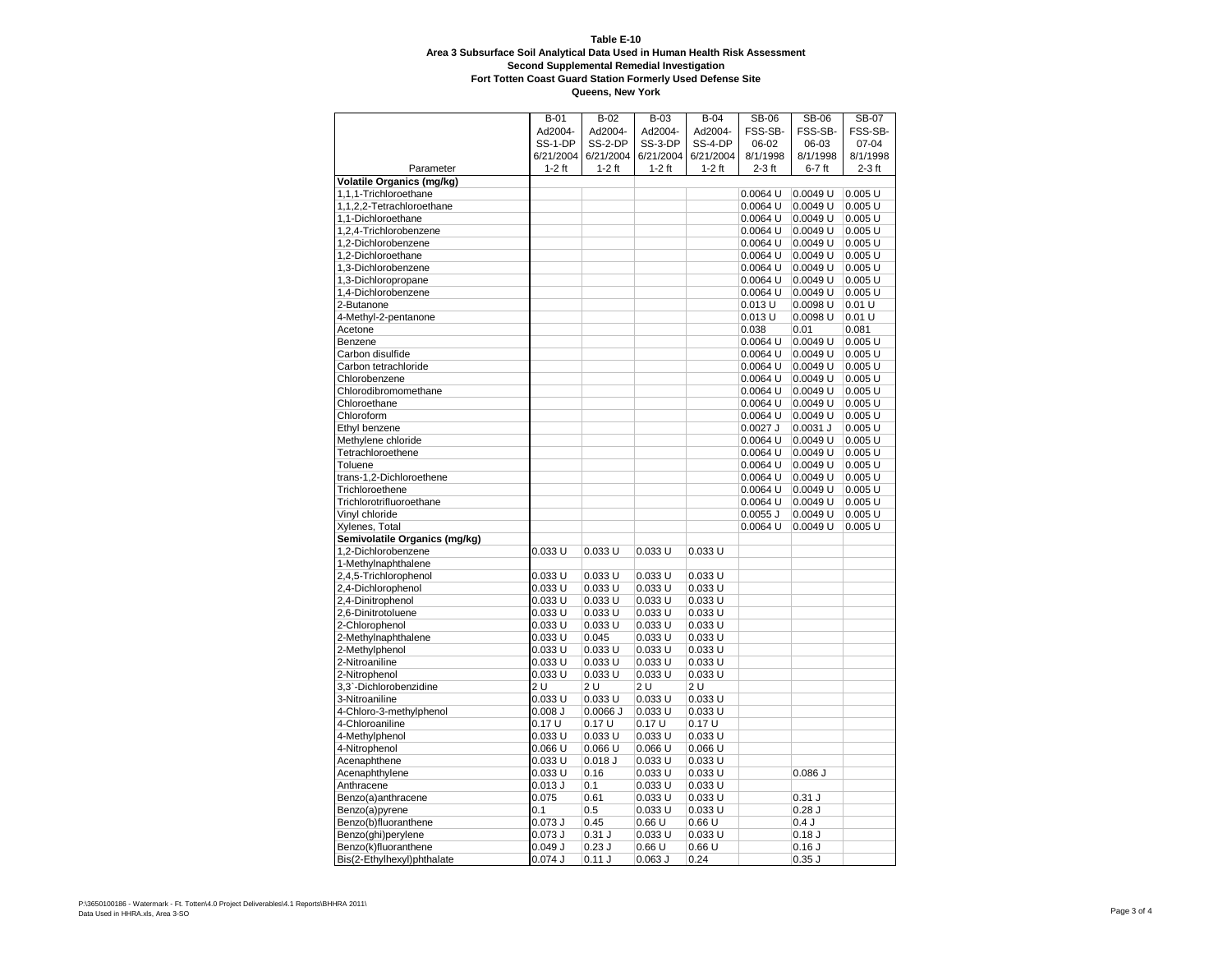**Queens, New York**

|                             | B-01      | $B-02$      | $B-03$      | $B-04$    | <b>SB-06</b> | <b>SB-06</b> | <b>SB-07</b> |
|-----------------------------|-----------|-------------|-------------|-----------|--------------|--------------|--------------|
|                             | Ad2004-   | Ad2004-     | Ad2004-     | Ad2004-   | FSS-SB-      | FSS-SB-      | FSS-SB-      |
|                             | SS-1-DP   | SS-2-DP     | SS-3-DP     | SS-4-DP   | 06-02        | 06-03        | $07 - 04$    |
|                             | 6/21/2004 | 6/21/2004   | 6/21/2004   | 6/21/2004 | 8/1/1998     | 8/1/1998     | 8/1/1998     |
| Parameter                   | $1-2$ ft  | $1-2$ ft    | $1-2$ ft    | $1-2$ ft  | $2-3$ ft     | $6-7$ ft     | $2-3$ ft     |
| Butylbenzylphthalate        | $0.015$ J | 0.031 J     | 0.033U      | 0.033U    |              |              |              |
| Carbazole                   | 0.0075 J  | 0.04        | $0.033$ U   | 0.033 U   |              |              |              |
| Chrysene                    | 0.08J     | $0.51$ J    | 0.033U      | 0.033U    |              | 0.35J        |              |
| Dibenz(a,h)anthracene       | $0.026$ J | 0.19J       | 0.66U       | 0.66U     |              |              |              |
| Dibenzofuran                | 0.033 U   | $0.016$ J   | 0.033 U     | 0.033 U   |              |              |              |
| Diethylphthalate            | 0.033 U   | 0.033 U     | 0.033 U     | 0.033 U   |              |              |              |
| Dimethylphthalate           | 0.033 U   | $0.033$ U   | 0.033 U     | 0.033 U   |              |              |              |
| Di-n-butylphthalate         | 0.06      | 0.091       | $0.032$ J   | $0.042$ J |              |              |              |
| Di-n-octylphthalate         | 0.033U    | 0.033U      | 0.033U      | 0.033U    |              |              |              |
| Fluoranthene                | 0.12      | 1           | $0.018$ $J$ | 0.033U    |              | 0.47         |              |
| Fluorene                    | 0.033 U   | 0.036       | 0.033U      | 0.033U    |              |              |              |
| Hexachlorobenzene           | 0.033 U   | 0.033U      | 0.033 U     | 0.033 U   |              |              |              |
| Indeno(1,2,3-cd)pyrene      | $0.072$ J | 0.44J       | 0.033 U     | 0.033 U   |              | 0.22J        |              |
| Isophorone                  | 0.033 U   | 0.033 U     | $0.033$ U   | 0.033 U   |              |              |              |
| Naphthalene                 | 0.033 U   | $0.018$ $J$ | $0.033$ U   | 0.033 U   |              |              |              |
| Nitrobenzene                | 0.033 U   | 0.033U      | 0.033U      | 0.033U    |              |              |              |
| Pentachlorophenol           | 0.033U    | 0.033U      | 0.033U      | 0.033U    |              |              |              |
| Phenanthrene                | 0.064     | 0.44        | $0.033$ U   | 0.033 U   |              | $0.25$ J     |              |
| Phenol                      | 0.033 U   | 0.033U      | $0.033$ U   | 0.033U    |              |              |              |
| Pyrene                      | 0.13J     | 0.79J       | $0.015$ J   | 0.033 U   |              | 0.53         |              |
| <b>Total Organic Carbon</b> |           |             |             |           |              | 19700        |              |
| Metals (mg/kg)              |           |             |             |           |              |              |              |
| Aluminum                    | 14800     | 9680        | 14900       | 13600     |              | 6760         |              |
| Antimony                    | 0.61      | 0.64        | 0.07J       | 0.098J    |              | 0.25 BN      |              |
| Arsenic                     | 10        | 4.4         | 2.1         | 2.4       |              | 1.2          |              |
| <b>Barium</b>               | 80        | 58          | 46          | 25        |              | 31.1         |              |
| Beryllium                   | 0.11 J    | 0.18J       | $0.28$ J    | 0.14J     |              | 0.19B        |              |
| Cadmium                     | 0.84      | 0.46J       | 0.07J       | $0.051$ J |              | 0.14B        |              |
| Calcium                     | 3340      | 2390        | 314         | 440       |              | 1200         |              |
| Chromium                    | 25        | 16          | 19          | 16        |              | 12.6         |              |
| Cobalt                      | 7.5       | 6.4         | 6.7         | 7.3       |              | 1.8B         |              |
| Copper                      | 2470      | 63          | 10          | 15        |              | 35.7         |              |
| <b>Elemental Mercury</b>    |           |             |             |           |              |              |              |
| Iron                        | 20100     | 16200       | 17100       | 22100     |              | 6930         |              |
| Lead                        | 139       | 176         | 14          | 8.6       |              | 44.2         |              |
| Magnesium                   | 3380      | 2465        | 2690        | 3780      |              | 1410 X       |              |
| Manganese                   | 339       | 228         | 293         | 198       |              | 58.9         |              |
| Mercury                     | 0.8       | 2.7         | $0.077$ $J$ | 0.0077 U  |              | 0.29         |              |
| Mercury, Inorganic Salts    | 0.8       | 2.7         | 0.077J      | 0.0077 U  |              | 0.29         |              |
| Methyl mercury              |           |             |             |           |              |              |              |
| Nickel                      | 20J       | 15J         | 16 J        | 13J       |              | 7.8          |              |
| Potassium                   | 1450 J    | 833 J       | 668 J       | 1200 J    |              | 361          |              |
| Selenium                    | $0.62$ J  | $0.51$ J    | 0.43J       | 0.094J    |              |              |              |
| Silver                      | 0.362 U   | 0.362 U     | 0.362 U     | 0.362 U   |              |              |              |
| Sodium                      | 68        | 119         | 31.4 U      | 31.4 U    |              | 296          |              |
| Thallium                    | 0.19J     | 0.14J       | 0.13J       | 0.092J    |              | 0.12B        |              |
| Vanadium                    | 36J       | 27J         | 22J         | 24J       |              | 17.5         |              |
| Zinc                        | 231       | 105         | 43          | 40        |              | 50.4         |              |

U - Value is not detected

 $X -$ 

Notes: Prepated/Date: EYM 10/31/11 J - Value is estimated Checked/Date: BJR 11/1/11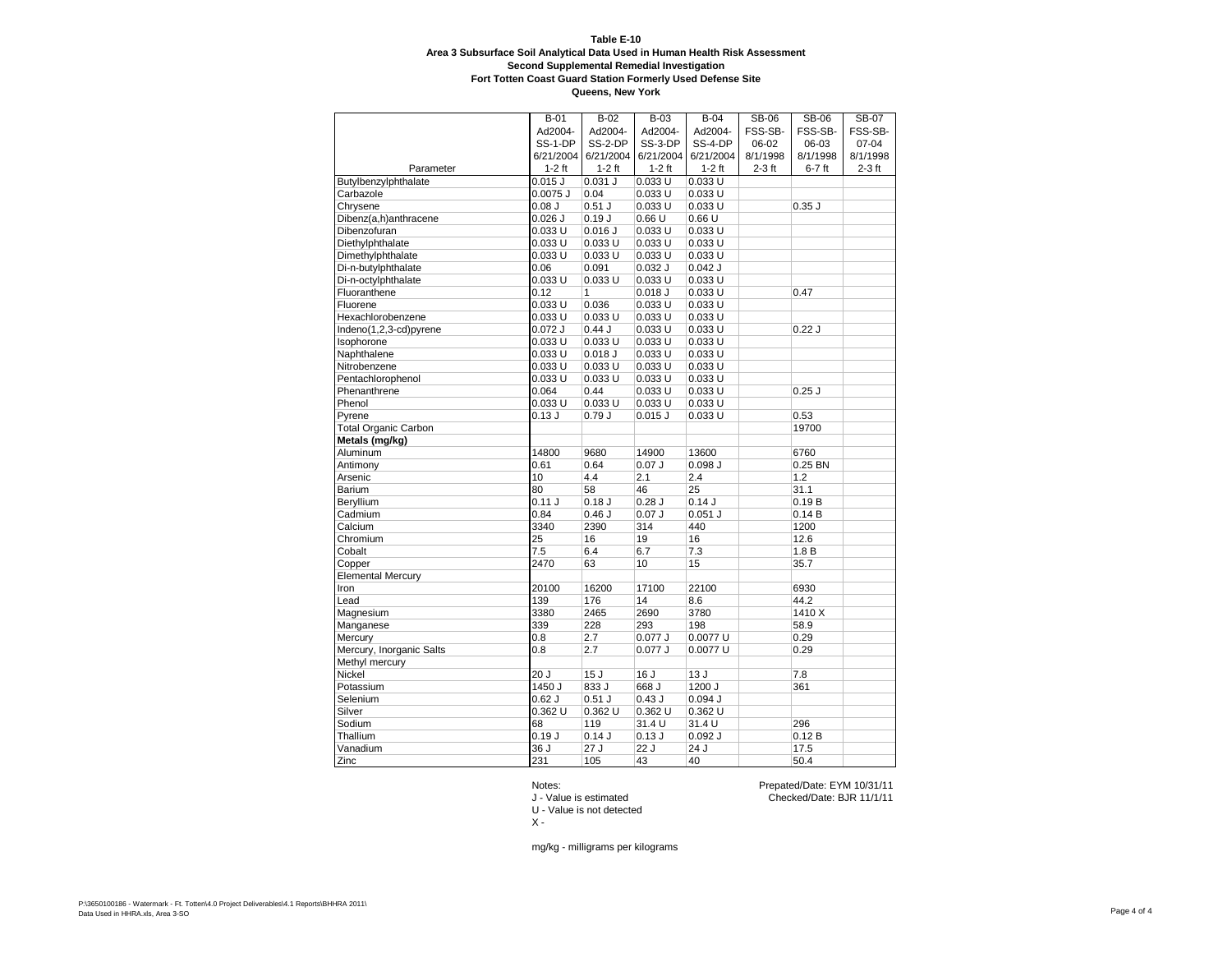|                                                 | AI4-101      | AI4-102      | Al4-103      | Al4-104                                                | Al4-105              | Al4-106      | AI4-107      | AI4-108                     | Al4-109      | AI4-110      | AI4-111                                                | AI4-112        | AI4-113            | AI4-114      | AI4-115      | $B-05$    |
|-------------------------------------------------|--------------|--------------|--------------|--------------------------------------------------------|----------------------|--------------|--------------|-----------------------------|--------------|--------------|--------------------------------------------------------|----------------|--------------------|--------------|--------------|-----------|
|                                                 | AI4-101(6-   |              |              | Al4-102(6- Al4-103(6- Al4-104(6- Al4-105(6- Al4-106(6- |                      |              | AI4-107(6-   | AI4-108(6-                  | AI4-109(6-   |              | Al4-110(6- Al4-111(6- Al4-112(6- Al4-113(6- Al4-114(6- |                |                    |              | AI4-115(6-   | Ad2004-   |
|                                                 | 24)          | 24)          | 24)          | 24)                                                    | 24)                  | (24)         | 24)          | 24)                         | 24)          | 24)          | 24)                                                    | 24)            | 24)                | 24)          | (24)         | SS-5-DP   |
|                                                 | 5/10/2011    | 5/12/2011    | 5/12/2011    | 5/12/2011                                              | 5/11/2011            | 5/11/2011    | 5/12/2011    | 5/12/2011                   | 5/12/2011    |              | 5/12/2011 5/12/2011                                    | 5/11/2011      | 5/12/2011          | 5/12/2011    | 5/11/2011    | 6/21/2004 |
| Parameter                                       | $0_5 - 2$ ft | $0_5 - 2$ ft | $0_5 - 2$ ft | $0_5 - 2$ ft                                           | $0_5 - 2$ ft         | $0_5 - 2$ ft | $0_5 - 2$ ft | $0_5 - 2$ ft                | $0_5 - 2$ ft | $0_5 - 2$ ft | $0_5 - 2$ ft                                           | $0_5 - 2$ ft   | $0_5 - 2$ ft       | $0_5 - 2$ ft | $0_5 - 2$ ft | $1-2$ ft  |
| <b>Volatile Organics (mg/kg)</b>                |              |              |              |                                                        |                      |              |              |                             |              |              |                                                        |                |                    |              |              |           |
| 1,1,1-Trichloroethane                           |              |              |              |                                                        |                      |              |              |                             |              |              |                                                        |                |                    |              |              |           |
| 1,1,2,2-Tetrachloroethane                       |              |              |              |                                                        |                      |              |              |                             |              |              |                                                        |                |                    |              |              |           |
| 1,1-Dichloroethane                              |              |              |              |                                                        |                      |              |              |                             |              |              |                                                        |                |                    |              |              |           |
| 1,2,4-Trichlorobenzene                          |              |              |              |                                                        |                      |              |              |                             |              |              |                                                        |                |                    |              |              |           |
| 1,2-Dichlorobenzene                             |              |              |              |                                                        |                      |              |              |                             |              |              |                                                        |                |                    |              |              |           |
| 1,2-Dichloroethane                              |              |              |              |                                                        |                      |              |              |                             |              |              |                                                        |                |                    |              |              |           |
| 1,3-Dichlorobenzene                             |              |              |              |                                                        |                      |              |              |                             |              |              |                                                        |                |                    |              |              |           |
| 1,3-Dichloropropane                             |              |              |              |                                                        |                      |              |              |                             |              |              |                                                        |                |                    |              |              |           |
| 1,4-Dichlorobenzene                             |              |              |              |                                                        |                      |              |              |                             |              |              |                                                        |                |                    |              |              |           |
| 2-Butanone                                      |              |              |              |                                                        |                      |              |              |                             |              |              |                                                        |                |                    |              |              |           |
| 4-Methyl-2-pentanone                            |              |              |              |                                                        |                      |              |              |                             |              |              |                                                        |                |                    |              |              |           |
| Acetone                                         |              |              |              |                                                        |                      |              |              |                             |              |              |                                                        |                |                    |              |              |           |
| Benzene                                         |              |              |              |                                                        |                      |              |              |                             |              |              |                                                        |                |                    |              |              |           |
| Carbon disulfide                                |              |              |              |                                                        |                      |              |              |                             |              |              |                                                        |                |                    |              |              |           |
| Carbon tetrachloride                            |              |              |              |                                                        |                      |              |              |                             |              |              |                                                        |                |                    |              |              |           |
| Chlorobenzene                                   |              |              |              |                                                        |                      |              |              |                             |              |              |                                                        |                |                    |              |              |           |
| Chlorodibromomethane                            |              |              |              |                                                        |                      |              |              |                             |              |              |                                                        |                |                    |              |              |           |
| Chloroethane                                    |              |              |              |                                                        |                      |              |              |                             |              |              |                                                        |                |                    |              |              |           |
| Chloroform                                      |              |              |              |                                                        |                      |              |              |                             |              |              |                                                        |                |                    |              |              |           |
|                                                 |              |              |              |                                                        |                      |              |              |                             |              |              |                                                        |                |                    |              |              |           |
| Ethyl benzene                                   |              |              |              |                                                        |                      |              |              |                             |              |              |                                                        |                |                    |              |              |           |
| Methylene chloride<br>Tetrachloroethene         |              |              |              |                                                        |                      |              |              |                             |              |              |                                                        |                |                    |              |              |           |
| Toluene                                         |              |              |              |                                                        |                      |              |              |                             |              |              |                                                        |                |                    |              |              |           |
| trans-1,2-Dichloroethene                        |              |              |              |                                                        |                      |              |              |                             |              |              |                                                        |                |                    |              |              |           |
| Trichloroethene                                 |              |              |              |                                                        |                      |              |              |                             |              |              |                                                        |                |                    |              |              |           |
| Trichlorotrifluoroethane                        |              |              |              |                                                        |                      |              |              |                             |              |              |                                                        |                |                    |              |              |           |
|                                                 |              |              |              |                                                        |                      |              |              |                             |              |              |                                                        |                |                    |              |              |           |
| Vinyl chloride                                  |              |              |              |                                                        |                      |              |              |                             |              |              |                                                        |                |                    |              |              |           |
| Xylenes, Total<br>Semivolatile Organics (mg/kg) |              |              |              |                                                        |                      |              |              |                             |              |              |                                                        |                |                    |              |              |           |
|                                                 |              |              |              |                                                        |                      |              |              |                             |              |              |                                                        |                |                    |              |              | 0.033 U   |
| 1,2-Dichlorobenzene<br>1-Methylnaphthalene      |              | 0.0021 J     | 0.0079       | $0.0047$ J                                             | 0.008                | $0.016$ $J$  | $0.0037$ J   | $ 0.0174 \cup  0.0037 \cup$ |              | $0.0065$ J   | 0.025                                                  | $0.0014$ J     | 0.00086 J 0.0011 J |              | $0.0025$ J   |           |
| 2,4,5-Trichlorophenol                           |              |              |              |                                                        |                      |              |              |                             |              |              |                                                        |                |                    |              |              | 0.033 U   |
| 2,4-Dichlorophenol                              |              |              |              |                                                        |                      |              |              |                             |              |              |                                                        |                |                    |              |              | 0.033U    |
| 2,4-Dinitrophenol                               |              |              |              |                                                        |                      |              |              |                             |              |              |                                                        |                |                    |              |              | 0.033 U   |
| 2,6-Dinitrotoluene                              |              |              |              |                                                        |                      |              |              |                             |              |              |                                                        |                |                    |              |              | 0.033 U   |
| 2-Chlorophenol                                  |              |              |              |                                                        |                      |              |              |                             |              |              |                                                        |                |                    |              |              | 0.033 U   |
|                                                 |              | $0.0023$ J   | $0.0059$ J   | 0.0061 J                                               | 0.01                 | $0.032$ J    | $0.0051$ J   | 0.0174 U                    | $0.0042$ J   | 0.0089       | 0.0375                                                 | $0.0025$ J     | $0.0014$ J         | $0.0014$ J   | $0.003$ $J$  | 0.033 U   |
| 2-Methylnaphthalene<br>2-Methylphenol           |              |              |              |                                                        |                      |              |              |                             |              |              |                                                        |                |                    |              |              | 0.033 U   |
| 2-Nitroaniline                                  |              |              |              |                                                        |                      |              |              |                             |              |              |                                                        |                |                    |              |              | 0.033 U   |
| 2-Nitrophenol                                   |              |              |              |                                                        |                      |              |              |                             |              |              |                                                        |                |                    |              |              | 0.033 U   |
| 3,3`-Dichlorobenzidine                          |              |              |              |                                                        |                      |              |              |                             |              |              |                                                        |                |                    |              |              | 2 U       |
| 3-Nitroaniline                                  |              |              |              |                                                        |                      |              |              |                             |              |              |                                                        |                |                    |              |              | 0.033 U   |
| 4-Chloro-3-methylphenol                         |              |              |              |                                                        |                      |              |              |                             |              |              |                                                        |                |                    |              |              | 0.033 U   |
| 4-Chloroaniline                                 |              |              |              |                                                        |                      |              |              |                             |              |              |                                                        |                |                    |              |              | 0.17U     |
| 4-Methylphenol                                  |              |              |              |                                                        |                      |              |              |                             |              |              |                                                        |                |                    |              |              | 0.033U    |
| 4-Nitrophenol                                   |              |              |              |                                                        |                      |              |              |                             |              |              |                                                        |                |                    |              |              | 0.066 U   |
| Acenaphthene                                    |              | 0.0011 U     | $0.003$ J    | $0.0012$ U                                             | $0.0042$ J           | $0.043$ J    | $0.0012$ U   | $0.024$ J                   | $0.0031$ J   | 0.0032 J     | 0.12                                                   | 0.0019J        | $0.0036$ J         | $0.0028$ J   | $0.0056$ J   | $0.033$ U |
| Acenaphthylene                                  |              | 0.021        | 0.051        | 0.013                                                  | 0.11                 | 1.5          | 0.027        | 0.27                        | 0.008        | 0.019        | 0.034                                                  | 0.039          | 0.067              | 0.014        | 0.016        | 0.033 U   |
| Anthracene                                      |              | 0.012        | 0.022        | $0.0057$ J                                             | 0.04                 | 0.62         | 0.017        | 0.27                        | 0.0088       | 0.012        | 0.21                                                   | 0.017          | 0.03               | 0.012        | 0.02         | 0.033 U   |
| Benzo(a)anthracene                              |              | 0.079        | 0.12         | 0.029                                                  | 0.24                 | 4.7          | 0.073        | 1.3                         | 0.043        | 0.051        | 0.41                                                   | 0.096          | 0.2                | 0.051        | 0.069        | $0.028$ J |
| Benzo(a)pyrene                                  |              | 0.1          | 0.16         | 0.043                                                  | 0.36                 | 6.4          | 0.095        | 0.98                        | 0.056        | 0.068        | 0.35                                                   | 0.14           | 0.24               | 0.065        | 0.094        | $0.041$ J |
| Benzo(b)fluoranthene                            |              | 0.15         | 0.22         | 0.064                                                  | 0.58                 | 8.8          | 0.14         | 3.2                         | 0.093        | 0.094        | 0.32                                                   | 0.21           | 0.24               | 0.097        | 0.14         | 0.036 J   |
| Benzo(ghi)perylene                              |              | 0.083        | 0.12         | 0.041                                                  | 0.35                 | 5.3          | 0.097        | 0.76                        | 0.049        | 0.053        | 0.3                                                    | 0.13           | 0.28               | 0.05         | 0.069        | $0.033$ J |
| Benzo(k)fluoranthene                            |              | $0.0019$ U   | 0.0019 U     | 0.0019 U                                               | $0.0019$ U $0.027$ U |              | 0.002 U      | $ 0.029$ U                  | $0.002$ U    | $0.002$ U    | 0.2                                                    | 0.0019 U   0.1 |                    | $0.002$ U    | 0.0038 U     | $0.029$ J |
| Bis(2-Ethylhexyl)phthalate                      |              |              |              |                                                        |                      |              |              |                             |              |              |                                                        |                |                    |              |              | 0.039     |
|                                                 |              |              |              |                                                        |                      |              |              |                             |              |              |                                                        |                |                    |              |              |           |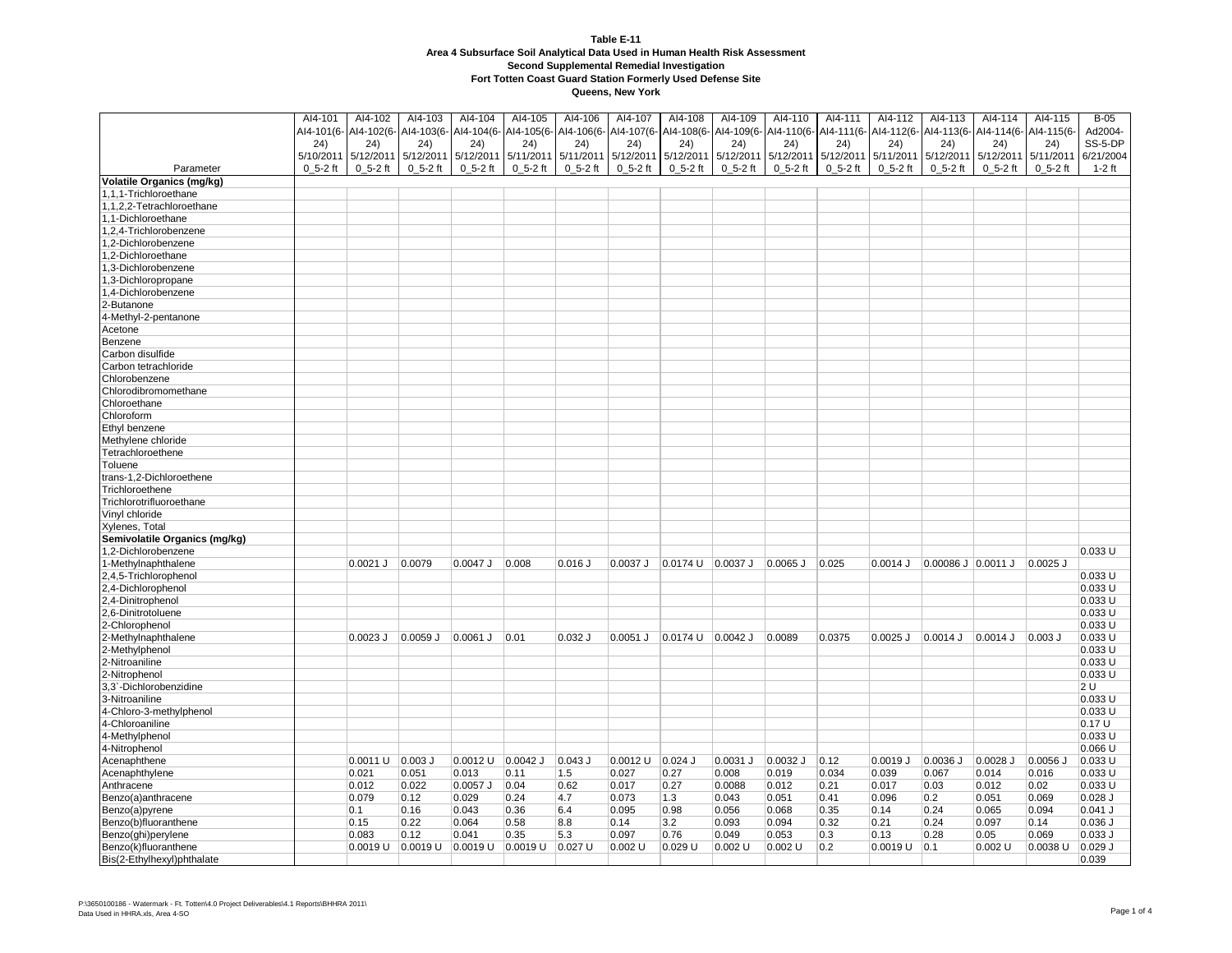**Queens, New York**

|                          | AI4-101     | AI4-102               | AI4-103     | AI4-104                          | AI4-105               | AI4-106     | Al4-107               | AI4-108     | Al4-109     | AI4-110     | Al4-111                                                                                 | AI4-112     | AI4-113     | AI4-114     | AI4-115     | $B-05$    |
|--------------------------|-------------|-----------------------|-------------|----------------------------------|-----------------------|-------------|-----------------------|-------------|-------------|-------------|-----------------------------------------------------------------------------------------|-------------|-------------|-------------|-------------|-----------|
|                          |             | AI4-101(6- AI4-102(6- |             | Al4-103(6- Al4-104(6- Al4-105(6- |                       |             | AI4-106(6- AI4-107(6- |             |             |             | Al4-108(6- Al4-109(6- Al4-110(6- Al4-111(6- Al4-112(6- Al4-113(6- Al4-114(6- Al4-115(6- |             |             |             |             | Ad2004-   |
|                          | (24)        | 24)                   | (24)        | (24)                             | (24)                  | (24)        | 24)                   | 24)         | 24)         | (24)        | 24)                                                                                     | 24)         | (24)        | 24)         | 24)         | SS-5-DP   |
|                          |             | 5/10/2011 5/12/2011   | 5/12/2011   | 5/12/2011                        | 5/11/2011             | 5/11/2011   | 5/12/2011             | 5/12/2011   | 5/12/2011   | 5/12/2011   | 5/12/2011                                                                               | 5/11/2011   | 5/12/2011   | 5/12/2011   | 5/11/201    | 6/21/2004 |
| Parameter                | $0, 5-2$ ft | $0_5 - 2$ ft          | $0, 5-2$ ft | $0, 5-2$ ft                      | $0, 5-2$ ft           | $0, 5-2$ ft | $0, 5-2$ ft           | $0, 5-2$ ft | $0, 5-2$ ft | $0, 5-2$ ft | $0_5 - 2$ ft                                                                            | $0, 5-2$ ft | $0, 5-2$ ft | $0, 5-2$ ft | $0, 5-2$ ft | $1-2$ ft  |
| Butylbenzylphthalate     |             |                       |             |                                  |                       |             |                       |             |             |             |                                                                                         |             |             |             |             | 0.033U    |
| Carbazole                |             |                       |             |                                  |                       |             |                       |             |             |             |                                                                                         |             |             |             |             | 0.033U    |
| Chrysene                 |             | 0.082                 | 0.16        | 0.039                            | 0.29                  | 4.3         | 0.079                 | 3.2         | 0.06        | 0.057       | 0.38                                                                                    | 0.082       | 0.19        | 0.065       | 0.084       | $0.033$ J |
| Dibenz(a,h)anthracene    |             | 0.015                 | 0.022       | 0.01                             | 0.077                 | 1.2         | 0.017                 | 0.18        | 0.013       | 0.011       | 0.11                                                                                    | 0.029       | 0.078       | 0.012       | $0.014$ J   | 0.66U     |
| Dibenzofuran             |             |                       |             |                                  |                       |             |                       |             |             |             |                                                                                         |             |             |             |             | 0.033U    |
| Diethylphthalate         |             |                       |             |                                  |                       |             |                       |             |             |             |                                                                                         |             |             |             |             | 0.033 U   |
| Dimethylphthalate        |             |                       |             |                                  |                       |             |                       |             |             |             |                                                                                         |             |             |             |             | 0.033 U   |
| Di-n-butylphthalate      |             |                       |             |                                  |                       |             |                       |             |             |             |                                                                                         |             |             |             |             | 0.068     |
| Di-n-octylphthalate      |             |                       |             |                                  |                       |             |                       |             |             |             |                                                                                         |             |             |             |             | 0.033U    |
| Fluoranthene             |             | 0.11                  | 0.22        | 0.051                            | 0.41                  | 6.6         | 0.13                  | 5.8         | 0.081       | 0.085       | 0.86                                                                                    | 0.098       | 0.32        | 0.1         | 0.14        | 0.04      |
| Fluorene                 |             | $0.0026$ J            | $0.007$ J   | $0.0014$ J                       | $0.0066$ J            | $0.091$ J   | 0.0021 J              | $0.05$ J    | $0.0032$ J  | $0.004$ J   | 0.094                                                                                   | 0.0033J     | $0.0036$ J  | $0.0028$ J  | $0.006$ J   | 0.033U    |
| Hexachlorobenzene        |             |                       |             |                                  |                       |             |                       |             |             |             |                                                                                         |             |             |             |             | 0.033U    |
|                          |             |                       |             |                                  |                       |             |                       |             |             |             |                                                                                         |             |             |             |             |           |
| Indeno(1,2,3-cd)pyrene   |             | 0.07                  | 0.1         | 0.035                            | 0.29                  | 4.4         | 0.076                 | 0.67        | 0.047       | 0.047       | 0.27                                                                                    | 0.11        | 0.24        | 0.044       | 0.059       | $0.024$ J |
| Isophorone               |             |                       |             |                                  |                       |             |                       |             |             |             |                                                                                         |             |             |             |             | 0.033 U   |
| Naphthalene              |             | 0.0034 J              | 0.0074 J    | $0.0046$ J                       | 0.012                 | 0.083 J     | $0.0059$ J            | $0.024$ J   | $0.004$ J   | $0.0041$ J  | 0.042                                                                                   | $0.0057$ J  | 0.0032 J    | 0.0019 J    | $0.004$ J   | 0.033 U   |
| Nitrobenzene             |             |                       |             |                                  |                       |             |                       |             |             |             |                                                                                         |             |             |             |             | 0.033U    |
| Pentachlorophenol        |             |                       |             |                                  |                       |             |                       |             |             |             |                                                                                         |             |             |             |             | 0.033 U   |
| Phenanthrene             |             | 0.033                 | 0.1         | 0.015                            | 0.069                 | 1.1         | 0.04                  | 0.41        | 0.033       | 0.05        | 0.64                                                                                    | 0.022       | 0.03        | 0.05        | 0.067       | $0.012$ J |
| Phenol                   |             |                       |             |                                  |                       |             |                       |             |             |             |                                                                                         |             |             |             |             | 0.033U    |
| Pyrene                   |             | 0.12                  | 0.27        | 0.057                            | 0.36                  | 6.1         | 0.12                  | 5.9         | 0.081       | 0.084       | 0.48                                                                                    | 0.11        | 0.23        | 0.095       | 0.12        | 0.038J    |
| Metals (mg/kg)           |             |                       |             |                                  |                       |             |                       |             |             |             |                                                                                         |             |             |             |             |           |
| Aluminum                 | 10300       |                       |             |                                  |                       |             |                       |             |             |             |                                                                                         |             |             |             |             | 21300     |
| Antimony                 | 0.37 UJ     |                       |             |                                  |                       |             |                       |             |             |             |                                                                                         |             |             |             |             | $0.15$ J  |
| Arsenic                  | 3.1         |                       |             |                                  |                       |             |                       |             |             |             |                                                                                         |             |             |             |             | 2.4       |
| Barium                   | 69.4        |                       |             |                                  |                       |             |                       |             |             |             |                                                                                         |             |             |             |             | 73        |
| Beryllium                | 0.54U       |                       |             |                                  |                       |             |                       |             |             |             |                                                                                         |             |             |             |             | 0.11J     |
| Cadmium                  | $0.055$ J   |                       |             |                                  |                       |             |                       |             |             |             |                                                                                         |             |             |             |             | $0.047$ J |
| Calcium                  | 3360 J      |                       |             |                                  |                       |             |                       |             |             |             |                                                                                         |             |             |             |             | 1430      |
| Chromium                 | 20.7        |                       |             |                                  |                       |             |                       |             |             |             |                                                                                         |             |             |             |             | 33        |
| Cobalt                   | 6.2         |                       |             |                                  |                       |             |                       |             |             |             |                                                                                         |             |             |             |             | 12        |
| Copper                   | 19.6        |                       |             |                                  |                       |             |                       |             |             |             |                                                                                         |             |             |             |             | 23        |
| <b>Elemental Mercury</b> |             |                       |             |                                  | $0.0002$ U $0.0003$ U |             |                       |             |             |             |                                                                                         | $0.0003$ U  |             |             | $0.0003$ U  |           |
| Iron                     | 13900       |                       |             |                                  |                       |             |                       |             |             |             |                                                                                         |             |             |             |             | 30800     |
| Lead                     | 39J         |                       |             |                                  |                       |             |                       |             |             |             |                                                                                         |             |             |             |             | 14        |
| Magnesium                | 3680 J      |                       |             |                                  |                       |             |                       |             |             |             |                                                                                         |             |             |             |             | 5670      |
| Manganese                | 476         |                       |             |                                  |                       |             |                       |             |             |             |                                                                                         |             |             |             |             | 485       |
| Mercury                  |             |                       |             |                                  | $0.0938$ J $0.0661$ J |             |                       |             |             |             |                                                                                         | $0.0775$ J  |             |             | $0.0654$ J  | $0.021$ J |
| Mercury, Inorganic Salts |             |                       |             |                                  |                       |             |                       |             |             |             |                                                                                         |             |             |             |             | $0.021$ J |
| Methyl mercury           |             |                       |             |                                  | 0.000322 J 0.00031 J  |             |                       |             |             |             |                                                                                         | 0.000409 J  |             |             | 0.000639 J  |           |
| Nickel                   | 16.8        |                       |             |                                  |                       |             |                       |             |             |             |                                                                                         |             |             |             |             | 24J       |
| Potassium                | 724         |                       |             |                                  |                       |             |                       |             |             |             |                                                                                         |             |             |             |             | 3330 J    |
| Selenium                 | 0.65U       |                       |             |                                  |                       |             |                       |             |             |             |                                                                                         |             |             |             |             | 0.19J     |
| Silver                   | 0.093 U     |                       |             |                                  |                       |             |                       |             |             |             |                                                                                         |             |             |             |             | 0.362 U   |
| Sodium                   | 360 J       |                       |             |                                  |                       |             |                       |             |             |             |                                                                                         |             |             |             |             | 229       |
| Thallium                 | 0.93U       |                       |             |                                  |                       |             |                       |             |             |             |                                                                                         |             |             |             |             | $0.25$ J  |
| Vanadium                 | 22.4        |                       |             |                                  |                       |             |                       |             |             |             |                                                                                         |             |             |             |             | 40J       |
| Zinc                     | 61.3J       |                       |             |                                  |                       |             |                       |             |             |             |                                                                                         |             |             |             |             | 44        |

Notes:

B - Reported value is less than the Contract Required Detection Limit (CRDL), but greater than the Instrumental Detection Limit (IDL).

E - Reported value is extimated due to interference.

J - Value is estimated

N - Spiked sample recovery was not within normal limits

U - Value is not detected

 $X -$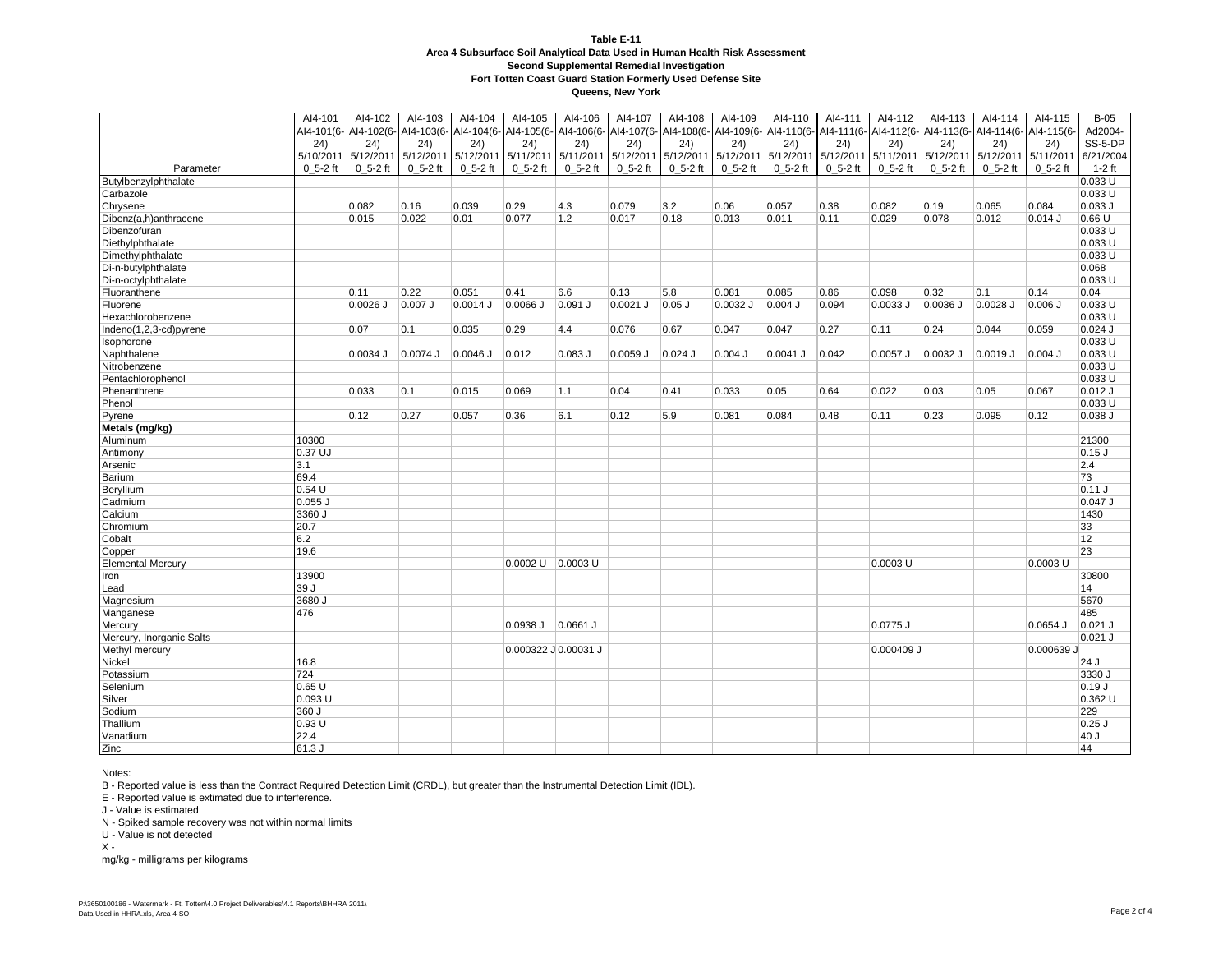## **Table E-11 Area 4 Subsurface Soil Analytical Data Used in Human Health Risk Assessment Second Supplemental Remedial Investigation**

**Fort Totten Coast Guard Station Formerly Used Defense Site**

| FSS-SB-<br>Ad2004-<br>Ad2004-<br>Ad2004-<br>FSS-SB-<br>FSS-SB-<br>SS-6-DP<br>SS-7-DP<br>SS-8-DP<br>$01 - 02$<br>$02 - 02$<br>03-02<br>6/21/2004<br>6/21/2004<br>8/1/1998<br>8/1/1998<br>6/21/2004<br>8/1/1998<br>$1-2$ ft<br>$1-2$ ft<br>$1-2$ ft<br>$2-3$ ft<br>$2-3$ ft<br>$2-3$ ft<br>Parameter<br>Volatile Organics (mg/kg)<br>$0.0048$ U<br>1,1,1-Trichloroethane<br>0.0043 U<br>1,1,2,2-Tetrachloroethane<br>$0.0048$ U<br>0.0043 U<br>1,1-Dichloroethane<br>$0.0048$ U<br>0.0043 U<br>1,2,4-Trichlorobenzene<br>0.0048 U<br>$0.0043$ U<br>0.0043 U<br>1,2-Dichlorobenzene<br>$0.0048$ U<br>1,2-Dichloroethane<br>$0.0048$ U<br>$0.0043$ U<br>$0.0048$ U<br>$0.0043$ U<br>1,3-Dichlorobenzene<br>1,3-Dichloropropane<br>$0.0048$ U<br>$0.0043$ U<br>1,4-Dichlorobenzene<br>$0.0048$ U<br>0.0043 U<br>2-Butanone<br>0.0097 U<br>0.0037 J<br>0.0097 U<br>0.0087 U<br>4-Methyl-2-pentanone<br>Acetone<br>0.039<br>0.031<br>Benzene<br>0.0048 U<br>$0.0043$ U<br>Carbon disulfide<br>$0.0048$ U<br>$0.0043$ U<br>Carbon tetrachloride<br>$0.0048$ U<br>$0.0043$ U<br>Chlorobenzene<br>$0.0048$ U<br>0.0043 U<br>Chlorodibromomethane<br>$0.0048$ U<br>$0.0043$ U<br>Chloroethane<br>$0.0048$ U<br>$0.0043$ U<br>Chloroform<br>$0.0048$ U<br>$0.0043$ U<br>Ethyl benzene<br>$0.0048$ U<br>$0.0043$ U<br>Methylene chloride<br>$0.0048$ U<br>$0.0043$ U<br>Tetrachloroethene<br>$0.0048$ U<br>$0.0043$ U<br>Toluene<br>$0.0048$ U<br>$0.0043$ U<br>trans-1,2-Dichloroethene<br>$0.0048$ U<br>0.0043 U<br>Trichloroethene<br>$0.0014$ J<br>$0.0043$ U<br>Trichlorotrifluoroethane<br>0.0048 U<br>$0.0043$ U<br>Vinyl chloride<br>$0.0021$ J<br>0.0043 U<br>Xylenes, Total<br>$0.0048$ U<br>0.0043 U<br>Semivolatile Organics (mg/kg)<br>1,2-Dichlorobenzene<br>$0.033$ U<br>0.033 U<br>0.00369 U<br>1-Methylnaphthalene<br>2,4,5-Trichlorophenol<br>$0.033$ U<br>0.033 U<br>$0.033$ U<br>0.033 U<br>2,4-Dichlorophenol<br>$0.033$ U<br>2,4-Dinitrophenol<br>$0.033$ U<br>2,6-Dinitrotoluene<br>0.033 U<br>0.033 U<br>2-Chlorophenol<br>$0.033$ U<br>$0.033$ U<br>2-Methylnaphthalene<br>$0.033$ U<br>0.033 U<br>2-Methylphenol<br>0.033 U<br>0.033 U<br>$0.033$ U<br>$0.033$ U<br>2-Nitroaniline<br>2-Nitrophenol<br>$0.033$ U<br>0.033 U<br>3,3`-Dichlorobenzidine<br>2U<br>2 U<br>2 U<br>0.033 U<br>3-Nitroaniline<br>0.033 U<br>4-Chloro-3-methylphenol<br>$0.033$ U<br>0.033 U<br>0.00551 U<br>0.17U<br>0.17U<br>0.17U<br>4-Chloroaniline<br>4-Methylphenol<br>$0.033$ U<br>$0.033$ U<br>0.00537 U<br>$0.066$ U<br>0.066 U<br>4-Nitrophenol<br>$0.066$ U<br>Acenaphthene<br>0.033 U<br>0.033 U<br>0.011J<br>Acenaphthylene<br>$0.016$ $J$<br>$0.026$ J<br>0.049<br>Anthracene<br>$0.033$ U<br>$0.016$ $J$<br>0.045<br>0.13J<br>0.39<br>0.57<br>Benzo(a)anthracene<br>0.13<br>0.33<br>$0.15$ $J$<br>0.3J<br>0.36<br>0.62<br>Benzo(a)pyrene<br>0.36<br>Benzo(b)fluoranthene<br>0.13J<br>0.19J<br>0.91<br>0.26<br>Benzo(ghi)perylene<br>0.14J<br>$0.25$ J<br>0.44<br>Benzo(k)fluoranthene<br>0.21<br>$0.35$ $J$<br>0.14J<br>0.18J | $B-06$ | $B-07$ | <b>B-08</b> | SB-01 | SB-02 | SB-03 |
|-----------------------------------------------------------------------------------------------------------------------------------------------------------------------------------------------------------------------------------------------------------------------------------------------------------------------------------------------------------------------------------------------------------------------------------------------------------------------------------------------------------------------------------------------------------------------------------------------------------------------------------------------------------------------------------------------------------------------------------------------------------------------------------------------------------------------------------------------------------------------------------------------------------------------------------------------------------------------------------------------------------------------------------------------------------------------------------------------------------------------------------------------------------------------------------------------------------------------------------------------------------------------------------------------------------------------------------------------------------------------------------------------------------------------------------------------------------------------------------------------------------------------------------------------------------------------------------------------------------------------------------------------------------------------------------------------------------------------------------------------------------------------------------------------------------------------------------------------------------------------------------------------------------------------------------------------------------------------------------------------------------------------------------------------------------------------------------------------------------------------------------------------------------------------------------------------------------------------------------------------------------------------------------------------------------------------------------------------------------------------------------------------------------------------------------------------------------------------------------------------------------------------------------------------------------------------------------------------------------------------------------------------------------------------------------------------------------------------------------------------------------------------------------------------------------------------------------------------------------------------------------------------------------------------------------------------------------------------------------------------------------------------------------|--------|--------|-------------|-------|-------|-------|
|                                                                                                                                                                                                                                                                                                                                                                                                                                                                                                                                                                                                                                                                                                                                                                                                                                                                                                                                                                                                                                                                                                                                                                                                                                                                                                                                                                                                                                                                                                                                                                                                                                                                                                                                                                                                                                                                                                                                                                                                                                                                                                                                                                                                                                                                                                                                                                                                                                                                                                                                                                                                                                                                                                                                                                                                                                                                                                                                                                                                                                   |        |        |             |       |       |       |
|                                                                                                                                                                                                                                                                                                                                                                                                                                                                                                                                                                                                                                                                                                                                                                                                                                                                                                                                                                                                                                                                                                                                                                                                                                                                                                                                                                                                                                                                                                                                                                                                                                                                                                                                                                                                                                                                                                                                                                                                                                                                                                                                                                                                                                                                                                                                                                                                                                                                                                                                                                                                                                                                                                                                                                                                                                                                                                                                                                                                                                   |        |        |             |       |       |       |
|                                                                                                                                                                                                                                                                                                                                                                                                                                                                                                                                                                                                                                                                                                                                                                                                                                                                                                                                                                                                                                                                                                                                                                                                                                                                                                                                                                                                                                                                                                                                                                                                                                                                                                                                                                                                                                                                                                                                                                                                                                                                                                                                                                                                                                                                                                                                                                                                                                                                                                                                                                                                                                                                                                                                                                                                                                                                                                                                                                                                                                   |        |        |             |       |       |       |
|                                                                                                                                                                                                                                                                                                                                                                                                                                                                                                                                                                                                                                                                                                                                                                                                                                                                                                                                                                                                                                                                                                                                                                                                                                                                                                                                                                                                                                                                                                                                                                                                                                                                                                                                                                                                                                                                                                                                                                                                                                                                                                                                                                                                                                                                                                                                                                                                                                                                                                                                                                                                                                                                                                                                                                                                                                                                                                                                                                                                                                   |        |        |             |       |       |       |
|                                                                                                                                                                                                                                                                                                                                                                                                                                                                                                                                                                                                                                                                                                                                                                                                                                                                                                                                                                                                                                                                                                                                                                                                                                                                                                                                                                                                                                                                                                                                                                                                                                                                                                                                                                                                                                                                                                                                                                                                                                                                                                                                                                                                                                                                                                                                                                                                                                                                                                                                                                                                                                                                                                                                                                                                                                                                                                                                                                                                                                   |        |        |             |       |       |       |
|                                                                                                                                                                                                                                                                                                                                                                                                                                                                                                                                                                                                                                                                                                                                                                                                                                                                                                                                                                                                                                                                                                                                                                                                                                                                                                                                                                                                                                                                                                                                                                                                                                                                                                                                                                                                                                                                                                                                                                                                                                                                                                                                                                                                                                                                                                                                                                                                                                                                                                                                                                                                                                                                                                                                                                                                                                                                                                                                                                                                                                   |        |        |             |       |       |       |
|                                                                                                                                                                                                                                                                                                                                                                                                                                                                                                                                                                                                                                                                                                                                                                                                                                                                                                                                                                                                                                                                                                                                                                                                                                                                                                                                                                                                                                                                                                                                                                                                                                                                                                                                                                                                                                                                                                                                                                                                                                                                                                                                                                                                                                                                                                                                                                                                                                                                                                                                                                                                                                                                                                                                                                                                                                                                                                                                                                                                                                   |        |        |             |       |       |       |
|                                                                                                                                                                                                                                                                                                                                                                                                                                                                                                                                                                                                                                                                                                                                                                                                                                                                                                                                                                                                                                                                                                                                                                                                                                                                                                                                                                                                                                                                                                                                                                                                                                                                                                                                                                                                                                                                                                                                                                                                                                                                                                                                                                                                                                                                                                                                                                                                                                                                                                                                                                                                                                                                                                                                                                                                                                                                                                                                                                                                                                   |        |        |             |       |       |       |
|                                                                                                                                                                                                                                                                                                                                                                                                                                                                                                                                                                                                                                                                                                                                                                                                                                                                                                                                                                                                                                                                                                                                                                                                                                                                                                                                                                                                                                                                                                                                                                                                                                                                                                                                                                                                                                                                                                                                                                                                                                                                                                                                                                                                                                                                                                                                                                                                                                                                                                                                                                                                                                                                                                                                                                                                                                                                                                                                                                                                                                   |        |        |             |       |       |       |
|                                                                                                                                                                                                                                                                                                                                                                                                                                                                                                                                                                                                                                                                                                                                                                                                                                                                                                                                                                                                                                                                                                                                                                                                                                                                                                                                                                                                                                                                                                                                                                                                                                                                                                                                                                                                                                                                                                                                                                                                                                                                                                                                                                                                                                                                                                                                                                                                                                                                                                                                                                                                                                                                                                                                                                                                                                                                                                                                                                                                                                   |        |        |             |       |       |       |
|                                                                                                                                                                                                                                                                                                                                                                                                                                                                                                                                                                                                                                                                                                                                                                                                                                                                                                                                                                                                                                                                                                                                                                                                                                                                                                                                                                                                                                                                                                                                                                                                                                                                                                                                                                                                                                                                                                                                                                                                                                                                                                                                                                                                                                                                                                                                                                                                                                                                                                                                                                                                                                                                                                                                                                                                                                                                                                                                                                                                                                   |        |        |             |       |       |       |
|                                                                                                                                                                                                                                                                                                                                                                                                                                                                                                                                                                                                                                                                                                                                                                                                                                                                                                                                                                                                                                                                                                                                                                                                                                                                                                                                                                                                                                                                                                                                                                                                                                                                                                                                                                                                                                                                                                                                                                                                                                                                                                                                                                                                                                                                                                                                                                                                                                                                                                                                                                                                                                                                                                                                                                                                                                                                                                                                                                                                                                   |        |        |             |       |       |       |
|                                                                                                                                                                                                                                                                                                                                                                                                                                                                                                                                                                                                                                                                                                                                                                                                                                                                                                                                                                                                                                                                                                                                                                                                                                                                                                                                                                                                                                                                                                                                                                                                                                                                                                                                                                                                                                                                                                                                                                                                                                                                                                                                                                                                                                                                                                                                                                                                                                                                                                                                                                                                                                                                                                                                                                                                                                                                                                                                                                                                                                   |        |        |             |       |       |       |
|                                                                                                                                                                                                                                                                                                                                                                                                                                                                                                                                                                                                                                                                                                                                                                                                                                                                                                                                                                                                                                                                                                                                                                                                                                                                                                                                                                                                                                                                                                                                                                                                                                                                                                                                                                                                                                                                                                                                                                                                                                                                                                                                                                                                                                                                                                                                                                                                                                                                                                                                                                                                                                                                                                                                                                                                                                                                                                                                                                                                                                   |        |        |             |       |       |       |
|                                                                                                                                                                                                                                                                                                                                                                                                                                                                                                                                                                                                                                                                                                                                                                                                                                                                                                                                                                                                                                                                                                                                                                                                                                                                                                                                                                                                                                                                                                                                                                                                                                                                                                                                                                                                                                                                                                                                                                                                                                                                                                                                                                                                                                                                                                                                                                                                                                                                                                                                                                                                                                                                                                                                                                                                                                                                                                                                                                                                                                   |        |        |             |       |       |       |
|                                                                                                                                                                                                                                                                                                                                                                                                                                                                                                                                                                                                                                                                                                                                                                                                                                                                                                                                                                                                                                                                                                                                                                                                                                                                                                                                                                                                                                                                                                                                                                                                                                                                                                                                                                                                                                                                                                                                                                                                                                                                                                                                                                                                                                                                                                                                                                                                                                                                                                                                                                                                                                                                                                                                                                                                                                                                                                                                                                                                                                   |        |        |             |       |       |       |
|                                                                                                                                                                                                                                                                                                                                                                                                                                                                                                                                                                                                                                                                                                                                                                                                                                                                                                                                                                                                                                                                                                                                                                                                                                                                                                                                                                                                                                                                                                                                                                                                                                                                                                                                                                                                                                                                                                                                                                                                                                                                                                                                                                                                                                                                                                                                                                                                                                                                                                                                                                                                                                                                                                                                                                                                                                                                                                                                                                                                                                   |        |        |             |       |       |       |
|                                                                                                                                                                                                                                                                                                                                                                                                                                                                                                                                                                                                                                                                                                                                                                                                                                                                                                                                                                                                                                                                                                                                                                                                                                                                                                                                                                                                                                                                                                                                                                                                                                                                                                                                                                                                                                                                                                                                                                                                                                                                                                                                                                                                                                                                                                                                                                                                                                                                                                                                                                                                                                                                                                                                                                                                                                                                                                                                                                                                                                   |        |        |             |       |       |       |
|                                                                                                                                                                                                                                                                                                                                                                                                                                                                                                                                                                                                                                                                                                                                                                                                                                                                                                                                                                                                                                                                                                                                                                                                                                                                                                                                                                                                                                                                                                                                                                                                                                                                                                                                                                                                                                                                                                                                                                                                                                                                                                                                                                                                                                                                                                                                                                                                                                                                                                                                                                                                                                                                                                                                                                                                                                                                                                                                                                                                                                   |        |        |             |       |       |       |
|                                                                                                                                                                                                                                                                                                                                                                                                                                                                                                                                                                                                                                                                                                                                                                                                                                                                                                                                                                                                                                                                                                                                                                                                                                                                                                                                                                                                                                                                                                                                                                                                                                                                                                                                                                                                                                                                                                                                                                                                                                                                                                                                                                                                                                                                                                                                                                                                                                                                                                                                                                                                                                                                                                                                                                                                                                                                                                                                                                                                                                   |        |        |             |       |       |       |
|                                                                                                                                                                                                                                                                                                                                                                                                                                                                                                                                                                                                                                                                                                                                                                                                                                                                                                                                                                                                                                                                                                                                                                                                                                                                                                                                                                                                                                                                                                                                                                                                                                                                                                                                                                                                                                                                                                                                                                                                                                                                                                                                                                                                                                                                                                                                                                                                                                                                                                                                                                                                                                                                                                                                                                                                                                                                                                                                                                                                                                   |        |        |             |       |       |       |
|                                                                                                                                                                                                                                                                                                                                                                                                                                                                                                                                                                                                                                                                                                                                                                                                                                                                                                                                                                                                                                                                                                                                                                                                                                                                                                                                                                                                                                                                                                                                                                                                                                                                                                                                                                                                                                                                                                                                                                                                                                                                                                                                                                                                                                                                                                                                                                                                                                                                                                                                                                                                                                                                                                                                                                                                                                                                                                                                                                                                                                   |        |        |             |       |       |       |
|                                                                                                                                                                                                                                                                                                                                                                                                                                                                                                                                                                                                                                                                                                                                                                                                                                                                                                                                                                                                                                                                                                                                                                                                                                                                                                                                                                                                                                                                                                                                                                                                                                                                                                                                                                                                                                                                                                                                                                                                                                                                                                                                                                                                                                                                                                                                                                                                                                                                                                                                                                                                                                                                                                                                                                                                                                                                                                                                                                                                                                   |        |        |             |       |       |       |
|                                                                                                                                                                                                                                                                                                                                                                                                                                                                                                                                                                                                                                                                                                                                                                                                                                                                                                                                                                                                                                                                                                                                                                                                                                                                                                                                                                                                                                                                                                                                                                                                                                                                                                                                                                                                                                                                                                                                                                                                                                                                                                                                                                                                                                                                                                                                                                                                                                                                                                                                                                                                                                                                                                                                                                                                                                                                                                                                                                                                                                   |        |        |             |       |       |       |
|                                                                                                                                                                                                                                                                                                                                                                                                                                                                                                                                                                                                                                                                                                                                                                                                                                                                                                                                                                                                                                                                                                                                                                                                                                                                                                                                                                                                                                                                                                                                                                                                                                                                                                                                                                                                                                                                                                                                                                                                                                                                                                                                                                                                                                                                                                                                                                                                                                                                                                                                                                                                                                                                                                                                                                                                                                                                                                                                                                                                                                   |        |        |             |       |       |       |
|                                                                                                                                                                                                                                                                                                                                                                                                                                                                                                                                                                                                                                                                                                                                                                                                                                                                                                                                                                                                                                                                                                                                                                                                                                                                                                                                                                                                                                                                                                                                                                                                                                                                                                                                                                                                                                                                                                                                                                                                                                                                                                                                                                                                                                                                                                                                                                                                                                                                                                                                                                                                                                                                                                                                                                                                                                                                                                                                                                                                                                   |        |        |             |       |       |       |
|                                                                                                                                                                                                                                                                                                                                                                                                                                                                                                                                                                                                                                                                                                                                                                                                                                                                                                                                                                                                                                                                                                                                                                                                                                                                                                                                                                                                                                                                                                                                                                                                                                                                                                                                                                                                                                                                                                                                                                                                                                                                                                                                                                                                                                                                                                                                                                                                                                                                                                                                                                                                                                                                                                                                                                                                                                                                                                                                                                                                                                   |        |        |             |       |       |       |
|                                                                                                                                                                                                                                                                                                                                                                                                                                                                                                                                                                                                                                                                                                                                                                                                                                                                                                                                                                                                                                                                                                                                                                                                                                                                                                                                                                                                                                                                                                                                                                                                                                                                                                                                                                                                                                                                                                                                                                                                                                                                                                                                                                                                                                                                                                                                                                                                                                                                                                                                                                                                                                                                                                                                                                                                                                                                                                                                                                                                                                   |        |        |             |       |       |       |
|                                                                                                                                                                                                                                                                                                                                                                                                                                                                                                                                                                                                                                                                                                                                                                                                                                                                                                                                                                                                                                                                                                                                                                                                                                                                                                                                                                                                                                                                                                                                                                                                                                                                                                                                                                                                                                                                                                                                                                                                                                                                                                                                                                                                                                                                                                                                                                                                                                                                                                                                                                                                                                                                                                                                                                                                                                                                                                                                                                                                                                   |        |        |             |       |       |       |
|                                                                                                                                                                                                                                                                                                                                                                                                                                                                                                                                                                                                                                                                                                                                                                                                                                                                                                                                                                                                                                                                                                                                                                                                                                                                                                                                                                                                                                                                                                                                                                                                                                                                                                                                                                                                                                                                                                                                                                                                                                                                                                                                                                                                                                                                                                                                                                                                                                                                                                                                                                                                                                                                                                                                                                                                                                                                                                                                                                                                                                   |        |        |             |       |       |       |
|                                                                                                                                                                                                                                                                                                                                                                                                                                                                                                                                                                                                                                                                                                                                                                                                                                                                                                                                                                                                                                                                                                                                                                                                                                                                                                                                                                                                                                                                                                                                                                                                                                                                                                                                                                                                                                                                                                                                                                                                                                                                                                                                                                                                                                                                                                                                                                                                                                                                                                                                                                                                                                                                                                                                                                                                                                                                                                                                                                                                                                   |        |        |             |       |       |       |
|                                                                                                                                                                                                                                                                                                                                                                                                                                                                                                                                                                                                                                                                                                                                                                                                                                                                                                                                                                                                                                                                                                                                                                                                                                                                                                                                                                                                                                                                                                                                                                                                                                                                                                                                                                                                                                                                                                                                                                                                                                                                                                                                                                                                                                                                                                                                                                                                                                                                                                                                                                                                                                                                                                                                                                                                                                                                                                                                                                                                                                   |        |        |             |       |       |       |
|                                                                                                                                                                                                                                                                                                                                                                                                                                                                                                                                                                                                                                                                                                                                                                                                                                                                                                                                                                                                                                                                                                                                                                                                                                                                                                                                                                                                                                                                                                                                                                                                                                                                                                                                                                                                                                                                                                                                                                                                                                                                                                                                                                                                                                                                                                                                                                                                                                                                                                                                                                                                                                                                                                                                                                                                                                                                                                                                                                                                                                   |        |        |             |       |       |       |
|                                                                                                                                                                                                                                                                                                                                                                                                                                                                                                                                                                                                                                                                                                                                                                                                                                                                                                                                                                                                                                                                                                                                                                                                                                                                                                                                                                                                                                                                                                                                                                                                                                                                                                                                                                                                                                                                                                                                                                                                                                                                                                                                                                                                                                                                                                                                                                                                                                                                                                                                                                                                                                                                                                                                                                                                                                                                                                                                                                                                                                   |        |        |             |       |       |       |
|                                                                                                                                                                                                                                                                                                                                                                                                                                                                                                                                                                                                                                                                                                                                                                                                                                                                                                                                                                                                                                                                                                                                                                                                                                                                                                                                                                                                                                                                                                                                                                                                                                                                                                                                                                                                                                                                                                                                                                                                                                                                                                                                                                                                                                                                                                                                                                                                                                                                                                                                                                                                                                                                                                                                                                                                                                                                                                                                                                                                                                   |        |        |             |       |       |       |
|                                                                                                                                                                                                                                                                                                                                                                                                                                                                                                                                                                                                                                                                                                                                                                                                                                                                                                                                                                                                                                                                                                                                                                                                                                                                                                                                                                                                                                                                                                                                                                                                                                                                                                                                                                                                                                                                                                                                                                                                                                                                                                                                                                                                                                                                                                                                                                                                                                                                                                                                                                                                                                                                                                                                                                                                                                                                                                                                                                                                                                   |        |        |             |       |       |       |
|                                                                                                                                                                                                                                                                                                                                                                                                                                                                                                                                                                                                                                                                                                                                                                                                                                                                                                                                                                                                                                                                                                                                                                                                                                                                                                                                                                                                                                                                                                                                                                                                                                                                                                                                                                                                                                                                                                                                                                                                                                                                                                                                                                                                                                                                                                                                                                                                                                                                                                                                                                                                                                                                                                                                                                                                                                                                                                                                                                                                                                   |        |        |             |       |       |       |
|                                                                                                                                                                                                                                                                                                                                                                                                                                                                                                                                                                                                                                                                                                                                                                                                                                                                                                                                                                                                                                                                                                                                                                                                                                                                                                                                                                                                                                                                                                                                                                                                                                                                                                                                                                                                                                                                                                                                                                                                                                                                                                                                                                                                                                                                                                                                                                                                                                                                                                                                                                                                                                                                                                                                                                                                                                                                                                                                                                                                                                   |        |        |             |       |       |       |
|                                                                                                                                                                                                                                                                                                                                                                                                                                                                                                                                                                                                                                                                                                                                                                                                                                                                                                                                                                                                                                                                                                                                                                                                                                                                                                                                                                                                                                                                                                                                                                                                                                                                                                                                                                                                                                                                                                                                                                                                                                                                                                                                                                                                                                                                                                                                                                                                                                                                                                                                                                                                                                                                                                                                                                                                                                                                                                                                                                                                                                   |        |        |             |       |       |       |
|                                                                                                                                                                                                                                                                                                                                                                                                                                                                                                                                                                                                                                                                                                                                                                                                                                                                                                                                                                                                                                                                                                                                                                                                                                                                                                                                                                                                                                                                                                                                                                                                                                                                                                                                                                                                                                                                                                                                                                                                                                                                                                                                                                                                                                                                                                                                                                                                                                                                                                                                                                                                                                                                                                                                                                                                                                                                                                                                                                                                                                   |        |        |             |       |       |       |
|                                                                                                                                                                                                                                                                                                                                                                                                                                                                                                                                                                                                                                                                                                                                                                                                                                                                                                                                                                                                                                                                                                                                                                                                                                                                                                                                                                                                                                                                                                                                                                                                                                                                                                                                                                                                                                                                                                                                                                                                                                                                                                                                                                                                                                                                                                                                                                                                                                                                                                                                                                                                                                                                                                                                                                                                                                                                                                                                                                                                                                   |        |        |             |       |       |       |
|                                                                                                                                                                                                                                                                                                                                                                                                                                                                                                                                                                                                                                                                                                                                                                                                                                                                                                                                                                                                                                                                                                                                                                                                                                                                                                                                                                                                                                                                                                                                                                                                                                                                                                                                                                                                                                                                                                                                                                                                                                                                                                                                                                                                                                                                                                                                                                                                                                                                                                                                                                                                                                                                                                                                                                                                                                                                                                                                                                                                                                   |        |        |             |       |       |       |
|                                                                                                                                                                                                                                                                                                                                                                                                                                                                                                                                                                                                                                                                                                                                                                                                                                                                                                                                                                                                                                                                                                                                                                                                                                                                                                                                                                                                                                                                                                                                                                                                                                                                                                                                                                                                                                                                                                                                                                                                                                                                                                                                                                                                                                                                                                                                                                                                                                                                                                                                                                                                                                                                                                                                                                                                                                                                                                                                                                                                                                   |        |        |             |       |       |       |
|                                                                                                                                                                                                                                                                                                                                                                                                                                                                                                                                                                                                                                                                                                                                                                                                                                                                                                                                                                                                                                                                                                                                                                                                                                                                                                                                                                                                                                                                                                                                                                                                                                                                                                                                                                                                                                                                                                                                                                                                                                                                                                                                                                                                                                                                                                                                                                                                                                                                                                                                                                                                                                                                                                                                                                                                                                                                                                                                                                                                                                   |        |        |             |       |       |       |
|                                                                                                                                                                                                                                                                                                                                                                                                                                                                                                                                                                                                                                                                                                                                                                                                                                                                                                                                                                                                                                                                                                                                                                                                                                                                                                                                                                                                                                                                                                                                                                                                                                                                                                                                                                                                                                                                                                                                                                                                                                                                                                                                                                                                                                                                                                                                                                                                                                                                                                                                                                                                                                                                                                                                                                                                                                                                                                                                                                                                                                   |        |        |             |       |       |       |
|                                                                                                                                                                                                                                                                                                                                                                                                                                                                                                                                                                                                                                                                                                                                                                                                                                                                                                                                                                                                                                                                                                                                                                                                                                                                                                                                                                                                                                                                                                                                                                                                                                                                                                                                                                                                                                                                                                                                                                                                                                                                                                                                                                                                                                                                                                                                                                                                                                                                                                                                                                                                                                                                                                                                                                                                                                                                                                                                                                                                                                   |        |        |             |       |       |       |
|                                                                                                                                                                                                                                                                                                                                                                                                                                                                                                                                                                                                                                                                                                                                                                                                                                                                                                                                                                                                                                                                                                                                                                                                                                                                                                                                                                                                                                                                                                                                                                                                                                                                                                                                                                                                                                                                                                                                                                                                                                                                                                                                                                                                                                                                                                                                                                                                                                                                                                                                                                                                                                                                                                                                                                                                                                                                                                                                                                                                                                   |        |        |             |       |       |       |
|                                                                                                                                                                                                                                                                                                                                                                                                                                                                                                                                                                                                                                                                                                                                                                                                                                                                                                                                                                                                                                                                                                                                                                                                                                                                                                                                                                                                                                                                                                                                                                                                                                                                                                                                                                                                                                                                                                                                                                                                                                                                                                                                                                                                                                                                                                                                                                                                                                                                                                                                                                                                                                                                                                                                                                                                                                                                                                                                                                                                                                   |        |        |             |       |       |       |
|                                                                                                                                                                                                                                                                                                                                                                                                                                                                                                                                                                                                                                                                                                                                                                                                                                                                                                                                                                                                                                                                                                                                                                                                                                                                                                                                                                                                                                                                                                                                                                                                                                                                                                                                                                                                                                                                                                                                                                                                                                                                                                                                                                                                                                                                                                                                                                                                                                                                                                                                                                                                                                                                                                                                                                                                                                                                                                                                                                                                                                   |        |        |             |       |       |       |
|                                                                                                                                                                                                                                                                                                                                                                                                                                                                                                                                                                                                                                                                                                                                                                                                                                                                                                                                                                                                                                                                                                                                                                                                                                                                                                                                                                                                                                                                                                                                                                                                                                                                                                                                                                                                                                                                                                                                                                                                                                                                                                                                                                                                                                                                                                                                                                                                                                                                                                                                                                                                                                                                                                                                                                                                                                                                                                                                                                                                                                   |        |        |             |       |       |       |
|                                                                                                                                                                                                                                                                                                                                                                                                                                                                                                                                                                                                                                                                                                                                                                                                                                                                                                                                                                                                                                                                                                                                                                                                                                                                                                                                                                                                                                                                                                                                                                                                                                                                                                                                                                                                                                                                                                                                                                                                                                                                                                                                                                                                                                                                                                                                                                                                                                                                                                                                                                                                                                                                                                                                                                                                                                                                                                                                                                                                                                   |        |        |             |       |       |       |
|                                                                                                                                                                                                                                                                                                                                                                                                                                                                                                                                                                                                                                                                                                                                                                                                                                                                                                                                                                                                                                                                                                                                                                                                                                                                                                                                                                                                                                                                                                                                                                                                                                                                                                                                                                                                                                                                                                                                                                                                                                                                                                                                                                                                                                                                                                                                                                                                                                                                                                                                                                                                                                                                                                                                                                                                                                                                                                                                                                                                                                   |        |        |             |       |       |       |
|                                                                                                                                                                                                                                                                                                                                                                                                                                                                                                                                                                                                                                                                                                                                                                                                                                                                                                                                                                                                                                                                                                                                                                                                                                                                                                                                                                                                                                                                                                                                                                                                                                                                                                                                                                                                                                                                                                                                                                                                                                                                                                                                                                                                                                                                                                                                                                                                                                                                                                                                                                                                                                                                                                                                                                                                                                                                                                                                                                                                                                   |        |        |             |       |       |       |
|                                                                                                                                                                                                                                                                                                                                                                                                                                                                                                                                                                                                                                                                                                                                                                                                                                                                                                                                                                                                                                                                                                                                                                                                                                                                                                                                                                                                                                                                                                                                                                                                                                                                                                                                                                                                                                                                                                                                                                                                                                                                                                                                                                                                                                                                                                                                                                                                                                                                                                                                                                                                                                                                                                                                                                                                                                                                                                                                                                                                                                   |        |        |             |       |       |       |
|                                                                                                                                                                                                                                                                                                                                                                                                                                                                                                                                                                                                                                                                                                                                                                                                                                                                                                                                                                                                                                                                                                                                                                                                                                                                                                                                                                                                                                                                                                                                                                                                                                                                                                                                                                                                                                                                                                                                                                                                                                                                                                                                                                                                                                                                                                                                                                                                                                                                                                                                                                                                                                                                                                                                                                                                                                                                                                                                                                                                                                   |        |        |             |       |       |       |
|                                                                                                                                                                                                                                                                                                                                                                                                                                                                                                                                                                                                                                                                                                                                                                                                                                                                                                                                                                                                                                                                                                                                                                                                                                                                                                                                                                                                                                                                                                                                                                                                                                                                                                                                                                                                                                                                                                                                                                                                                                                                                                                                                                                                                                                                                                                                                                                                                                                                                                                                                                                                                                                                                                                                                                                                                                                                                                                                                                                                                                   |        |        |             |       |       |       |
|                                                                                                                                                                                                                                                                                                                                                                                                                                                                                                                                                                                                                                                                                                                                                                                                                                                                                                                                                                                                                                                                                                                                                                                                                                                                                                                                                                                                                                                                                                                                                                                                                                                                                                                                                                                                                                                                                                                                                                                                                                                                                                                                                                                                                                                                                                                                                                                                                                                                                                                                                                                                                                                                                                                                                                                                                                                                                                                                                                                                                                   |        |        |             |       |       |       |
|                                                                                                                                                                                                                                                                                                                                                                                                                                                                                                                                                                                                                                                                                                                                                                                                                                                                                                                                                                                                                                                                                                                                                                                                                                                                                                                                                                                                                                                                                                                                                                                                                                                                                                                                                                                                                                                                                                                                                                                                                                                                                                                                                                                                                                                                                                                                                                                                                                                                                                                                                                                                                                                                                                                                                                                                                                                                                                                                                                                                                                   |        |        |             |       |       |       |
|                                                                                                                                                                                                                                                                                                                                                                                                                                                                                                                                                                                                                                                                                                                                                                                                                                                                                                                                                                                                                                                                                                                                                                                                                                                                                                                                                                                                                                                                                                                                                                                                                                                                                                                                                                                                                                                                                                                                                                                                                                                                                                                                                                                                                                                                                                                                                                                                                                                                                                                                                                                                                                                                                                                                                                                                                                                                                                                                                                                                                                   |        |        |             |       |       |       |
| Bis(2-Ethylhexyl)phthalate<br>0.17J<br>$0.026$ J<br>0.089<br>0.36J                                                                                                                                                                                                                                                                                                                                                                                                                                                                                                                                                                                                                                                                                                                                                                                                                                                                                                                                                                                                                                                                                                                                                                                                                                                                                                                                                                                                                                                                                                                                                                                                                                                                                                                                                                                                                                                                                                                                                                                                                                                                                                                                                                                                                                                                                                                                                                                                                                                                                                                                                                                                                                                                                                                                                                                                                                                                                                                                                                |        |        |             |       |       |       |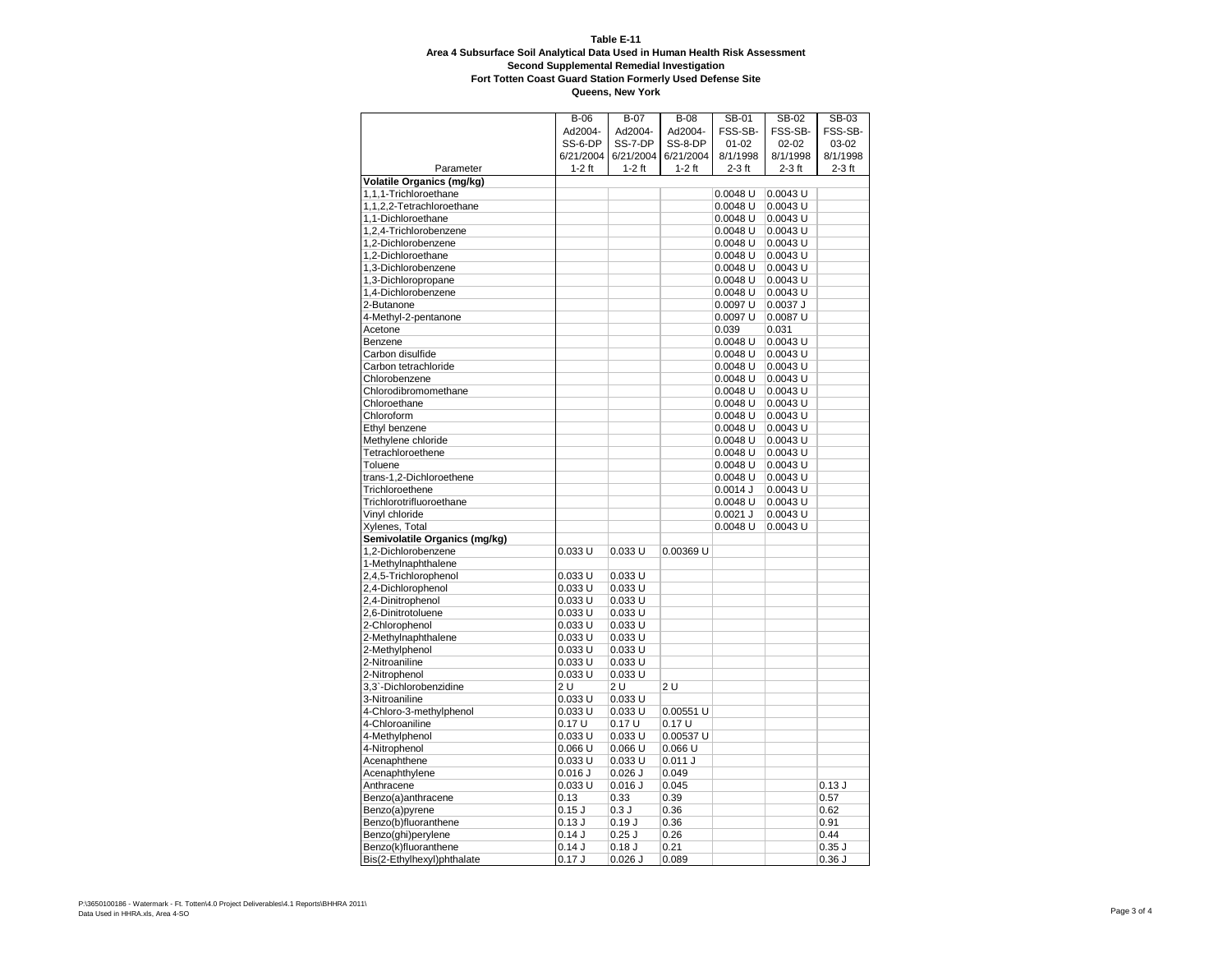**Queens, New York**

|                          | $B-06$                  | $B-07$      | <b>B-08</b> | SB-01     | SB-02     | SB-03            |
|--------------------------|-------------------------|-------------|-------------|-----------|-----------|------------------|
|                          | Ad2004-                 | Ad2004-     | Ad2004-     | FSS-SB-   | FSS-SB-   | FSS-SB-          |
|                          | SS-6-DP                 | SS-7-DP     | SS-8-DP     | $01 - 02$ | $02 - 02$ | 03-02            |
|                          | 6/21/2004               | 6/21/2004   | 6/21/2004   | 8/1/1998  | 8/1/1998  | 8/1/1998         |
| Parameter                | $1-2$ ft                | $1-2$ ft    | $1-2$ ft    | $2-3$ ft  | $2-3$ ft  | $2-3$ ft         |
| Butylbenzylphthalate     | 0.033 U                 | 0.033 U     | $0.0086$ J  |           |           |                  |
| Carbazole                | 0.033 U                 | $0.023$ $J$ | $0.028$ J   |           |           |                  |
| Chrysene                 | 0.12 J                  | 0.29J       | 0.48        |           |           | 0.73             |
| Dibenz(a,h)anthracene    | $0.058$ J               | 0.12J       | 0.084       |           |           | 0.13 J           |
| Dibenzofuran             | 0.033 U                 | 0.033U      | $0.0084$ J  |           |           |                  |
| Diethylphthalate         | 0.033 U                 | 0.033 U     |             |           |           |                  |
| Dimethylphthalate        | 0.033 U                 | 0.033 U     |             |           |           |                  |
| Di-n-butylphthalate      | 0.16                    | 0.23        | $0.032$ J   |           |           |                  |
| Di-n-octylphthalate      | 0.033 U                 | 0.033U      | 0.00691 U   |           |           |                  |
| Fluoranthene             | 0.17                    | 0.44        | 0.75        |           |           | 1.1              |
| Fluorene                 | 0.033 U                 | $0.033$ U   | $0.028$ J   |           |           |                  |
| Hexachlorobenzene        | 0.033 U                 | 0.033 U     |             |           |           |                  |
| Indeno(1,2,3-cd)pyrene   | 0.12J                   | 0.28J       | 0.29        |           |           | 0.46             |
| Isophorone               | 0.033 U                 | 0.033 U     |             |           |           |                  |
| Naphthalene              | 0.033 U                 | 0.0072 J    | 0.08        |           |           |                  |
| Nitrobenzene             | 0.033 U                 | $0.033$ U   |             |           |           |                  |
| Pentachlorophenol        | 0.033 U                 | 0.033U      | 0.00552 U   |           |           |                  |
| Phenanthrene             | 0.03J                   | 0.058       | 0.45        |           |           | 0.73             |
| Phenol                   | 0.033 U                 | 0.033U      |             |           |           |                  |
| Pyrene                   | 0.16J                   | 0.44J       | 0.76        |           |           | 1.2              |
| Metals (mg/kg)           |                         |             |             |           |           |                  |
| Aluminum                 | 18400                   | 11700       | 11800       |           |           | 8470             |
| Antimony                 | 0.23J                   | 0.68        | 0.55        |           |           | 1.2 <sub>N</sub> |
| Arsenic                  | $\overline{\mathbf{3}}$ | 3           | 4.9         |           |           | 4.9              |
| Barium                   | 61                      | 88          | 120         |           |           | 90               |
| Beryllium                | $0.053$ $J$             | 0.13J       | 0.21 J      |           |           | 0.42B            |
| Cadmium                  | 0.13J                   | 0.13J       | 0.44J       |           |           |                  |
| Calcium                  | 1460                    | 2380        | 2600        |           |           | 2110 X           |
| Chromium                 | 31                      | 20          | 21          |           |           | 17.8 X           |
| Cobalt                   | 11                      | 8.6         | 7.3         |           |           | 6.3 B            |
| Copper                   | $\overline{21}$         | 29          | 30          |           |           | 35.4             |
| <b>Elemental Mercury</b> |                         |             |             |           |           |                  |
| Iron                     | 25900                   | 20900       | 17900       |           |           | 15600            |
| Lead                     | 24                      | 152         | 298         |           |           | 183              |
| Magnesium                | 4280                    | 3680        | 2620        |           |           | 2240 N           |
| Manganese                | 452                     | 440         | 380         |           |           | 404              |
| Mercury                  | $0.068$ J               | 0.27        | 0.3         |           |           | 0.86             |
| Mercury, Inorganic Salts | $0.068$ J               | 0.27        | 0.3         |           |           | 0.86             |
| Methyl mercury           |                         |             |             |           |           |                  |
| Nickel                   | 22J                     | 19 J        | 17          |           |           | 16.4             |
| Potassium                | $1450$ J                | 1680 J      | 1060        |           |           | 1170 E           |
| Selenium                 | 0.38J                   | 0.38J       | 0.27J       |           |           | 0.73             |
| Silver                   | 0.362 U                 | $0.362$ U   | 0.45U       |           |           | 0.27B            |
| Sodium                   | 32 J                    | 55          | 70          |           |           | 139              |
| Thallium                 | 0.19J                   | 0.17J       | $0.15$ J    |           |           |                  |
| Vanadium                 | 37J                     | 23 J        | 24          |           |           | 28.8             |
| Zinc                     | 49                      | 71          | 200         |           |           | 115              |

#### Notes:

B - Reported value is less than the Contract

E - Reported value is extimated due to inter

J - Value is estimated

- N Spiked sample recovery was not within
- U Value is not detected
- $X -$

mg/kg - milligrams per kilograms

Prepated/Date: EYM 10/31/11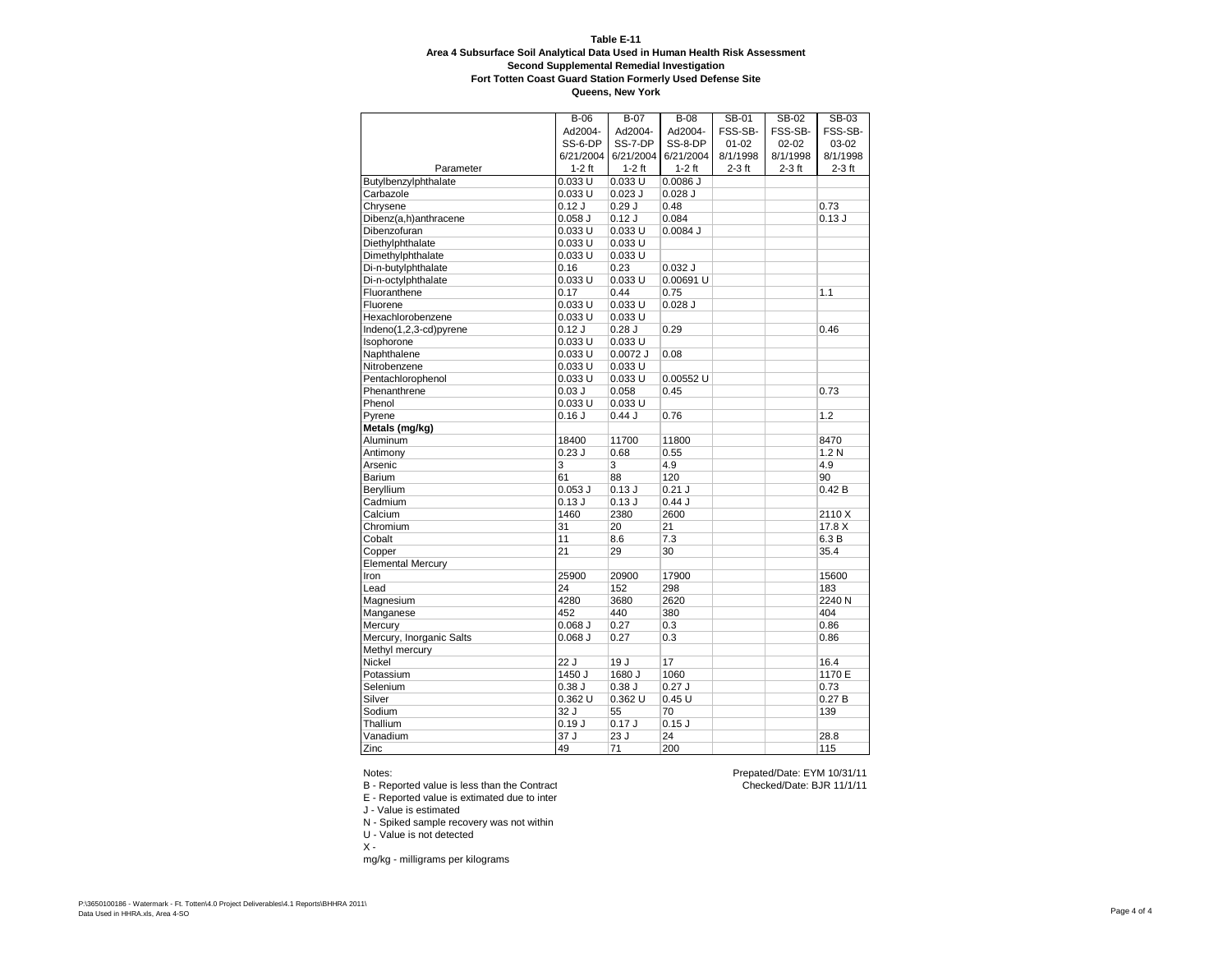|                                        | 615-SB-     | 615-SB-    | 615-SB-     | 615-SB-      | 615-SB-  | 615-SB-             | 615-SB-      | 615-SB-             |                | 615-SB-   | 615-SB-   | 615-SB-   | 615-SB-        | AI5-101    | AI5-101       | AI5-102    | AI5-102        | AI5-103        | AI5-103     | AI5-104    |
|----------------------------------------|-------------|------------|-------------|--------------|----------|---------------------|--------------|---------------------|----------------|-----------|-----------|-----------|----------------|------------|---------------|------------|----------------|----------------|-------------|------------|
|                                        |             |            |             |              |          |                     |              |                     | 615-SB-        |           |           |           |                |            |               |            |                |                |             |            |
|                                        | 01<br>615   | 01<br>615- | 02 615-     | 03           | 04       | 05                  | 06           | 10                  | 11             | 15        | 16        | 17        | 18             | AI5-101(2- | AI5-101(6-    | AI5-102(2- | AI5-102(6-     | AI5-103(2-     | AI5-103(6-  | AI5-104(2- |
|                                        | <b>SB01</b> | SB01 RE    | <b>SB02</b> | 615SB03      | 615SB04  | 615SB05             | 615SB06      | 615SB10             | 615SB11        | 615SB15   | 615SB16   | 615SB17   | 615SB18        | 6)         | 24)           | 6)         | 24)            | 6)             | 24)         | 6)         |
|                                        | 5/9/2006    | 5/9/2006   | 5/9/2006    | 5/9/2006     |          | 10/30/200 10/30/200 |              | 10/31/200 10/31/200 | 10/31/200      | 3/22/2007 | 3/22/2007 | 3/22/2007 | 3/22/2007      | 5/10/2011  | 5/10/2011     | 5/10/2011  | 5/10/2011      | 5/10/2011      | 5/10/2011   | 5/10/2011  |
| Parameter                              | 3 7-3 7 ft  | 3 7-3 7 ft | $2-2$ ft    | 3 5-3 5 ft 6 | $25 - 6$ | $27 - 6$            | $5-5$ ft $6$ | $48 - 6$            | $4-4$ ft       | 7-7 ft    | $0-7$ ft  | $0-7$ ft  | $0-7$ ft       | $2-6$ ft   | $0\,5-2\,$ ft | $2-6$ ft   | $0, 5-2$ ft    | $2-6$ ft       | $0, 5-2$ ft | $2-6$ ft   |
| Volatile Organics (mg/kg)              |             |            |             |              |          |                     |              |                     |                |           |           |           |                |            |               |            |                |                |             |            |
| 1,1,1-Trichloroethane                  |             |            |             |              |          |                     |              |                     |                |           |           |           |                |            |               |            |                |                |             |            |
| 1.1.2.2-Tetrachloroethane              |             |            |             |              |          |                     |              |                     |                |           |           |           |                |            |               |            |                |                |             |            |
| 1,1-Dichloroethane                     |             |            |             |              |          |                     |              |                     |                |           |           |           |                |            |               |            |                |                |             |            |
| 1,2,4-Trichlorobenzene                 |             |            |             |              |          |                     |              |                     |                |           |           |           |                |            |               |            |                |                |             |            |
| 1,2-Dichlorobenzene                    |             |            |             |              |          |                     |              |                     |                |           |           |           |                |            |               |            |                |                |             |            |
| 1,2-Dichloroethane                     |             |            |             |              |          |                     |              |                     |                |           |           |           |                |            |               |            |                |                |             |            |
| 1,3-Dichlorobenzene                    |             |            |             |              |          |                     |              |                     |                |           |           |           |                |            |               |            |                |                |             |            |
| 1,3-Dichloropropane                    |             |            |             |              |          |                     |              |                     |                |           |           |           |                |            |               |            |                |                |             |            |
| 1,4-Dichlorobenzene                    |             |            |             |              |          |                     |              |                     |                |           |           |           |                |            |               |            |                |                |             |            |
| 2-Butanone                             |             |            |             |              |          |                     |              |                     |                |           |           |           |                |            |               |            |                |                |             |            |
| 4-Methyl-2-pentanone                   |             |            |             |              |          |                     |              |                     |                |           |           |           |                |            |               |            |                |                |             |            |
| Acetone                                |             |            |             |              |          |                     |              |                     |                |           |           |           |                |            |               |            |                |                |             |            |
| Benzene                                |             |            |             |              |          |                     |              |                     |                |           |           |           |                |            |               |            |                |                |             |            |
| Carbon disulfide                       |             |            |             |              |          |                     |              |                     |                |           |           |           |                |            |               |            |                |                |             |            |
| Carbon tetrachloride                   |             |            |             |              |          |                     |              |                     |                |           |           |           |                |            |               |            |                |                |             |            |
| Chlorobenzene                          |             |            |             |              |          |                     |              |                     |                |           |           |           |                |            |               |            |                |                |             |            |
| Chlorodibromomethane                   |             |            |             |              |          |                     |              |                     |                |           |           |           |                |            |               |            |                |                |             |            |
| Chloroethane                           |             |            |             |              |          |                     |              |                     |                |           |           |           |                |            |               |            |                |                |             |            |
| Chloroform                             |             |            |             |              |          |                     |              |                     |                |           |           |           |                |            |               |            |                |                |             |            |
| Ethyl benzene                          |             |            |             |              |          |                     |              |                     |                |           |           |           |                |            |               |            |                |                |             |            |
| Methylene chloride                     | 0.00011B    |            |             |              |          |                     |              |                     |                |           |           |           |                |            |               |            |                |                |             |            |
| Tetrachloroethene                      |             |            |             |              |          |                     |              |                     |                |           |           |           |                |            |               |            |                |                |             |            |
| Toluene                                |             |            |             |              |          |                     |              |                     |                |           |           |           |                |            |               |            |                |                |             |            |
| rans-1,2-Dichloroethene                |             |            |             |              |          |                     |              |                     |                |           |           |           |                |            |               |            |                |                |             |            |
| Trichloroethene                        |             |            |             |              |          |                     |              |                     |                |           |           |           |                |            |               |            |                |                |             |            |
| Trichlorotrifluoroethane               |             |            |             |              |          |                     |              |                     |                |           |           |           |                |            |               |            |                |                |             |            |
| Vinyl chloride                         |             |            |             |              |          |                     |              |                     |                |           |           |           |                |            |               |            |                |                |             |            |
| Xylenes, Total                         |             |            |             |              |          |                     |              |                     |                |           |           |           |                |            |               |            |                |                |             |            |
| Semivolatile Organics (mg/kg)          |             |            |             |              |          |                     |              |                     |                |           |           |           |                |            |               |            |                |                |             |            |
| Anthracene                             | .067 J      | $0.065$ J  |             |              |          |                     |              |                     |                |           |           |           |                |            |               |            |                |                |             |            |
| Benzo(a)anthracene                     | .25 J       | $0.27$ J   |             |              |          |                     |              |                     |                |           |           |           |                |            |               |            |                |                |             |            |
| Benzo(a)pyrene                         | .22 J       | $0.23$ J   |             |              |          |                     |              |                     |                |           |           |           |                |            |               |            |                |                |             |            |
| Benzo(b)fluoranthene                   | .31 J       | 0.37       |             |              |          |                     |              |                     |                |           |           |           |                |            |               |            |                |                |             |            |
| Benzo(ghi)perylene                     | .091 J      | $0.1$ J    |             |              |          |                     |              |                     |                |           |           |           |                |            |               |            |                |                |             |            |
| Benzo(k)fluoranthene                   | .15 J       | $0.16$ J   |             |              |          |                     |              |                     |                |           |           |           |                |            |               |            |                |                |             |            |
|                                        |             | 0.078 J    |             |              |          |                     |              |                     |                |           |           |           |                |            |               |            |                |                |             |            |
| Bis(2-Ethylhexyl)phthalate<br>Chrysene | ).29 J      | $0.29$ J   |             |              |          |                     |              |                     |                |           |           |           |                |            |               |            |                |                |             |            |
| Fluoranthene                           | $.5\,$      | 0.47       |             |              |          |                     |              |                     |                |           |           |           |                |            |               |            |                |                |             |            |
| Indeno(1,2,3-cd)pyrene                 |             | $0.066$ J  |             |              |          |                     |              |                     |                |           |           |           |                |            |               |            |                |                |             |            |
| Phenanthrene                           | .26 J       | $0.26$ J   |             |              |          |                     |              |                     |                |           |           |           |                |            |               |            |                |                |             |            |
|                                        |             |            |             |              |          |                     |              |                     |                |           |           |           |                |            |               |            |                |                |             |            |
| Phenol                                 | .52         | 0.53       |             |              |          |                     |              |                     |                |           |           |           |                |            |               |            |                |                |             |            |
| Pyrene                                 | .54         | 0.78       |             |              |          |                     |              |                     |                |           |           |           |                |            |               |            |                |                |             |            |
| Metals (mg/kg)                         |             |            |             |              |          |                     |              |                     |                |           |           |           |                |            |               |            |                |                |             |            |
| Aluminum                               | 5580        |            |             |              |          |                     |              |                     |                |           |           |           |                | 6850       | 9430          | 7740       | 5700           | 6530           | 9580        | 6260       |
| Antimony                               | $0.365$ U   |            |             |              |          |                     |              |                     |                |           |           |           |                | 0.43 UJ    | 0.42 UJ       | 0.42 UJ    | 0.43 UJ        | $0.45$ UJ      | 0.44 UJ     | 0.44 UJ    |
| Arsenic                                | 3.36        |            |             |              |          |                     |              |                     |                |           |           |           |                | 2.5        | 3.9           | 1.9        | $\overline{2}$ | $\overline{2}$ | 2.4         | 2.4        |
| Barium                                 | 38.3        |            |             |              |          |                     |              |                     |                |           |           |           |                | 27.2       | 31.8          | 24.1       | 15.8 J         | 32.2           | 84.1        | 32.5       |
| Beryllium                              | .327 J      |            |             |              |          |                     |              |                     |                |           |           |           |                | 0.33 U     | 0.34U         | 0.34U      | 0.29U          | 0.35 U         | 0.49 U      | 0.33U      |
| Cadmium                                | 0.325 J     |            |             |              |          |                     |              |                     |                |           |           |           |                | 0.086 U    | 0.084 U       | 0.084 U    | 0.085 U        | 0.089 U        | 0.088 U     | 0.088 U    |
| Calcium                                | 3770        |            |             |              |          |                     |              |                     |                |           |           |           |                | 1280 J     | 508 J         | 4960 J     | 567 J          | 980 J          | 4700 J      | 1260 J     |
| Chromium                               | 10.3        |            |             |              |          |                     |              |                     |                |           |           |           |                | 19.9       | 18.6          | 19.1       | 10.5           | 14.1           | 28.9        | 15.8       |
| Cobalt                                 | 5.1 J       |            |             |              |          |                     |              |                     |                |           |           |           |                | 3.6J       | 5.4           | 11.4       | 15.8           | 4.4J           | 8.5         | 5.3J       |
| Copper                                 | 29.1        |            |             |              |          |                     |              |                     |                |           |           |           |                | 13.9       | 10.4          | 14.1       | 7.4            | 28.8           | 24.9        | 12         |
| <b>Elemental Mercury</b>               |             |            |             |              |          |                     |              |                     |                |           |           |           |                |            |               |            |                |                |             |            |
| Iron                                   | 9680        |            |             |              |          |                     |              |                     |                |           |           |           |                | 11200      | 14800         | 11900      | 9160           | 12000          | 17700       | 13000      |
| Lead                                   | 56.5        |            |             |              |          |                     |              |                     |                |           |           |           |                | 7.5 J      | 7.6 J         | 5.5J       | 4.1J           | 78.3 J         | 39.6 J      | 18.8 J     |
| Magnesium                              | 5590        |            |             |              |          |                     |              |                     |                |           |           |           |                | 2020 J     | 2390 J        | 2340J      | 1210 J         | 1880 J         | 5540 J      | 2200 J     |
| Manganese                              | 209         |            |             |              |          |                     |              |                     |                |           |           |           |                | 103        | 143           | 209        | 253            | 177            | 339         | 190        |
| Mercury                                | 0.123       |            | 1.9         | 1.6          | 0.088    | 1.9                 | 0.77         | 2.3                 | $\overline{1}$ | 9.8       | 6.6       | 12.2      | $\overline{2}$ |            |               |            |                |                |             |            |
| Mercury, Inorganic Salts               | 0.123       |            | 1.9         | 1.6          | 0.088    | 1.9                 | 0.77         | 2.3                 | 11             | 9.8       | 6.6       | 12.2      | $\overline{2}$ |            |               |            |                |                |             |            |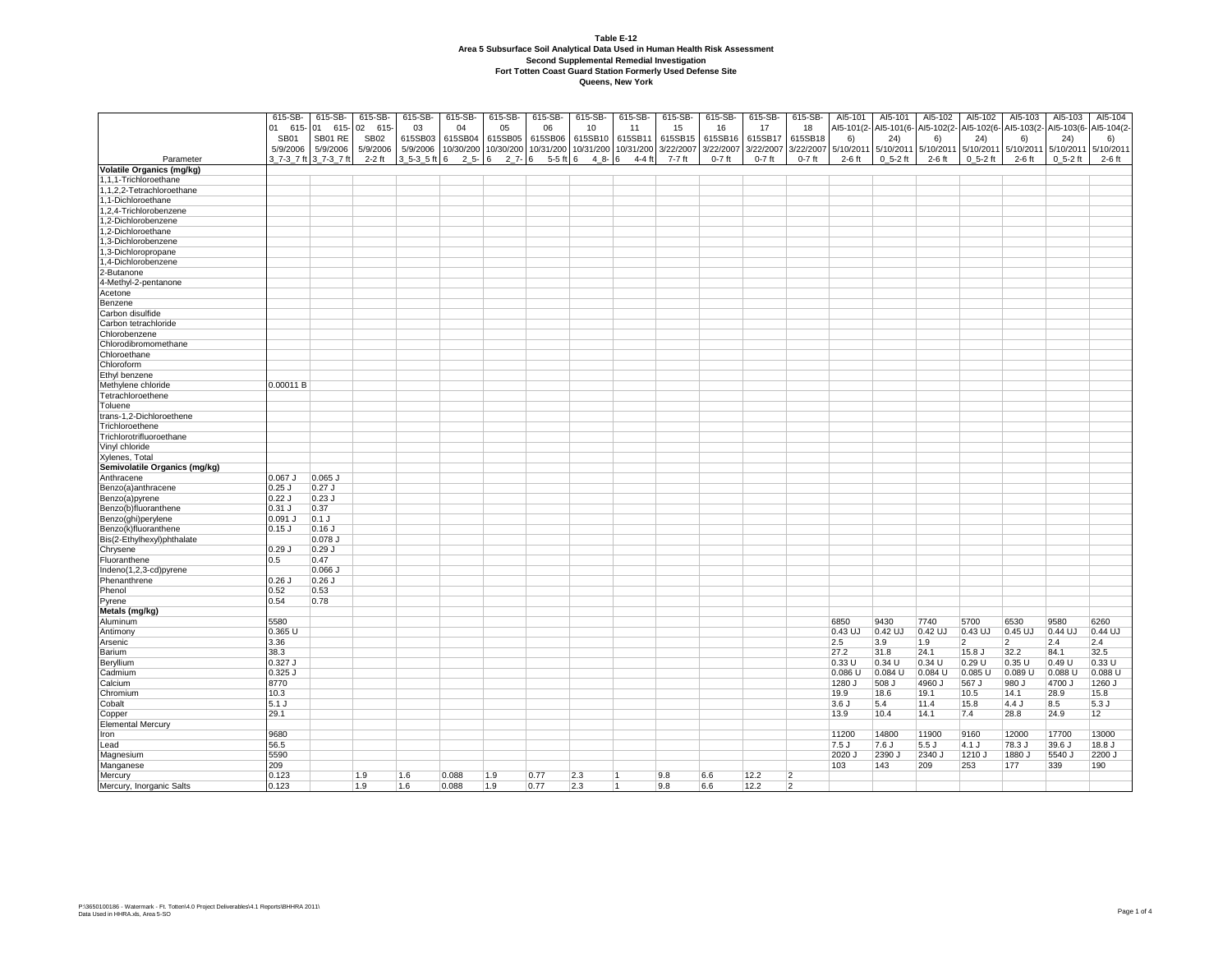|                | 615-SB-          | 615-SB- | 615-SB-                                                                                                                                                                                                                         | 615-SB- | 615-SB- | 615-SB-        | 615-SB- | 615-SB- | 615-SB- | 615-SB- | 615-SB-                                                                                           | 615-SB-  | 615-SB-  | AI5-101  | AI5-101           | AI5-102 | AI5-102                           | Al5-103 Al5-103 |        | AI5-104                                                                      |
|----------------|------------------|---------|---------------------------------------------------------------------------------------------------------------------------------------------------------------------------------------------------------------------------------|---------|---------|----------------|---------|---------|---------|---------|---------------------------------------------------------------------------------------------------|----------|----------|----------|-------------------|---------|-----------------------------------|-----------------|--------|------------------------------------------------------------------------------|
|                | 615-101          |         | 615-02 615-                                                                                                                                                                                                                     | 03      | 04      | 0 <sub>5</sub> | 06      |         |         |         | 16                                                                                                |          | 18       |          |                   |         |                                   |                 |        | Al5-101(2- Al5-101(6- Al5-102(2- Al5-102(6- Al5-103(2- Al5-103(6- Al5-104(2- |
|                | SB <sub>01</sub> | SB01 RE | SB <sub>02</sub>                                                                                                                                                                                                                |         |         |                |         |         |         |         | 615SB03   615SB04   615SB05   615SB06   615SB10   615SB11   615SB15   615SB16   615SB17   615SB18 |          |          | 6)       | 24)               |         | 24)                               |                 | 24)    |                                                                              |
|                |                  |         | 5/9/2006 5/9/2006 5/9/2006 5/9/2006 5/9/2006 10/30/200 10/30/200 10/31/200 10/31/200 10/31/200 10/31/200 13/22/2007 3/22/2007 3/22/2007 5/10/2011 5/10/2011 5/10/2011 5/10/2011 5/10/2011 5/10/2011 5/10/2011 5/10/2011 5/10/20 |         |         |                |         |         |         |         |                                                                                                   |          |          |          |                   |         |                                   |                 |        |                                                                              |
| Parameter      |                  |         | 3 7-3 7 ft  3 7-3 7 ft   2-2 ft  3 5-3 5 ft  6 2 5-  6 2 7-  6 5-5 ft  6 4 8-  6 4-4 ft   7-7 ft                                                                                                                                |         |         |                |         |         |         |         | $0-7$ ft                                                                                          | $0-7$ ft | $0-7$ ft |          | 2-6 ft 0 5-2 ft l |         | 2-6 ft 0 5-2 ft 2-6 ft 0 5-2 ft 1 |                 |        | 2-6 ft                                                                       |
| Methyl mercury |                  |         |                                                                                                                                                                                                                                 |         |         |                |         |         |         |         |                                                                                                   |          |          |          |                   |         |                                   |                 |        |                                                                              |
| Nickel         | 21.1             |         |                                                                                                                                                                                                                                 |         |         |                |         |         |         |         |                                                                                                   |          |          | 11.3     | 11.4              | 19.1    | 9.8                               | 11.3            | 25.5   | 11.9                                                                         |
| Potassium      | 640              |         |                                                                                                                                                                                                                                 |         |         |                |         |         |         |         |                                                                                                   |          |          | 587      | 688               | 647     | 507 J                             | 711             | 2880   | 1030                                                                         |
| Selenium       | 0.38U            |         |                                                                                                                                                                                                                                 |         |         |                |         |         |         |         |                                                                                                   |          |          | 0.75 U   | 0.73U             | 0.73U   | 0.75U                             | 0.78U           | 0.77 U | 0.77 U                                                                       |
| Silver         | .35              |         |                                                                                                                                                                                                                                 |         |         |                |         |         |         |         |                                                                                                   |          |          | 0.11 U   | 0.1U              | 0.1 U   | 0.11 U                            | 0.11U           | 0.11 U | 0.11 U                                                                       |
| Sodium         | 374J             |         |                                                                                                                                                                                                                                 |         |         |                |         |         |         |         |                                                                                                   |          |          | 70.3 J   | 567               | 185 J   | 70.4                              | $97.1$ .        | 488 J  | 97.1 J                                                                       |
| Thallium       | $0.587$ U        |         |                                                                                                                                                                                                                                 |         |         |                |         |         |         |         |                                                                                                   |          |          | 1.1 U    |                   | 1 U     | $1.1 \mathrm{U}$                  | 1.1 U           | 1.1 U  | 1.1 U                                                                        |
| Vanadium       | 17.6             |         |                                                                                                                                                                                                                                 |         |         |                |         |         |         |         |                                                                                                   |          |          | 17.9     | 24                | 22.5    | 16.5                              | 17.2            | 30.7   | 20.6                                                                         |
| Zinc           | 62.4             |         |                                                                                                                                                                                                                                 |         |         |                |         |         |         |         |                                                                                                   |          |          | $30.2$ J | 31.7J             | 29 J    | $19.4$ J                          | 92.3            | 53.2 J | 38.9 J                                                                       |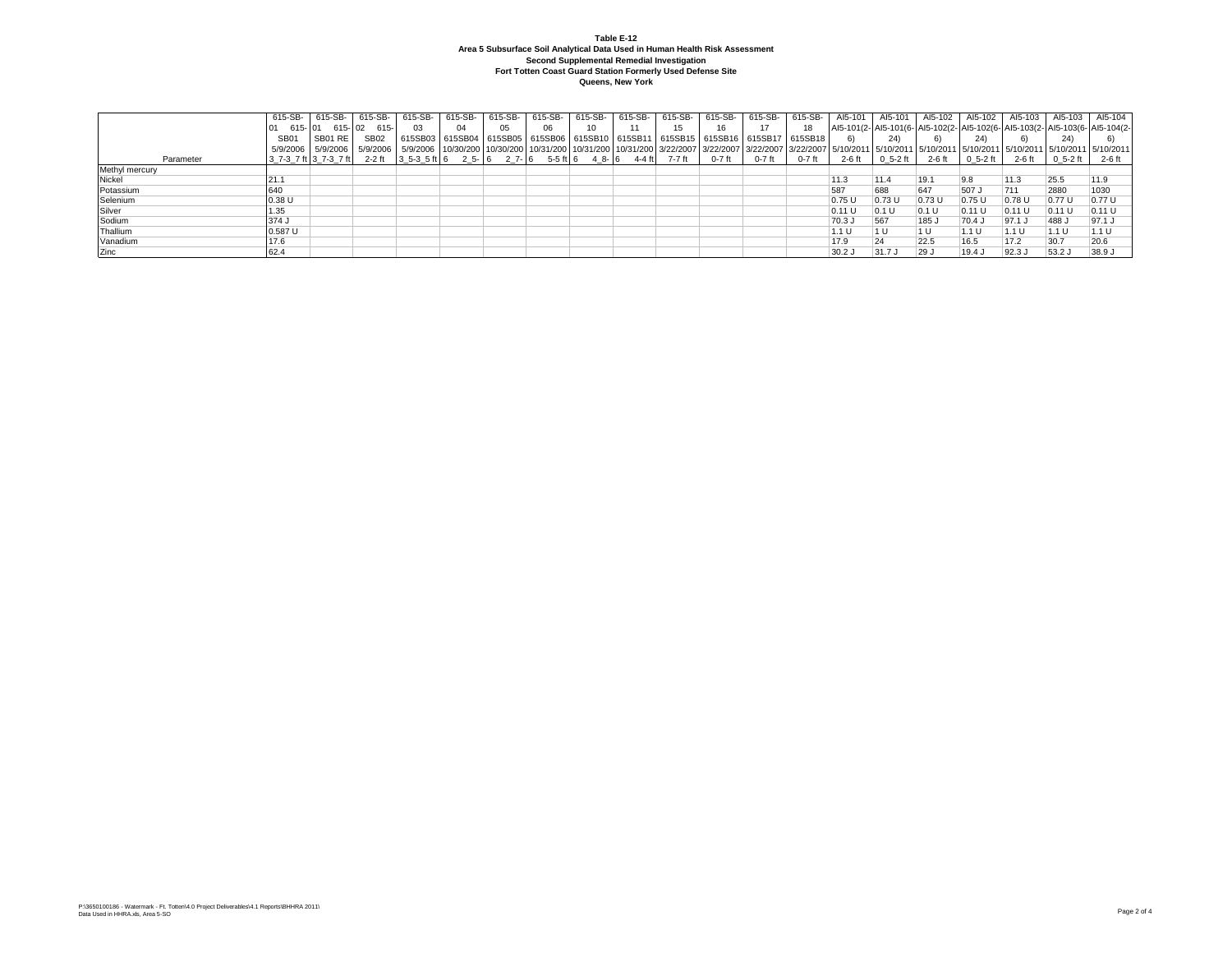| AI5-104(6-<br>Al5-105(2- Al5-105(6-<br>AI5-106(2-<br>AI5-106(6-<br>AI5-107(2-<br>AI5-107(6-<br>Al5-108(2- Al5-108(6-<br>Al5-109(2- Al5-109(6-<br>Al5-110(2-Al5-110(6-<br>FSS-SB-<br>FSS-SB-<br>08-03<br>24)<br>6)<br>24)<br>6)<br>24)<br>6)<br>(24)<br>6)<br>24)<br>6)<br>24)<br>6)<br>24)<br>08-02<br>5/10/2011 5/11/2011<br>5/11/2011<br>5/11/2011<br>5/11/2011 5/11/2011<br>5/11/2011<br>5/11/2011 5/11/2011<br>5/10/2011<br>5/10/2011<br>5/11/2011<br>5/11/2011<br>8/1/1998<br>8/1/1998<br>Parameter<br>$0, 5-2$ ft<br>$2-6$ ft<br>$0_5 - 2$ ft<br>$2-6$ ft<br>$0_5 - 2$ ft<br>$2-6$ ft<br>$0_5 - 2$ ft<br>$2-6$ ft<br>$0, 5-2$ ft<br>$2-6$ ft<br>$0, 5-2$ ft<br>$2-6$ ft<br>$0_5 - 2$ ft<br>$2-3$ ft<br>8-10 ft<br><b>Volatile Organics (mg/kg)</b><br>$0.0047$ U<br>1,1,1-Trichloroethane<br>$0.0048$ U<br>0.0048 U 0.0047 U<br>1,1,2,2-Tetrachloroethane<br>.1-Dichloroethane<br>$0.0048$ U $ 0.0047$ U<br>0.0048 U 0.0047 U<br>,2,4-Trichlorobenzene<br>1,2-Dichlorobenzene<br>0.0048 U 0.0047 U<br>0.0048 U 0.0047 U<br>,2-Dichloroethane<br>,3-Dichlorobenzene<br>0.0048 U $ 0.0047$ U<br>,3-Dichloropropane<br>0.0048 U $ 0.0047$ U<br>0.0048 U 0.0047 U<br>1,4-Dichlorobenzene<br>0.0095 U 0.0093 U<br>2-Butanone<br>0.0095 U 0.0093 U<br>4-Methyl-2-pentanone<br>0.013<br>0.012<br>Acetone<br>Benzene<br>0.0048 U $ 0.0047$ U<br>Carbon disulfide<br>0.0048 U 0.0047 U<br>Carbon tetrachloride<br>$0.0048$ U $\vert$ 0.0047 U<br>Chlorobenzene<br>0.0048 U $ 0.0047$ U<br>0.0048 U $ 0.0047$ U<br>Chlorodibromomethane<br>$0.0048$ U<br>Chloroethane<br>$0.0047$ U<br>Chloroform<br>0.0048 U $ 0.0047$ U<br>Ethyl benzene<br>$0.0048$ U $0.0047$ U<br>Methylene chloride<br>0.0048 U $ 0.0047$ U<br>Tetrachloroethene<br>0.0048 U 0.0047 U<br>0.0048 U $ 0.0047$ U<br>Toluene<br>trans-1,2-Dichloroethene<br>0.0048 U $ 0.0047$ U<br>0.0048 U 0.0047 U<br>Trichloroethene<br>Trichlorotrifluoroethane<br>$0.0048$ U<br>0.0047 U<br>Vinyl chloride<br>0.012<br>$0.0047$ U<br>Xylenes, Total<br>0.0048 U 0.0047 U<br>Semivolatile Organics (mg/kg)<br>Anthracene<br>Benzo(a)anthracene<br>Benzo(a)pyrene<br>Benzo(b)fluoranthene<br>Benzo(ghi)perylene<br>Benzo(k)fluoranthene<br>Bis(2-Ethylhexyl)phthalate<br>Chrysene<br>Fluoranthene<br>Indeno(1,2,3-cd)pyrene<br>Metals (mg/kg)<br>15200<br>7290<br>8080<br>7220<br>9590<br>8740<br>7700<br>9770<br>7970<br>8210<br>8610<br>3660<br>9370<br>6180<br>0.47 UJ<br>0.45 UJ<br>$0.25$ J<br>$0.31$ $J$<br>1.9J<br>1.1J<br>0.44 UJ<br>$0.25$ J<br>0.2J<br>$0.41$ UJ<br>0.43 UJ<br>0.46 UJ<br>0.44 UJ<br>0.61 BN<br>2.2J<br>2.9<br>2<br>2.3<br>3.4<br>1.6<br>2.8<br>3.5<br>3.2<br>2.3<br>2.7<br>2<br>2.8<br>1.4<br>40.9<br>102<br>156<br>43.6<br>71.3 J<br>43.3<br>50.7<br>68.3<br>48.9<br>43<br>39<br>36.6<br>46.5<br>37.5<br>0.5<br>0.44J<br>0.45<br>0.48<br>0.53<br>0.47<br>0.51<br>0.46<br>0.36U<br>0.4U<br>0.29J<br>0.51<br>0.25B<br>0.72<br>$0.091$ U<br>0.088 U<br>0.09U<br>0.088 U<br>0.087 U<br>0.087 U<br>$0.15$ J<br>$0.45$ J<br>$0.21$ J<br>0.097 J<br>0.093 U<br>0.088 U<br>0.094 U<br>1070<br>14900 J<br>2070<br>2940 J<br>3350 J<br>2570<br>865<br>1660<br>661<br>1900<br>1070<br>1540 J<br>629<br>1180<br>45.2<br>20<br>21.1<br>15.7<br>19.8<br>24.9<br>17.8<br>19.8<br>17.6<br>12.5<br>18.1<br>11.4<br>19.9<br>22.7<br>4.9 J<br>7.6J<br>5J<br>5.8<br>9.3<br>6.5<br>6.6<br>6.3<br>3.1J<br>4.7J<br>6.8<br>6.6<br>13.4<br>5.9<br>35.7<br>15.7J<br>66.9 J<br>32.9 J<br>17.7J<br>$17.4$ J<br>18.7 J<br>24.3 J<br>18.1J<br>13.8<br>21.1<br>16.3J<br>19.5 J<br>13.1<br>0.0003 U<br>0.0003 U<br>25200<br>13400<br>16900<br>17300<br>20100<br>22100<br>10200<br>13900<br>14800<br>16900<br>13700<br>17200<br>14000<br>16500<br>42.2<br>24.7J<br>106J<br>8.5J<br>26.7J<br>$60.1$ J<br>35.5J<br>56 J<br>5.3J<br>22.7J<br>72.8 J<br>106 J<br>81.6 J<br>85.6 J<br>2420<br>4010J<br>2300<br>2530<br>3270<br>2140<br>2450<br>2090<br>2150 J<br>2290 J<br>1170<br>2990<br>2180 X<br>7280 J<br>193 J<br>205 J<br>278 J<br>233 J<br>421 J<br>350 J<br>324 J<br>129<br>476 J<br>186 J<br>237<br>510<br>267 J<br>186<br>1.72J<br>$1.26$ J<br>0.48<br>0.48 |                          | AI5-104 | AI5-105 | AI5-105 | AI5-106 | AI5-106 | AI5-107 | AI5-107 | AI5-108 | AI5-108 | AI5-109 | AI5-109 | Al5-110 | Al5-110 | <b>SB-08</b> | <b>SB-08</b> |
|----------------------------------------------------------------------------------------------------------------------------------------------------------------------------------------------------------------------------------------------------------------------------------------------------------------------------------------------------------------------------------------------------------------------------------------------------------------------------------------------------------------------------------------------------------------------------------------------------------------------------------------------------------------------------------------------------------------------------------------------------------------------------------------------------------------------------------------------------------------------------------------------------------------------------------------------------------------------------------------------------------------------------------------------------------------------------------------------------------------------------------------------------------------------------------------------------------------------------------------------------------------------------------------------------------------------------------------------------------------------------------------------------------------------------------------------------------------------------------------------------------------------------------------------------------------------------------------------------------------------------------------------------------------------------------------------------------------------------------------------------------------------------------------------------------------------------------------------------------------------------------------------------------------------------------------------------------------------------------------------------------------------------------------------------------------------------------------------------------------------------------------------------------------------------------------------------------------------------------------------------------------------------------------------------------------------------------------------------------------------------------------------------------------------------------------------------------------------------------------------------------------------------------------------------------------------------------------------------------------------------------------------------------------------------------------------------------------------------------------------------------------------------------------------------------------------------------------------------------------------------------------------------------------------------------------------------------------------------------------------------------------------------------------------------------------------------------------------------------------------------------------------------------------------------------------------------------------------------------------------------------------------------------------------------------------------------------------------------------------------------------------------------------------------------------------------------------------------------------------------------------------------------------------------------------------------------------------------------------------------------------------------------------------------------------------------------------------------------------------------------------------------------------------------------------------------------------------------------------------------------------------------------------------------------------------------------------------------------------------------------------------------------------------------------------------------------------------------------------------|--------------------------|---------|---------|---------|---------|---------|---------|---------|---------|---------|---------|---------|---------|---------|--------------|--------------|
|                                                                                                                                                                                                                                                                                                                                                                                                                                                                                                                                                                                                                                                                                                                                                                                                                                                                                                                                                                                                                                                                                                                                                                                                                                                                                                                                                                                                                                                                                                                                                                                                                                                                                                                                                                                                                                                                                                                                                                                                                                                                                                                                                                                                                                                                                                                                                                                                                                                                                                                                                                                                                                                                                                                                                                                                                                                                                                                                                                                                                                                                                                                                                                                                                                                                                                                                                                                                                                                                                                                                                                                                                                                                                                                                                                                                                                                                                                                                                                                                                                                                                                                |                          |         |         |         |         |         |         |         |         |         |         |         |         |         |              |              |
|                                                                                                                                                                                                                                                                                                                                                                                                                                                                                                                                                                                                                                                                                                                                                                                                                                                                                                                                                                                                                                                                                                                                                                                                                                                                                                                                                                                                                                                                                                                                                                                                                                                                                                                                                                                                                                                                                                                                                                                                                                                                                                                                                                                                                                                                                                                                                                                                                                                                                                                                                                                                                                                                                                                                                                                                                                                                                                                                                                                                                                                                                                                                                                                                                                                                                                                                                                                                                                                                                                                                                                                                                                                                                                                                                                                                                                                                                                                                                                                                                                                                                                                |                          |         |         |         |         |         |         |         |         |         |         |         |         |         |              |              |
|                                                                                                                                                                                                                                                                                                                                                                                                                                                                                                                                                                                                                                                                                                                                                                                                                                                                                                                                                                                                                                                                                                                                                                                                                                                                                                                                                                                                                                                                                                                                                                                                                                                                                                                                                                                                                                                                                                                                                                                                                                                                                                                                                                                                                                                                                                                                                                                                                                                                                                                                                                                                                                                                                                                                                                                                                                                                                                                                                                                                                                                                                                                                                                                                                                                                                                                                                                                                                                                                                                                                                                                                                                                                                                                                                                                                                                                                                                                                                                                                                                                                                                                |                          |         |         |         |         |         |         |         |         |         |         |         |         |         |              |              |
|                                                                                                                                                                                                                                                                                                                                                                                                                                                                                                                                                                                                                                                                                                                                                                                                                                                                                                                                                                                                                                                                                                                                                                                                                                                                                                                                                                                                                                                                                                                                                                                                                                                                                                                                                                                                                                                                                                                                                                                                                                                                                                                                                                                                                                                                                                                                                                                                                                                                                                                                                                                                                                                                                                                                                                                                                                                                                                                                                                                                                                                                                                                                                                                                                                                                                                                                                                                                                                                                                                                                                                                                                                                                                                                                                                                                                                                                                                                                                                                                                                                                                                                |                          |         |         |         |         |         |         |         |         |         |         |         |         |         |              |              |
|                                                                                                                                                                                                                                                                                                                                                                                                                                                                                                                                                                                                                                                                                                                                                                                                                                                                                                                                                                                                                                                                                                                                                                                                                                                                                                                                                                                                                                                                                                                                                                                                                                                                                                                                                                                                                                                                                                                                                                                                                                                                                                                                                                                                                                                                                                                                                                                                                                                                                                                                                                                                                                                                                                                                                                                                                                                                                                                                                                                                                                                                                                                                                                                                                                                                                                                                                                                                                                                                                                                                                                                                                                                                                                                                                                                                                                                                                                                                                                                                                                                                                                                |                          |         |         |         |         |         |         |         |         |         |         |         |         |         |              |              |
|                                                                                                                                                                                                                                                                                                                                                                                                                                                                                                                                                                                                                                                                                                                                                                                                                                                                                                                                                                                                                                                                                                                                                                                                                                                                                                                                                                                                                                                                                                                                                                                                                                                                                                                                                                                                                                                                                                                                                                                                                                                                                                                                                                                                                                                                                                                                                                                                                                                                                                                                                                                                                                                                                                                                                                                                                                                                                                                                                                                                                                                                                                                                                                                                                                                                                                                                                                                                                                                                                                                                                                                                                                                                                                                                                                                                                                                                                                                                                                                                                                                                                                                |                          |         |         |         |         |         |         |         |         |         |         |         |         |         |              |              |
|                                                                                                                                                                                                                                                                                                                                                                                                                                                                                                                                                                                                                                                                                                                                                                                                                                                                                                                                                                                                                                                                                                                                                                                                                                                                                                                                                                                                                                                                                                                                                                                                                                                                                                                                                                                                                                                                                                                                                                                                                                                                                                                                                                                                                                                                                                                                                                                                                                                                                                                                                                                                                                                                                                                                                                                                                                                                                                                                                                                                                                                                                                                                                                                                                                                                                                                                                                                                                                                                                                                                                                                                                                                                                                                                                                                                                                                                                                                                                                                                                                                                                                                |                          |         |         |         |         |         |         |         |         |         |         |         |         |         |              |              |
|                                                                                                                                                                                                                                                                                                                                                                                                                                                                                                                                                                                                                                                                                                                                                                                                                                                                                                                                                                                                                                                                                                                                                                                                                                                                                                                                                                                                                                                                                                                                                                                                                                                                                                                                                                                                                                                                                                                                                                                                                                                                                                                                                                                                                                                                                                                                                                                                                                                                                                                                                                                                                                                                                                                                                                                                                                                                                                                                                                                                                                                                                                                                                                                                                                                                                                                                                                                                                                                                                                                                                                                                                                                                                                                                                                                                                                                                                                                                                                                                                                                                                                                |                          |         |         |         |         |         |         |         |         |         |         |         |         |         |              |              |
|                                                                                                                                                                                                                                                                                                                                                                                                                                                                                                                                                                                                                                                                                                                                                                                                                                                                                                                                                                                                                                                                                                                                                                                                                                                                                                                                                                                                                                                                                                                                                                                                                                                                                                                                                                                                                                                                                                                                                                                                                                                                                                                                                                                                                                                                                                                                                                                                                                                                                                                                                                                                                                                                                                                                                                                                                                                                                                                                                                                                                                                                                                                                                                                                                                                                                                                                                                                                                                                                                                                                                                                                                                                                                                                                                                                                                                                                                                                                                                                                                                                                                                                |                          |         |         |         |         |         |         |         |         |         |         |         |         |         |              |              |
|                                                                                                                                                                                                                                                                                                                                                                                                                                                                                                                                                                                                                                                                                                                                                                                                                                                                                                                                                                                                                                                                                                                                                                                                                                                                                                                                                                                                                                                                                                                                                                                                                                                                                                                                                                                                                                                                                                                                                                                                                                                                                                                                                                                                                                                                                                                                                                                                                                                                                                                                                                                                                                                                                                                                                                                                                                                                                                                                                                                                                                                                                                                                                                                                                                                                                                                                                                                                                                                                                                                                                                                                                                                                                                                                                                                                                                                                                                                                                                                                                                                                                                                |                          |         |         |         |         |         |         |         |         |         |         |         |         |         |              |              |
|                                                                                                                                                                                                                                                                                                                                                                                                                                                                                                                                                                                                                                                                                                                                                                                                                                                                                                                                                                                                                                                                                                                                                                                                                                                                                                                                                                                                                                                                                                                                                                                                                                                                                                                                                                                                                                                                                                                                                                                                                                                                                                                                                                                                                                                                                                                                                                                                                                                                                                                                                                                                                                                                                                                                                                                                                                                                                                                                                                                                                                                                                                                                                                                                                                                                                                                                                                                                                                                                                                                                                                                                                                                                                                                                                                                                                                                                                                                                                                                                                                                                                                                |                          |         |         |         |         |         |         |         |         |         |         |         |         |         |              |              |
|                                                                                                                                                                                                                                                                                                                                                                                                                                                                                                                                                                                                                                                                                                                                                                                                                                                                                                                                                                                                                                                                                                                                                                                                                                                                                                                                                                                                                                                                                                                                                                                                                                                                                                                                                                                                                                                                                                                                                                                                                                                                                                                                                                                                                                                                                                                                                                                                                                                                                                                                                                                                                                                                                                                                                                                                                                                                                                                                                                                                                                                                                                                                                                                                                                                                                                                                                                                                                                                                                                                                                                                                                                                                                                                                                                                                                                                                                                                                                                                                                                                                                                                |                          |         |         |         |         |         |         |         |         |         |         |         |         |         |              |              |
|                                                                                                                                                                                                                                                                                                                                                                                                                                                                                                                                                                                                                                                                                                                                                                                                                                                                                                                                                                                                                                                                                                                                                                                                                                                                                                                                                                                                                                                                                                                                                                                                                                                                                                                                                                                                                                                                                                                                                                                                                                                                                                                                                                                                                                                                                                                                                                                                                                                                                                                                                                                                                                                                                                                                                                                                                                                                                                                                                                                                                                                                                                                                                                                                                                                                                                                                                                                                                                                                                                                                                                                                                                                                                                                                                                                                                                                                                                                                                                                                                                                                                                                |                          |         |         |         |         |         |         |         |         |         |         |         |         |         |              |              |
|                                                                                                                                                                                                                                                                                                                                                                                                                                                                                                                                                                                                                                                                                                                                                                                                                                                                                                                                                                                                                                                                                                                                                                                                                                                                                                                                                                                                                                                                                                                                                                                                                                                                                                                                                                                                                                                                                                                                                                                                                                                                                                                                                                                                                                                                                                                                                                                                                                                                                                                                                                                                                                                                                                                                                                                                                                                                                                                                                                                                                                                                                                                                                                                                                                                                                                                                                                                                                                                                                                                                                                                                                                                                                                                                                                                                                                                                                                                                                                                                                                                                                                                |                          |         |         |         |         |         |         |         |         |         |         |         |         |         |              |              |
|                                                                                                                                                                                                                                                                                                                                                                                                                                                                                                                                                                                                                                                                                                                                                                                                                                                                                                                                                                                                                                                                                                                                                                                                                                                                                                                                                                                                                                                                                                                                                                                                                                                                                                                                                                                                                                                                                                                                                                                                                                                                                                                                                                                                                                                                                                                                                                                                                                                                                                                                                                                                                                                                                                                                                                                                                                                                                                                                                                                                                                                                                                                                                                                                                                                                                                                                                                                                                                                                                                                                                                                                                                                                                                                                                                                                                                                                                                                                                                                                                                                                                                                |                          |         |         |         |         |         |         |         |         |         |         |         |         |         |              |              |
|                                                                                                                                                                                                                                                                                                                                                                                                                                                                                                                                                                                                                                                                                                                                                                                                                                                                                                                                                                                                                                                                                                                                                                                                                                                                                                                                                                                                                                                                                                                                                                                                                                                                                                                                                                                                                                                                                                                                                                                                                                                                                                                                                                                                                                                                                                                                                                                                                                                                                                                                                                                                                                                                                                                                                                                                                                                                                                                                                                                                                                                                                                                                                                                                                                                                                                                                                                                                                                                                                                                                                                                                                                                                                                                                                                                                                                                                                                                                                                                                                                                                                                                |                          |         |         |         |         |         |         |         |         |         |         |         |         |         |              |              |
|                                                                                                                                                                                                                                                                                                                                                                                                                                                                                                                                                                                                                                                                                                                                                                                                                                                                                                                                                                                                                                                                                                                                                                                                                                                                                                                                                                                                                                                                                                                                                                                                                                                                                                                                                                                                                                                                                                                                                                                                                                                                                                                                                                                                                                                                                                                                                                                                                                                                                                                                                                                                                                                                                                                                                                                                                                                                                                                                                                                                                                                                                                                                                                                                                                                                                                                                                                                                                                                                                                                                                                                                                                                                                                                                                                                                                                                                                                                                                                                                                                                                                                                |                          |         |         |         |         |         |         |         |         |         |         |         |         |         |              |              |
|                                                                                                                                                                                                                                                                                                                                                                                                                                                                                                                                                                                                                                                                                                                                                                                                                                                                                                                                                                                                                                                                                                                                                                                                                                                                                                                                                                                                                                                                                                                                                                                                                                                                                                                                                                                                                                                                                                                                                                                                                                                                                                                                                                                                                                                                                                                                                                                                                                                                                                                                                                                                                                                                                                                                                                                                                                                                                                                                                                                                                                                                                                                                                                                                                                                                                                                                                                                                                                                                                                                                                                                                                                                                                                                                                                                                                                                                                                                                                                                                                                                                                                                |                          |         |         |         |         |         |         |         |         |         |         |         |         |         |              |              |
|                                                                                                                                                                                                                                                                                                                                                                                                                                                                                                                                                                                                                                                                                                                                                                                                                                                                                                                                                                                                                                                                                                                                                                                                                                                                                                                                                                                                                                                                                                                                                                                                                                                                                                                                                                                                                                                                                                                                                                                                                                                                                                                                                                                                                                                                                                                                                                                                                                                                                                                                                                                                                                                                                                                                                                                                                                                                                                                                                                                                                                                                                                                                                                                                                                                                                                                                                                                                                                                                                                                                                                                                                                                                                                                                                                                                                                                                                                                                                                                                                                                                                                                |                          |         |         |         |         |         |         |         |         |         |         |         |         |         |              |              |
|                                                                                                                                                                                                                                                                                                                                                                                                                                                                                                                                                                                                                                                                                                                                                                                                                                                                                                                                                                                                                                                                                                                                                                                                                                                                                                                                                                                                                                                                                                                                                                                                                                                                                                                                                                                                                                                                                                                                                                                                                                                                                                                                                                                                                                                                                                                                                                                                                                                                                                                                                                                                                                                                                                                                                                                                                                                                                                                                                                                                                                                                                                                                                                                                                                                                                                                                                                                                                                                                                                                                                                                                                                                                                                                                                                                                                                                                                                                                                                                                                                                                                                                |                          |         |         |         |         |         |         |         |         |         |         |         |         |         |              |              |
|                                                                                                                                                                                                                                                                                                                                                                                                                                                                                                                                                                                                                                                                                                                                                                                                                                                                                                                                                                                                                                                                                                                                                                                                                                                                                                                                                                                                                                                                                                                                                                                                                                                                                                                                                                                                                                                                                                                                                                                                                                                                                                                                                                                                                                                                                                                                                                                                                                                                                                                                                                                                                                                                                                                                                                                                                                                                                                                                                                                                                                                                                                                                                                                                                                                                                                                                                                                                                                                                                                                                                                                                                                                                                                                                                                                                                                                                                                                                                                                                                                                                                                                |                          |         |         |         |         |         |         |         |         |         |         |         |         |         |              |              |
|                                                                                                                                                                                                                                                                                                                                                                                                                                                                                                                                                                                                                                                                                                                                                                                                                                                                                                                                                                                                                                                                                                                                                                                                                                                                                                                                                                                                                                                                                                                                                                                                                                                                                                                                                                                                                                                                                                                                                                                                                                                                                                                                                                                                                                                                                                                                                                                                                                                                                                                                                                                                                                                                                                                                                                                                                                                                                                                                                                                                                                                                                                                                                                                                                                                                                                                                                                                                                                                                                                                                                                                                                                                                                                                                                                                                                                                                                                                                                                                                                                                                                                                |                          |         |         |         |         |         |         |         |         |         |         |         |         |         |              |              |
|                                                                                                                                                                                                                                                                                                                                                                                                                                                                                                                                                                                                                                                                                                                                                                                                                                                                                                                                                                                                                                                                                                                                                                                                                                                                                                                                                                                                                                                                                                                                                                                                                                                                                                                                                                                                                                                                                                                                                                                                                                                                                                                                                                                                                                                                                                                                                                                                                                                                                                                                                                                                                                                                                                                                                                                                                                                                                                                                                                                                                                                                                                                                                                                                                                                                                                                                                                                                                                                                                                                                                                                                                                                                                                                                                                                                                                                                                                                                                                                                                                                                                                                |                          |         |         |         |         |         |         |         |         |         |         |         |         |         |              |              |
|                                                                                                                                                                                                                                                                                                                                                                                                                                                                                                                                                                                                                                                                                                                                                                                                                                                                                                                                                                                                                                                                                                                                                                                                                                                                                                                                                                                                                                                                                                                                                                                                                                                                                                                                                                                                                                                                                                                                                                                                                                                                                                                                                                                                                                                                                                                                                                                                                                                                                                                                                                                                                                                                                                                                                                                                                                                                                                                                                                                                                                                                                                                                                                                                                                                                                                                                                                                                                                                                                                                                                                                                                                                                                                                                                                                                                                                                                                                                                                                                                                                                                                                |                          |         |         |         |         |         |         |         |         |         |         |         |         |         |              |              |
|                                                                                                                                                                                                                                                                                                                                                                                                                                                                                                                                                                                                                                                                                                                                                                                                                                                                                                                                                                                                                                                                                                                                                                                                                                                                                                                                                                                                                                                                                                                                                                                                                                                                                                                                                                                                                                                                                                                                                                                                                                                                                                                                                                                                                                                                                                                                                                                                                                                                                                                                                                                                                                                                                                                                                                                                                                                                                                                                                                                                                                                                                                                                                                                                                                                                                                                                                                                                                                                                                                                                                                                                                                                                                                                                                                                                                                                                                                                                                                                                                                                                                                                |                          |         |         |         |         |         |         |         |         |         |         |         |         |         |              |              |
|                                                                                                                                                                                                                                                                                                                                                                                                                                                                                                                                                                                                                                                                                                                                                                                                                                                                                                                                                                                                                                                                                                                                                                                                                                                                                                                                                                                                                                                                                                                                                                                                                                                                                                                                                                                                                                                                                                                                                                                                                                                                                                                                                                                                                                                                                                                                                                                                                                                                                                                                                                                                                                                                                                                                                                                                                                                                                                                                                                                                                                                                                                                                                                                                                                                                                                                                                                                                                                                                                                                                                                                                                                                                                                                                                                                                                                                                                                                                                                                                                                                                                                                |                          |         |         |         |         |         |         |         |         |         |         |         |         |         |              |              |
|                                                                                                                                                                                                                                                                                                                                                                                                                                                                                                                                                                                                                                                                                                                                                                                                                                                                                                                                                                                                                                                                                                                                                                                                                                                                                                                                                                                                                                                                                                                                                                                                                                                                                                                                                                                                                                                                                                                                                                                                                                                                                                                                                                                                                                                                                                                                                                                                                                                                                                                                                                                                                                                                                                                                                                                                                                                                                                                                                                                                                                                                                                                                                                                                                                                                                                                                                                                                                                                                                                                                                                                                                                                                                                                                                                                                                                                                                                                                                                                                                                                                                                                |                          |         |         |         |         |         |         |         |         |         |         |         |         |         |              |              |
|                                                                                                                                                                                                                                                                                                                                                                                                                                                                                                                                                                                                                                                                                                                                                                                                                                                                                                                                                                                                                                                                                                                                                                                                                                                                                                                                                                                                                                                                                                                                                                                                                                                                                                                                                                                                                                                                                                                                                                                                                                                                                                                                                                                                                                                                                                                                                                                                                                                                                                                                                                                                                                                                                                                                                                                                                                                                                                                                                                                                                                                                                                                                                                                                                                                                                                                                                                                                                                                                                                                                                                                                                                                                                                                                                                                                                                                                                                                                                                                                                                                                                                                |                          |         |         |         |         |         |         |         |         |         |         |         |         |         |              |              |
|                                                                                                                                                                                                                                                                                                                                                                                                                                                                                                                                                                                                                                                                                                                                                                                                                                                                                                                                                                                                                                                                                                                                                                                                                                                                                                                                                                                                                                                                                                                                                                                                                                                                                                                                                                                                                                                                                                                                                                                                                                                                                                                                                                                                                                                                                                                                                                                                                                                                                                                                                                                                                                                                                                                                                                                                                                                                                                                                                                                                                                                                                                                                                                                                                                                                                                                                                                                                                                                                                                                                                                                                                                                                                                                                                                                                                                                                                                                                                                                                                                                                                                                |                          |         |         |         |         |         |         |         |         |         |         |         |         |         |              |              |
|                                                                                                                                                                                                                                                                                                                                                                                                                                                                                                                                                                                                                                                                                                                                                                                                                                                                                                                                                                                                                                                                                                                                                                                                                                                                                                                                                                                                                                                                                                                                                                                                                                                                                                                                                                                                                                                                                                                                                                                                                                                                                                                                                                                                                                                                                                                                                                                                                                                                                                                                                                                                                                                                                                                                                                                                                                                                                                                                                                                                                                                                                                                                                                                                                                                                                                                                                                                                                                                                                                                                                                                                                                                                                                                                                                                                                                                                                                                                                                                                                                                                                                                |                          |         |         |         |         |         |         |         |         |         |         |         |         |         |              |              |
|                                                                                                                                                                                                                                                                                                                                                                                                                                                                                                                                                                                                                                                                                                                                                                                                                                                                                                                                                                                                                                                                                                                                                                                                                                                                                                                                                                                                                                                                                                                                                                                                                                                                                                                                                                                                                                                                                                                                                                                                                                                                                                                                                                                                                                                                                                                                                                                                                                                                                                                                                                                                                                                                                                                                                                                                                                                                                                                                                                                                                                                                                                                                                                                                                                                                                                                                                                                                                                                                                                                                                                                                                                                                                                                                                                                                                                                                                                                                                                                                                                                                                                                |                          |         |         |         |         |         |         |         |         |         |         |         |         |         |              |              |
|                                                                                                                                                                                                                                                                                                                                                                                                                                                                                                                                                                                                                                                                                                                                                                                                                                                                                                                                                                                                                                                                                                                                                                                                                                                                                                                                                                                                                                                                                                                                                                                                                                                                                                                                                                                                                                                                                                                                                                                                                                                                                                                                                                                                                                                                                                                                                                                                                                                                                                                                                                                                                                                                                                                                                                                                                                                                                                                                                                                                                                                                                                                                                                                                                                                                                                                                                                                                                                                                                                                                                                                                                                                                                                                                                                                                                                                                                                                                                                                                                                                                                                                |                          |         |         |         |         |         |         |         |         |         |         |         |         |         |              |              |
|                                                                                                                                                                                                                                                                                                                                                                                                                                                                                                                                                                                                                                                                                                                                                                                                                                                                                                                                                                                                                                                                                                                                                                                                                                                                                                                                                                                                                                                                                                                                                                                                                                                                                                                                                                                                                                                                                                                                                                                                                                                                                                                                                                                                                                                                                                                                                                                                                                                                                                                                                                                                                                                                                                                                                                                                                                                                                                                                                                                                                                                                                                                                                                                                                                                                                                                                                                                                                                                                                                                                                                                                                                                                                                                                                                                                                                                                                                                                                                                                                                                                                                                |                          |         |         |         |         |         |         |         |         |         |         |         |         |         |              |              |
|                                                                                                                                                                                                                                                                                                                                                                                                                                                                                                                                                                                                                                                                                                                                                                                                                                                                                                                                                                                                                                                                                                                                                                                                                                                                                                                                                                                                                                                                                                                                                                                                                                                                                                                                                                                                                                                                                                                                                                                                                                                                                                                                                                                                                                                                                                                                                                                                                                                                                                                                                                                                                                                                                                                                                                                                                                                                                                                                                                                                                                                                                                                                                                                                                                                                                                                                                                                                                                                                                                                                                                                                                                                                                                                                                                                                                                                                                                                                                                                                                                                                                                                |                          |         |         |         |         |         |         |         |         |         |         |         |         |         |              |              |
|                                                                                                                                                                                                                                                                                                                                                                                                                                                                                                                                                                                                                                                                                                                                                                                                                                                                                                                                                                                                                                                                                                                                                                                                                                                                                                                                                                                                                                                                                                                                                                                                                                                                                                                                                                                                                                                                                                                                                                                                                                                                                                                                                                                                                                                                                                                                                                                                                                                                                                                                                                                                                                                                                                                                                                                                                                                                                                                                                                                                                                                                                                                                                                                                                                                                                                                                                                                                                                                                                                                                                                                                                                                                                                                                                                                                                                                                                                                                                                                                                                                                                                                |                          |         |         |         |         |         |         |         |         |         |         |         |         |         |              |              |
|                                                                                                                                                                                                                                                                                                                                                                                                                                                                                                                                                                                                                                                                                                                                                                                                                                                                                                                                                                                                                                                                                                                                                                                                                                                                                                                                                                                                                                                                                                                                                                                                                                                                                                                                                                                                                                                                                                                                                                                                                                                                                                                                                                                                                                                                                                                                                                                                                                                                                                                                                                                                                                                                                                                                                                                                                                                                                                                                                                                                                                                                                                                                                                                                                                                                                                                                                                                                                                                                                                                                                                                                                                                                                                                                                                                                                                                                                                                                                                                                                                                                                                                |                          |         |         |         |         |         |         |         |         |         |         |         |         |         |              |              |
|                                                                                                                                                                                                                                                                                                                                                                                                                                                                                                                                                                                                                                                                                                                                                                                                                                                                                                                                                                                                                                                                                                                                                                                                                                                                                                                                                                                                                                                                                                                                                                                                                                                                                                                                                                                                                                                                                                                                                                                                                                                                                                                                                                                                                                                                                                                                                                                                                                                                                                                                                                                                                                                                                                                                                                                                                                                                                                                                                                                                                                                                                                                                                                                                                                                                                                                                                                                                                                                                                                                                                                                                                                                                                                                                                                                                                                                                                                                                                                                                                                                                                                                |                          |         |         |         |         |         |         |         |         |         |         |         |         |         |              |              |
|                                                                                                                                                                                                                                                                                                                                                                                                                                                                                                                                                                                                                                                                                                                                                                                                                                                                                                                                                                                                                                                                                                                                                                                                                                                                                                                                                                                                                                                                                                                                                                                                                                                                                                                                                                                                                                                                                                                                                                                                                                                                                                                                                                                                                                                                                                                                                                                                                                                                                                                                                                                                                                                                                                                                                                                                                                                                                                                                                                                                                                                                                                                                                                                                                                                                                                                                                                                                                                                                                                                                                                                                                                                                                                                                                                                                                                                                                                                                                                                                                                                                                                                |                          |         |         |         |         |         |         |         |         |         |         |         |         |         |              |              |
|                                                                                                                                                                                                                                                                                                                                                                                                                                                                                                                                                                                                                                                                                                                                                                                                                                                                                                                                                                                                                                                                                                                                                                                                                                                                                                                                                                                                                                                                                                                                                                                                                                                                                                                                                                                                                                                                                                                                                                                                                                                                                                                                                                                                                                                                                                                                                                                                                                                                                                                                                                                                                                                                                                                                                                                                                                                                                                                                                                                                                                                                                                                                                                                                                                                                                                                                                                                                                                                                                                                                                                                                                                                                                                                                                                                                                                                                                                                                                                                                                                                                                                                |                          |         |         |         |         |         |         |         |         |         |         |         |         |         |              |              |
|                                                                                                                                                                                                                                                                                                                                                                                                                                                                                                                                                                                                                                                                                                                                                                                                                                                                                                                                                                                                                                                                                                                                                                                                                                                                                                                                                                                                                                                                                                                                                                                                                                                                                                                                                                                                                                                                                                                                                                                                                                                                                                                                                                                                                                                                                                                                                                                                                                                                                                                                                                                                                                                                                                                                                                                                                                                                                                                                                                                                                                                                                                                                                                                                                                                                                                                                                                                                                                                                                                                                                                                                                                                                                                                                                                                                                                                                                                                                                                                                                                                                                                                |                          |         |         |         |         |         |         |         |         |         |         |         |         |         |              |              |
|                                                                                                                                                                                                                                                                                                                                                                                                                                                                                                                                                                                                                                                                                                                                                                                                                                                                                                                                                                                                                                                                                                                                                                                                                                                                                                                                                                                                                                                                                                                                                                                                                                                                                                                                                                                                                                                                                                                                                                                                                                                                                                                                                                                                                                                                                                                                                                                                                                                                                                                                                                                                                                                                                                                                                                                                                                                                                                                                                                                                                                                                                                                                                                                                                                                                                                                                                                                                                                                                                                                                                                                                                                                                                                                                                                                                                                                                                                                                                                                                                                                                                                                |                          |         |         |         |         |         |         |         |         |         |         |         |         |         |              |              |
|                                                                                                                                                                                                                                                                                                                                                                                                                                                                                                                                                                                                                                                                                                                                                                                                                                                                                                                                                                                                                                                                                                                                                                                                                                                                                                                                                                                                                                                                                                                                                                                                                                                                                                                                                                                                                                                                                                                                                                                                                                                                                                                                                                                                                                                                                                                                                                                                                                                                                                                                                                                                                                                                                                                                                                                                                                                                                                                                                                                                                                                                                                                                                                                                                                                                                                                                                                                                                                                                                                                                                                                                                                                                                                                                                                                                                                                                                                                                                                                                                                                                                                                |                          |         |         |         |         |         |         |         |         |         |         |         |         |         |              |              |
|                                                                                                                                                                                                                                                                                                                                                                                                                                                                                                                                                                                                                                                                                                                                                                                                                                                                                                                                                                                                                                                                                                                                                                                                                                                                                                                                                                                                                                                                                                                                                                                                                                                                                                                                                                                                                                                                                                                                                                                                                                                                                                                                                                                                                                                                                                                                                                                                                                                                                                                                                                                                                                                                                                                                                                                                                                                                                                                                                                                                                                                                                                                                                                                                                                                                                                                                                                                                                                                                                                                                                                                                                                                                                                                                                                                                                                                                                                                                                                                                                                                                                                                |                          |         |         |         |         |         |         |         |         |         |         |         |         |         |              |              |
|                                                                                                                                                                                                                                                                                                                                                                                                                                                                                                                                                                                                                                                                                                                                                                                                                                                                                                                                                                                                                                                                                                                                                                                                                                                                                                                                                                                                                                                                                                                                                                                                                                                                                                                                                                                                                                                                                                                                                                                                                                                                                                                                                                                                                                                                                                                                                                                                                                                                                                                                                                                                                                                                                                                                                                                                                                                                                                                                                                                                                                                                                                                                                                                                                                                                                                                                                                                                                                                                                                                                                                                                                                                                                                                                                                                                                                                                                                                                                                                                                                                                                                                |                          |         |         |         |         |         |         |         |         |         |         |         |         |         |              |              |
|                                                                                                                                                                                                                                                                                                                                                                                                                                                                                                                                                                                                                                                                                                                                                                                                                                                                                                                                                                                                                                                                                                                                                                                                                                                                                                                                                                                                                                                                                                                                                                                                                                                                                                                                                                                                                                                                                                                                                                                                                                                                                                                                                                                                                                                                                                                                                                                                                                                                                                                                                                                                                                                                                                                                                                                                                                                                                                                                                                                                                                                                                                                                                                                                                                                                                                                                                                                                                                                                                                                                                                                                                                                                                                                                                                                                                                                                                                                                                                                                                                                                                                                | Phenanthrene             |         |         |         |         |         |         |         |         |         |         |         |         |         |              |              |
|                                                                                                                                                                                                                                                                                                                                                                                                                                                                                                                                                                                                                                                                                                                                                                                                                                                                                                                                                                                                                                                                                                                                                                                                                                                                                                                                                                                                                                                                                                                                                                                                                                                                                                                                                                                                                                                                                                                                                                                                                                                                                                                                                                                                                                                                                                                                                                                                                                                                                                                                                                                                                                                                                                                                                                                                                                                                                                                                                                                                                                                                                                                                                                                                                                                                                                                                                                                                                                                                                                                                                                                                                                                                                                                                                                                                                                                                                                                                                                                                                                                                                                                | Phenol                   |         |         |         |         |         |         |         |         |         |         |         |         |         |              |              |
|                                                                                                                                                                                                                                                                                                                                                                                                                                                                                                                                                                                                                                                                                                                                                                                                                                                                                                                                                                                                                                                                                                                                                                                                                                                                                                                                                                                                                                                                                                                                                                                                                                                                                                                                                                                                                                                                                                                                                                                                                                                                                                                                                                                                                                                                                                                                                                                                                                                                                                                                                                                                                                                                                                                                                                                                                                                                                                                                                                                                                                                                                                                                                                                                                                                                                                                                                                                                                                                                                                                                                                                                                                                                                                                                                                                                                                                                                                                                                                                                                                                                                                                | Pyrene                   |         |         |         |         |         |         |         |         |         |         |         |         |         |              |              |
|                                                                                                                                                                                                                                                                                                                                                                                                                                                                                                                                                                                                                                                                                                                                                                                                                                                                                                                                                                                                                                                                                                                                                                                                                                                                                                                                                                                                                                                                                                                                                                                                                                                                                                                                                                                                                                                                                                                                                                                                                                                                                                                                                                                                                                                                                                                                                                                                                                                                                                                                                                                                                                                                                                                                                                                                                                                                                                                                                                                                                                                                                                                                                                                                                                                                                                                                                                                                                                                                                                                                                                                                                                                                                                                                                                                                                                                                                                                                                                                                                                                                                                                |                          |         |         |         |         |         |         |         |         |         |         |         |         |         |              |              |
|                                                                                                                                                                                                                                                                                                                                                                                                                                                                                                                                                                                                                                                                                                                                                                                                                                                                                                                                                                                                                                                                                                                                                                                                                                                                                                                                                                                                                                                                                                                                                                                                                                                                                                                                                                                                                                                                                                                                                                                                                                                                                                                                                                                                                                                                                                                                                                                                                                                                                                                                                                                                                                                                                                                                                                                                                                                                                                                                                                                                                                                                                                                                                                                                                                                                                                                                                                                                                                                                                                                                                                                                                                                                                                                                                                                                                                                                                                                                                                                                                                                                                                                | Aluminum                 |         |         |         |         |         |         |         |         |         |         |         |         |         |              |              |
|                                                                                                                                                                                                                                                                                                                                                                                                                                                                                                                                                                                                                                                                                                                                                                                                                                                                                                                                                                                                                                                                                                                                                                                                                                                                                                                                                                                                                                                                                                                                                                                                                                                                                                                                                                                                                                                                                                                                                                                                                                                                                                                                                                                                                                                                                                                                                                                                                                                                                                                                                                                                                                                                                                                                                                                                                                                                                                                                                                                                                                                                                                                                                                                                                                                                                                                                                                                                                                                                                                                                                                                                                                                                                                                                                                                                                                                                                                                                                                                                                                                                                                                | Antimony                 |         |         |         |         |         |         |         |         |         |         |         |         |         |              |              |
|                                                                                                                                                                                                                                                                                                                                                                                                                                                                                                                                                                                                                                                                                                                                                                                                                                                                                                                                                                                                                                                                                                                                                                                                                                                                                                                                                                                                                                                                                                                                                                                                                                                                                                                                                                                                                                                                                                                                                                                                                                                                                                                                                                                                                                                                                                                                                                                                                                                                                                                                                                                                                                                                                                                                                                                                                                                                                                                                                                                                                                                                                                                                                                                                                                                                                                                                                                                                                                                                                                                                                                                                                                                                                                                                                                                                                                                                                                                                                                                                                                                                                                                | Arsenic                  |         |         |         |         |         |         |         |         |         |         |         |         |         |              |              |
|                                                                                                                                                                                                                                                                                                                                                                                                                                                                                                                                                                                                                                                                                                                                                                                                                                                                                                                                                                                                                                                                                                                                                                                                                                                                                                                                                                                                                                                                                                                                                                                                                                                                                                                                                                                                                                                                                                                                                                                                                                                                                                                                                                                                                                                                                                                                                                                                                                                                                                                                                                                                                                                                                                                                                                                                                                                                                                                                                                                                                                                                                                                                                                                                                                                                                                                                                                                                                                                                                                                                                                                                                                                                                                                                                                                                                                                                                                                                                                                                                                                                                                                | Barium                   |         |         |         |         |         |         |         |         |         |         |         |         |         |              |              |
|                                                                                                                                                                                                                                                                                                                                                                                                                                                                                                                                                                                                                                                                                                                                                                                                                                                                                                                                                                                                                                                                                                                                                                                                                                                                                                                                                                                                                                                                                                                                                                                                                                                                                                                                                                                                                                                                                                                                                                                                                                                                                                                                                                                                                                                                                                                                                                                                                                                                                                                                                                                                                                                                                                                                                                                                                                                                                                                                                                                                                                                                                                                                                                                                                                                                                                                                                                                                                                                                                                                                                                                                                                                                                                                                                                                                                                                                                                                                                                                                                                                                                                                | Beryllium                |         |         |         |         |         |         |         |         |         |         |         |         |         |              |              |
|                                                                                                                                                                                                                                                                                                                                                                                                                                                                                                                                                                                                                                                                                                                                                                                                                                                                                                                                                                                                                                                                                                                                                                                                                                                                                                                                                                                                                                                                                                                                                                                                                                                                                                                                                                                                                                                                                                                                                                                                                                                                                                                                                                                                                                                                                                                                                                                                                                                                                                                                                                                                                                                                                                                                                                                                                                                                                                                                                                                                                                                                                                                                                                                                                                                                                                                                                                                                                                                                                                                                                                                                                                                                                                                                                                                                                                                                                                                                                                                                                                                                                                                | Cadmium                  |         |         |         |         |         |         |         |         |         |         |         |         |         |              |              |
|                                                                                                                                                                                                                                                                                                                                                                                                                                                                                                                                                                                                                                                                                                                                                                                                                                                                                                                                                                                                                                                                                                                                                                                                                                                                                                                                                                                                                                                                                                                                                                                                                                                                                                                                                                                                                                                                                                                                                                                                                                                                                                                                                                                                                                                                                                                                                                                                                                                                                                                                                                                                                                                                                                                                                                                                                                                                                                                                                                                                                                                                                                                                                                                                                                                                                                                                                                                                                                                                                                                                                                                                                                                                                                                                                                                                                                                                                                                                                                                                                                                                                                                | Calcium                  |         |         |         |         |         |         |         |         |         |         |         |         |         |              |              |
|                                                                                                                                                                                                                                                                                                                                                                                                                                                                                                                                                                                                                                                                                                                                                                                                                                                                                                                                                                                                                                                                                                                                                                                                                                                                                                                                                                                                                                                                                                                                                                                                                                                                                                                                                                                                                                                                                                                                                                                                                                                                                                                                                                                                                                                                                                                                                                                                                                                                                                                                                                                                                                                                                                                                                                                                                                                                                                                                                                                                                                                                                                                                                                                                                                                                                                                                                                                                                                                                                                                                                                                                                                                                                                                                                                                                                                                                                                                                                                                                                                                                                                                | Chromium                 |         |         |         |         |         |         |         |         |         |         |         |         |         |              |              |
|                                                                                                                                                                                                                                                                                                                                                                                                                                                                                                                                                                                                                                                                                                                                                                                                                                                                                                                                                                                                                                                                                                                                                                                                                                                                                                                                                                                                                                                                                                                                                                                                                                                                                                                                                                                                                                                                                                                                                                                                                                                                                                                                                                                                                                                                                                                                                                                                                                                                                                                                                                                                                                                                                                                                                                                                                                                                                                                                                                                                                                                                                                                                                                                                                                                                                                                                                                                                                                                                                                                                                                                                                                                                                                                                                                                                                                                                                                                                                                                                                                                                                                                | Cobalt                   |         |         |         |         |         |         |         |         |         |         |         |         |         |              |              |
|                                                                                                                                                                                                                                                                                                                                                                                                                                                                                                                                                                                                                                                                                                                                                                                                                                                                                                                                                                                                                                                                                                                                                                                                                                                                                                                                                                                                                                                                                                                                                                                                                                                                                                                                                                                                                                                                                                                                                                                                                                                                                                                                                                                                                                                                                                                                                                                                                                                                                                                                                                                                                                                                                                                                                                                                                                                                                                                                                                                                                                                                                                                                                                                                                                                                                                                                                                                                                                                                                                                                                                                                                                                                                                                                                                                                                                                                                                                                                                                                                                                                                                                | Copper                   |         |         |         |         |         |         |         |         |         |         |         |         |         |              |              |
|                                                                                                                                                                                                                                                                                                                                                                                                                                                                                                                                                                                                                                                                                                                                                                                                                                                                                                                                                                                                                                                                                                                                                                                                                                                                                                                                                                                                                                                                                                                                                                                                                                                                                                                                                                                                                                                                                                                                                                                                                                                                                                                                                                                                                                                                                                                                                                                                                                                                                                                                                                                                                                                                                                                                                                                                                                                                                                                                                                                                                                                                                                                                                                                                                                                                                                                                                                                                                                                                                                                                                                                                                                                                                                                                                                                                                                                                                                                                                                                                                                                                                                                | <b>Elemental Mercury</b> |         |         |         |         |         |         |         |         |         |         |         |         |         |              |              |
|                                                                                                                                                                                                                                                                                                                                                                                                                                                                                                                                                                                                                                                                                                                                                                                                                                                                                                                                                                                                                                                                                                                                                                                                                                                                                                                                                                                                                                                                                                                                                                                                                                                                                                                                                                                                                                                                                                                                                                                                                                                                                                                                                                                                                                                                                                                                                                                                                                                                                                                                                                                                                                                                                                                                                                                                                                                                                                                                                                                                                                                                                                                                                                                                                                                                                                                                                                                                                                                                                                                                                                                                                                                                                                                                                                                                                                                                                                                                                                                                                                                                                                                | Iron                     |         |         |         |         |         |         |         |         |         |         |         |         |         |              |              |
|                                                                                                                                                                                                                                                                                                                                                                                                                                                                                                                                                                                                                                                                                                                                                                                                                                                                                                                                                                                                                                                                                                                                                                                                                                                                                                                                                                                                                                                                                                                                                                                                                                                                                                                                                                                                                                                                                                                                                                                                                                                                                                                                                                                                                                                                                                                                                                                                                                                                                                                                                                                                                                                                                                                                                                                                                                                                                                                                                                                                                                                                                                                                                                                                                                                                                                                                                                                                                                                                                                                                                                                                                                                                                                                                                                                                                                                                                                                                                                                                                                                                                                                | Lead                     |         |         |         |         |         |         |         |         |         |         |         |         |         |              |              |
|                                                                                                                                                                                                                                                                                                                                                                                                                                                                                                                                                                                                                                                                                                                                                                                                                                                                                                                                                                                                                                                                                                                                                                                                                                                                                                                                                                                                                                                                                                                                                                                                                                                                                                                                                                                                                                                                                                                                                                                                                                                                                                                                                                                                                                                                                                                                                                                                                                                                                                                                                                                                                                                                                                                                                                                                                                                                                                                                                                                                                                                                                                                                                                                                                                                                                                                                                                                                                                                                                                                                                                                                                                                                                                                                                                                                                                                                                                                                                                                                                                                                                                                | Magnesium                |         |         |         |         |         |         |         |         |         |         |         |         |         |              |              |
|                                                                                                                                                                                                                                                                                                                                                                                                                                                                                                                                                                                                                                                                                                                                                                                                                                                                                                                                                                                                                                                                                                                                                                                                                                                                                                                                                                                                                                                                                                                                                                                                                                                                                                                                                                                                                                                                                                                                                                                                                                                                                                                                                                                                                                                                                                                                                                                                                                                                                                                                                                                                                                                                                                                                                                                                                                                                                                                                                                                                                                                                                                                                                                                                                                                                                                                                                                                                                                                                                                                                                                                                                                                                                                                                                                                                                                                                                                                                                                                                                                                                                                                | Manganese                |         |         |         |         |         |         |         |         |         |         |         |         |         |              |              |
|                                                                                                                                                                                                                                                                                                                                                                                                                                                                                                                                                                                                                                                                                                                                                                                                                                                                                                                                                                                                                                                                                                                                                                                                                                                                                                                                                                                                                                                                                                                                                                                                                                                                                                                                                                                                                                                                                                                                                                                                                                                                                                                                                                                                                                                                                                                                                                                                                                                                                                                                                                                                                                                                                                                                                                                                                                                                                                                                                                                                                                                                                                                                                                                                                                                                                                                                                                                                                                                                                                                                                                                                                                                                                                                                                                                                                                                                                                                                                                                                                                                                                                                | Mercury                  |         |         |         |         |         |         |         |         |         |         |         |         |         |              |              |
|                                                                                                                                                                                                                                                                                                                                                                                                                                                                                                                                                                                                                                                                                                                                                                                                                                                                                                                                                                                                                                                                                                                                                                                                                                                                                                                                                                                                                                                                                                                                                                                                                                                                                                                                                                                                                                                                                                                                                                                                                                                                                                                                                                                                                                                                                                                                                                                                                                                                                                                                                                                                                                                                                                                                                                                                                                                                                                                                                                                                                                                                                                                                                                                                                                                                                                                                                                                                                                                                                                                                                                                                                                                                                                                                                                                                                                                                                                                                                                                                                                                                                                                | Mercury, Inorganic Salts |         |         |         |         |         |         |         |         |         |         |         |         |         |              |              |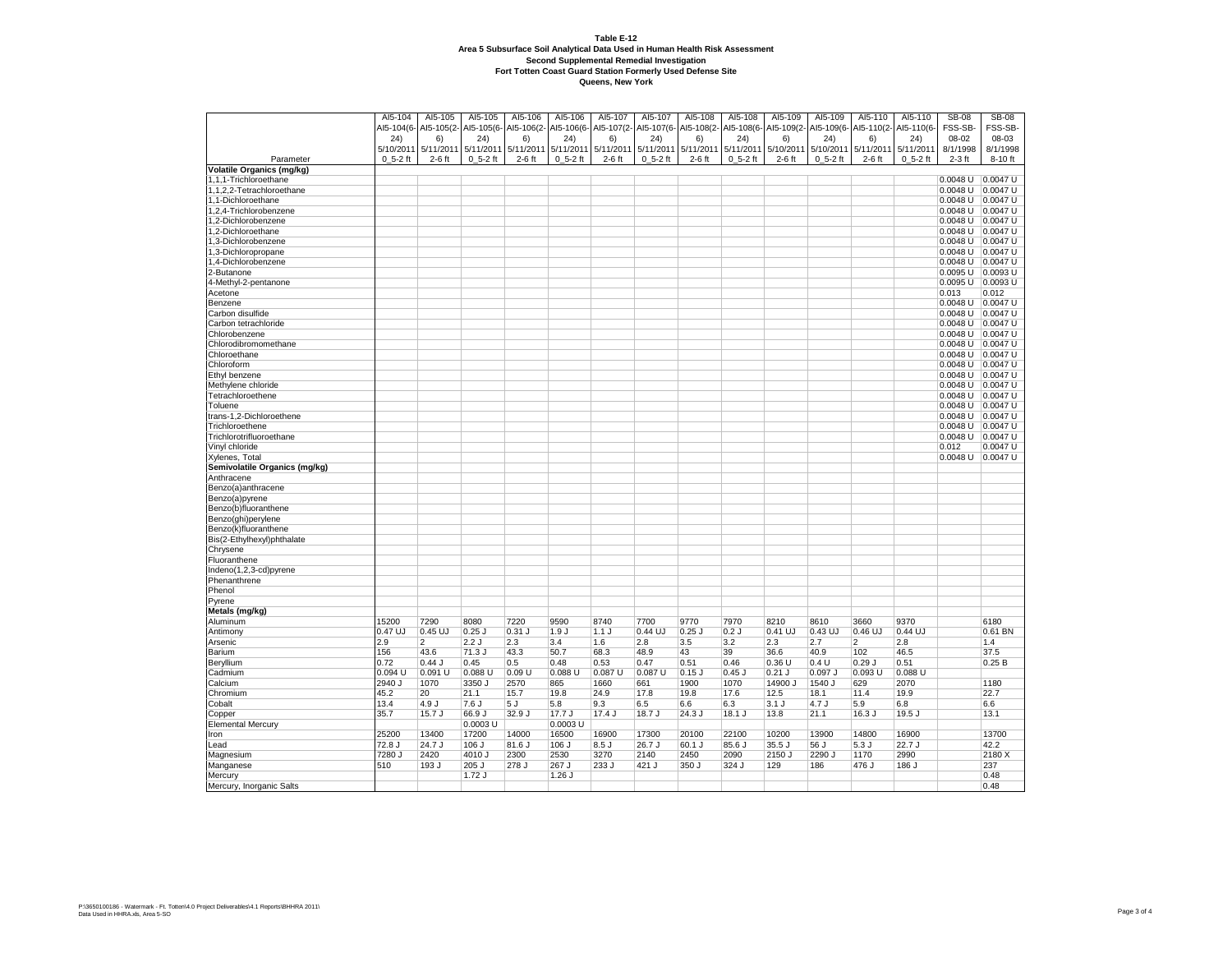|                | AI5-104            | AI5-105  | AI5-105     | AI5-106                      | AI5-106       | AI5-107  | AI5-107     | AI5-108  | AI5-108                                | AI5-109  | AI5-109       | AI5-110   | AI5-110     | <b>SB-08</b> | <b>SB-08</b> |
|----------------|--------------------|----------|-------------|------------------------------|---------------|----------|-------------|----------|----------------------------------------|----------|---------------|-----------|-------------|--------------|--------------|
|                |                    |          |             |                              |               |          |             |          |                                        |          |               |           |             | FSS-SB-      | FSS-SB-      |
|                | 24)                | 6)       | 24)         | 6)                           | 24)           | 6)       | 24)         | 6)       | 24)                                    | 6)       | 24)           | 6)        | 24)         | 08-02        | 08-03        |
|                | 5/10/2011 5/11/201 |          | 5/11/2011   | 5/11/2011 5/11/2011 5/11/201 |               |          |             |          | 5/11/2011 5/11/2011 5/11/2011 5/10/201 |          | 5/10/2011     | 5/11/2011 | 5/11/201    | 8/1/1998     | 8/1/1998     |
| Parameter      | $0, 5-2$ ft        | $2-6$ ft | $0, 5-2$ ft | $2-6$ ft                     | $0\,5-2\,$ ft | $2-6$ ft | $0, 5-2$ ft | $2-6$ ft | $0\,5-2\,$ ft                          | $2-6$ ft | $0\,5-2\,$ ft | $2-6$ ft  | $0, 5-2$ ft | $2-3$ ft     | 8-10 ft      |
| Methyl mercury |                    |          | 0.000209    |                              | 0.000062 L    |          |             |          |                                        |          |               |           |             |              |              |
| Nickel         | 36.4               | 14.2     | 19.7        | 13.5                         | 18.3          | 25.7     | 20.3        | 18.1     | 15.8                                   | 10.4     | 14.3          | 13.6      | 18.7        |              | 13.1         |
| Potassium      | 5320               | 1230     | 2290 J      | 873                          | 1140          | 2260     | 1140        | 837      | 805                                    | 431 J    | 775           | 712       | 1180        |              | 1180         |
| Selenium       | 0.83U              | 0.79U    | $0.64$ J    | 0.79 U                       | 0.77U         | 0.76U    | 0.76 U      | $0.45$ J | 0.77 U                                 | 0.72U    | 0.75 U        | 0.81 U    | $0.68$ J    |              |              |
| Silver         | 0.12U              | 0.11 U   | 0.11 U      | 0.11 U                       | 0.11U         | 0.11 U   | 0.11 U      | 0.11 U   | 0.11 U                                 | 0.1 U    | 0.11 U        | 0.12 U    | 0.11 U      |              |              |
| Sodium         | 451 J              | 155 J    | 373 J       | 410 J                        | 207 J         | 370 J    | 310 J       | 114 J    | 72.7 J                                 | 356 J    | 435 J         | 100 J     | 267 J       |              | 236          |
| Thallium       | 1.2 U              | 1.1 U    | 1.1 U       | 1.1 U                        | 1.1 U         | 1.1 U    | 1.1 U       | 1.1 U    | 1.1 U                                  | 1 U      | 1.1 U         | 1.2U      | 1.1 U       |              |              |
| Vanadium       | 44.9               | 20.7     | 28.3 J      | 17.4                         | 24.3          | 28.7     | 23.4        | 24       | 21.5                                   | 16.3     | 22.5          | 11.5      | 25.6        |              | 17.4         |
| Zinc           | 116 J              | 38.3 J   | $71.3$ J    | 61.9 J                       | 126 J         | 38.1 J   | $31.5$ J    | 195 J    | 339 J                                  | 261 J    | 58.4 J        | $24.2$ J  | 41 J        |              | 39.5         |

Notes:

B - Reported value is less than the Contract Required Detection Limit (CRDL), but greater than the Instrumental Detection Limit (IDL).

J - Value is estimated

N - Spiked sample recovery was not within normal limits

U - Value is not detected

mg/kg - milligrams per kilograms

X - Prepated/Date: EYM 10/31/11 Checked/Date: BJR 11/1/11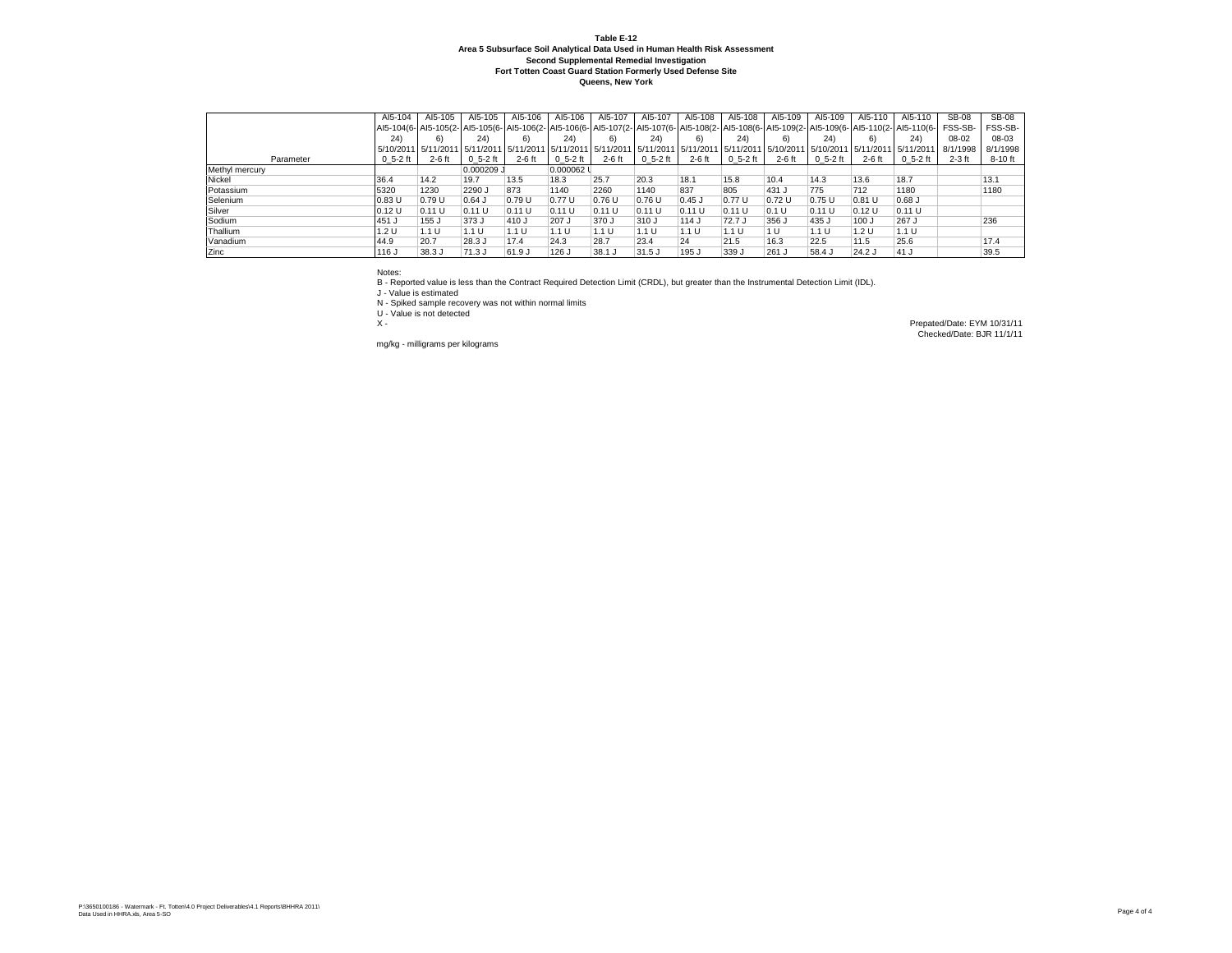|                               | <b>BKG-01</b> | <b>BKG-02</b>          | <b>BKG-03</b> | <b>BKG-04</b>                                 | <b>BKG-05</b>             | <b>BKG-06</b>         | <b>BKG-07</b> | <b>BKG-08</b> | <b>BKG-09</b> | <b>BKG-10</b> | <b>BKG-11</b> | <b>BKG-12</b>                          | <b>BKG-13</b> | <b>BKG-14</b>                                     | <b>BKG-15</b> |
|-------------------------------|---------------|------------------------|---------------|-----------------------------------------------|---------------------------|-----------------------|---------------|---------------|---------------|---------------|---------------|----------------------------------------|---------------|---------------------------------------------------|---------------|
|                               | BKG-SD-       | BKG-SD-                | BKG-SD        | BKG-SD-                                       | BKG-SD-                   | BKG-SD-               | BKG-SD-       | BKG-SD-       | BKG-SD        | BKG-SD-       | BKG-SD-       | BKG-SD                                 | BKG-SD-       | BKG-SD                                            | <b>BKG-SD</b> |
|                               | 01            | 02                     | 03            | 04                                            | 05                        | 06                    | 07            | 08            | 09            | 10            | 11            | 12                                     | 13            | 14                                                | 15            |
|                               | 9/16/2008     | 9/16/2008              | 9/16/2008     | 9/16/2008                                     | 9/16/2008                 | 9/16/2008             | 9/16/2008     | 9/16/2008     | 9/16/2008     | 9/16/2008     | 9/16/2008     | 9/16/2008                              | 9/16/2008     | 9/16/2008                                         | 9/16/2008     |
| Parameter                     | 1 5-2 ft      | $15 - 2$ ft            | $15 - 2$ ft   | $1_5 - 2$ ft                                  | 1 5-2 ft                  | $15-2$ ft             | 1 5-2 ft      | 1 5-2 ft      | $15 - 2$ ft   | 1 5-2 ft      | 1 5-2 ft      | 1 5-2 ft                               | $15 - 2$ ft   | $1_5 - 2$ ft                                      | $15 - 2$ ft   |
| Semivolatile Organics (mg/kg) |               |                        |               |                                               |                           |                       |               |               |               |               |               |                                        |               |                                                   |               |
| 2,4,5-Trichlorophenol         | 0.0088 U      | 0.0093 U               | 0.0094 U      | 0.0097 U                                      | 0.0083 U                  | 0.0098 U              | 0.0086 U      | 0.0091 U      | 0.0094 U      | 0.0089 U      | 0.0091 U      | 0.0084 U                               | 0.0086 U      | 0.009U                                            | 0.0088 U      |
| 2,4,6-Trichlorophenol         | $0.013$ U     | $0.014$ U              | $0.014$ U     | $0.014$ U                                     | $0.012$ U                 | $0.014$ U             | $0.013$ U     | $0.013$ U     | 0.014 U       | $0.013$ U     | 0.013 U       | $0.012$ U                              | $0.013$ U     | $0.013$ U                                         | $0.013$ U     |
| 2,4-Dichlorophenol            | $0.014$ U     | 0.015 U                | 0.016 U       | $0.016$ U                                     | 0.014 U                   | $0.016$ U             | 0.014 U       | $0.015$ U     | $0.016$ U     | $0.015$ U     | $0.015$ U     | 0.014 U                                | 0.014 U       | $0.015$ U                                         | $0.014$ U     |
| 2,4-Dimethylpheno             | 0.0096 U      | 0.01 U                 | 0.01 U        | $0.01$ U                                      | 0.009U                    | 0.011 U               | 0.0094 U      | 0.0099 U      | 0.01 U        | 0.0097 U      | 0.0099 U      | 0.0092 U                               | 0.0093 U      | 0.0098 U                                          | 0.0096 U      |
| 2,4-Dinitrophenol             | 0.034 U       | 0.036 U                | $0.036$ U     | 0.037 U                                       | 0.032 U                   | 0.038 U               | 0.033 U       | $0.035$ U     | 0.036 U       | $0.034$ U     | $0.035$ U     | $0.032$ U                              | 0.033U        | $0.034$ U                                         | $0.034$ U     |
|                               | $0.0073$ U    | 0.0077 U               | 0.0078 U      | $0.008$ U                                     | 0.0068 U                  | 0.0081 U              | 0.0071 U      | 0.0075 U      | 0.0078 U      | 0.0073 U      | $0.0075$ U    | 0.007 U                                | 0.0071 U      | 0.0074 U                                          | 0.0073 U      |
| 2,4-Dinitrotoluene            | 0.0069 U      | 0.0073 U               | 0.0074 U      | 0.0076 U                                      | 0.0065 U                  | 0.0077 U              | 0.0067 U      | 0.0071 U      | 0.0074 U      | $0.007$ U     | 0.0071 U      | 0.0066 U                               | 0.0067 U      | 0.007 U                                           | 0.0069 U      |
| 2,6-Dinitrotoluene            |               |                        |               |                                               |                           |                       |               |               |               |               |               |                                        |               |                                                   |               |
| 2-Chloronaphthalene           | 0.0019 U      | 0.002 U                | 0.002 U       | $0.0021$ U                                    | $0.0018$ U                | $0.0021$ U            | 0.0019 U      | 0.002 U       | 0.002 U       | 0.0019 U      | 0.002 U       | $0.0018$ U                             | 0.0019 U      | 0.002 U                                           | 0.0019 U      |
| 2-Chlorophenol                | 0.01 U        | 0.01 U                 | 0.011 U       | 0.011 U                                       | 0.0094 U                  | 0.011 U               | 0.0097 U      | 0.01 U        | 0.011 U       | 0.01 U        | 0.01 U        | 0.0096 U                               | 0.0097 U      | 0.01 U                                            | 0.0099 U      |
| 2-Methylnaphthalene           | 0.0084        | 0.0024 U               | 0.0024 U      | $0.0025$ U                                    | 0.0022 U                  | 0.021                 | 0.0034 J      | 0.0024 U      | $0.0024$ J    | $0.0062$ J    | 0.0024 U      | 0.0022 U                               | 0.0022 U      | $0.0023$ U                                        | 0.0023 U      |
| 2-Methylphenol                | 0.011 U       | 0.012 U                | 0.012 U       | $0.012$ U                                     | 0.01 U                    | $0.012$ U             | 0.011 U       | $0.012$ U     | $0.012$ U     | 0.011 U       | 0.011 U       | 0.011 U                                | 0.011 U       | 0.011 U                                           | 0.011 U       |
| 2-Nitroaniline                | 0.0061 U      | 0.0064 U               | 0.0065 U      | 0.0068 U                                      | 0.0058 U                  | 0.0068 U              | 0.006 U       | 0.0063 U      | 0.0065 U      | 0.0062 U      | 0.0063 U      | 0.0059 U                               | 0.006 U       | $0.0062$ U                                        | 0.0061 U      |
| 2-Nitrophenol                 | 0.015 U       | $0.016$ U              | $0.016$ U     | 0.017U                                        | 0.014 U                   | 0.017 U               | $0.015$ U     | $0.016$ U     | $0.016$ U     | 0.015 U       | $0.016$ U     | $0.015$ U                              | $0.015$ U     | $0.016$ U                                         | $0.015$ U     |
| 3,3`-Dichlorobenzidine        | 0.0058 U      | $0.006$ U              | 0.0061 U      | 0.0063 U                                      | 0.0054 U                  | 0.0064 U              | 0.0056 U      | 0.0059 U      | 0.0061 U      | 0.0058 U      | 0.0059 U      | 0.0055 U                               | 0.0056 U      | 0.0059 U                                          | 0.0057 U      |
| 3-Nitroaniline                | 0.0077 U      | 0.0081 U               | 0.0082 U      | 0.0084 U                                      | 0.0072 U                  | 0.0086 U              | 0.0075 U      | 0.0079 U      | 0.0082 U      | 0.0077 U      | 0.0079 U      | 0.0074 U                               | 0.0075 U      | 0.0078 U                                          | 0.0076 U      |
| 4,6-Dinitro-2-methylphenol    | 0.023 U       | $0.025$ U              | $0.025$ U     | $0.026$ U                                     | $0.022$ U                 | $0.026$ U             | $0.023$ U     | $0.024$ U     | $0.025$ U     | $0.024$ U     | $0.024$ U     | $0.022$ U                              | $0.023$ U     | $0.024$ U                                         | $0.023$ U     |
| 4-Bromophenyl phenyl ether    | 0.0034 U      | 0.0036 U               | 0.0037 U      | 0.0038 U                                      | 0.0032 U                  | 0.0038 U              | 0.0034 U      | 0.0036 U      | 0.0037 U      | 0.0035 U      | 0.0036 U      | 0.0033 U                               | 0.0034 U      | 0.0035 U                                          | 0.0034 U      |
| 4-Chloro-3-methylphenol       | 0.018 U       | 0.019 U                | 0.02 U        | 0.02 U                                        | $0.017$ U                 | 0.02U                 | $0.018$ U     | 0.019U        | 0.02U         | $0.018$ U     | $0.019$ U     | $0.018$ U                              | $0.018$ U     | 0.019 U                                           | $0.018$ U     |
| 4-Chloroaniline               | 0.0038 U      | $0.004$ U              | 0.0041 U      | $0.0042$ U                                    | $0.0036$ U                | $0.0043$ U            | 0.0037 U      | $0.004$ U     | $0.0041$ U    | 0.0039 U      | $0.004$ U     | 0.0037 U                               | $0.0037$ U    | 0.0039 U                                          | $0.0038$ U    |
| 4-Chlorophenyl phenyl ether   | 0.0012 U      | 0.0012 U               | 0.0012 U      | $0.0013$ U                                    | 0.0011 U                  | 0.0013 U              | 0.0011 U      | 0.0012 U      | $0.0012$ U    | $0.0012$ U    | 0.0012 U      | 0.0011 U                               | 0.0011 U      | 0.0012 U                                          | 0.0011 U      |
| 4-Methylphenol                | 0.0058 U      | 0.006 U                | $0.0061$ U    | $0.0063$ U                                    | $0.0054$ U                | $0.0064$ U            | $0.0056$ U    | 0.0059 U      | 0.0061 U      | 0.0058 U      | 0.0059 U      | 0.0055 U                               | $0.0056$ U    | 0.0059 U                                          | 0.0057 U      |
| 4-Nitroaniline                | 0.038 U       | 0.0081 U               | 0.0082 U      | 0.0084 U                                      | 0.0072 U                  | 0.0086 U              | 0.0075 U      | 0.0079 U      | 0.0082 U      | 0.0077 U      | 0.0079 U      | 0.0074 U                               | 0.0075 U      | 0.0078 U                                          | 0.0076 U      |
| 4-Nitrophenol                 | 0.021 U       | $0.022$ U              | $0.022$ U     | $0.023$ U                                     | 0.019 U                   | $0.023$ U             | 0.02U         | $0.021$ U     | $0.022$ U     | $0.021$ U     | $0.021$ U     | 0.02U                                  | 0.02U         | $0.021$ U                                         | $0.021$ U     |
| Acenaphthene                  | 0.041         | $0.0012$ U             | 0.0013U       | 0.0013 U                                      | 0.0011 U                  | 0.084                 | 0.013         | $0.0028$ J    | 0.017         | $0.0054$ J    | 0.0012 U      | 0.0011 U                               | 0.0012 U      | 0.0016 J                                          | 0.0012 U      |
| Acenaphthylene                | 0.025         | $0.00081$ U $0.0012$ J |               |                                               | 0.00084 U 0.00072 U 0.009 |                       | 0.009         | $0.0028$ J    | 0.0028 J      | $0.0062$ J    |               | 0.00079 U 0.00074 U 0.00075 U 0.0055 J |               |                                                   | 0.00076L      |
| Acetophenone                  | 0.0054 U      | 0.0056 U               | 0.0057 U      | 0.0059 U                                      | $0.005$ U                 | $0.006$ U             | 0.0052 U      | 0.0056 U      | 0.0057 U      | $0.0062$ J    | $0.0055$ U    | 0.0088                                 | $0.0056$ J    | $0.0055$ U                                        | 0.0054 U      |
| Anthracene                    | 0.19          | $0.0012$ U             | $0.0029$ J    | $0.0025$ J                                    | $0.0032$ J                | 0.16                  | 0.032         | 0.01          | 0.036         | 0.014         | $0.0012$ U    | $0.0015$ J                             | 0.0011 U      | $0.0047$ J                                        | 0.0011 U      |
| Atrazine                      | 0.0023 U      | 0.0024 U               | 0.0024 U      | $0.0025$ U                                    | 0.0022 U                  | 0.0026 U              | 0.0022 U      | 0.0024 U      | 0.0024 U      | 0.0023 U      | $0.0024$ U    | 0.0022 U                               | 0.0022 U      | $0.0023$ U                                        | 0.0023 U      |
| Benzaldehyde                  | 0.0031 U      | 0.0032 U               | 0.0033 U      | $0.0034$ U                                    | 0.0029 U                  | $0.0034$ U            | $0.003$ U     | 0.0032 U      | 0.0033 U      | 0.0031 U      | 0.0032 U      | $0.0029$ U                             | $0.003$ U     | 0.0031 U                                          | $0.003$ U     |
| Benzo(a)anthracene            | 0.5           | $0.0024$ J             | 0.02          | 0.023                                         | 0.021                     | 0.59                  | 0.18          | 0.03          | 0.18          | 0.043         | 0.014         | $0.007$ J                              | $0.0022$ J    | 0.039                                             | $0.0057$ J    |
| Benzo(a)pyrene                | 0.51          | $0.0028$ J             | 0.021         | 0.016                                         | 0.016                     | 0.35                  | 0.15          | 0.036         | 0.12          | 0.064         | 0.013         | $0.0062$ J                             | 0.0022 J      | 0.039                                             | 0.0076 J      |
| Benzo(b)fluoranthene          | 0.74          | $0.004$ J              | 0.033         | 0.024                                         | 0.028                     | 0.58                  | 0.2           | 0.046         | 0.19          | 0.052         | 0.02          | 0.0099                                 | $0.0045$ J    | 0.054                                             | 0.017         |
| Benzo(ghi)perylene            | 0.27          | 0.0048 U               | 0.014         | 0.0084 J                                      | 0.01                      | 0.19                  | 0.099         | 0.012         | 0.056         | 0.074         | 0.0087        | 0.0074 J                               | 0.0045 U      | 0.025                                             | 0.0046 U      |
| Benzo(k)fluoranthene          | 0.12          | 0.002 U                | 0.009         | 0.0068 J                                      | 0.0094                    | 0.12                  | 0.063         | 0.025         | 0.062         | 0.071         | 0.0067 J      | $0.0033$ J                             | $0.0022$ J    | 0.02                                              | $0.0027$ J    |
| Biphenyl                      | $0.0038$ $J$  | 0.0016 U               | 0.0016 U      | 0.0017 U                                      | 0.0014 U                  | 0.0051 J              | $0.0015$ U    | 0.0016 U      | 0.0016 U      | $0.0023$ J    | 0.0016 U      | 0.0015 U                               | 0.0015 U      | 0.0016 U                                          | 0.0015 U      |
| Bis(2-Chloroethoxy)methane    | 0.0061 U      | 0.0064 U               | 0.0065 U      | 0.0068 U                                      | 0.0058 U                  | 0.0068 U              | 0.006 U       | 0.0063 U      | 0.0065 U      | 0.0062 U      | 0.0063 U      | 0.0059 U                               | 0.006 U       | 0.0062 U                                          | 0.0061 U      |
| Bis(2-Chloroethyl)ether       | 0.0027 U      | $0.0028$ U             | 0.0029 U      | $0.003$ U                                     | 0.0025 U                  | $0.003$ U             | 0.0026 U      | 0.0028 U      | $0.0028$ U    | $0.0027$ U    | 0.0028 U      | $0.0026$ U                             | $0.0026$ U    | $0.0027$ U                                        | 0.0027 U      |
| Bis(2-Chloroisopropyl)ether   | 0.0054 U      | 0.0056 U               | 0.0057 U      | 0.0059 U                                      | $0.005$ U                 | $0.006$ U             | 0.0052 U      | 0.0056 U      | 0.0057 U      | 0.0054 U      | 0.0055 U      | 0.0051 U                               | 0.0052 U      | 0.0055 U                                          | 0.0054 U      |
| Bis(2-Ethylhexyl)phthalate    | 0.055         | 0.017                  | 0.024         | 0.015                                         | 0.018                     | 0.058                 | 0.023         | 0.015         | 0.037         | 0.085         | 0.011         | 0.011                                  | 0.035         | 0.028                                             | 0.025         |
| Butylbenzylphthalate          | 0.0038 U      | $0.004$ U              | 0.0041 U      | 0.0042 U                                      | 0.0036 U                  | 0.02                  | 0.0037 U      | $0.004$ U     | 0.017         | 0.052         | 0.004 U       | 0.0037 U                               | 0.0037 U      | 0.0039 U                                          | 0.0092        |
| Caprolactum                   | 0.0046 U      | 0.0048 U               | 0.0049 U      | 0.0051 U                                      | $0.0043$ U                | 0.0051 U              | 0.0045 U      | 0.0048 U      | 0.0049 U      | 0.0046 U      | 0.0047 U      | 0.0044 U                               | $0.0045$ U    | $0.0047$ U                                        | 0.0046 U      |
| Carbazole                     | 0.059         | 0.0048 U               | 0.0049 U      | 0.0051 U                                      | 0.0043 U                  | 0.1                   | 0.016         | 0.0048 U      | 0.016         | $0.0066$ J    | 0.0047 U      | 0.0044 U                               | 0.0045 U      | $0.0047$ U                                        | 0.0046 U      |
| Chrysene                      | 0.64          | $0.0024$ J             | 0.02          | 0.01                                          | 0.014                     | 0.41                  | 0.13          | 0.038         | 0.086         | 0.066         | 0.012         | $0.0051$ J                             | 0.0019J       | 0.036                                             | $0.0073$ J    |
| Dibenz(a,h)anthracene         | 0.052         | $0.004$ U              | $0.0041$ J    | $0.0046$ J                                    | $0.0036$ U                | 0.042                 | 0.028         | $0.004$ U     | 0.013         | 0.0039 U      | $0.004$ U     | 0.0037 U                               | 0.0037 U      | 0.0074 J                                          | 0.0038 U      |
| Dibenzofuran                  | 0.024         | 0.0032 U               | 0.0033 U      | 0.0034 U                                      | 0.0029 U                  | 0.045                 | 0.0049J       | 0.0032 U      | 0.0078 J      | $0.0039$ J    | 0.0032 U      | 0.0029 U                               | $0.003$ U     | 0.0031 U                                          | $0.003$ U     |
|                               |               |                        |               |                                               |                           |                       |               |               |               |               |               |                                        |               |                                                   |               |
| Diethylphthalate              | $0.0031$ U    | $ 0.0032$ U            | $0.0045$ J    | $0.0034$ U                                    | 0.0029 U                  | $0.0034$ U<br>0.003 U | $0.003$ U     | $0.0032$ U    | 0.0037 J      | $0.0046$ J    | $0.0032$ U    | 0.0029 U                               | 0.003 U       | $0.0031$ U                                        | $ 0.003$ U    |
| Dimethylphthalate             | 0.0027 U      | 0.0028 U               | 0.0029 U      | $0.003$ U                                     | 0.0025 U                  |                       | $0.0026$ U    | 0.0028 U      | 0.0028 U      | 0.0027 U      | 0.0028 U      | 0.0026 U                               | 0.0026 U      | 0.0027 U                                          | 0.0027 U      |
| Di-n-butylphthalate           | 0.0046 J      | $0.004$ U              | $0.0082$ J    | 0.0042 U                                      | $0.0036$ J                | $0.0043$ U            | 0.0037 J      | $0.0056$ J    | $0.0057$ J    | 0.014         | $0.004$ U     | 0.0037 U                               | $0.0037$ U    | $0.0043$ J                                        | $0.0065$ J    |
| Di-n-octylphthalate           | 0.0069 U      | 0.0073 U               | 0.0074 U      | 0.0076 U                                      | 0.0065 U                  | 0.0077 U              | 0.0067 U      | 0.0071 U      | 0.0074 U      | 0.007 U       | 0.0071 U      | 0.0066 U                               | 0.0067 U      | 0.007 U                                           | 0.0069 U      |
| Fluoranthene                  | 0.98          | $0.0032$ J             | 0.036         | 0.026                                         | 0.03                      | 0.7                   | 0.25          | 0.058         | 0.24          | 0.085         | 0.022         | 0.0096                                 | $0.0026$ J    | 0.057                                             | 0.0099        |
| Fluorene                      | 0.054         |                        |               | 0.00081 U 0.00082 U 0.00084 U 0.00072 U 0.099 |                           |                       | 0.013         | $0.0032$ J    | 0.017         | $0.0058$ J    |               |                                        |               | 0.00079 U 0.00074 U 0.00075 U 0.00078 U 0.00076 U |               |
| Hexachlorobenzene             | $0.0073$ U    | 0.0077 U               | 0.0078 U      | $ 0.008$ U                                    | $0.0068$ U                | 0.0081 U              | 0.0071 U      | 0.0075 U      | 0.0078 U      | 0.0073 U      | 0.0075 U      | 0.007 U                                | 0.0071 U      | 0.0074 U                                          | 0.0073 U      |
| Hexachlorobutadiene           | 0.0023 U      | 0.0024 U               | $0.0024$ U    | 0.0025 U                                      | $0.0022$ U                | 0.0026 U              | 0.0022 U      | 0.0024 U      | 0.0024 U      | 0.0023 U      | 0.0024 U      | $0.0022$ U                             | 0.0022 U      | 0.0023 U                                          | 0.0023 U      |
| Hexachlorocyclopentadiene     | 0.0061 U      | 0.0064 U               | 0.0065 U      | 0.0068 U                                      | 0.0058 U                  | 0.0068 U              | 0.006 U       | 0.0063 U      | 0.0065 U      | 0.0062 U      | 0.0063 U      | 0.0059 U                               | 0.006 U       | $0.0062$ U                                        | 0.0061 U      |
| Hexachloroethane              | 0.005 U       | 0.0052 U               | $0.0053$ U    | 0.0055 U                                      | 0.0047 U                  | 0.0056 U              | 0.0049 U      | $0.0052$ U    | 0.0053 U      | $0.005$ U     | 0.0051 U      | 0.0048 U                               | 0.0048 U      | 0.0051 U                                          | $0.005$ U     |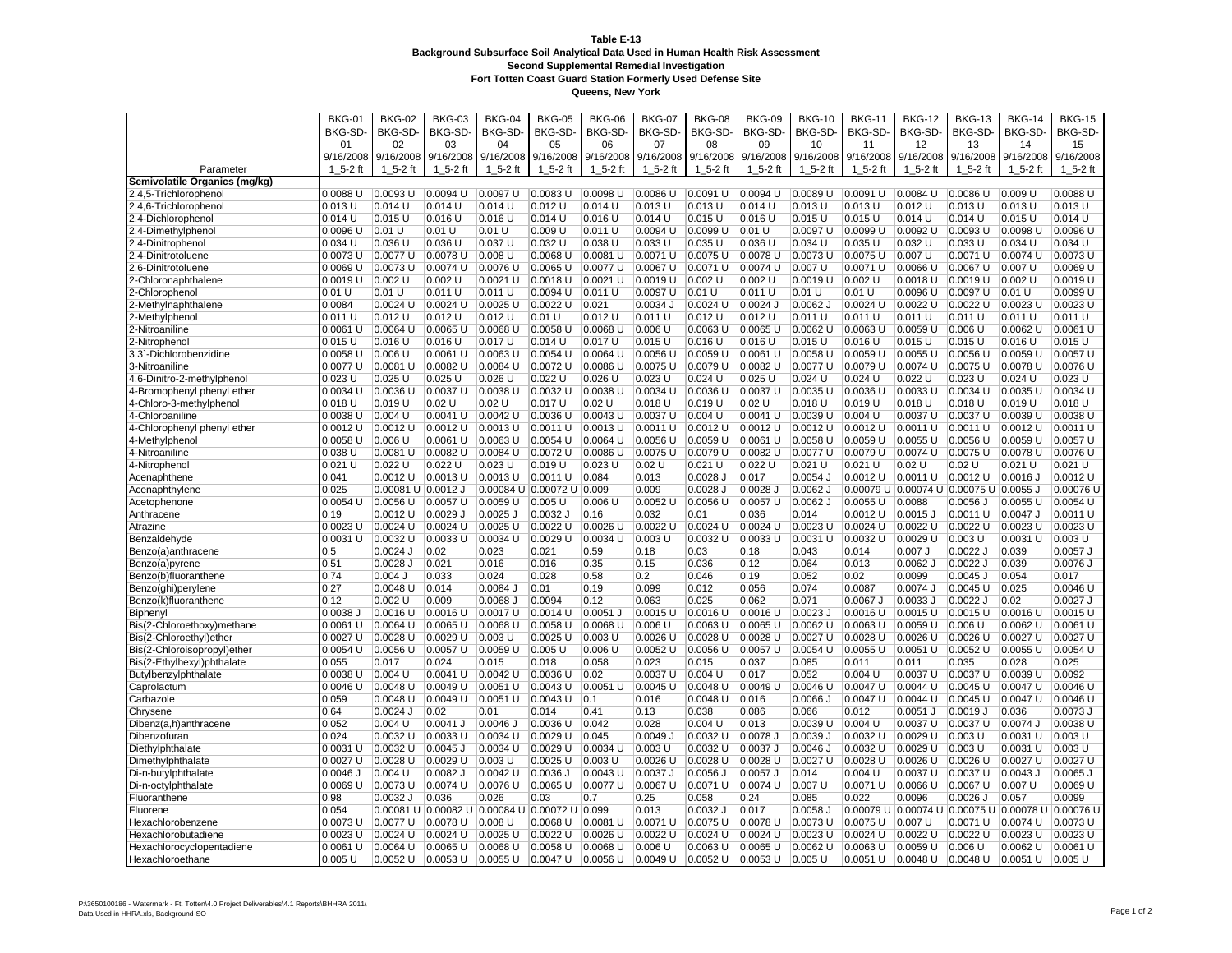**Queens, New York**

|                           | <b>BKG-01</b> | <b>BKG-02</b>      | <b>BKG-03</b> | <b>BKG-04</b> | <b>BKG-05</b>                           | <b>BKG-06</b> | <b>BKG-07</b> | <b>BKG-08</b>       | <b>BKG-09</b> | <b>BKG-10</b>                 | <b>BKG-11</b> | <b>BKG-12</b>                          | <b>BKG-13</b>            | <b>BKG-14</b>                 | <b>BKG-15</b> |
|---------------------------|---------------|--------------------|---------------|---------------|-----------------------------------------|---------------|---------------|---------------------|---------------|-------------------------------|---------------|----------------------------------------|--------------------------|-------------------------------|---------------|
|                           | <b>BKG-SD</b> | BKG-SD-            | BKG-SD-       | BKG-SD-       | BKG-SD-                                 | BKG-SD-       | BKG-SD-       | BKG-SD-             | BKG-SD-       | BKG-SD-                       | BKG-SD-       | BKG-SD-                                | BKG-SD-                  | BKG-SD-                       | BKG-SD-       |
|                           | 01            | 02                 | 03            | 04            | 05                                      | 06            | 07            | 08                  | 09            | 10                            | 11            | 12                                     | 13                       | 14                            | 15            |
|                           | 9/16/2008     | 9/16/2008          |               |               | 9/16/2008 9/16/2008 9/16/2008 9/16/2008 |               |               | 9/16/2008 9/16/2008 |               | 9/16/2008 9/16/2008 9/16/2008 |               | 9/16/2008                              |                          | 9/16/2008 9/16/2008 9/16/2008 |               |
| Parameter                 | $15 - 2$ ft   | $15-2$ ft          | $15-2$ ft     | $15 - 2$ ft   | $15 - 2$ ft                             | $15-2$ ft     | $15-2$ ft     | $1\,5-2\,$ ft       | $1\,5-2\,$ ft | 1 5-2 ft                      | $1_5 - 2$ ft  | $1\,5-2\,$ ft                          | $\mathbf{1}$<br>$5-2$ ft | $15-2$ ft                     | $1_5 - 2$ ft  |
| Indeno(1,2,3-cd)pyrene    | 0.17          | $0.002$ J          | 0.012         | $0.0084$ J    | 0.0083                                  | 0.17          | 0.097         | 0.012               | 0.053         | 0.027                         | 0.0079 J      | $0.0048$ J                             | $0.003$ J                | 0.021                         | 0.0011 U      |
| Isophorone                | 0.0046 U      | 0.0048 U           | 0.0049 U      | $0.0051$ U    | $0.0043$ U                              | 0.0051 U      | $0.0045$ U    | 0.0048 U            | 0.0049 U      | 0.0046 U                      | 0.0047 U      | 0.0044 U                               | $0.0045$ U               | 0.0047 U                      | 0.0046 U      |
| Naphthalene               | 0.014         | 0.00081 U 0.0012 J |               |               | 0.00084 U 0.00072 U 0.029               |               | 0.0064 J      | 0.00079 U 0.0028 J  |               | 0.0035 J                      |               | 0.00079 U 0.00074 U 0.00075 U 0.0012 J |                          |                               | 0.00076 U     |
| Nitrobenzene              | 0.0065 U      | 0.0069 U           | $0.007$ U     | 0.0072 U      | 0.0061 U                                | 0.0073 U      | 0.0064 U      | 0.0067 U            | 0.0069 U      | 0.0066 U                      | 0.0067 U      | 0.0062 U                               | $0.0063$ U               | 0.0066 U                      | 0.0065 U      |
| N-Nitrosodi-n-propylamine | 0.0038 U      | 0.004 U            | 0.0041 U      | $0.0042$ U    | 0.0036 U                                | 0.0043 U      | 0.0037 U      | 0.004 U             | 0.0041 U      | 0.0039 U                      | 0.004 U       | 0.0037 U                               | 0.0037 U                 | 0.0039 U                      | 0.0038 U      |
| N-Nitrosodiphenylamine    | 0.0034 U      | 0.0036 U           | 0.0037 U      | 0.0038 U      | 0.0032 U                                | 0.0038 U      | 0.0034 U      | 0.0036 U            | 0.0037 U      | 0.01                          | 0.0036 U      | 0.0033 U                               | 0.0034 U                 | 0.0035 U                      | 0.0034 U      |
| Pentachlorophenol         | $0.017$ UJ    | 0.018 UJ           | 0.018 UJ      | 0.019 U       | $0.016$ U                               | 0.019 U       | 0.017 U       | 0.018 U             | 0.018 UJ      | 0.017 U                       | 0.018 U       | 0.017 U                                | 0.017 U                  | 0.018 UJ                      | 0.017 UJ      |
| Phenanthrene              | 0.89          | $0.0016$ J         | 0.019         | 0.012         | 0.015                                   | 1             | 0.17          | 0.04                | 0.2           | 0.057                         | 0.0091        | $0.0055$ J                             | $0.0015$ J               | 0.027                         | $0.0046$ J    |
| Phenol                    | 0.0096 U      | 0.01 U             | 0.01 U        | 0.01 U        | 0.009 U                                 | 0.011 U       | 0.0094 U      | 0.0099U             | 0.01 U        | 0.0097 U                      | 0.0099 U      | 0.0092 U                               | 0.0093 U                 | 0.0098 U                      | 0.0096 U      |
| Pyrene                    | 1.9           | $0.0048$ J         | 0.047         | $0.033$ J     | 0.038J                                  | 1.1J          | $0.35$ J      | 0.078               | 0.31          | 0.12                          | 0.024         | $0.012$ J                              | 0.0034 J                 | 0.081                         | 0.013         |
| Metals (mg/kg)            |               |                    |               |               |                                         |               |               |                     |               |                               |               |                                        |                          |                               |               |
| Aluminum                  | 9040          | 11700              | 11700         | 13500         | 6300                                    | 9170          | 7290          | 11600 J             | 12600         | 10700 J                       | 11100 J       | 9720                                   | 15700                    | 12000                         | 8340          |
| Antimony                  | 0.2J          | 0.21 U             | 0.21 U        | 0.25U         | 0.22 U                                  | $0.36$ J      | $0.28$ J      | 0.2 UJ              | $0.3$ J       | 1.2J                          | 0.21 UJ       | 0.22U                                  | 0.22 U                   | 0.2 U                         | 0.2 U         |
| Arsenic                   | 3.8           | 4.2                | 3.5           | 6.2           | 2.3                                     | 3.9           | 3.5           | 6.7                 | 4.5           | 5.3                           | 3.8           | 2.6                                    | 4.1                      | 5.7                           | 3.4           |
| Barium                    | 78.4          | 53.5               | 74            | 71            | 33.5                                    | 203           | 70.8          | 88.5                | 81            | 103                           | 64.4          | 39.6                                   | 57.9                     | 72.9                          | 42.8          |
| Beryllium                 | 0.42          | 0.41               | 0.45          | 0.77          | 0.26                                    | 0.37          | 0.44          | 0.48                | 0.44          | 0.51                          | 0.42          | 0.31                                   | 0.64                     | 0.52                          | 0.35          |
| Cadmium                   | $0.1$ J       | 0.02L              | $0.19$ J      | $0.16$ J      | $0.13$ J                                | $0.53$ J      | $0.3$ J       | $0.39$ J            | $0.15$ J      | 0.53                          | $0.21$ J      | $0.14$ J                               | $0.25$ J                 | $0.11$ J                      | $0.45$ J      |
| Calcium                   | 4910          | 1440               | 1040          | 840           | 1070                                    | 20300         | 3010          | 2320                | 9540          | 1450                          | 853           | 299                                    | 323                      | 2260                          | 895           |
| Chromium                  | 17.7          | 26.1               | 26.4          | 17.3          | 19                                      | 19.2          | 14.9          | 21.6                | 21.5          | 28.6                          | 18            | 18.7                                   | 25.6                     | 20.1                          | 17.6          |
| Cobalt                    | 6.1           | 12.2               | 7.5           | 5.5           | 5.9                                     | 6.9           | 7.5           | 6.7                 | 6.4           | 7.1                           | 5.4           | 6.6                                    | 11.4                     | 6.2                           | 5.2           |
| Copper                    | 28.1          | 13.9               | 35.6          | 11.8          | 13.2                                    | 32.1          | 23.3          | 35.8                | 30.9          | 70.3                          | 12.3          | 7.8                                    | 19.9                     | 28.4                          | 17.6          |
| Iron                      | 17200         | 21500              | 16600         | 14400         | 15100                                   | 17900         | 14800         | 16900J              | 17600         | 17400 J                       | 18900 J       | 16200                                  | 25300                    | 16600                         | 13500         |
| Lead                      | 134           | 14.9               | 70.4          | 16.6          | 9.3                                     | 218           | 128           | 108                 | 80.6          | 203                           | 44.2          | 9.5                                    | 11.8                     | 67.2                          | 62.5          |
| Magnesium                 | 2480          | 3220               | 2990          | 2150          | 1600                                    | 4160          | 2250          | 2490 J              | 3020          | 1760 J                        | 1550 J        | 1490                                   | 3830                     | 2320                          | 1920          |
| Manganese                 | 318           | 426                | 367           | 572           | 287                                     | 292           | 298           | 362 J               | 275           | 291 J                         | 347 J         | 220                                    | 578                      | 392                           | 239           |
| Mercury                   | 0.52          | $0.033$ J          | 0.09          | 0.093         | $0.011$ J                               | 0.53          | 0.11          | 0.48                | 0.27          | 0.038                         | 0.051         | $0.018$ J                              | 0.0064 J                 | 0.8                           | 0.12          |
| Mercury, Inorganic Salts  | 0.52          | 0.033 J            | 0.09          |               | $0.011$ J                               | 0.53          | 0.11          | 0.48                | 0.27          | 0.038                         | 0.051         | $0.018$ J                              | 0.0064 J                 | 0.8                           | 0.12          |
| Nickel                    | 20.2          | 23.5               | 64.4          | 20.8          | 28.3                                    | 83.3          | 41.3          | 76.4                | 62            | 18.5                          | 23.8          | 13.4                                   | 30.8                     | 27.2                          | 33.4          |
| Potassium                 | 992           | 972                | 1330          | 425           | 818                                     | 2080          | 995           | 865 J               | 1100          | 538 J                         | 414 J         | 286                                    | 1270                     | 676                           | 808           |
| Selenium                  | 0.37U         | 0.39U              | 0.4 U         | 0.46U         | 0.42U                                   | 0.43 U        | 0.41 U        | 0.39J               | 0.39U         | 0.36U                         | 0.39 U        | 0.41 U                                 | 0.41 U                   | 0.37 U                        | 0.38 U        |
| Silver                    | 0.032 UJ      | 0.029 U            | 0.03 U        | 0.035 U       | $0.031$ U                               | 0.033U        | $0.065$ J     | 0.029U              | 0.03U         | 0.027 U                       | 0.029 U       | 0.031 U                                | 0.031 U                  | 0.028 U                       | $0.028$ U     |
| Sodium                    | 192 UJ        | 96.3 UJ            | 104 UJ        | 74.4 UJ       | 112 UJ                                  | 110 UJ        | 153 UJ        | 214 U               | 109 UJ        | 235 UJ                        | 109 UJ        | 84.6 UJ                                | 91.5 UJ                  | 110 UJ                        | 273 U         |
| Thallium                  | 0.45U         | $0.66$ J           | 0.49 U        | $0.79$ J      | $0.51$ U                                | 0.53U         | 0.5U          | 0.47 U              | 0.48 U        | 0.44U                         | 0.6J          | 0.5U                                   | $0.83$ J                 | 0.45U                         | 0.46U         |
| Vanadium                  | 26.4          | 29.6               | 34.9          | 22.2          | 24.2                                    | 28.1          | 21.4          | 29.8                | 31.8          | 34.2                          | 24.9          | 23.3                                   | 31.5                     | 30.5                          | 24.3          |
| Zinc                      | 77.4          | 37.6               | 88.7          | 36            | 24.1                                    | 194           | 81.1          | 86.6 J              | 73.5          | 460 J                         | 55.9 J        | 28.1                                   | 46.9                     | 110                           | 55.1          |

U - Value is not detected

mg/kg - milligrams per kilograms

Notes:<br>
1992 - Prepated/Date: EYM 10/31/11<br>
1993 - Value is estimated Checked/Date: BJR 11/1/11 J - Value is estimated Checked/Date: BJR 11/1/11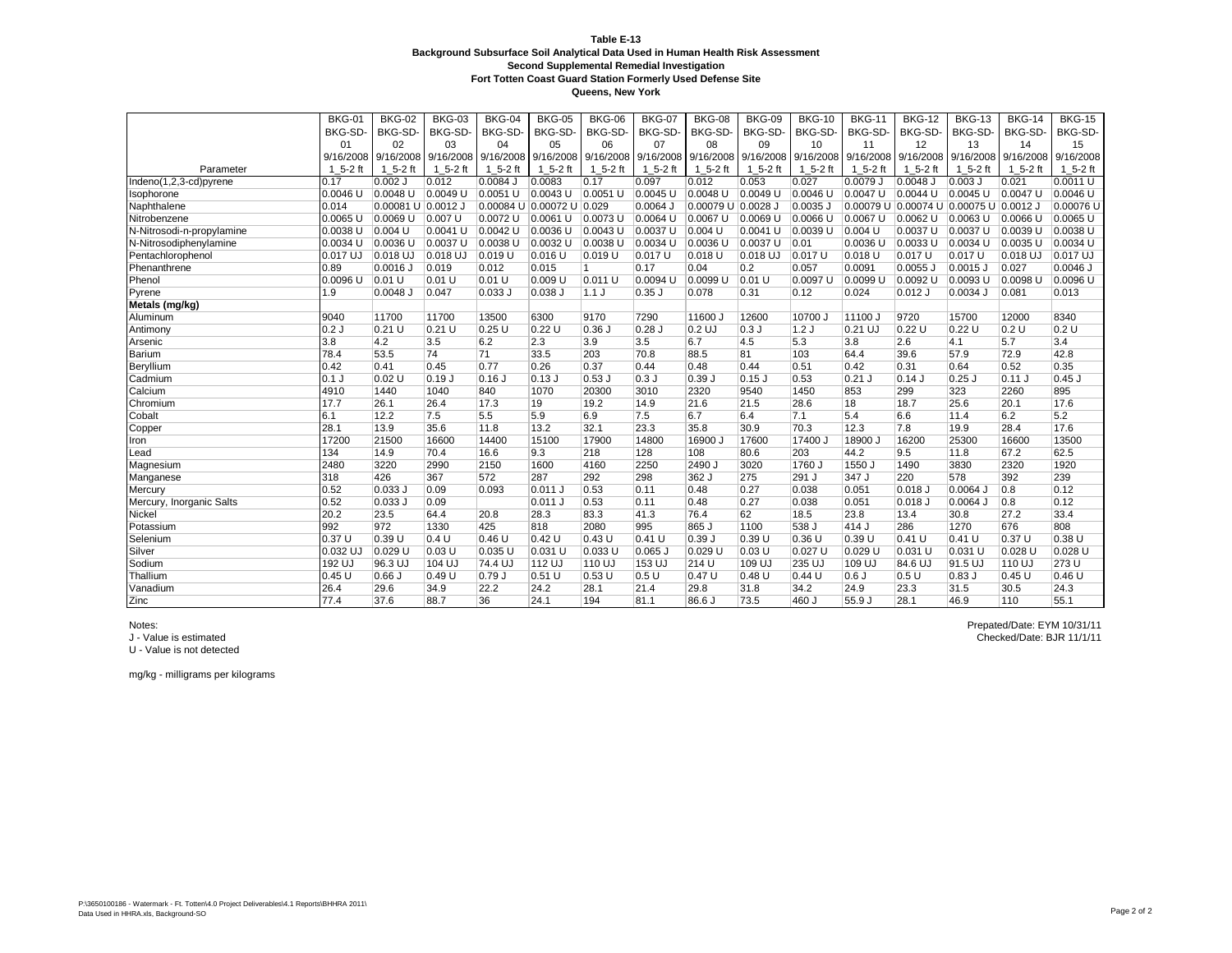|                                               | MW-1                | MW-2                                                    | $MW-3$                | MW-4                | MW-5                  |
|-----------------------------------------------|---------------------|---------------------------------------------------------|-----------------------|---------------------|-----------------------|
| Parameter                                     | 5/9/2011            | 5/9/2011                                                | 5/9/2011              | 5/9/2011            | 5/9/2011              |
| Volatile Organics (mg/kg)                     |                     |                                                         |                       |                     |                       |
| 1,1,1-Trichloroethane                         | 0.0015 U            | $0.0015$ U                                              | $0.0015$ U            | $0.0015$ U          | $0.0015$ U            |
| 1,1,2,2-Tetrachloroethane                     | 0.001 U             | 0.001 U                                                 | 0.001 U               | 0.001 U             | 0.001 U               |
| 1,1,2-Trichloroethane                         | $0.0015$ U          | $0.0015$ U                                              | $0.0015$ U            | $0.0015$ U          | $0.0015$ U            |
| 1,1-Dichloroethane                            | 0.0015 U            | $0.0015$ U                                              | $0.0015$ U            | $0.0015$ U          | $0.0015$ U            |
| 1,1-Dichloroethene                            | 0.0015 U            | $0.0015$ U                                              | $0.0015$ U            | $0.0015$ U          | $0.0015$ U            |
| 1,2,4-Trichlorobenzene<br>1,2-Dichlorobenzene | 0.0005 U<br>0.001 U | $0.0005$ U<br>0.001 U                                   | $0.0005$ U<br>0.001 U | 0.0005 U<br>0.001 U | $0.0005$ U<br>0.001 U |
| 1,2-Dichloroethane                            | 0.001 U             | 0.001 U                                                 | 0.001 U               | 0.001 U             | 0.001 U               |
| 1,2-Dichloroethene (total)                    | 0.001 U             | 0.001 U                                                 | 0.001 U               | 0.001 U             | 0.001 U               |
| 1,2-Dichloropropane                           | 0.0015 U            | $0.0015$ U                                              | $0.0015$ U            | $0.0015$ U          | $0.0015$ U            |
| 1,3-Dichlorobenzene                           | 0.001 U             | 0.001 U                                                 | $0.001$ U             | 0.001 U             | 0.001 U               |
| 1,4-Dichlorobenzene                           | 0.001 U             | 0.001 U                                                 | 0.001 U               | 0.001 U             | 0.001 U               |
| 2-Butanone                                    | 0.0015 UJ           | 0.0015 UJ                                               | 0.0015 UJ             | 0.0015 UJ           | 0.0015 UJ             |
| 2-Hexanone                                    | $0.001$ UJ          | 0.001 UJ                                                | $0.001$ UJ            | $0.001$ UJ          | $0.001$ UJ            |
| 4-Methyl-2-pentanone                          | $0.001$ UJ          | $0.001$ UJ                                              | $0.001$ UJ            | $0.001$ UJ          | $0.001$ UJ            |
| Acetone                                       | 0.002 UJ            | $0.002$ UJ                                              | $0.002$ UJ            | $0.002$ UJ          | $0.002$ UJ            |
| Benzene                                       | $0.0015$ U          | $0.0015$ U                                              | $0.0015$ U            | $0.0015$ U          | $0.0015$ U            |
| Bromobenzene                                  | 0.001 U             | 0.001 U                                                 | 0.001 U               | 0.001 U             | 0.001 U               |
| Bromodichloromethane                          | 0.0015 U            | $0.0015$ U                                              | $0.0015$ U            | $0.0015$ U          | $0.0015$ U            |
| <b>Bromoform</b>                              | 0.002 U             | $0.002$ U                                               | 0.002 U               | $0.002$ U           | $0.002$ U             |
| Bromomethane                                  | 0.002 U             | 0.002 U                                                 | 0.002 U               | 0.002 U             | 0.002 U               |
| Carbon disulfide                              | 0.0015 U            | $0.0015$ U                                              | $0.0015$ U            | $0.0015$ U          | $0.0015$ U            |
| Carbon tetrachloride                          | 0.0015 U            | $0.0015$ U                                              | $0.0015$ U            | $0.0015$ U          | $0.0015$ U            |
| Chlorobenzene                                 | 0.001 U             | 0.001 U                                                 | 0.001 U               | 0.001 U             | 0.001 U               |
| Chlorodibromomethane                          | 0.001 U             | 0.001 U                                                 | 0.001 U               | 0.001 U             | 0.001 U               |
| Chloroethane                                  | 0.001 U             | 0.001 U                                                 | 0.001 U               | 0.001 U             | 0.001 U               |
| Chloroform                                    | 0.0015 U            | 0.014                                                   | $0.0015$ U            | $0.014$ J           | $0.0015$ U            |
| Chloromethane                                 | $0.0015$ U          | $0.0015$ U                                              | $0.0015$ U            | $0.0015$ U          | $0.0015$ U            |
| cis-1,3-Dichloropropene                       | 0.001 U             | 0.001 U                                                 | 0.001 U               | 0.001 U             | 0.001 U               |
| Ethyl benzene                                 | 0.001 U             | 0.001 U                                                 | 0.001 U               | 0.001 U             | 0.001 U               |
| Methylene chloride                            | 0.0015 U            | $0.0015$ U                                              | $0.0015$ U            | $0.0015$ U          | $0.0015$ U            |
| <b>Styrene</b>                                | 0.001 U             | 0.001 U                                                 | 0.001 U               | 0.001 U             | 0.001 U               |
| Tetrachloroethene                             | 0.001 U             | 0.001 U                                                 | 0.001 U               | 0.001 U             | $0.001$ U             |
| Toluene                                       | 0.001 U             | 0.001 U                                                 | 0.001 U               | 0.001 U             | 0.001 U               |
| trans-1,3-Dichloropropene                     | 0.001 U             | 0.001 U                                                 | 0.001 U               | 0.001 U             | 0.001 U               |
| Trichloroethene                               | 0.001 U             | 0.001 U                                                 | 0.001 U               | 0.001 U             | 0.001 U               |
| Vinyl chloride                                | 0.0015 UJ           | 0.0015 UJ                                               | 0.0015 UJ             | 0.0015 UJ           | 0.0015 UJ             |
| Xylenes, Total                                | 0.003 U             | $0.003$ U                                               | $0.003$ U             | $0.003$ U           | $0.003$ U             |
| Semivolatile Organics (mg/kg)                 |                     |                                                         |                       |                     |                       |
| 1-Methylnaphthalene                           |                     |                                                         |                       |                     |                       |
| 2-Methylnaphthalene                           |                     |                                                         |                       |                     |                       |
| Acenaphthene                                  |                     |                                                         |                       |                     |                       |
| Acenaphthylene                                |                     |                                                         |                       |                     |                       |
| Anthracene                                    |                     |                                                         |                       |                     |                       |
| Benzo(a)anthracene                            |                     |                                                         |                       |                     |                       |
| Benzo(a)pyrene<br>Benzo(b)fluoranthene        |                     | 0.000028 U 0.000028 U 0.000029 U 0.000028 U 0.00018 J   |                       |                     |                       |
| Benzo(ghi)perylene                            |                     | 0.000028 U  0.000028 U  0.000029 U  0.000028 U  0.00031 |                       |                     |                       |
| Benzo(k)fluoranthene                          |                     |                                                         |                       |                     |                       |
| Chrysene                                      |                     |                                                         |                       |                     |                       |
| Dibenz(a,h)anthracene                         |                     |                                                         |                       |                     |                       |
| Fluoranthene                                  |                     | 0.000028 U 0.000028 U 0.000029 U 0.000044 J             |                       |                     | $0.00004$ J           |
| Fluorene                                      |                     |                                                         |                       |                     |                       |
| Indeno(1,2,3-cd)pyrene                        |                     |                                                         |                       |                     |                       |
| Naphthalene                                   |                     | 0.000028 U 0.000028 U 0.000029 U 0.000028 U 0.000028 U  |                       |                     |                       |